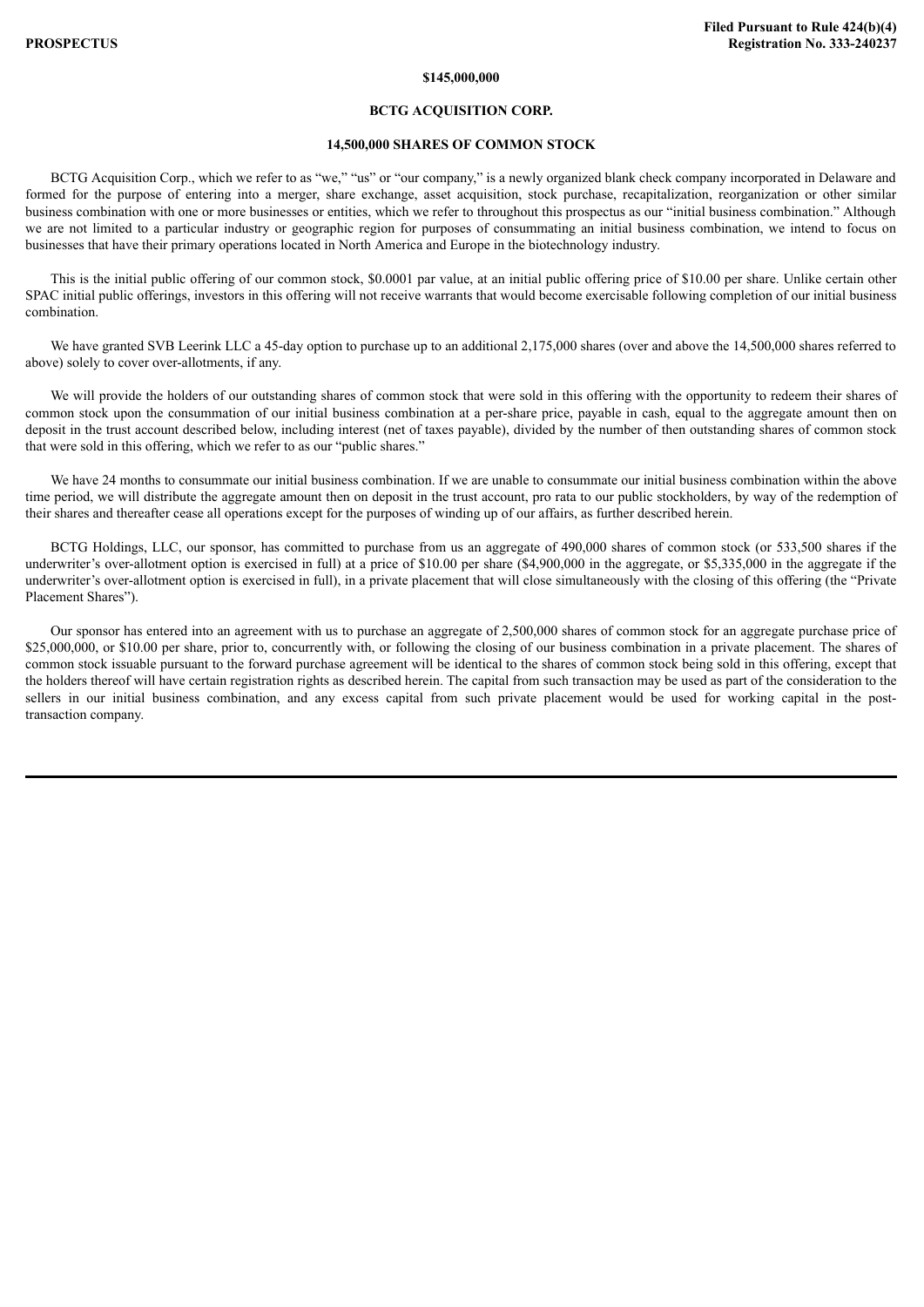On June 4, 2020, BCTG Holdings, LLC, our sponsor, purchased 3,593,750 shares for an aggregate purchase price of \$25,000. On September 2, 2020, we declared a dividend of 0.16 shares for each outstanding share (an aggregate of 575,000 shares), resulting in an aggregate of 4,168,750 shares outstanding, which we refer to herein as "founder shares" or "insider shares". The founder shares include an aggregate of up to 543,750 shares that are subject to forfeiture to the extent that the underwriter's over-allotment option is not exercised in full or in part.

There is presently no public market for our common stock. Our common stock has been approved for listing on the Nasdaq Capital Market, or Nasdaq, under the symbol "BCTG" on or promptly after the date of this prospectus.

We are an "emerging growth company" as defined in the Jumpstart Our Business Startups Act of 2012 and will therefore be subject to reduced public company reporting requirements.

## Investing in our common stock involves a high degree of risk. See "Risk Factors" beginning on page 19 of this prospectus for a discussion of **information that should be considered in connection with an investment in our common stock.**

Neither the Securities and Exchange Commission nor any state securities commission has approved or disapproved of these securities or determined if this prospectus is truthful or complete. Any representation to the contrary is a criminal offense.

|              | <b>Price to</b><br><b>Public</b> | Underwriting<br>Discounts and<br>Commission <sup>(1)</sup> |           | Proceeds,<br><b>Before</b><br>Expenses,<br>to us |             |
|--------------|----------------------------------|------------------------------------------------------------|-----------|--------------------------------------------------|-------------|
| Per share    | 10.00                            |                                                            | 0.55      |                                                  | 9.45        |
| <b>Total</b> | \$145,000,000                    | S.                                                         | 7,975,000 |                                                  | 137,025,000 |

(1) Includes \$5,075,000, or \$0.35 per share, equal to 3.5% of the gross proceeds of this offering (or \$5,836,250 if the underwriter's over-allotment option is exercised in full) payable to the underwriter as deferred underwriting discounts and commissions from the funds to be placed in the trust account described below. Such funds will be released to the underwriter only upon consummation of an initial business combination, as described in this prospectus. If the business combination is not consummated, such deferred discount will be forfeited by the underwriter. The underwriter will not be entitled to any interest accrued on the deferred underwriting discount.

Upon consummation of the offering, \$10.00 per share sold to the public in this offering (whether or not the over-allotment option has been exercised in full or part) will be deposited into a United States-based trust account at Morgan Stanley, N.A., with Continental Stock Transfer & Trust Company acting as trustee. Such amount includes \$5,075,000, or \$0.35 per share (or \$5,836,250 if the underwriters' over-allotment option is exercised in full) payable to the underwriters as deferred underwriting discounts and commissions. Except as described in this prospectus, these funds will not be released to us until the earlier of the completion of our initial business combination and our redemption of the public shares upon our failure to consummate a business combination within the required period.

The underwriters are offering the common stock on a firm commitment basis. SVB Leerink LLC, acting as the representative of the underwriters, expects to deliver the common stock to purchasers on or about September 8, 2020.

# *Sole Bookrunning Manager* **SVB Leerink**

**September 2, 2020**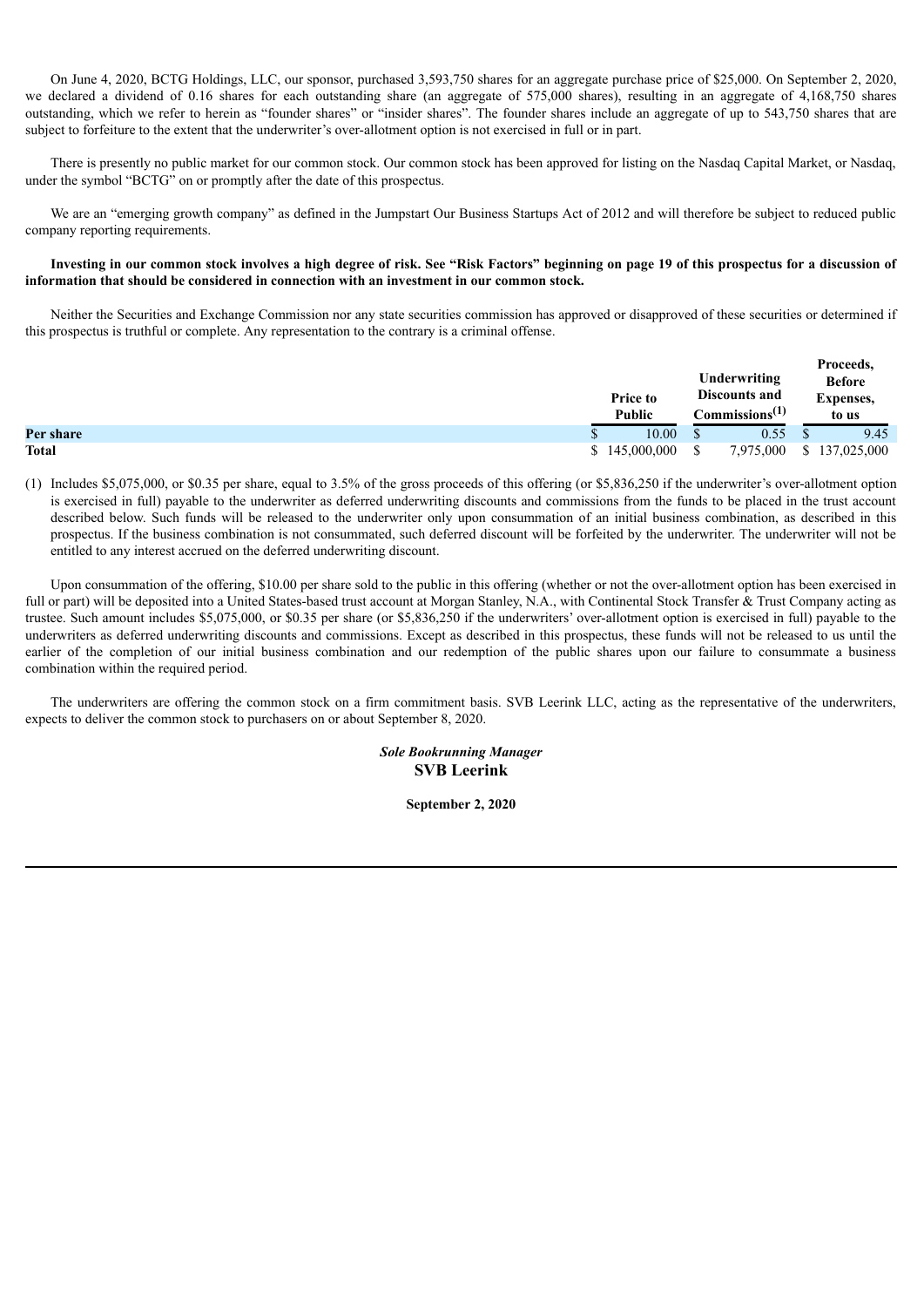# **BCTG ACQUISITION CORP.**

# **TABLE OF CONTENTS**

|                                                                                       | Page  |
|---------------------------------------------------------------------------------------|-------|
| SUMMARY                                                                               |       |
| <b>SUMMARY FINANCIAL DATA</b>                                                         | 18    |
| <b>RISK FACTORS</b>                                                                   | 19    |
| <b>CAUTIONARY NOTE REGARDING FORWARD-LOOKING STATEMENTS</b>                           | 42    |
| <b>USE OF PROCEEDS</b>                                                                | 43    |
| <b>DIVIDEND POLICY</b>                                                                | 46    |
| <b>DILUTION</b>                                                                       | 47    |
| <b>CAPITALIZATION</b>                                                                 | 48    |
| MANAGEMENT'S DISCUSSION AND ANALYSIS OF FINANCIAL CONDITION AND RESULTS OF OPERATIONS | 49    |
| <b>PROPOSED BUSINESS</b>                                                              | 53    |
| <b>MANAGEMENT</b>                                                                     | 71    |
| PRINCIPAL STOCKHOLDERS                                                                | 79    |
| <b>CERTAIN TRANSACTIONS</b>                                                           | 81    |
| <b>DESCRIPTION OF SECURITIES</b>                                                      | 83    |
| <b>SECURITIES ELIGIBLE FOR FUTURE SALE</b>                                            | 86    |
| UNDERWRITING (CONFLICTS OF INTEREST)                                                  | 88    |
| <b>LEGAL MATTERS</b>                                                                  | 92    |
| <b>EXPERTS</b>                                                                        | 92    |
| WHERE YOU CAN FIND ADDITIONAL INFORMATION                                             | 92    |
| <b>INDEX TO FINANCIAL STATEMENTS</b>                                                  | $F-1$ |

i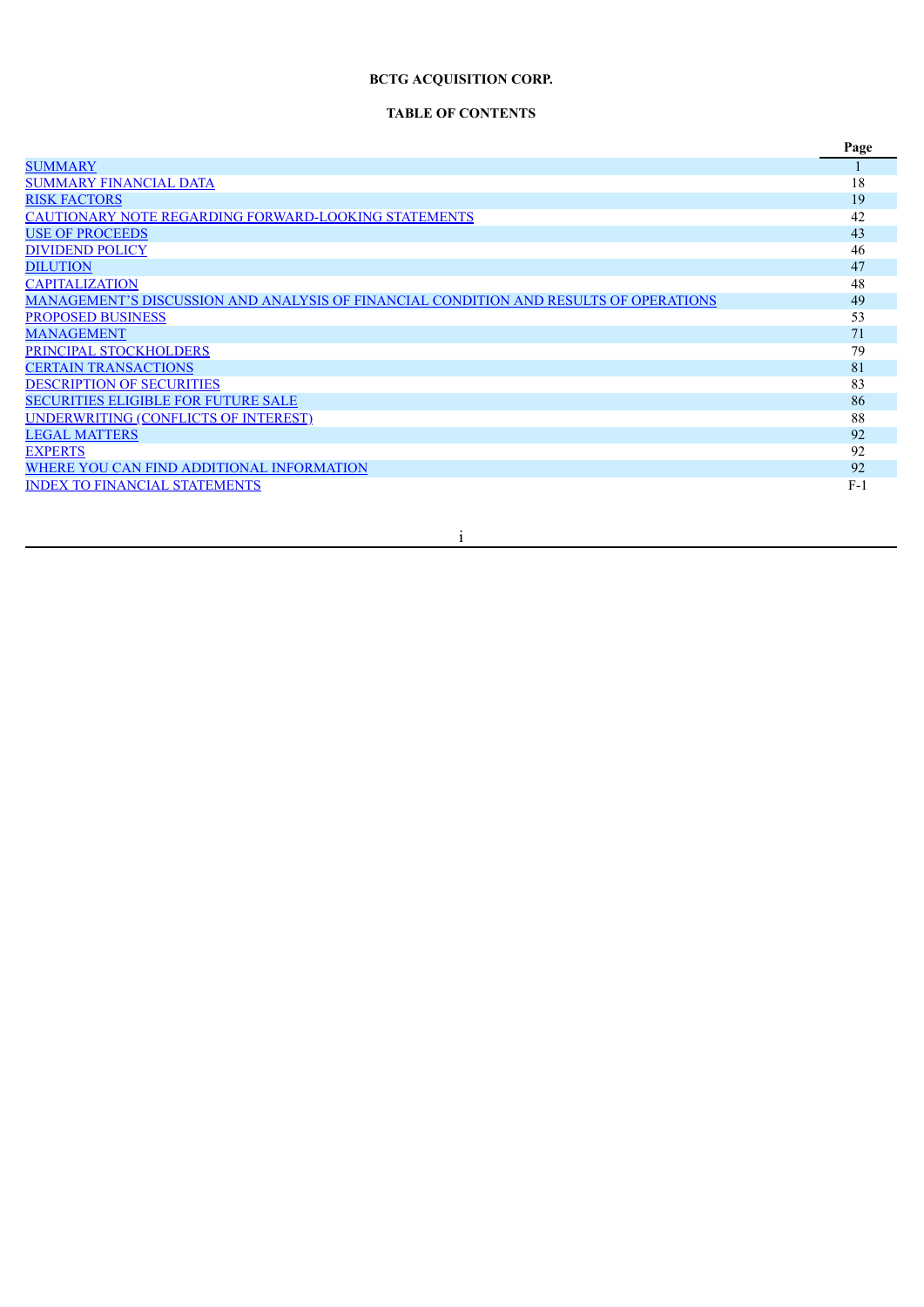## **SUMMARY**

<span id="page-3-0"></span>This summary only highlights the more detailed information appearing elsewhere in this prospectus. As this is a summary, it does not contain all of the information that you should consider in making an investment decision. You should read this entire prospectus carefully, including the information under "Risk Factors" and our financial statements and the related notes included elsewhere in this prospectus, before investing. Unless otherwise stated *in this prospectus:*

- *● "we," "us" "our" or "our company" refers to BCTG Acquisition Corp.;*
- *● "directors" refers to our current directors and director nominees named in this prospectus;*
- "initial stockholders" refers to all of our stockholders immediately prior to the date of this prospectus, including our sponsor and officers and *directors to the extent they hold such shares;*
- "founder shares" refers to the 4,168,750 shares of common stock initially issued to our sponsor (including up to an aggregate of 543,750 shares of common stock subject to forfeiture to the extent that the underwriter's over-allotment option is not exercised in full or in part), a portion of which were transferred by our sponsor to certain of our directors, advisors and related companies;
- "private shares" or refers to the shares of common stock we are selling privately to our sponsor and/or its designees upon consummation of *this offering*:
- *● "sponsor" refers to BCTG Holdings, LLC, a Delaware limited liability company;*
- *● "management" or our "management team" refers to our of icers and directors;*
- the term "public stockholders" means the holders of shares of common stock which are being sold in this public offering, or "public shares," whether they are purchased in the public offering or in the aftermarket, including any of our initial stockholders to the extent that they purchase such public shares (except that our initial stockholders will not have conversion or tender rights with respect to any public shares *they own); and*
- the information in this prospectus assumes that the underwriters will not exercise their over-allotment option.

Certain financial information contained in this prospectus has been rounded and, as a result, certain totals shown in this prospectus may not equal *the arithmetic sum of the figures that should otherwise aggregate to those totals.*

You should rely only on the information contained in this prospectus. We have not, and the underwriters have not, authorized anyone to provide you with different information. We are not, and the underwriters are not, making an offer of these securities in any jurisdiction where the offer is not *permitted.*

Except as otherwise indicated, the share and per share amounts in this prospectus reflect a dividend of 0.16 shares for each outstanding share (an aggregate of 575,000 shares) on September 2, 2020.

#### **General**

We are a newly organized blank check company incorporated in May 2020 as a Delaware corporation formed for the purpose of effecting a merger, capital stock exchange, asset acquisition, stock purchase, reorganization or similar business combination with one or more businesses, which we refer to throughout this prospectus as our initial business combination. While we may pursue an acquisition opportunity in any business, industry, sector or geographical location, we intend to focus on innovative companies in the biotechnology sector in North America and Europe in order to most effectively leverage our management team's background and expertise.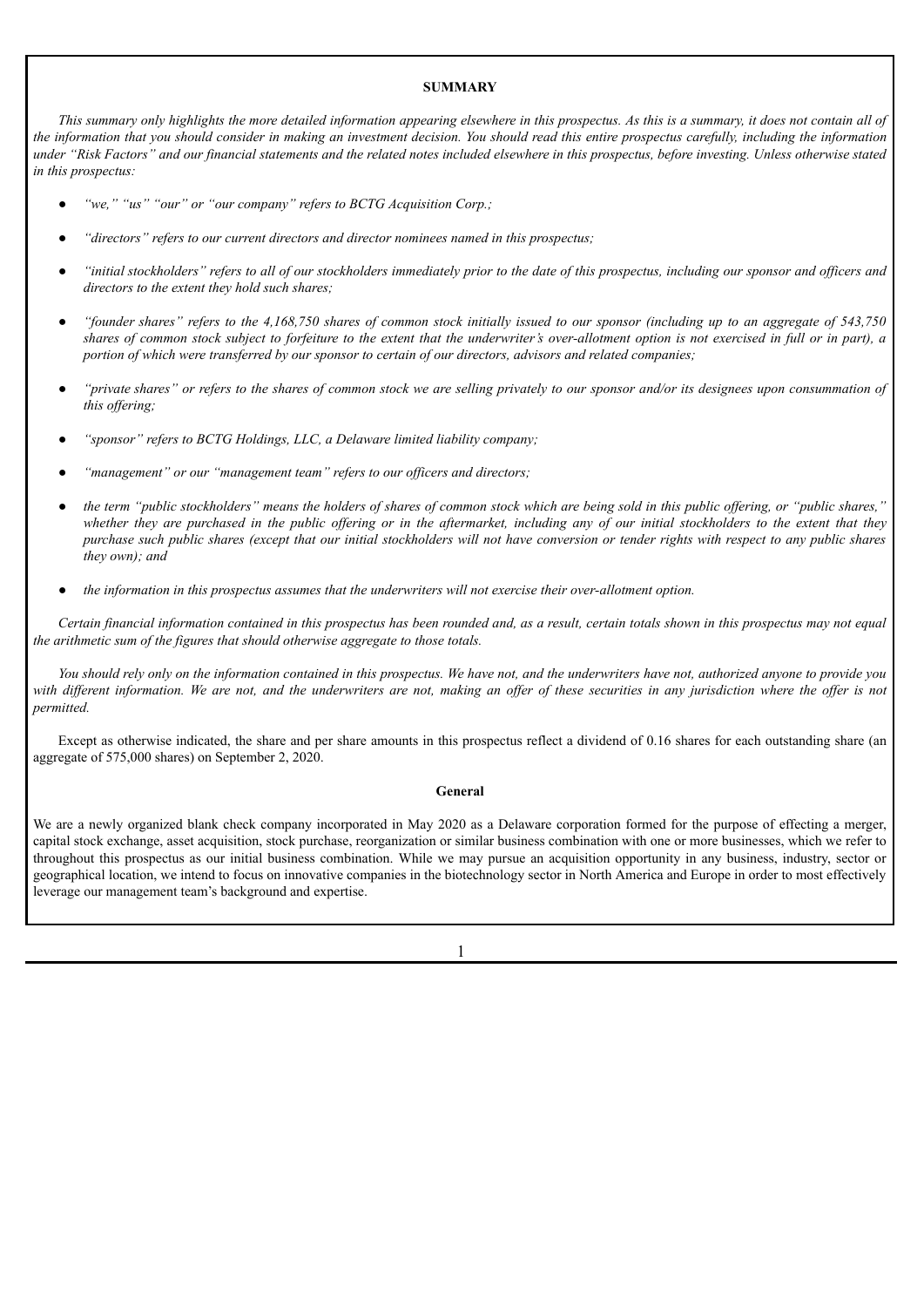To date, our efforts have been limited to organizational activities as well as activities related to this offering. We have generated no operating revenues to date, and we do not expect that we will generate operating revenues until we consummate our initial business combination. We have not selected any specific business combination target, and we have not, nor has anyone on our behalf, initiated any substantive discussions, directly or indirectly, with any business combination target.

#### **Our Sponsor and Competitive Advantages**

Our sponsor is an affiliate of Boxer Capital, LLC, or Boxer Capital, a private biopharmaceutical investment firm based in San Diego, California. Boxer Capital and its affiliated funds manage over \$2.2 billion in assets as of July 14, 2020. Boxer Capital was founded in 2005 with approximately \$6 million in seed capital from its managing founders and Tavistock Group, which is the family office of Joseph C. Lewis. Since its inception, Boxer Capital has almost exclusively focused on investment in therapeutics. Over 80% of Boxer Capital's current asset base has been generated by fund performance. Boxer Capital has generated a 7500% cumulative 15-year return with an annualized IRR of 34.3%, including three-, five- and seven-year annualized IRRs of 69.7%, 46.9%, and 51.4%, respectively, since inception in November 2005.

Today, Tavistock Group remains the majority investor in Boxer Capital and the only significant investor besides the founding management team. Due to its majority ownership by a single investor, Boxer Capital is able to make investment decisions based on long-term value creation without the short-term distractions of fundraising or redemptions. Boxer Capital invests in the entire drug development lifecycle from early-stage preclinical discovery assets to late-stage clinical and commercial stage companies. Aaron Davis, our Chief Executive Officer and Chairman, and Christopher Fuglesang, our President, are among the co-founders of Boxer Capital and serve as its Chief Executive Officer and Managing Director, respectively.

Boxer Capital's investment focus is on identifying new therapeutics that will improve patient care and outcomes and investing behind these opportunities to fund their advancement. While more than 75% of Boxer Capital's invested capital is in public corporations at any given time, the team spends a significant amount of its time reviewing private investment opportunities. Through its experience over many of years investing in therapeutics, Boxer Capital believes that there are important advantages to evaluating companies in the early stage of their development. Investing early allows Boxer Capital to learn about an asset and a management team before they become public and track their growth for subsequent consideration. Many of Boxer Capital's largest historical and present public positions, such as Avexis, Inc, Beigene Inc., and Blueprint Medicines Corp., were built over time from preinitial public offering investments utilizing this "crossover investing" approach. Since 2018, Boxer Capital has evaluated hundreds of private companies per year, while investing approximately \$300 million in 29 private companies, 18 of which are now publicly traded. In 2020, nine of Boxer Capital's portfolio companies have closed an initial public offering: Avidity Biosciences, Inc., Black Diamond Therapeutics, Inc., iTeos Therapeutics, Inc., Nurix Pharmaceuticals, Inc., Pandion Therapeutics, Inc., Passage Bio, Inc., Poseida Therapeutics, Inc., Relay Therapeutics, Inc., and Revolution Medicines, Inc. Boxer Capital was the lead investor for the private crossover round in four of these nine initial public offerings and has been the lead investor in nine private financings since 2018. Boxer Capital has invested substantial time and money in new company formation projects centered around licensing promising agents from pharmaceutical companies and pairing these assets with world-class managers and operators to help seed company formation. Boxer Capital has formed and/or recapitalized and rebuilt three publicly traded companies since inception, demonstrating the level of experience and direction the team can provide alongside funding to a potential combination partner.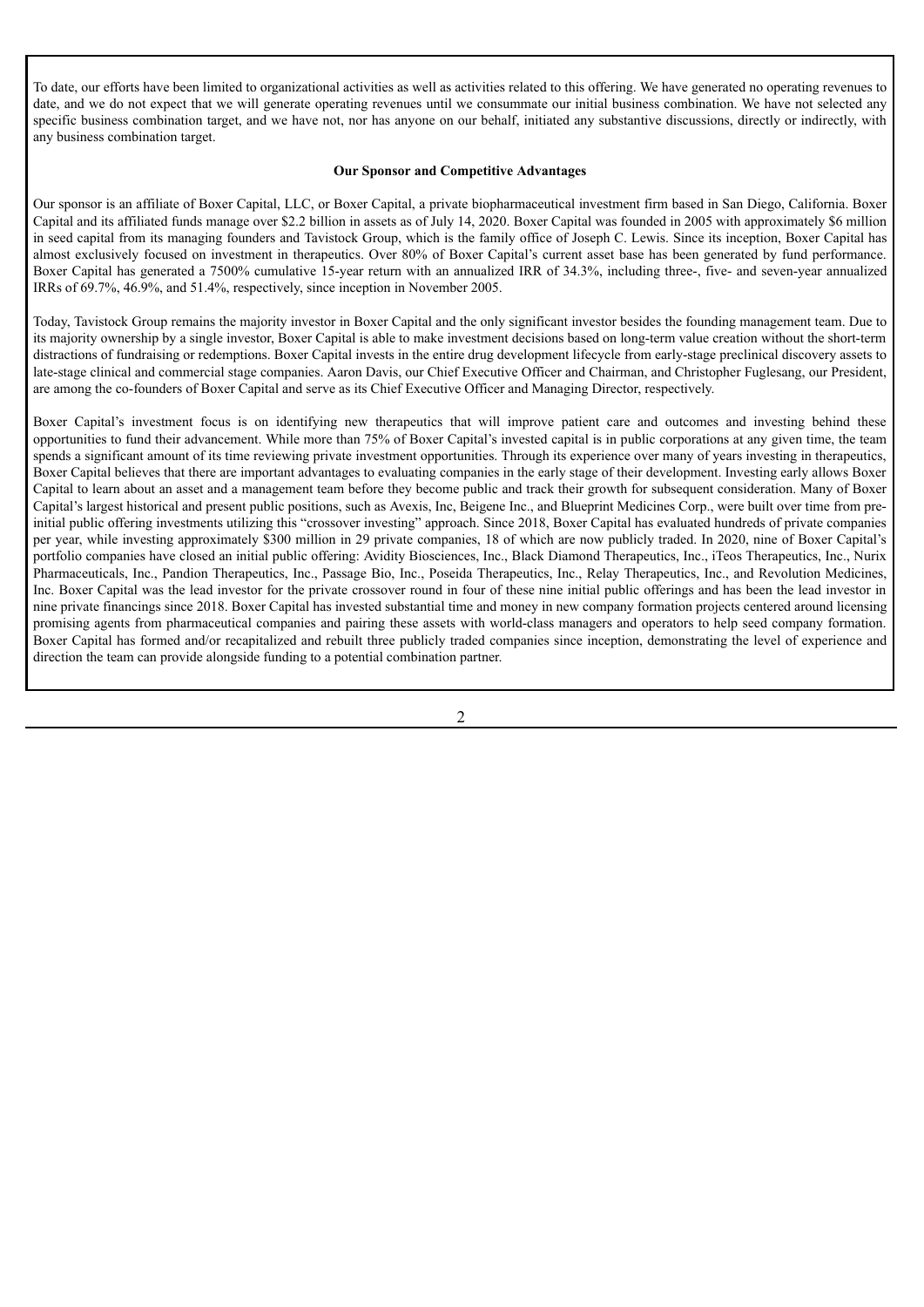A fundamental area of strength for Boxer Capital has been targeted oncology, having focused on investing in this sector of healthcare for most of the last ten years. For example, Boxer Capital has led an active effort in recapitalizing and repositioning Mirati Therapeutics, Inc. since 2012 when it was MethylGene Inc., playing an important strategic and financial role over the years with its board seat and ownership level to assist the company with its re-focus on an internally developed pipeline of KRAS inhibitor assets, alongside the repositioning of later-stage clinical assets like sitravatinib. Boxer Capital has also made large traditional investments in targeted oncology companies like Immunomedics, Inc., Ignyta Inc. (acquired by Roche in 2017), Loxo Oncology, Inc. (acquired by Eli Lilly and Company in 2019) and Array BioPharma Inc. (acquired by Pfizer in 2019). In addition to investments in already-public companies, Boxer Capital has made multiple investments in private targeted oncology companies that are now among the sector's most promising public companies, including BeiGene, Inc., Odonate Therapeutics, Inc., SpringWorks Therapeutics, Inc., Revolution Medicines, Inc., Black Diamond Therapeutics, Inc. and Relay Therapeutics, Inc. Over time, with this heavy focus on investing in targeted oncology, Boxer Capital has built a network of research scientists, chemists, physicians, and other experts in areas like manufacturing, intellectual property and food and drug regulations who have expertise in targeted oncology and can be called upon as needed to assist with diligence. To further bolster our support in this area, we have assembled a board of individuals who each have particular expertise in the area of targeted oncology, among other areas. Although we may pursue an acquisition opportunity in any business, industry, or sector, we believe targeted oncology is an area of particular strength where we may have a competitive advantage in finding, evaluating and capitalizing an attractive target company.

The team at Boxer Capital is comprised of individuals with backgrounds in finance, drug development, medicine and science. The majority of the team has doctorates in medicine and science, and some have been responsible for multiple Investigational New Drug Applications and New Drug Applications. The in-house team is supplemented by a proprietary network of key opinion leaders, expert consultants, healthcare executives, and biotechnology investors. We believe their holistic approach will enable us to identify and evaluate innovative companies that can address unmet needs in healthcare.

Our independent directors have very broad experience within targeted oncology, spanning biology, chemistry, preclinical models and translation, clinical enrichment and development strategy, regulatory strategy, manufacturing, intellectual property, operational and management leadership within multiple successful publicly traded and previously acquired oncology companies. Our independent directors have led the discovery and clinical development of multiple targeted oncology drugs treating cancer patients worldwide. As we evaluate prospective candidates for our initial business combination, we believe that their breadth of experience will assist in our ability to source and evaluate prospective business combination candidates. After we execute our initial business combination, we believe their operational and strategic expertise will strongly support the drug development efforts of our target, as well as any potential future acquisitions and strategic transactions.

In addition to identifying and capitalizing an attractive target, we believe that the sector expertise and broad relationship network of our management team and board of directors will allow them to add significant value after consummation of an initial transaction by (1) providing strategic guidance on clinical development, competitive positioning, financing and partnerships, (2) assisting in the recruitment of key executives, (3) providing an investor perspective on market information and investor relations and (4) corporate governance and public company readiness.

The past performance of the members of our management team, Boxer Capital or its affiliates is not a guarantee that we will be able to identify a suitable candidate for our initial business combination or of success with respect to any business combination we may consummate. You should not rely on the historical record or the performance of our management, Boxer Capital or any of its affiliates' or managed fund's performance as indicative of our future performance.

## **Our Management and Board of Directors**

**Aaron I. Davis** has served as our Chief Executive Officer and Chairman of our board of directors since May 2020. Mr. Davis co-founded Boxer Capital, LLC ("Boxer Capital"), the healthcare arm of the Tavistock Group, where he has served as portfolio manager since 2005 and as Chief Executive Officer since 2012. At Boxer Capital, Mr. Davis is responsible for identifying, evaluating and structuring investment opportunities in private and public biotechnology companies. Mr. Davis serves as a member of the board of directors of Mirati Therapeutics, Inc. (Nasdaq:MRTX), Odonate Therapeutics, Inc. (Nasdaq:ODT), iTeos Therapeutics, Inc. (Nasdaq:ITOS), and Sojournix, Inc. and serves as the Executive Chairman of CiVi Biopharma Holdings, Inc. Prior to joining the Tavistock Group, Mr. Davis worked in the Global Healthcare Investment Banking and Private Equity Groups at UBS Warburg, LLC. Mr. Davis received an M.A. degree in biotechnology from Columbia University and a B.B.A. degree in finance from Emory University.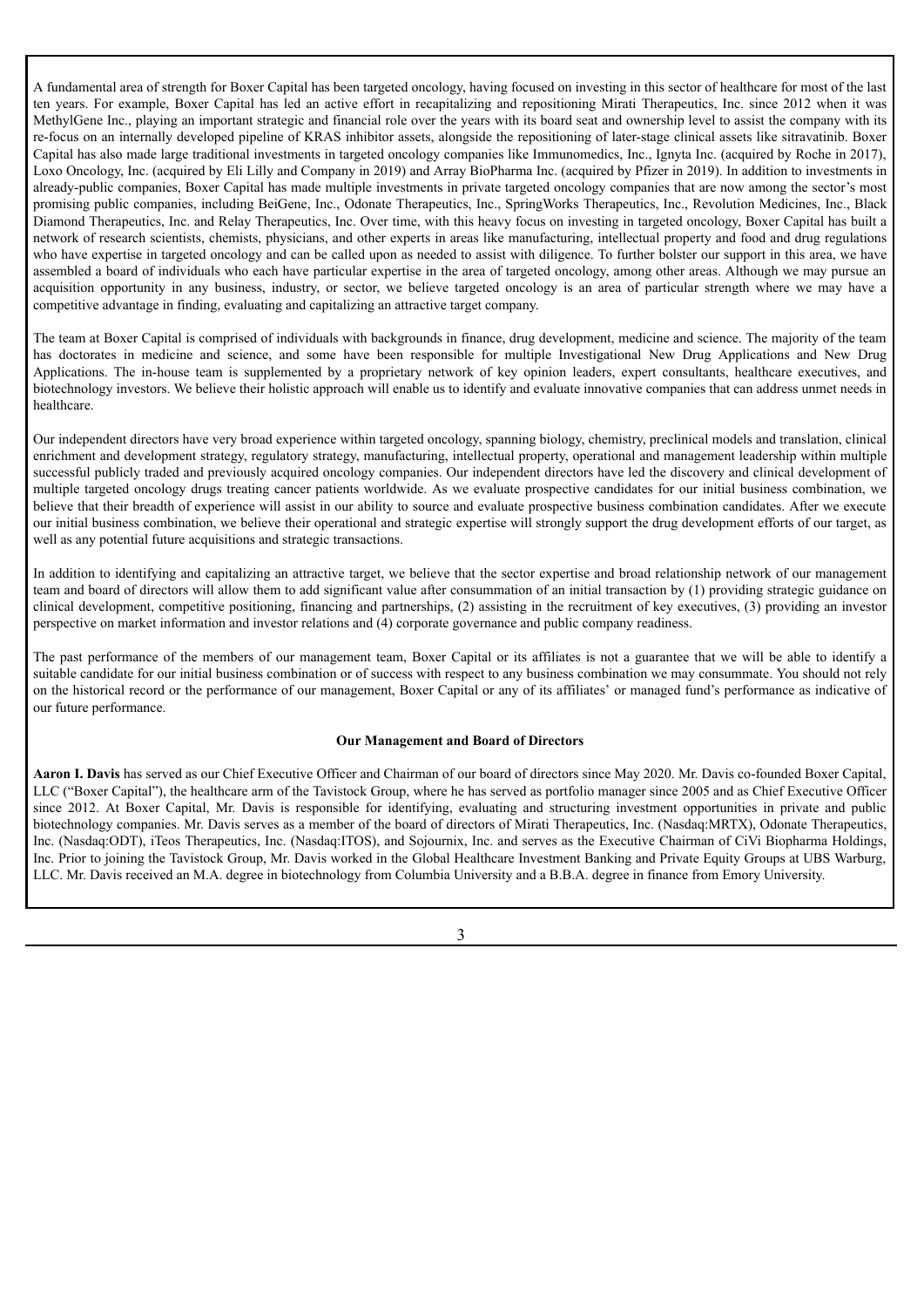**Christopher Fuglesang, Ph.D., J.D.,** has served as our President and as a member of our board of directors since May 2020. Dr. Fuglesang joined Tavistock Group in 2005 as a vice president and was a co-founder of Boxer Capital, where he has been a managing director since 2012. At Boxer Capital, Dr. Fuglesang assists in managing the firm's research team, deal structuring and securities compliance. Prior to joining Boxer Capital, Dr. Fuglesang was vice president at Eidogen-Sertanty, Inc., a structural proteomics software company, and an attorney at Perkins Coie LLC. Dr. Fuglesang is a member of the board of directors of Pandion Therapeutics, Inc. (Nasdaq:PAND), CiVi Biopharma Holdings, Inc. and Eidogen-Sertanty, Inc. Dr. Fuglesang served as a member of the board of directors of Kalypsys, Inc. from 2007 to 2013 and of Ambrx Inc. from 2011 to 2015. Dr. Fuglesang received a B.S. in chemistry and physics from the University of California at Los Angeles, a Ph.D. in theoretical chemical physics from the University of California at Los Angeles, and a J.D. from Boston University.

**Michael Beauchamp** has served as our Chief Financial Officer and Treasurer since May 2020. Mr. Beauchamp has served as Vice President of Finance at Boxer Capital since January 2016, where he is responsible for the firm's back office operations, including finance, tax, audit and administration. Prior to joining Boxer Capital, Mr. Beauchamp worked in the assurance practice at PricewaterhouseCoopers from 2012 to 2016. Mr. Beauchamp received a Bachelor of Accountancy degree from the University of San Diego.

**Andrew Ellis, M.D., J.D.,** has served as our Chief Operating Officer and Secretary since May 2020. Dr. Ellis has served as Senior Counsel and Head of Compliance at Boxer Capital since July 2018, where he is responsible for securities compliance, deal structuring and due diligence for investments in private and public healthcare companies. Prior to joining Boxer Capital, Dr. Ellis was a corporate and securities attorney at Wilson Sonsini Goodrich & Rosati, P.C. from 2013 to 2018, where he worked with life sciences companies and investors on a variety of corporate transactions. Dr. Ellis received an M.D. and general surgery training at Baylor College of Medicine, a J.D. from New York University School of Law, and a B.S. degree in Biology from Baylor University.

**Carole L. Nuechterlein, J.D.,** has agreed to serve on our board of directors following the completion of this offering. Ms. Nuechterlein joined F. Hoffmann-La Roche Ltd. in 2001 and currently serves as a Deputy Director and head of Roche Venture Fund. Prior to that, from 1998 to 2001, Ms. Nuechterlein served as General Counsel for SangStat, Inc., a biopharmaceutical company. Ms. Nuechterlein has served as a member of the board of directors of Millendo Therapeutics, Inc. (Nasdaq:MLND) since March 2017. Ms. Nuechterlein serves and has served as a member of the boards of directors of a number of private biotechnology companies, including Entrada Therapeutics since April 2020, Aligos Therapeutics since August 2018, Vivet Therapeutics SAS since April 2017, CiVi BioPharma, Inc. since March 2017, Mission Therapeutics Ltd. since January 2017, Arch Oncology Inc. since August 2016 and Second Genome, Inc. since April 2016. She also served as a member of the board of directors of AveXis Inc., a biotechnology company (Nasdaq:AVXS), from October 2014 to May 2017. Ms. Nuechterlein received a B.A. from Valparaiso University and a J.D. from University of Michigan.

**Richard Heyman, Ph.D.,** has agreed to serve on our board of directors following the completion of this offering. Dr. Heyman is chairman of the board of directors and co-founder of Metacrine, Inc., a biotechnology company developing new therapeutics for the treatment of liver and gastrointestinal diseases. He also is on the board of directors of Gritstone Oncology, Inc. (Nasdaq:GRTS) and is the co-founder and chairman of the board of directors of ORIC Pharmaceuticals, Inc. (Nasdaq:ORIC). Previously, Dr. Heyman served as president and chief executive officer of Seragon Pharmaceuticals Inc., or Seragon, a privately-held biotechnology company, which was acquired by Genentech in 2014. Prior to Seragon, he co-founded and served as president and chief executive officer of Aragon Pharmaceuticals, Inc., or Aragon, until it was purchased by Johnson & Johnson in 2013. Dr. Heyman is a venture partner for Arch Ventures and also serves on the boards of directors for private life sciences companies Yumanity Therapeutics, Inc., Vividion Therapeutics, Inc., PMV Pharmaceuticals, Inc. and Amunix Inc. He is Vice Chair of the Board of Trustees at the Salk Institute, on the Board Foundation for the American Association for Cancer Research, or AACR, and on the Board of Visitors at the University of California at San Diego Moores Cancer Center. Dr. Heyman received a B.S. in chemistry from the University of Connecticut and a Ph.D. in pharmacology from the University of Minnesota. He was an NIH post-doctoral fellow and staff scientist at the Salk Institute.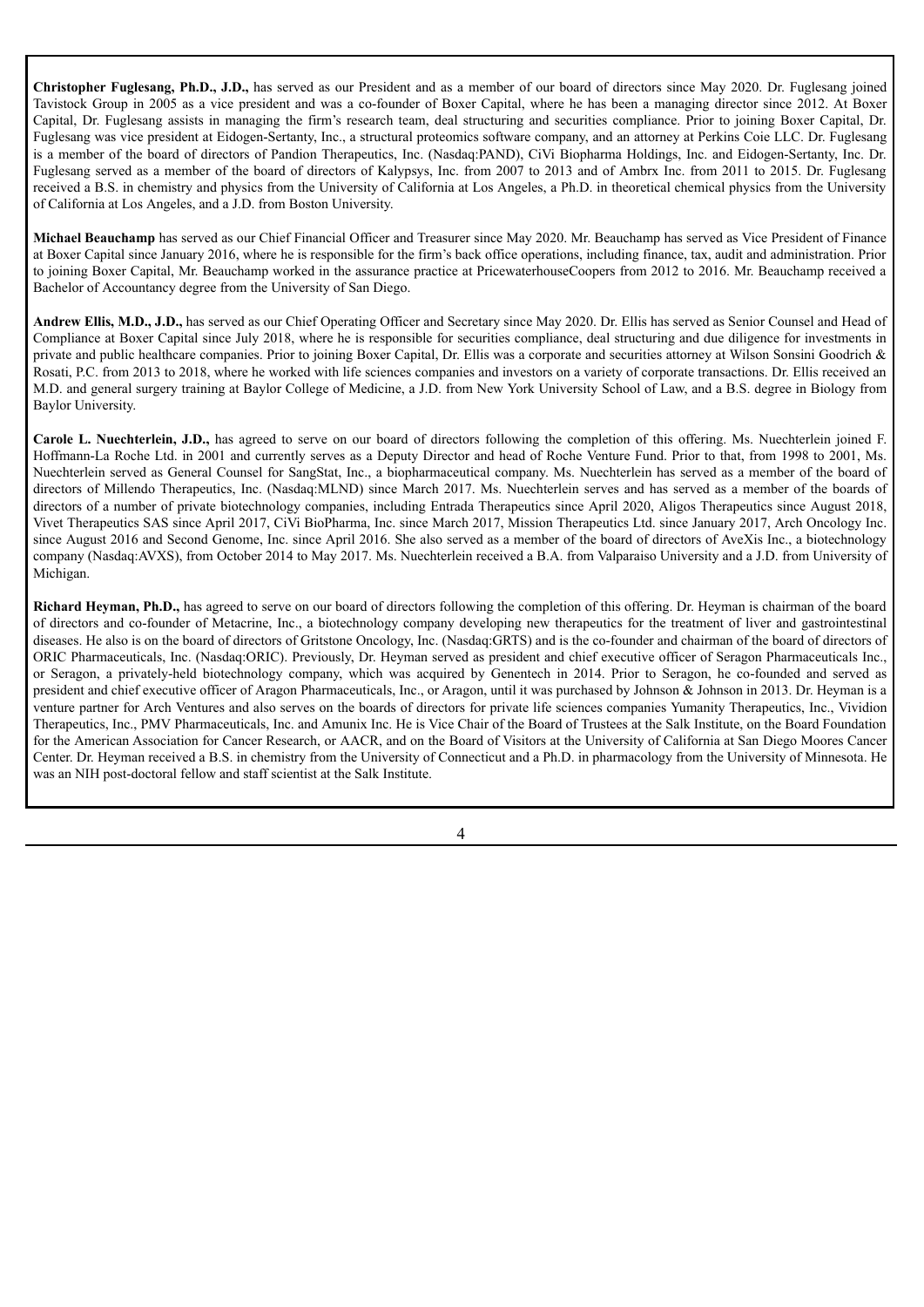**Charles M. Baum, M.D., Ph.D.,** has agreed to serve on our board of directors following the completion of this offering. Dr. Baum has been the President and Chief Executive Officer and a member of the board of directors of Mirati Therapeutics, Inc. since November 2012. From June 2003 to September 2012, he was at Pfizer as Senior Vice President for Biotherapeutic Clinical Research within Pfizer's Worldwide Research & Development division and as Vice President and Head of Oncology Development and Chief Medical Officer for Pfizer's Biotherapeutics and Bioinnovation Center. From 2000 to 2003, he was responsible for the development of several oncology compounds at Schering-Plough Corporation (acquired by Merck). His career has included academic and hospital positions at Stanford University and Emory University, as well as positions of increasing responsibility within the pharmaceutical industry at SyStemix, Inc. (acquired by Novartis AG), G.D. Searle & Company (acquired by Pfizer), Schering-Plough Corporation (acquired by Merck) and Pfizer. Dr. Baum has served on the board of directors of Immunomedics, Inc. (Nasdaq:IMMU) since February 2019 and was on the board of directors of Array BioPharma Inc. from 2014 until its acquisition by Pfizer in July 2019. Dr. Baum received his M.D. and Ph.D. (Immunology) degrees from Washington University School of Medicine in St. Louis, Missouri and completed his post-doctoral training at Stanford University.

**Jamie G. Christensen, Ph.D.,** has agreed to serve on our board of directors following the completion of this offering. Dr. Christensen has been the Executive Vice President and Chief Scientific Officer of Mirati Therapeutics, Inc. since June 2013. In his role at Mirati, he is responsible for drug discovery, translational research, drug manufacturing and companion diagnostics research and teams. While at Mirati, Dr. Christensen led activities related to the discovery and advancement of the KRAS G12C inhibitor, MRTX849, as well as the spectrum-selective receptor tyrosine kinase (RTK) inhibitor, sitravatinib, through IND and clinical development. Prior to Mirati, Dr. Christensen most recently was the head of Oncology Precision Medicine and member of the executive leadership team in the Oncology Research Unit at Pfizer. While at Pfizer, Dr Christensen led key aspects of the nonclinical and clinical development of sunitinib (Sutent®), crizotinib (Xalkori®), and palbociclib (Ibrance®). Prior to his time at Pfizer, he held positions at SUGEN/Pharmacia as a Group Leader on the Preclinical Research and Exploratory Development team. Dr. Christensen initiated his industry experience at Warner Lambert/Parke-Davis with research focus in RTK biology and pathway biomarker development in the oncology therapeutic area. Dr. Christensen received his Ph.D. focusing in Molecular Pharmacology from North Carolina State University with dissertation research directed toward characterization of mechanisms of apoptosis dysregulation during the process of carcinogenesis.

## **Industry Opportunity**

We believe that the biotechnology sector represents a tremendous opportunity for growth, with many promising pre-commercial companies seeking funding and guidance from knowledgeable investment firms. There are multiple trends in the sector that contribute to this growth potential, and we believe they will enable us to identify and acquire an attractive target. These trends include the following:

- Rising U.S. healthcare costs. According to the Centers for Medicare and Medicaid Services, or CMS, national healthcare expenditures reached \$3.6 trillion in 2018 and accounted for 17.7% of the U.S. GDP. CMS projects that healthcare expenditures will grow at an average rate of 5.4% per year until 2028, when they are predicted to reach \$6.2 trillion, or 20% of the U.S. GDP. We believe these budgetary pressures will support the demand for biotechnology companies that create more efficient and effective medical treatments.
- Technological progress driving innovation. Biotechnology innovation has accelerated in recent years due to new technology, including advances in computing, artificial intelligence, genetics and cellular engineering. Biotechnology companies have used these tools in many ways, particularly for breakthrough discoveries in the areas of targeted oncology, gene therapy, gene editing and cell therapy. We believe the pace of this advancement can persist and even grow, which could result in many new therapies that address unmet needs.

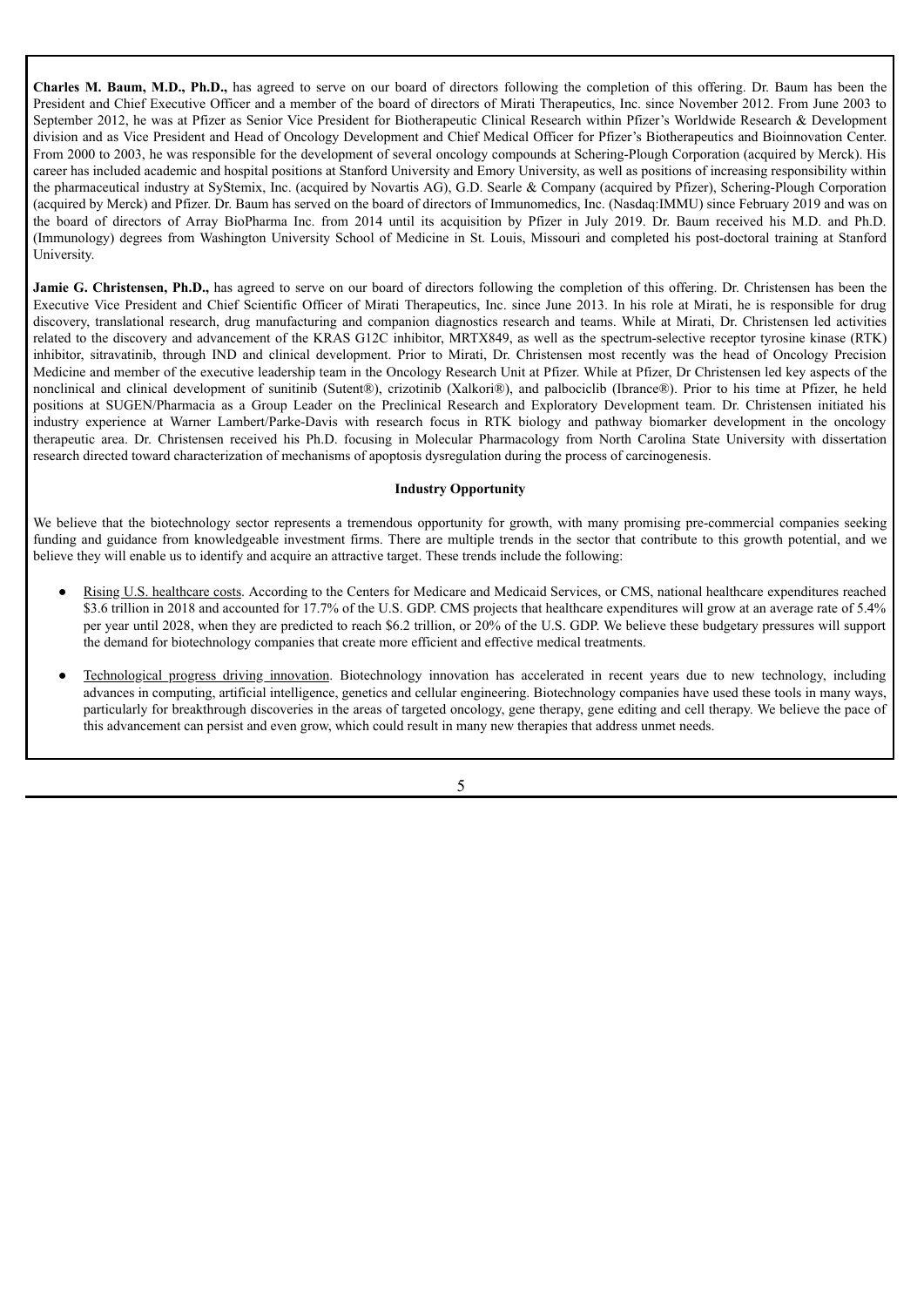- Private and public financing activity. The biotechnology IPO "window" has long served as a bellwether for the health of the sector, and recent IPO activity has been strong. According to Renaissance Capital, there were 58 biotechnology IPOs in 2018 and 51 in 2019, raising an aggregate of \$6.3 billion and \$5.2 billion, respectively. As of July 14, 2020, 29 biotechnology companies have launched successful IPOs yearto-date to raise an aggregate of \$4.8 billion. Encouraged by the prospect of a similar result, demand for private financings has also remained strong in 2020. These market dynamics reflect investors' belief in the long-term growth of the biotechnology industry.
- M&A activity. In recent years, large pharmaceutical companies have increasingly outsourced certain research and development functions by investing in and acquiring companies and assets to supplement their pipelines. 2019 was a particularly strong year for biotechnology mergers and acquisitions, or M&A, with \$217.2 billion in M&A deals according to EvaluatePharma. While M&A activity has slowed thus far in 2020, and the full effect of the COVID-19 pandemic is not yet determinable, we believe the need for large pharmaceutical companies to replenish their drug pipelines will persist and will continue to support growth in the biotechnology industry.
- A more accommodating FDA. According to a recent article in Journal of the American Medical Association, the U.S. Food and Drug Administration, or FDA, has approved more drugs on an average annual basis in this decade than in any decade since 1990. A recent article in Nature noted that, after hitting a record-breaking 59 novel drug approvals in 2018, the FDA's Center for Drug Evaluation and Research, or CDER, approved 48 novel drugs in 2019, which was the third largest number of approvals in the past 25 years. This is due in part to the increased use of special approval and development programs such as fast track designation, breakthrough therapy designation and accelerated approval, but it also reflects the FDA's increased flexibility as it relates to factors like biomarkers and trial design. A continuance of this trend would support drug development efforts and investment.
- Strength despite COVID-19. The Nasdaq Biotech Index (NBI) has outperformed the general market thus far in 2020, with a 12% return for the NBI versus a 1% decline for the S&P 500 as of July 14, 2020. We believe this demand is fueled in part by a renewed focus on the biotechnology sector as a result of the COVID-19 pandemic, which has served as a reminder of the important role biotechnology plays in solving global health problems. We believe this paradigm can serve as an additional tailwind for the growth of promising, innovative biopharmaceutical companies.

We believe becoming publicly traded presents several major benefits for private biotechnology companies, including greater access to capital, more liquid securities and increased customer awareness. Furthermore, we believe an acquisition by a special purpose acquisition company with a respected management team that is well-known to a biotechnology investors and management teams can be a very attractive mechanism for accessing the public markets due to the increased deal certainty, transparency and efficiency it can provide.

## **Acquisition Strategy & Investment Criteria**

Our strategy is to leverage our management team's expertise and network of key opinion leaders, expert consultants, healthcare executives, biotechnology investors and investment bankers to identify and acquire an attractive target business in the biotechnology industry. We believe that Boxer Capital's reputation and track record of favorable investments are an additional competitive advantage that will make us an attractive partner for companies in this competitive environment.

As part of our overall strategy, we have identified a set of criteria by which we will evaluate prospective target businesses. While we may enter into a business combination with a company that does not meet all of these criteria, we intend to focus on companies that we believe:

- have identified a unique mechanism, developed a novel approach to a known mechanism, or made another scientific or technological leap that provides them with a competitive advantage versus current standard of care;
- have a competent management team with the experience and skillset that is necessary to successfully develop and commercialize promising drug candidates;

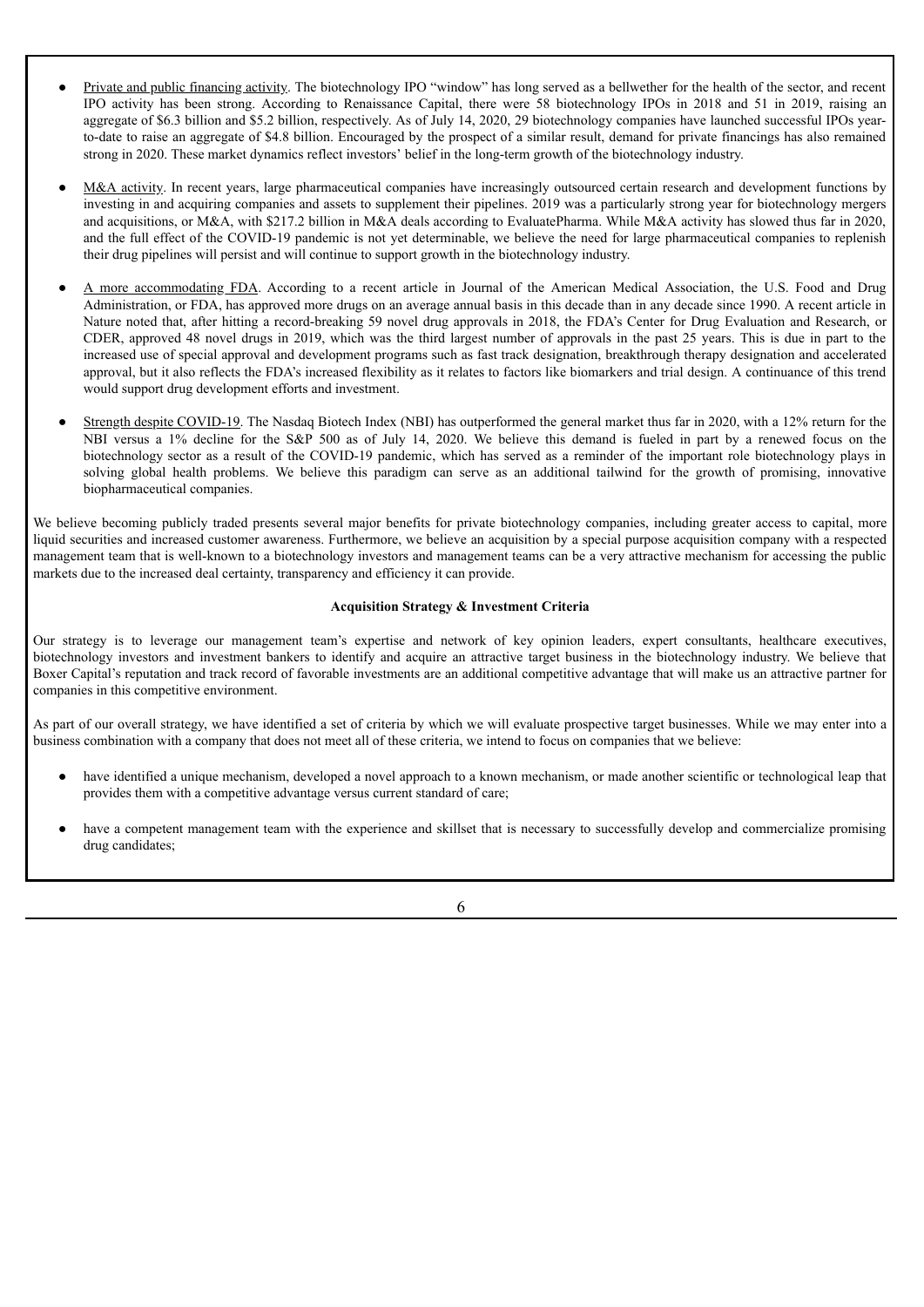- are attractively valued due to being overlooked, misunderstood or undercapitalized, leaving ample upside for our stockholders;
- have a thesis that can be understood and appreciated by public investors in the current environment; and
- will benefit from our capital, guidance and network and the public market access we can provide.

The above criteria are not meant to be exhaustive, and our management team may adopt new or unique criteria over time and depending on each particular situation.

#### **Private Placements**

On June 4, 2020, our sponsor purchased 3,593,750 shares for an aggregate purchase price of \$25,000. In August 2020, our sponsor transferred an aggregate of 105,000 founder shares to our directors or at their direction, and an aggregate of 75,000 shares to certain persons who will act as our scientific advisors. Such transferred shares will not be subject to forfeiture in the event the underwriter's over-allotment option is not exercised. On September 2, 2020, we declared a dividend of 0.16 shares for each outstanding share (an aggregate of 575,000 shares), resulting in an aggregate of 4,168,750 shares outstanding, which we refer to herein as "founder shares" or "insider shares." The founder shares include an aggregate of up to 543,750 shares held by our sponsor that are subject to forfeiture to the extent that the underwriter's over-allotment option is not exercised in full or in part, so that our initial stockholders will collectively own 20% of our issued and outstanding shares after this offering (excluding the sale of the private shares and assuming our initial stockholders do not purchase public shares in this offering). None of our initial stockholders has indicated any intention to purchase public shares in this offering.

The founder shares are identical to the public shares. However, our initial stockholders have agreed (A) to vote their founder shares in favor of any proposed business combination, (B) not to propose, or vote in favor of, prior to and unrelated to an initial business combination, an amendment to our certificate of incorporation that would affect the substance or timing of our redemption obligation to redeem all public shares if we cannot complete an initial business combination within 24 months of the closing of this offering, unless we provide public stockholders an opportunity to redeem their public shares in conjunction with any such amendment, (C) not to redeem any shares, including founder shares into the right to receive cash from the trust account in connection with a stockholder vote to approve our proposed initial business combination or sell any shares to us in any tender offer in connection with our proposed initial business combination, and (D) that the founder shares shall not participate in any liquidating distribution upon winding up if a business combination is not consummated.

On the date of this prospectus, the founder shares will be placed into an escrow account maintained by Continental Stock Transfer & Trust Company acting as escrow agent. Founder shares will not be transferred, assigned, sold or released from escrow until the earlier of (i) 1 year after the date of the consummation of our initial business combination or (ii) the date on which the closing price of our shares of common stock equals or exceeds \$12.00 per share (as adjusted for stock splits, stock dividends, reorganizations and recapitalizations) for any 20 trading days within any 30-trading day period commencing at least 150 days after our initial business combination, or earlier if, subsequent to our initial business combination, we consummate a subsequent liquidation, merger, stock exchange or other similar transaction which results in all of our stockholders having the right to exchange their shares of common stock for cash, securities or other property. During the escrow period, the holders of these shares will not be able to sell or transfer their securities except (1) to any persons (including their affiliates and stockholders) participating in the private placement of the private shares, officers, directors, stockholders, employees and members of our sponsor and its affiliates, (2) amongst initial stockholders or to our officers, directors and employees, (3) if a holder is an entity, as a distribution to its, partners, stockholders or members upon its liquidation, (4) by bona fide gift to a member of the holder's immediate family or to a trust, the beneficiary of which is a holder or a member of a holder's immediate family, for estate planning purposes, (5) by virtue of the laws of descent and distribution upon death, (6) pursuant to a qualified domestic relations order, (7) by certain pledges to secure obligations incurred in connection with purchases of our securities, (8) by private sales at prices no greater than the price at which the shares were originally purchased or (9) for the cancellation of up to 543,750 shares of common stock subject to forfeiture to the extent that the underwriter's over-allotment is not exercised in full or in part or in connection with the consummation of our initial business combination, in each case (except for clause 9 or with our prior consent) where the transferee agrees to the terms of the escrow agreement and the insider letter.

In addition, BCTG Holdings, LLC, our sponsor, has committed to purchase from us an aggregate of 490,000 shares of common stock (or 533,500 shares if the underwriter's over-allotment option is exercised in full) at a price of \$10.00 per share (\$4,900,000 in the aggregate, or \$5,335,000 in the aggregate if the underwriter's over-allotment option is exercised in full), in a private placement that will close simultaneously with the closing of this offering.

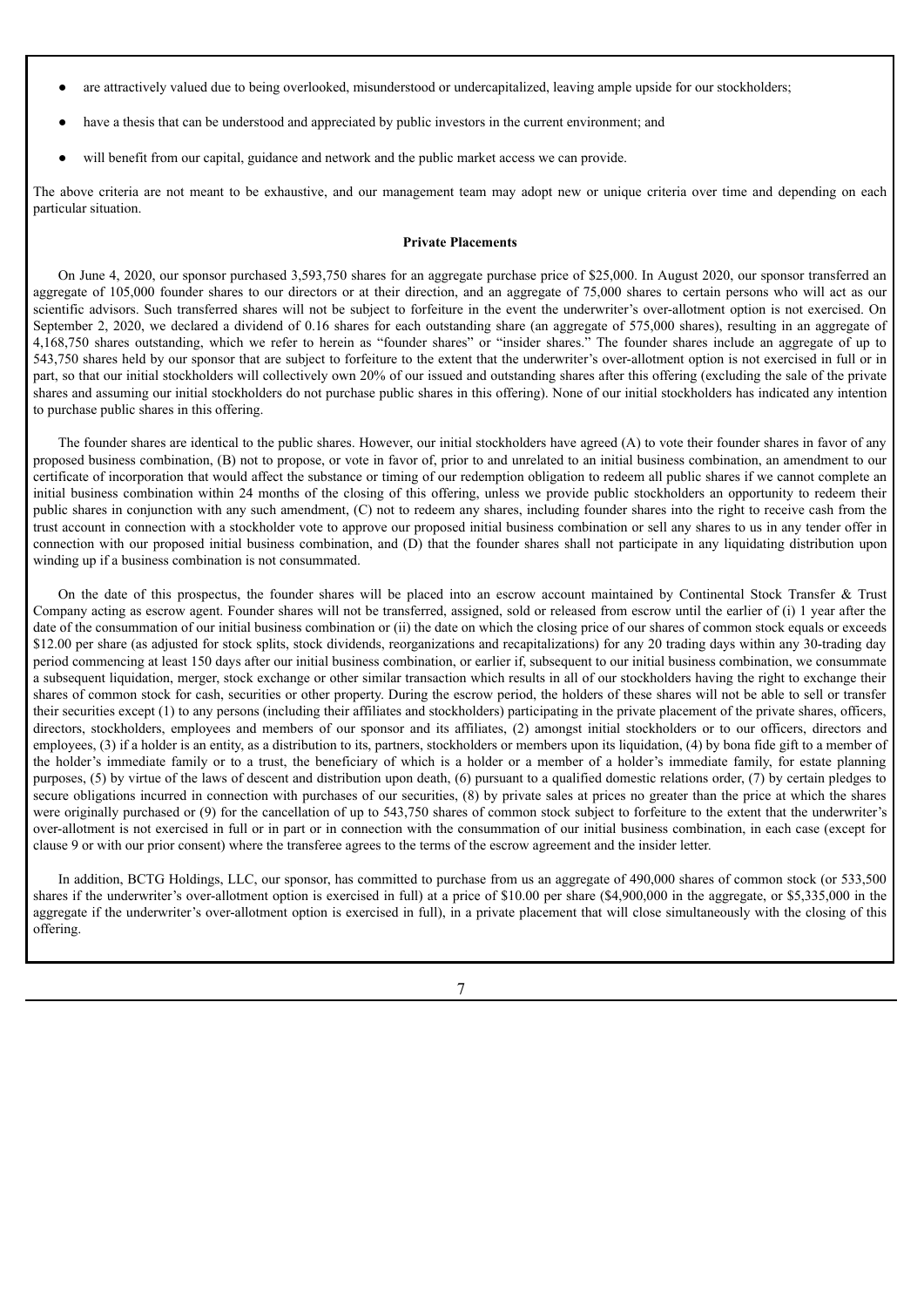The proceeds from the private placement will be added to the proceeds of this offering and placed in a trust account in the United States with Morgan Stanley, N.A., maintained by Continental Stock Transfer & Trust Company, as trustee. If we do not complete our initial business combination within 24 months, the proceeds from the private placement will be included in the liquidating distribution to the holders of our public shares. The private shares are identical to the shares of common stock sold in this offering.

Our sponsor has entered into an agreement with us to purchase an aggregate of 2,500,000 shares of common stock for an aggregate purchase price of \$25,000,000, or \$10.00 per share of common stock, prior to, concurrently with, or following the closing of our business combination in a private placement. The capital from such transaction may be used as part of the consideration to the sellers in our initial business combination, and any excess capital from such private placement would be used for working capital in the post-transaction company. If we sell shares to our sponsor (or any other investor) in connection with our initial business combination, the equity interest of investors in this offering in the combined company may be diluted and the market prices for our securities may be adversely affected. In addition, if the per share trading price of our shares of common stock is greater than the price per share paid in the private placement, the private placement will result in value dilution to you, in addition to the immediate dilution that you will experience in connection with the consummation of this offering. See "Dilution."

If public shares of commons stock are purchased by any of our directors, officers or initial stockholders, they will be entitled to funds from the trust account to the same extent as any public stockholder upon our liquidation but will not have redemption rights related thereto.

#### **Corporate Information**

Our executive offices are located at 11682 El Camino Real, Suite 320, San Diego, CA 92130, and our telephone number is (858) 400-3114.

We are an "emerging growth company," as defined in Section 2(a) of the Securities Act of 1933, as amended, or the Securities Act, as modified by the Jumpstart Our Business Startups Act of 2012, or the JOBS Act. As such, we are eligible to take advantage of certain exemptions from various reporting requirements that are applicable to other public companies that are not "emerging growth companies" including, but not limited to, not being required to comply with the auditor attestation requirements of Section 404 of the Sarbanes-Oxley Act of 2002, or the Sarbanes-Oxley Act, reduced disclosure obligations regarding executive compensation in our periodic reports and proxy statements, and exemptions from the requirements of holding a non-binding advisory vote on executive compensation and stockholder approval of any golden parachute payments not previously approved. If some investors find our securities less attractive as a result, there may be a less active trading market for our securities and the prices of our securities may be more volatile.

In addition, Section 107 of the JOBS Act also provides that an "emerging growth company" can take advantage of the extended transition period provided in Section 7(a)(2)(B) of the Securities Act for complying with new or revised accounting standards. In other words, an "emerging growth company" can delay the adoption of certain accounting standards until those standards would otherwise apply to private companies. We intend to take advantage of the benefits of this extended transition period.

We will remain an emerging growth company until the earlier of (1) the last day of the fiscal year (a) following the fifth anniversary of the completion of this offering, (b) in which we have total annual gross revenue of at least \$1.07 billion, or (c) in which we are deemed to be a large accelerated filer, which means the market value of our common stock that is held by non-affiliates exceeds \$700 million as of the prior June 30, and (2) the date on which we have issued more than \$1.0 billion in non-convertible debt during the prior three-year period. References herein to "emerging growth company" will have the meaning associated with it in the JOBS Act.

Additionally, we are a "smaller reporting company" as defined in Rule  $10(f)(1)$  of Regulation S-K. Smaller reporting companies may take advantage of certain reduced disclosure obligations, including, among other things, providing only two years of audited financial statements. We will remain a smaller reporting company until the last day of the fiscal year in which (1) the market value of our common stock held by non-affiliates exceeds \$250 million as of the prior June 30th, or (2) our annual revenues exceeded \$100 million during such completed fiscal year and the market value of our common stock held by non-affiliates exceeds \$700 million as of the prior June 30.

Prior to the date of this prospectus, we will file a Registration Statement on Form 8-A with the SEC to voluntarily register our securities under Section 12 of the Securities Exchange Act of 1934, as amended, or the Exchange Act. As a result, we are subject to the rules and regulations promulgated under the Exchange Act. We have no current intention of filing a Form 15 to suspend our reporting or other obligations under the Exchange Act prior or subsequent to the consummation of our initial business combination.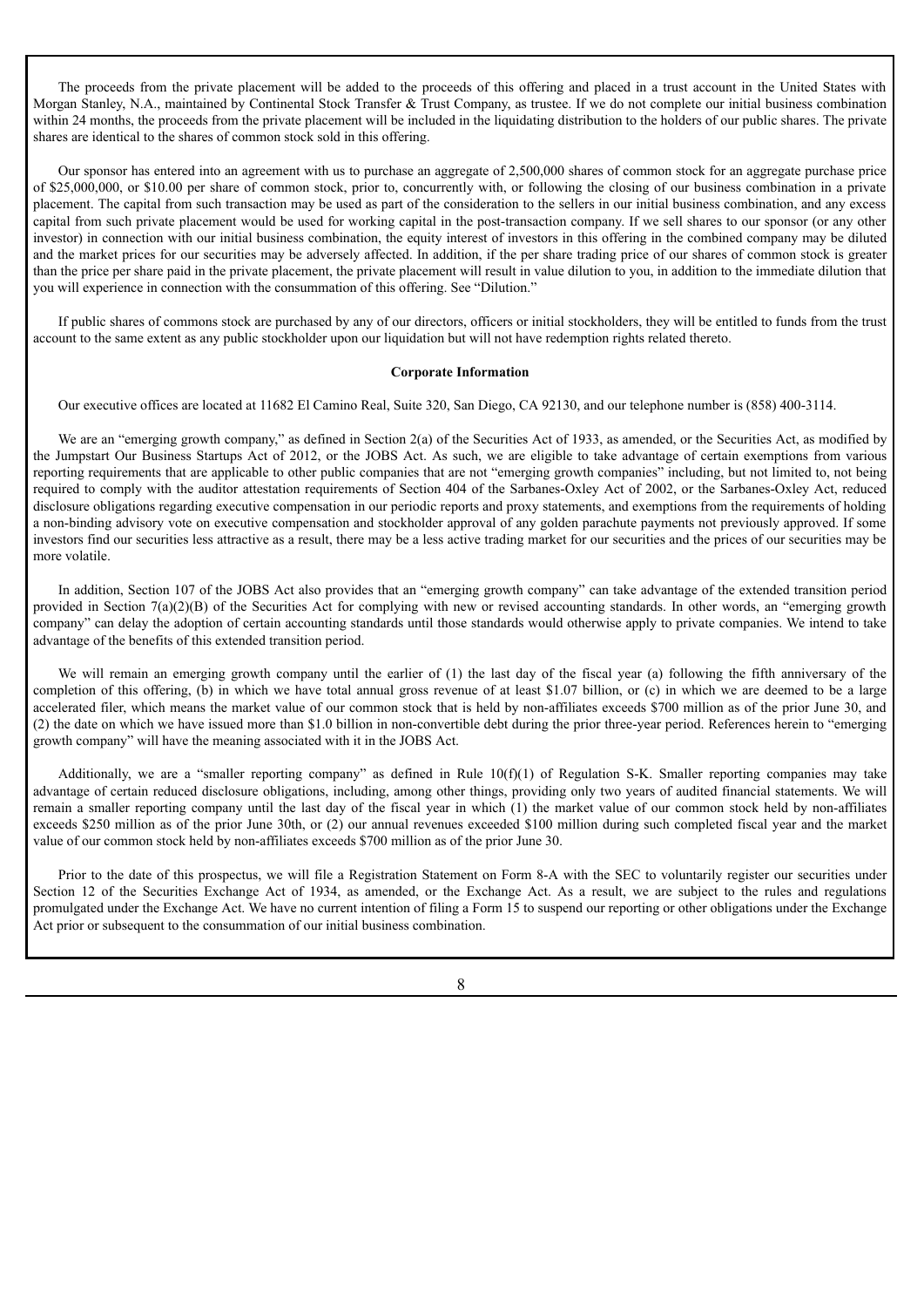## **The Offering**

In making your decision on whether to invest in our common stock, you should take into account not only the backgrounds of the members of our management team, but also the special risks we face as a blank check company and the fact that this offering is not being conducted in compliance with Rule 419 promulgated under the Securities Act. You will not be entitled to protections normally afforded to investors in Rule 419 blank check offerings. You should carefully consider these and the other risks set forth in the section below entitled "Risk Factors" beginning on page 19 of this prospectus.

| <b>Shares offered</b>                                                                                     | 14,500,000 shares of common stock, at \$10.00 per share.                                                                                                                                                                                                                                                                                                                                                                                                                                                                                                                                                                                                                                                     |
|-----------------------------------------------------------------------------------------------------------|--------------------------------------------------------------------------------------------------------------------------------------------------------------------------------------------------------------------------------------------------------------------------------------------------------------------------------------------------------------------------------------------------------------------------------------------------------------------------------------------------------------------------------------------------------------------------------------------------------------------------------------------------------------------------------------------------------------|
| Listing of our securities and proposed symbols                                                            | We anticipate the shares of common stock will be listed on Nasdaq under the symbol<br>"BCTG."                                                                                                                                                                                                                                                                                                                                                                                                                                                                                                                                                                                                                |
|                                                                                                           | The common stock is expected to begin trading on or promptly after the date of this<br>prospectus.                                                                                                                                                                                                                                                                                                                                                                                                                                                                                                                                                                                                           |
|                                                                                                           | We will file a Current Report on Form 8-K with the SEC, including an audited balance<br>sheet, promptly upon the consummation of this offering, which is anticipated to take<br>place two business days from the date the common stock commences trading. The<br>audited balance sheet will reflect our receipt of the proceeds from the exercise of the<br>over-allotment option if the over-allotment option is exercised on the date of this<br>prospectus. If the over-allotment option is exercised after the date of this prospectus, we<br>will file an amendment to the Form 8-K or a new Form 8-K to provide updated financial<br>information to reflect the exercise of the over-allotment option. |
| Shares of common stock issued and outstanding before<br>this offering                                     | $4,168,750^{(1)}$                                                                                                                                                                                                                                                                                                                                                                                                                                                                                                                                                                                                                                                                                            |
| Shares of common stock to be issued and outstanding<br>after this offering and the sale of private shares | $18,615,000$ shares <sup>(2)</sup>                                                                                                                                                                                                                                                                                                                                                                                                                                                                                                                                                                                                                                                                           |
| option is not fully exercised by the underwriters.                                                        | (1) This number includes an aggregate of up to 543,750 shares of common stock held by our sponsor that are subject to forfeiture if the over-allotment                                                                                                                                                                                                                                                                                                                                                                                                                                                                                                                                                       |
|                                                                                                           | $(0)$ (a) $(1)$ (1) $(1)$ (1) $(1)$ (1) $(1)$ (1) $(1)$ (1) $(1)$ (1) $(1)$ (1) $(1)$ (1) $(1)$ (1) $(1)$ (1) $(1)$ (1) $(1)$ (1) $(1)$ (1) $(1)$ (1) $(1)$ (1) $(1)$ (1) $(1)$ (1) $(1)$ (1) $(1)$ (1) $(1)$ (1) $(1)$ (1)                                                                                                                                                                                                                                                                                                                                                                                                                                                                                  |

(2) Assumes the over-allotment option has not been exercised and an aggregate of 543,750 shares of common stock held by our sponsor have been forfeited. If the over-allotment option is exercised in full, there will be a total of 21,377,250 shares of common stock issued and outstanding.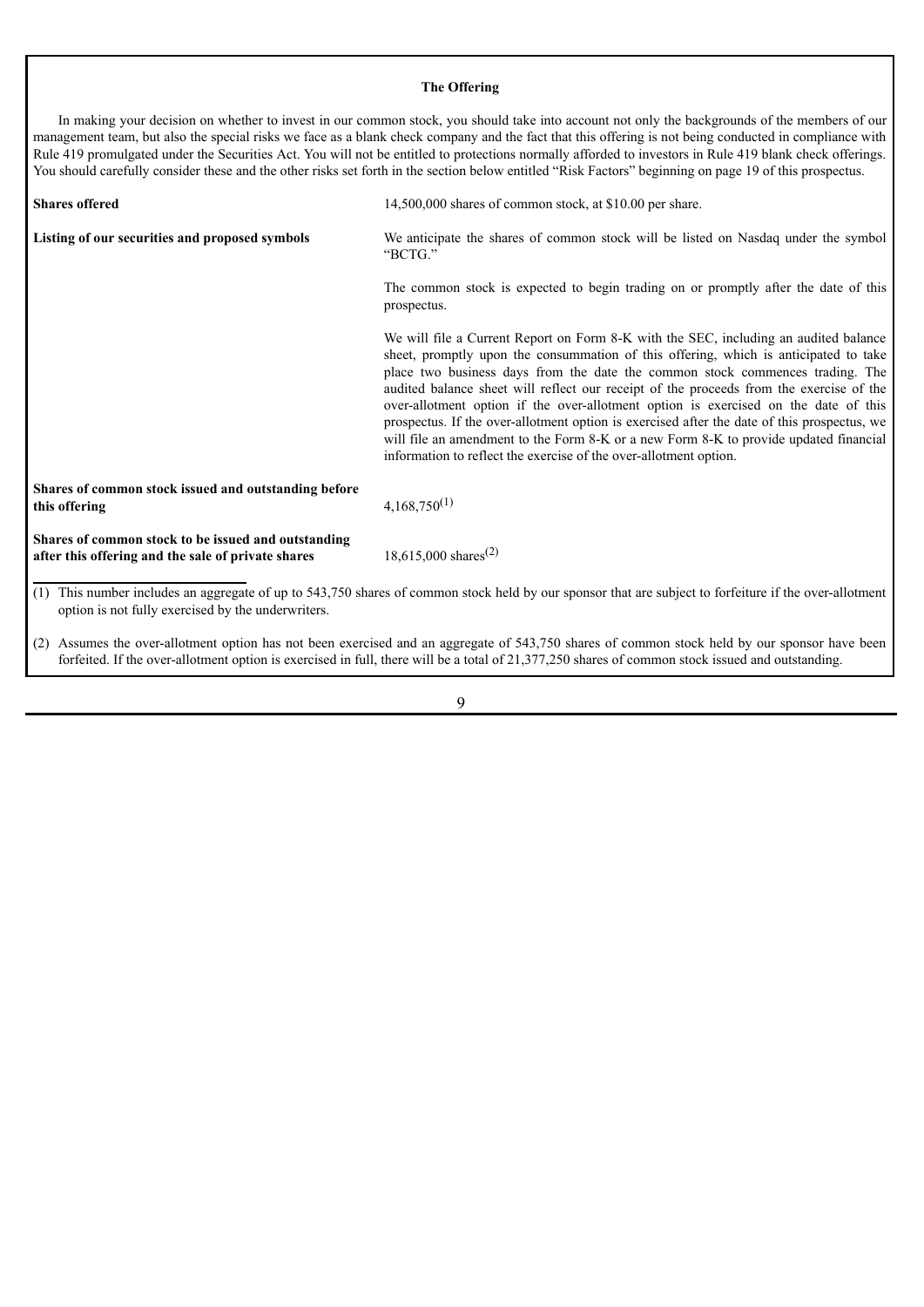**Offering proceeds to be held in trust** \$145,000,000 of the net proceeds of this offering (or \$166,750,000 if the over-allotment option is exercised in full), including \$4,900,000 (or \$5,335,000 if the over-allotment option is exercised in full) we will receive from the sale of the private shares, or \$10.00 per share sold to the public in this offering, will be placed in a trust account at Morgan Stanley, N.A., maintained by Continental Stock Transfer & Trust Company, acting as trustee pursuant to an agreement to be signed on the date of this prospectus.

> Except as set forth below, the proceeds in the trust account will not be released until the earlier of: (1) the completion of an initial business combination within the required time period and (2) our redemption of 100% of the outstanding public shares if we have not completed a business combination in the required time period. Therefore, unless and until our initial business combination is consummated, the proceeds held in the trust account will not be available for our use for any expenses related to this offering or expenses which we may incur related to the investigation and selection of a target business and the negotiation of an agreement to acquire a target business.

> Notwithstanding the foregoing, there can be released to us, from time to time, any interest earned on the funds in the trust account that we may need to pay our tax obligations. With this exception, expenses incurred by us may be paid prior to a business combination only from the net proceeds of this offering not held in the trust account of approximately \$1,250,000 provided, however, that in order to meet our working capital needs following the consummation of this offering if the funds not held in the trust account are insufficient, our initial stockholders, officers and directors or their affiliates may, but are not obligated to, loan us funds, from time to time or at any time, in whatever amount they deem reasonable in their sole discretion. Each loan would be evidenced by a promissory note. The notes would either be paid upon consummation of our initial business combination, without interest, or, at the lender's discretion, up to \$1,500,000 of the notes may be converted upon consummation of our business combination into additional private shares at a price of \$10.00 per share (which, for example, would result in the holders being issued 50,000 private shares if \$500,000 of notes were so converted). Such private shares will be identical to the private shares to be issued at the closing of this offering. Our stockholders have approved the issuance of the private shares upon conversion of such notes, to the extent the holder wishes to so convert them at the time of the consummation of our initial business combination. If we do not complete a business combination, the loans will only be repaid with funds not held in the trust account, to the extent available.

**Limited payments to insiders particles Prior** to the consummation of a business combination, there will be no fees, reimbursements or other cash payments paid to our initial stockholders, officers, directors or their affiliates prior to, or for any services they render in order to effectuate, the consummation of a business combination (regardless of the type of transaction that it is) other than:

- repayment of loans of up to \$300,000 made to us by our sponsor;
- payment of \$10,000 per month to an affiliate of our sponsor for office space and related services, subject to deferral as described herein;
- repayment of loans which may be made by our insiders, officers, directors or any of its or their affiliates to finance transaction costs in connection with an initial business combination, the terms of which have not been determined;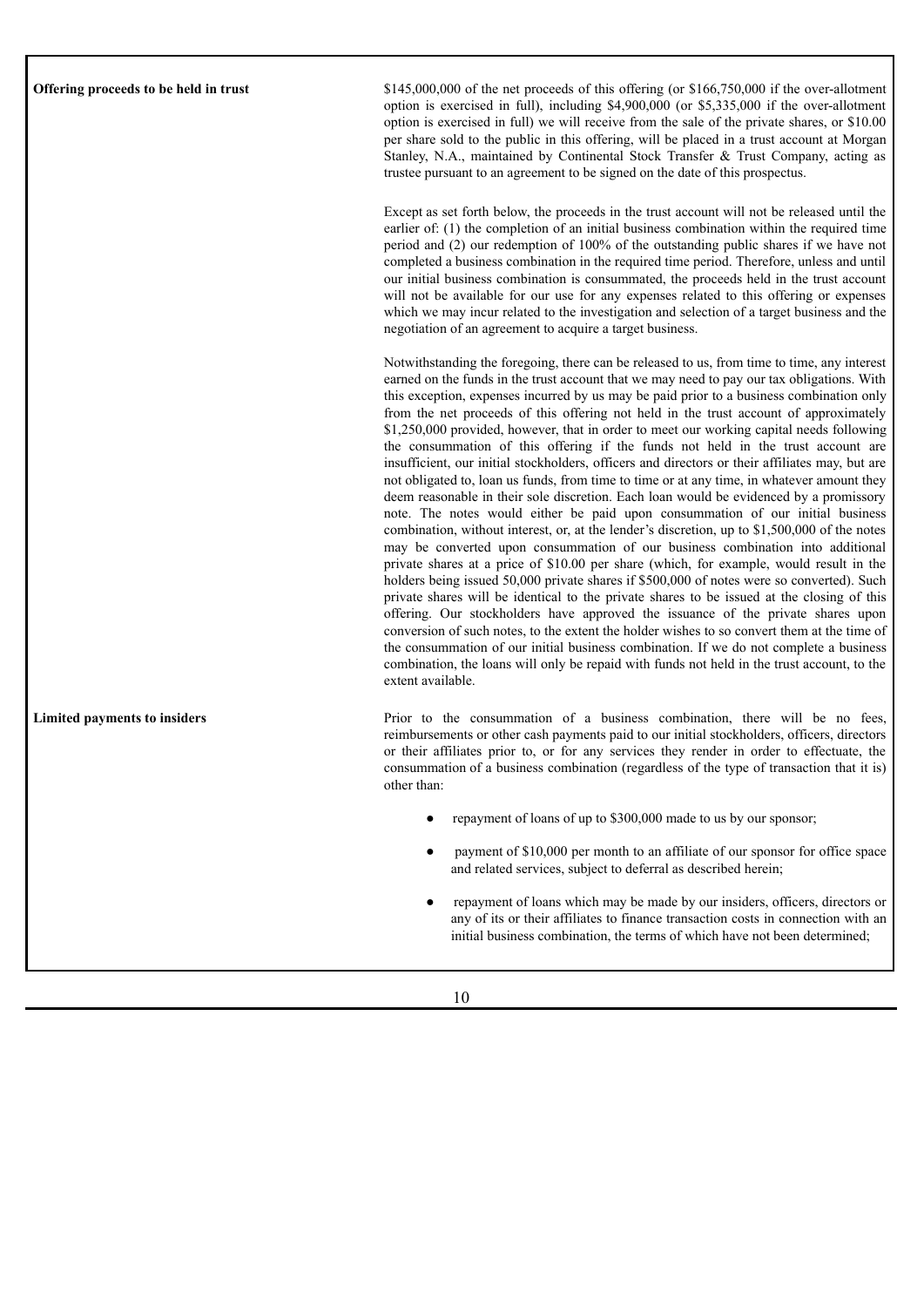| $\bullet$                                                | reimbursement of out-of-pocket expenses incurred by them in connection       |  |  |  |  |
|----------------------------------------------------------|------------------------------------------------------------------------------|--|--|--|--|
|                                                          | with certain activities on our behalf, such as identifying and investigating |  |  |  |  |
| possible business targets and business combinations; and |                                                                              |  |  |  |  |

repayment upon consummation of our initial business combination of any loans which may be made by our initial stockholders or their affiliates or our officers and directors to finance transaction costs in connection with an intended initial business combination. Up to \$1,500,000 of such loans may be convertible into private shares at a price of \$10.00 per share at the option of the lender.

There is no limit on the amount of out-of-pocket expenses reimbursable by us; provided, however, that to the extent such expenses exceed the available proceeds not deposited in the trust account and the interest income earned on the amounts held in the trust account available to us, such expenses would not be reimbursed by us unless we consummate an initial business combination. Our audit committee will review and approve all reimbursements and payments made to any initial stockholder or member of our management team, or their respective affiliates, and any reimbursements and payments made to members of our audit committee will be reviewed and approved by our board of directors, with any interested director abstaining from such review and approval.

**Transfer Restriction on Founder Shares and Private Placement Shares** Except as described herein, our initial stockholders have agreed not to transfer, assign or sell any of their founder shares until the earliest of (A) one year after the completion of our initial business combination and (B) subsequent to our initial business combination, (x) if the closing price of our common stock equals or exceeds \$12.00 per share (as adjusted for share splits, share capitalizations, reorganizations, recapitalizations and the like) for any 20 trading days within any 30-trading day period commencing at least 150 days after our initial business combination, or (y) the date on which we complete a liquidation, merger, share exchange, reorganization or other similar transaction that results in all of our public shareholders having the right to exchange their shares of common stock for cash, securities or other property. Any permitted transferees would be subject to the same restrictions and other agreements of our initial stockholders with respect to any founder shares. The private placement shares will not be transferable, assignable or salable until 30 days after the completion of our initial business combination (except with respect to permitted transferees as described herein).

**Potential revisions to agreements with insiders** We could seek to amend certain agreements made by our insiders disclosed in this prospectus without the approval of stockholders, although we have no intention to do so. For example, restrictions on our executives relating to the voting of securities owned by them, the agreement of our management team to remain with us until the closing of a business combination, the obligation of our management team to not propose certain changes to our organizational documents or the obligation of the management team and its affiliates to not receive any compensation in connection with a business combination could be modified without obtaining stockholder approval. Although stockholders would not be given the opportunity to redeem their shares in connection with such changes, in no event would we be able to modify the redemption or liquidation rights of our stockholders without permitting our stockholders the right to redeem their shares in connection with any such change. We will not agree to any such changes unless we believed that such changes were in the best interests of our stockholders (for example, if such a modification were necessary to complete a business combination).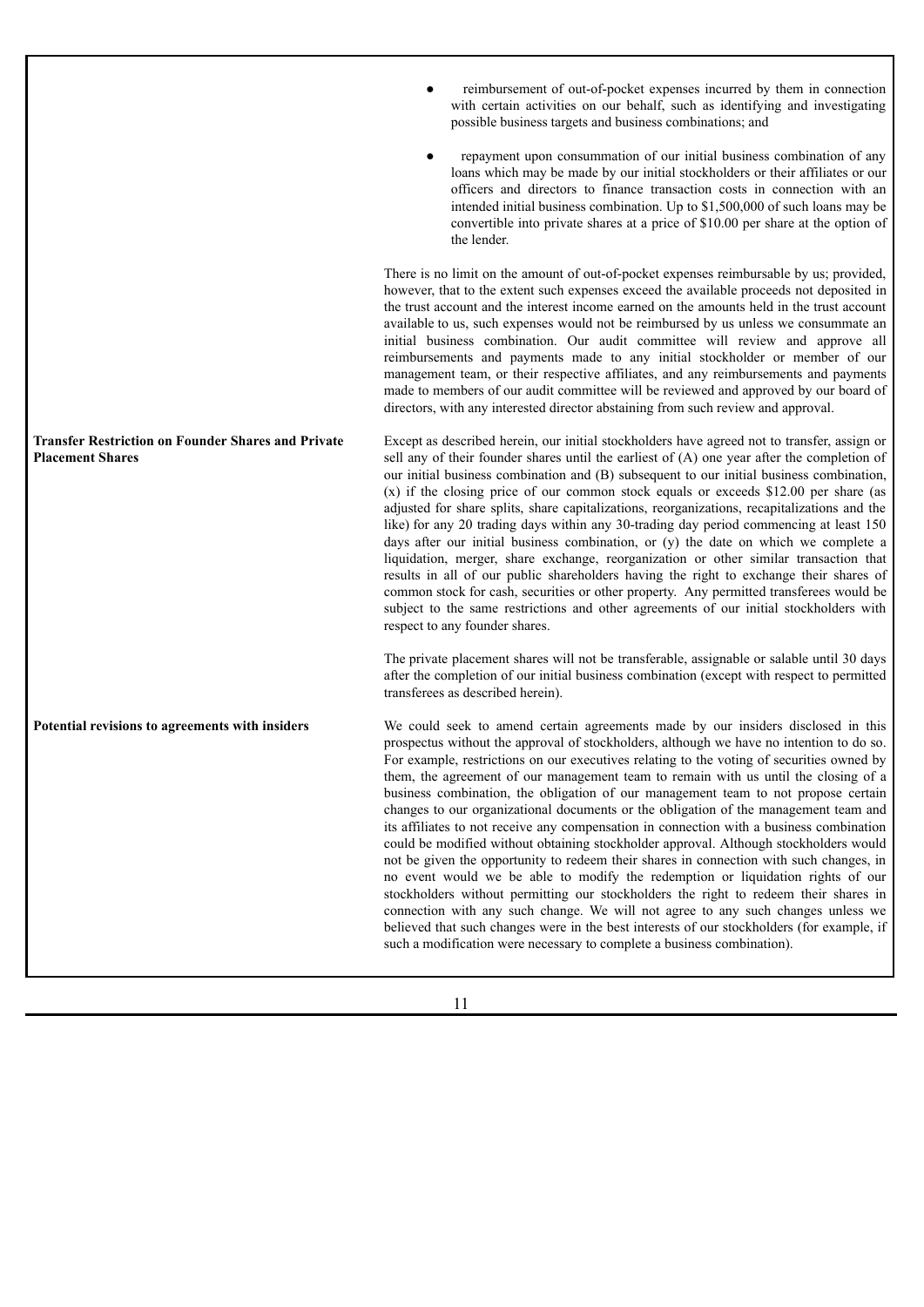**Purchase Commitment Commitment Commitment Commitment Commitment Commitment Commitment Commitment Commitment Commitment Commitment Commitment Commitment Commitment Commitment Commitment Comm** 2,500,000 shares of common stock for an aggregate purchase price of \$25,000,000, or \$10.00 per share of common stock, prior to, concurrently with, or following the closing of our business combination in a private placement. The capital from such transaction may be used as part of the consideration to the sellers in our initial business combination, and any excess capital from such private placement would be used for working capital in the post-transaction company.

**Stockholder approval of, or tender offer in connection with, initial business combination**

In connection with any proposed initial business combination, we will either (1) seek stockholder approval of such initial business combination at a meeting called for such purpose at which public stockholders may seek to convert their public shares, regardless of whether they vote for or against the proposed business combination, into their pro rata share of the aggregate amount then on deposit in the trust account (net of taxes payable) or (2) provide our public stockholders with the opportunity to sell their public shares to us by means of a tender offer (and thereby avoid the need for a stockholder vote) for an amount equal to their pro rata share of the aggregate amount then on deposit in the trust account (net of taxes payable), in each case subject to the limitations described herein. Notwithstanding the foregoing, our initial stockholders have agreed, pursuant to written letter agreements with us, not to convert any public shares held by them into their pro rata share of the aggregate amount then on deposit in the trust account. If we determine to engage in a tender offer, such tender offer will be structured so that each public stockholder may tender any or all of his, her or its public shares rather than some pro rata portion of his, her or its shares. If enough stockholders tender their shares so that we are unable to satisfy any applicable closing condition set forth in the definitive agreement related to our initial business combination, or we are unable to maintain net tangible assets of at least \$5,000,001, we will not consummate such initial business combination. The decision as to whether we will seek stockholder approval of a proposed business combination or will allow stockholders to sell their shares to us in a tender offer will be made by us based on a variety of factors such as the timing of the transaction or whether the terms of the transaction would otherwise require us to seek stockholder approval. If we provide stockholders with the opportunity to sell their shares to us by means of a tender offer, we will file tender offer documents with the SEC which will contain substantially the same financial and other information about the initial business combination as is required under the SEC's proxy rules. If we seek stockholder approval of our initial business combination, we will consummate the business combination only if a majority of the outstanding shares of common stock voted are voted in favor of the business combination.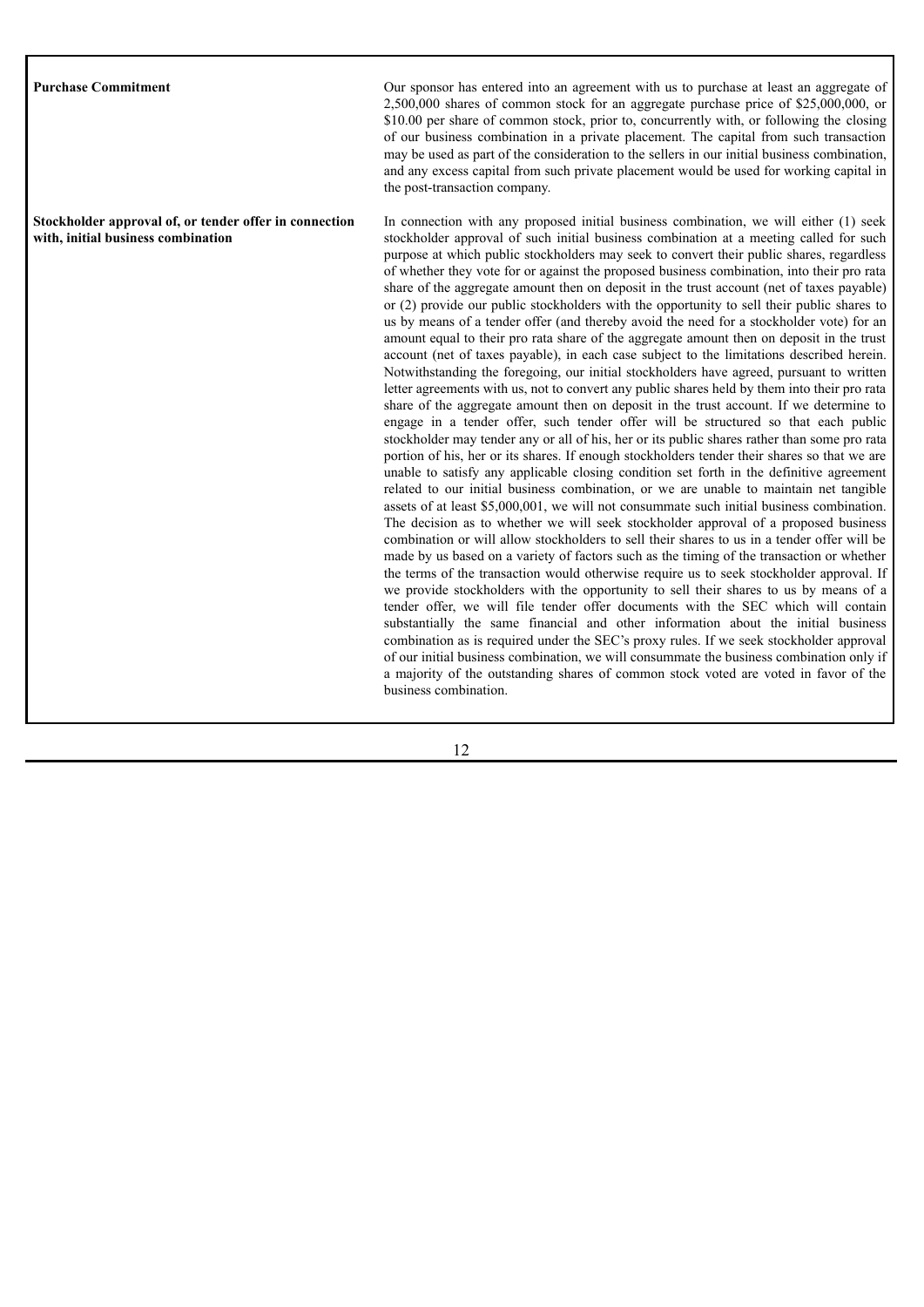We have determined not to consummate any business combination unless we have net tangible assets of at least \$5,000,001 upon such consummation in order to avoid being subject to Rule 419 promulgated under the Securities Act. However, if we seek to consummate an initial business combination with a target business that imposes any type of working capital closing condition or requires us to have a minimum amount of funds available from the trust account upon consummation of such initial business combination, our net tangible asset threshold may limit our ability to consummate such initial business combination (as we may be required to have a lesser number of shares redeemed) and may force us to seek third party financing which may not be available on terms acceptable to us or at all. As a result, we may not be able to consummate such initial business combination and we may not be able to locate another suitable target within the applicable time period, if at all.

Our initial stockholders have agreed (A) to vote their founder shares and any public shares in favor of any proposed business combination, (B) not to propose, or vote in favor of, prior to and unrelated to an initial business combination, an amendment to our certificate of incorporation that would affect the substance or timing of our redemption obligation to redeem all public shares if we cannot complete an initial business combination within 24 months unless we provide public stockholder an opportunity to redeem their public shares in conjunction with any such amendment, (C) not to convert any shares (including the founder shares) into the right to receive cash from the trust account in connection with a stockholder vote to approve our proposed initial business combination or sell any shares to us in a tender offer in connection with our proposed initial business combination, and (D) that the founder shares shall not participate in any liquidating distribution upon winding up if a business combination is not consummated. None of our initial stockholders or their affiliates has indicated any intention to purchase public shares in this offering or any shares of common stock in the open market or in private transactions. However, if a significant number of stockholders vote, or indicate an intention to vote, against a proposed business combination, our initial stockholders, officers, directors or their affiliates could make such purchases in the open market or in private transactions in order to influence the vote. Our initial stockholders, officers, directors and their affiliates could purchase sufficient shares so that the initial business combination may be approved without the majority vote of public shares held by nonaffiliates. Notwithstanding the foregoing, our officers, directors, initial stockholders and their affiliates will not make purchases of shares of common stock if the purchases would violate Section  $9(a)(2)$  or Rule 10b-5 of the Exchange Act, which are rules designed to stop potential manipulation of a company's stock or purchasing shares when the buyer is in possession of material non-public information about the Company.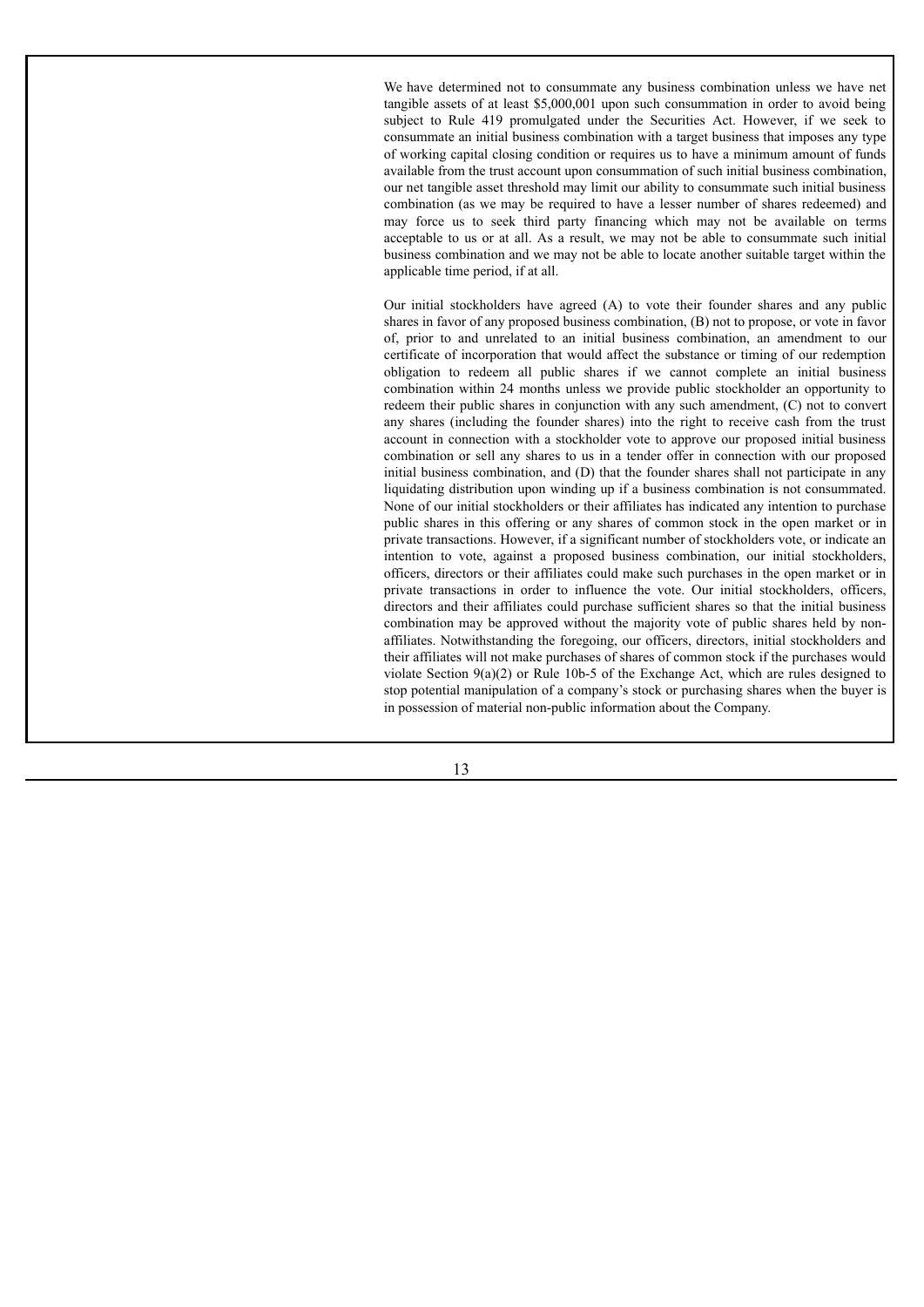**Conditions to completing our initial business combination**

Further, there is no limitation on our ability to raise funds privately or through loans in connection with our initial business combination. Our initial business combination must occur with one or more target businesses that together have an aggregate fair market value of at least 80% of the value of the trust account (excluding any deferred underwriter's fees and taxes payable on the income earned on the trust account) at the time of the agreement to enter into the initial business combination. If we are no longer listed on Nasdaq, we will not be required to satisfy the 80% test.

If our board is not able to independently determine the fair market value of the target business or businesses, we may obtain an opinion from an independent investment banking or accounting firm as to the fair market value of the target business. We will complete our initial business combination only if the post-transaction company in which our public stockholders own shares will own or acquire 50% or more of the outstanding voting securities of the target or otherwise acquires a controlling interest in the target sufficient for it not to be required to register as an investment company under the Investment Company Act. Even if the post-transaction company owns 50% or more of the voting securities of the target, our stockholders prior to the business combination may collectively own a minority interest in the post business combination company, depending on valuations ascribed to the target and us in the business combination transaction. If less than 100% of the equity interests or assets of a target business or businesses are owned or acquired by the post-transaction company, the portion of such business or businesses that is owned or acquired is what will be valued for purposes of the 80% test, provided that in the event that the business combination involves more than one target business, the 80% test will be based on the aggregate value of all of the target businesses.

**Conversion rights In connection** with any stockholder meeting called to approve a proposed initial business combination, each public stockholder will have the right, regardless of whether he, she or it is voting for or against such proposed business combination, to demand that we convert his, her or its public shares into a *pro rata* share of the trust account upon consummation of the business combination.

> We may require public stockholders wishing to exercise conversion rights, whether they are a record holder or hold their shares in "street name," to either tender the certificates they are seeking to convert to our transfer agent or to deliver the shares they are seeking to convert to the transfer agent electronically using Depository Trust Company's DWAC (Deposit/Withdrawal At Custodian) System, at the holder's option, at any time at or prior to the vote on the business combination. There is a nominal cost associated with this tendering process and the act of certificating the shares or delivering them through the DWAC System. The transfer agent will typically charge the tendering broker \$45 and it would be up to the broker whether or not to pass this cost on to the converting holder. However, this fee would be incurred regardless of whether or not we require holders to deliver their shares prior to the vote on the business combination in order to exercise conversion rights. This is because a holder would need to deliver shares to exercise conversion rights regardless of the timing of when such delivery must be effectuated. However, in the event we require stockholders to deliver their shares prior to the vote on the proposed business combination and the proposed business combination is not consummated, this may result in an increased cost to stockholders. The conversion rights will include the requirement that a beneficial holder must identify itself in order to validly redeem its shares.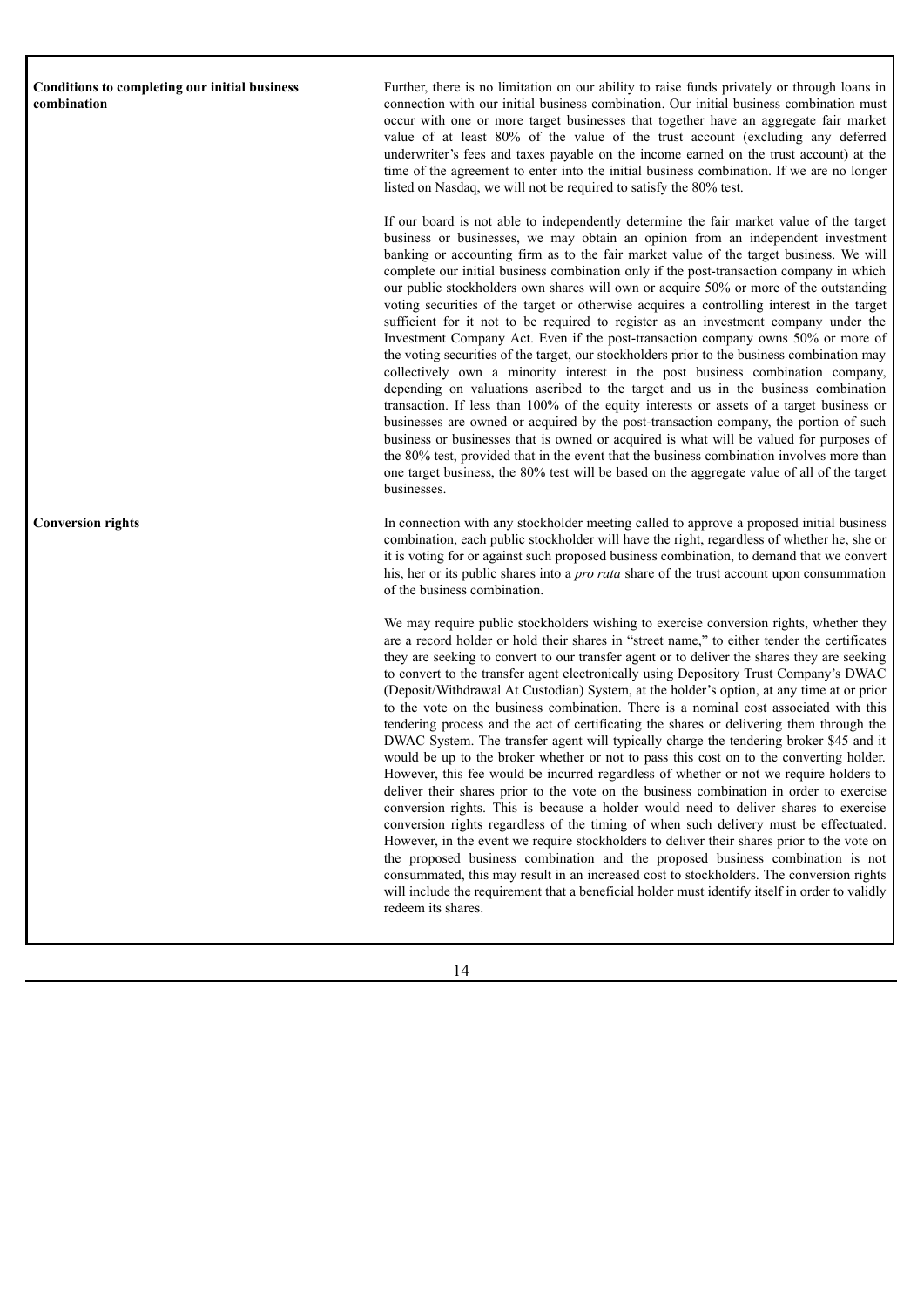|                                                                                       | Under Delaware law, we may be required to give a minimum of only ten days' notice for<br>each general meeting. As a result, if we require public stockholders who wish to convert<br>their shares of common stock into the right to receive a <i>pro rata</i> portion of the funds in<br>the trust account to comply with the foregoing delivery requirements, holders may not<br>have sufficient time to receive the notice and deliver their shares for conversion.<br>Accordingly, investors may not be able to exercise their conversion rights and may be<br>forced to retain our securities when they otherwise would not want to.                                                                                                                                                                                                                                                                                                                                                                                                                                                                                                                                                             |
|---------------------------------------------------------------------------------------|------------------------------------------------------------------------------------------------------------------------------------------------------------------------------------------------------------------------------------------------------------------------------------------------------------------------------------------------------------------------------------------------------------------------------------------------------------------------------------------------------------------------------------------------------------------------------------------------------------------------------------------------------------------------------------------------------------------------------------------------------------------------------------------------------------------------------------------------------------------------------------------------------------------------------------------------------------------------------------------------------------------------------------------------------------------------------------------------------------------------------------------------------------------------------------------------------|
|                                                                                       | If we require public stockholders who wish to convert their shares of common stock to<br>comply with specific delivery requirements for conversion described above and such<br>proposed business combination is not consummated, we will promptly return such<br>certificates to the tendering public stockholders.                                                                                                                                                                                                                                                                                                                                                                                                                                                                                                                                                                                                                                                                                                                                                                                                                                                                                  |
| Release of funds in trust account upon closing of our<br>initial business combination | On the completion of our initial business combination, all amounts held in the trust<br>account will be released to us. We will use these funds to pay amounts due to any public<br>stockholders who exercise their conversion rights as described above under "-<br>Conversion rights" to pay all or a portion of the consideration payable to the target or<br>targets or owners of the target or targets of our initial business combination and to pay<br>other expenses associated with our initial business combination. If our initial business<br>combination is paid for using stock or debt securities, or not all of the funds released<br>from the trust account are used for payment of the consideration in connection with our<br>initial business combination, we may apply the balance of the cash released to us from<br>the trust account for general corporate purposes, including for maintenance or expansion<br>of operations of post-transaction businesses, the payment of principal or interest due on<br>indebtedness incurred in completing our initial business combination, to fund the<br>purchase of other companies or for working capital.                         |
| Liquidation if no business combination                                                | If we are unable to complete our initial business combination within 24 months from the<br>closing of this offering, we will (i) cease all operations except for the purpose of winding<br>up, (ii) as promptly as reasonably possible but not more than five business days<br>thereafter, redeem 100% of the outstanding public shares (including any public shares in<br>this offering or any public shares that our initial stockholders or their affiliates purchased<br>in this offering or later acquired in the open market or in private transactions), which<br>redemption will completely extinguish public stockholders' rights as stockholders<br>(including the right to receive further liquidation distributions, if any), subject to<br>applicable law, and (iii) as promptly as reasonably practicable following such redemption,<br>subject to the approval of our remaining holders of common stock and our board of<br>directors, proceed to commence a voluntary liquidation and thereby a formal dissolution<br>of the Company, subject (in the case of (ii) and (iii) above) to our obligations to provide<br>for claims of creditors and the requirements of applicable law. |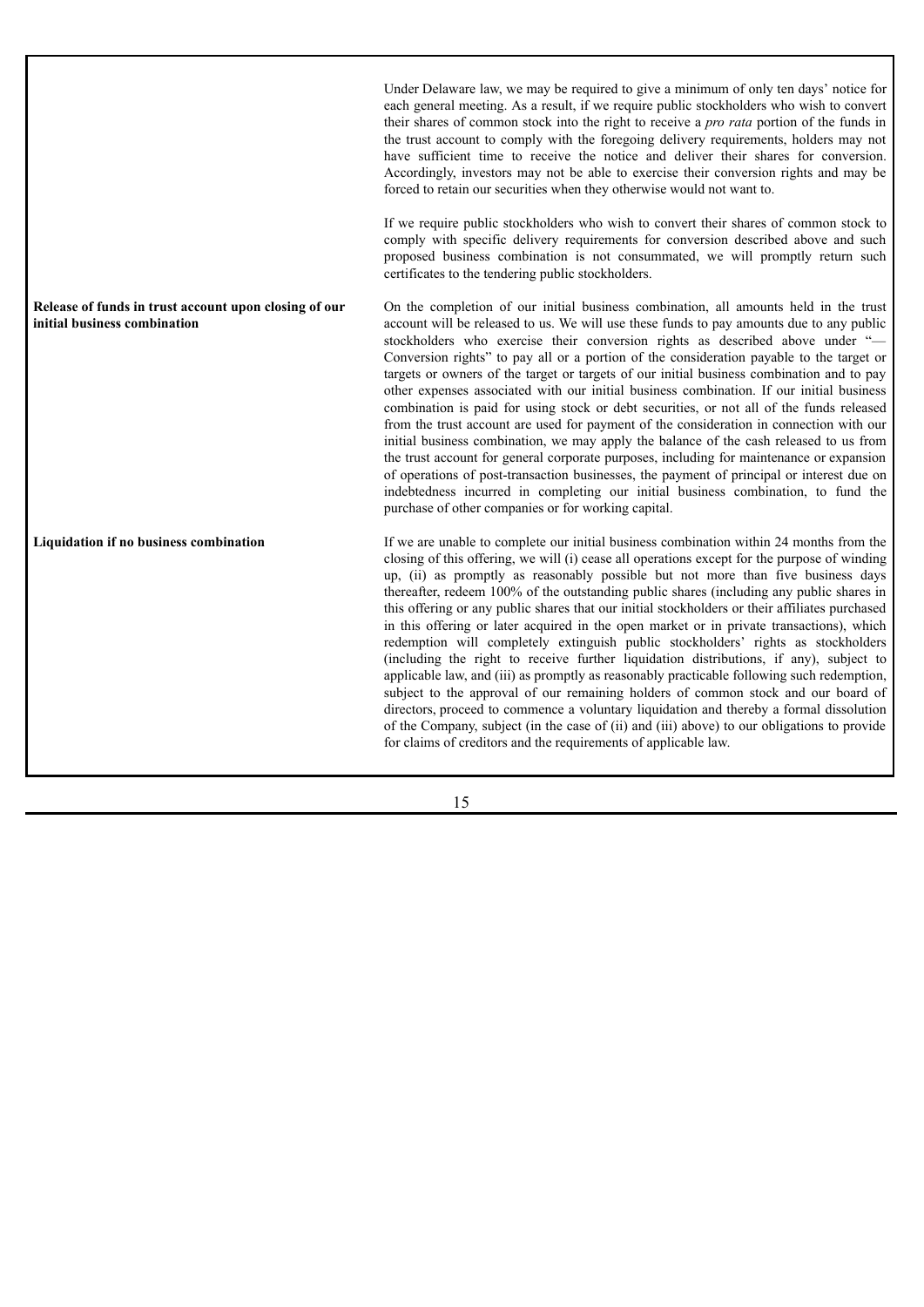In connection with our redemption of 100% of our outstanding public shares for a portion of the funds held in the trust account, each holder will receive a full pro rata portion of the amount then in the trust account, plus any pro rata interest earned on the funds held in the trust account and not necessary to pay our taxes payable on such funds.

We may not have funds sufficient to pay or provide for all creditors' claims. Although we will seek to have all third parties (including any vendors or other entities we engage after this offering, other than our independent registered public accounting firm) and any prospective target businesses enter into valid and enforceable agreements with us waiving any right, title, interest or claim of any kind in or to any monies held in the trust account, there is no guarantee that they will execute such agreements. There is also no guarantee that the third parties would not challenge the enforceability of these waivers and bring claims against the trust account for monies owed them.

The holders of the founder shares and private shares will not participate in any redemption distribution with respect to their founder shares and private shares, but may have any public shares redeemed upon liquidation.

If we are unable to conclude our initial business combination and we expend all of the net proceeds of this offering not deposited in the trust account, without taking into account any interest earned on the trust account, we expect that the initial per-share redemption price will be approximately \$10.00. The proceeds deposited in the trust account could, however, become subject to claims of our creditors that are in preference to the claims of our stockholders. Furthermore, our underwriters may seek recourse against the proceeds in the trust account relating to any future claims they may have against us. In addition, if we are forced to file a bankruptcy case or an involuntary bankruptcy case is filed against us that is not dismissed, the proceeds held in the trust account could be subject to applicable bankruptcy law, and may be included in our bankruptcy estate and subject to the claims of third parties with priority over the claims of our stockholders. Therefore, the actual per-share redemption price may be less than approximately \$10.00. We will pay the costs of any subsequent liquidation from our remaining assets outside of the trust account. If such funds are insufficient, our sponsor has agreed to pay the funds necessary to complete such liquidation and has agreed not to seek repayment for such expenses. We currently do not anticipate that such funds will be insufficient.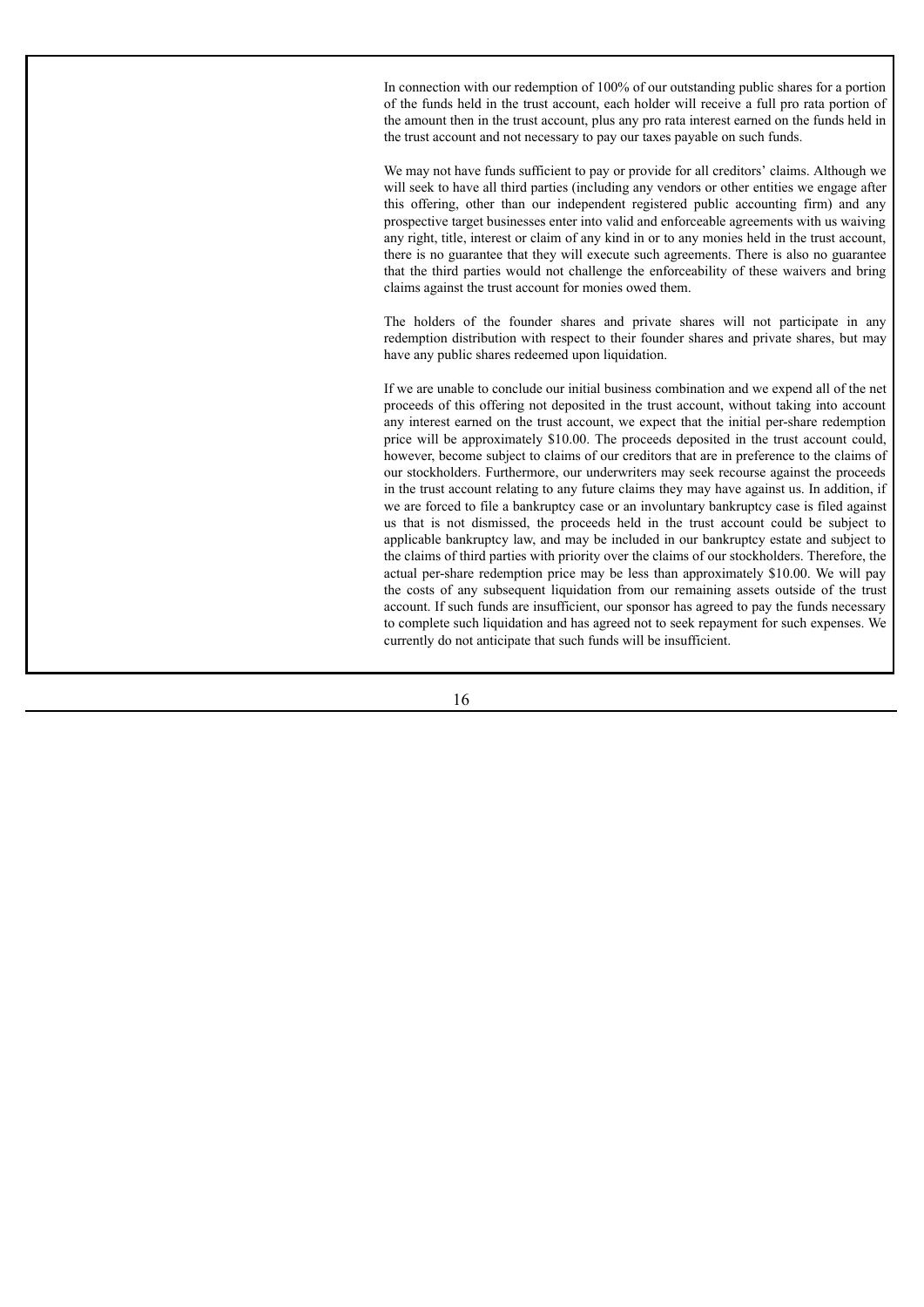## **RISKS**

We are a newly formed company that has conducted no operations and has generated no revenues. Until we complete our initial business combination, we will have no operations and will generate no operating revenues. In making your decision on whether to invest in our securities, you should take into account not only the background of our management team, but also the special risks we face as a blank check company, as well as the fact that this offering is not being conducted in compliance with Rule 419 promulgated under the Securities Act, and, therefore, you will not be entitled to protections normally afforded to investors in Rule 419 blank check offerings. For additional information concerning how Rule 419 blank check offerings differ from this offering, please see "Proposed Business - Comparison to offerings of blank check companies subject to Rule 419." You should carefully consider these and the other risks set forth in the section entitled "Risk Factors" beginning on page 19 of this prospectus.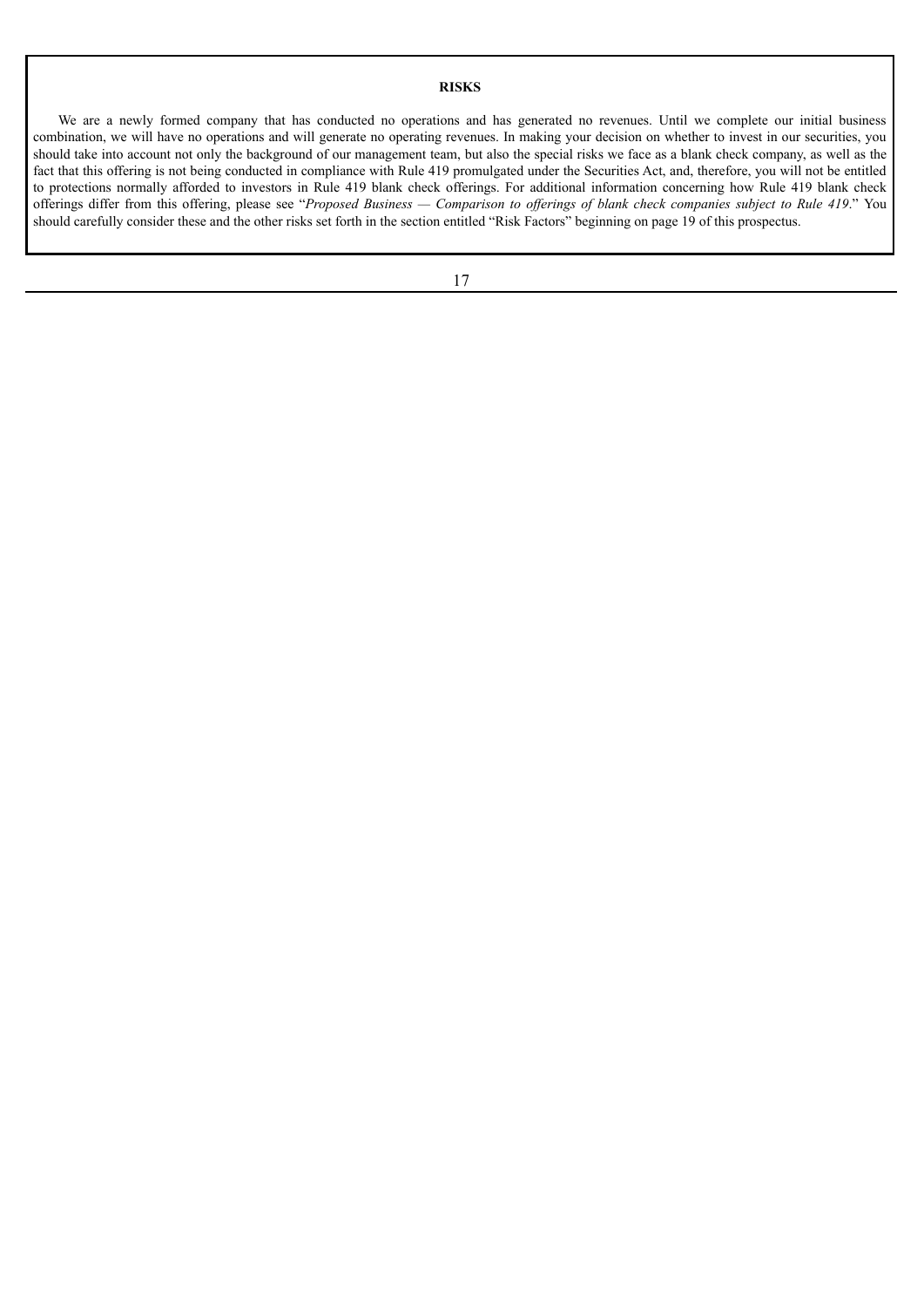## **SUMMARY FINANCIAL DATA**

<span id="page-20-0"></span>The following table summarizes the relevant financial data for our business and should be read with our financial statements, which are included in this prospectus. We have not had any significant operations to date, so only balance sheet data are presented.

|                                                      |    | <b>June 30,</b><br>2020      |                           |  |
|------------------------------------------------------|----|------------------------------|---------------------------|--|
|                                                      |    | <b>As Adjusted</b><br>Actual |                           |  |
| <b>Balance Sheet Data:</b>                           |    |                              |                           |  |
| Working capital (deficiency)                         |    |                              | $(13,972)$ \$ 141,199,528 |  |
| Total assets                                         | S  | 63,493                       | \$146,274,528             |  |
| <b>Total liabilities</b>                             | \$ | $38,965$ \$                  | 5,075,000                 |  |
| Value of common stock subject to possible redemption |    | $\sim$                       | \$136,199,520             |  |
| Stockholders' equity                                 | \$ | 24,528                       | 5,000,008<br><sup>S</sup> |  |
|                                                      |    |                              |                           |  |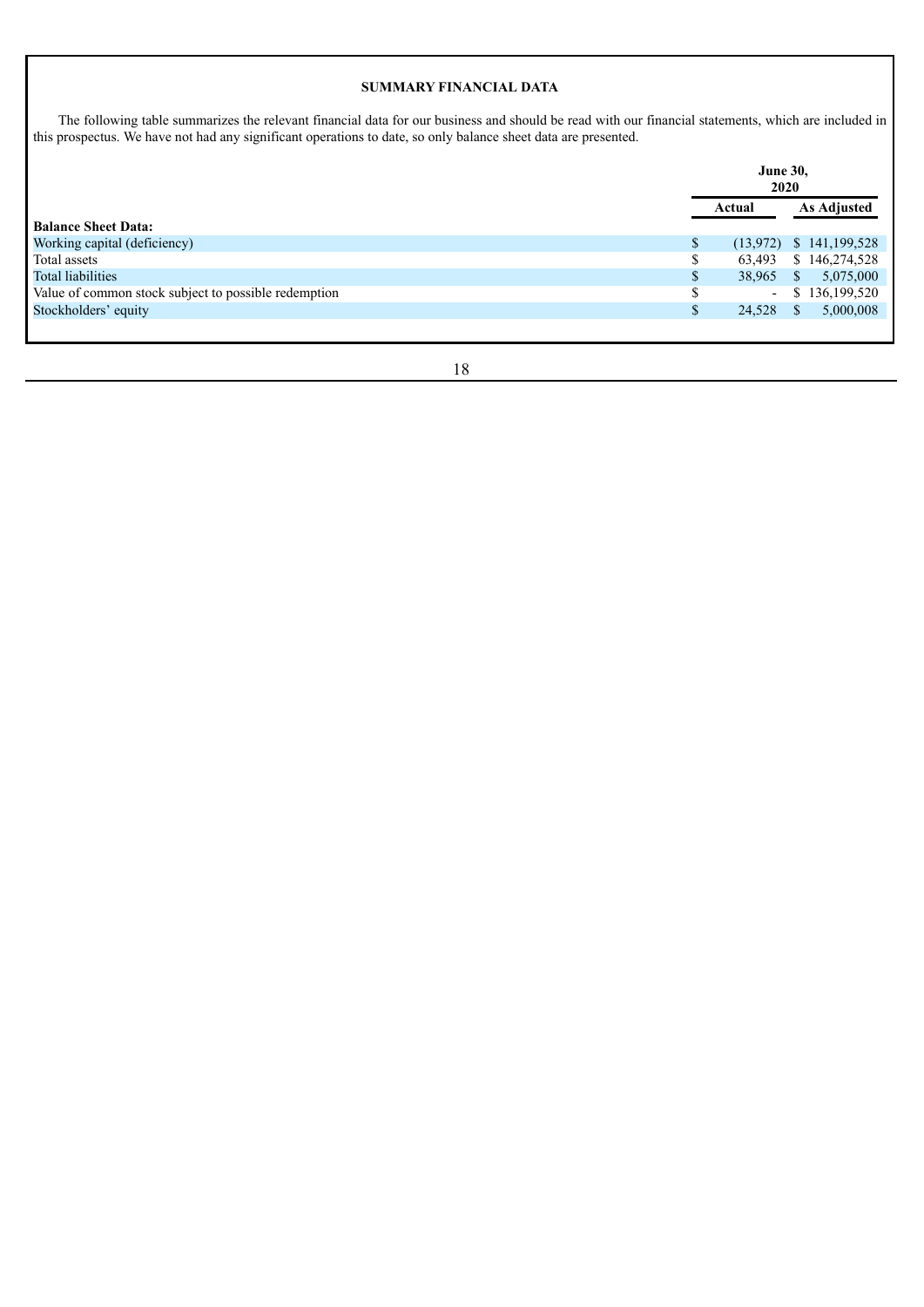## **RISK FACTORS**

<span id="page-21-0"></span>An investment in our securities involves a high degree of risk. You should consider carefully all of the risks described below, together with the other information contained in this prospectus, before making a decision to invest in our common stock. If any of the following events occur, our business, financial condition and operating results may be materially adversely affected. In that event, the trading price of our securities could decline, and you *could lose all or part of your investment.*

## We are a newly formed blank check company in the early stage with no operating history and no revenues, and you have no basis on which to **evaluate our ability to achieve our business objective.**

We are a recently formed blank check company with no operating results, and we will not commence operations until obtaining funding through this offering and consummating our initial business combination. Because we lack an operating history, you have no basis upon which to evaluate our ability to achieve our business objective of completing our initial business combination with one or more target businesses. We have no plans, arrangements or understandings with any prospective target business concerning our initial business combination and may be unable to complete our initial business combination. If we fail to complete our initial business combination, we will never generate any operating revenues.

#### Past performance by Boxer Capital, including our management team, may not be indicative of future performance of an investment in us.

Information regarding performance by, or businesses associated with, Boxer Capital is presented for informational purposes only. Any past experience and performance of Boxer Capital or our management team is not a guarantee either: (1) that we will be able to successfully identify a suitable candidate for our initial business combination; or (2) of any results with respect to any initial business combination we may consummate. You should not rely on the historical record of Boxer Capital or our management team's performance as indicative of the future performance of an investment in us or the returns we will, or are likely to, generate going forward. An investment in us is not an investment in Boxer Capital. None of our sponsor, officers, directors or Boxer Capital has had experience with a blank check company or special purpose acquisition company in the past.

## The requirement that the target business or businesses that we acquire must collectively have a fair market value equal to at least 80% of the balance of the funds in the trust account (excluding any taxes payable) at the time of the execution of a definitive agreement for our initial business combination may limit the type and number of companies with which we may complete such a business combination.

Pursuant to Nasdaq listing rules, the target business or businesses that we acquire must collectively have a fair market value equal to at least 80% of the balance of the funds in the trust account (excluding any taxes payable) at the time of the execution of a definitive agreement for our initial business combination. This restriction may limit the type and number of companies that we may complete a business combination with. If we are unable to locate a target business or businesses that satisfy this fair market value test, we may be forced to liquidate and you will only be entitled to receive your pro rata portion of the funds in the trust account, which may be less than \$10.00 per share.

#### Our public stockholders may not be afforded an opportunity to vote on our proposed business combination, which means we may consummate our initial business combination even though a majority of our public stockholders do not support such a combination.

If a stockholder vote is not required, we may conduct redemptions via a tender offer. Accordingly, we may consummate our initial business combination even if holders of a majority of our public shares do not approve the business combination.

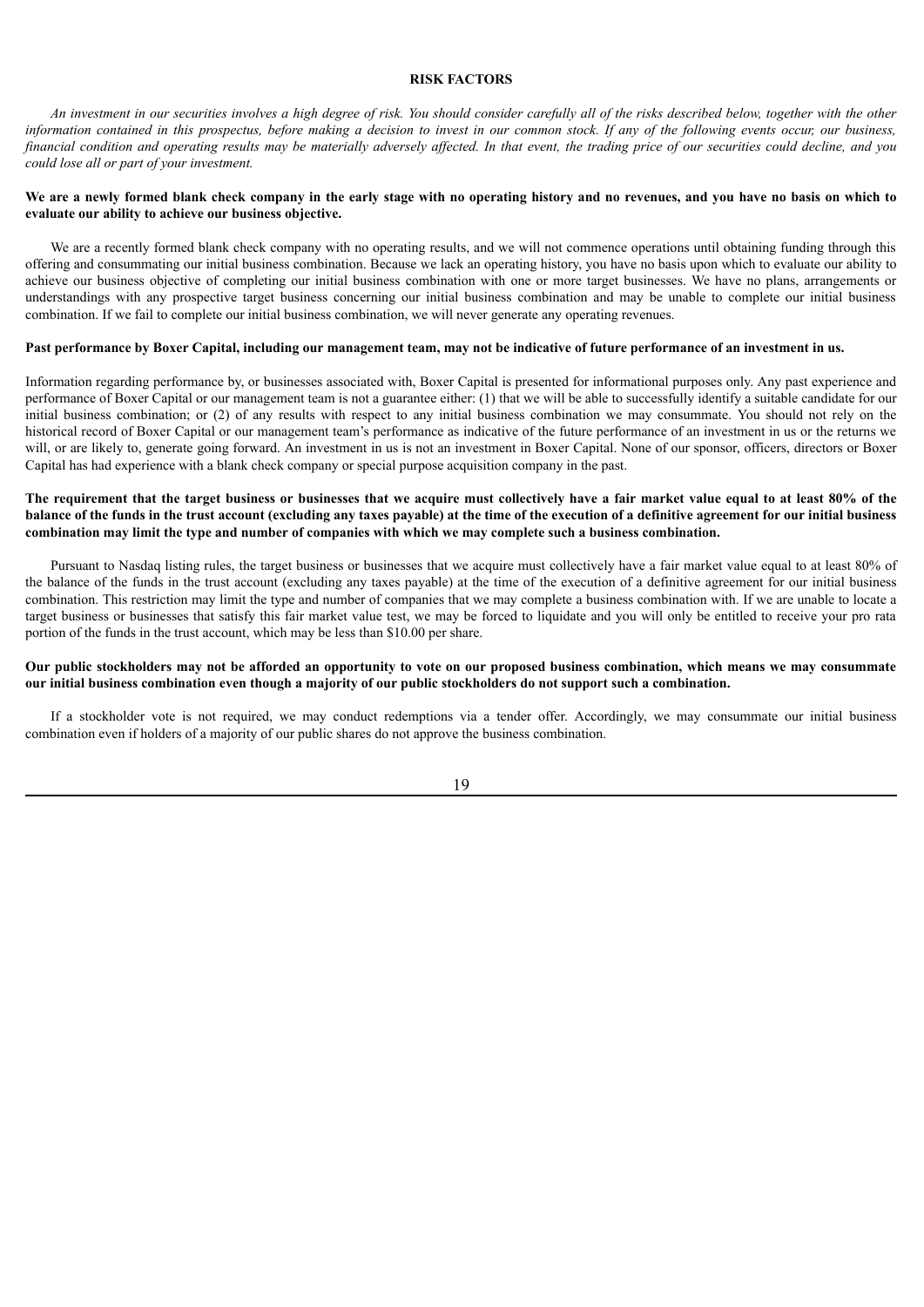## Your only opportunity to affect the investment decision regarding a potential business combination may be limited to the exercise of your right to **redeem your shares from us for cash.**

At the time of your investment in us, you will not be provided with an opportunity to evaluate the specific merits or risks of one or more target businesses. Because our board of directors may consummate our initial business combination without seeking stockholder approval, public stockholders may not have the right or opportunity to vote on the business combination. Accordingly, your only opportunity to affect the investment decision regarding a potential business combination may be limited to exercising your redemption rights within the period of time (which will be at least 20 business days) set forth in our tender offer documents mailed to our public stockholders in which we describe our business combination.

## The ability of our public stockholders to redeem their shares for cash may make our financial condition unattractive to potential business combination targets, which may make it difficult for us to enter into our initial business combination with a target.

We may enter into a transaction agreement with a prospective target that requires as a closing condition that we have a minimum net worth or a certain amount of cash. If too many public stockholders exercise their redemption rights, we may not be able to meet such closing condition, and as a result, would not be able to proceed with the business combination. Furthermore, in no event will we redeem our public shares in an amount that would cause our net tangible assets to be less than \$5,000,001. Consequently, if accepting all properly submitted redemption requests would cause our net tangible assets to be less than \$5,000,001 or such greater amount necessary to satisfy a closing condition as described above, we would not proceed with such redemption and the related business combination and may instead search for an alternate business combination. Prospective targets would be aware of these risks and, thus, may be reluctant to enter into our initial business combination transaction with us.

## The ability of a large number of our stockholders to exercise redemption rights may not allow us to consummate the most desirable business **combination or optimize our capital structure.**

In connection with the successful consummation of our business combination, we may redeem up to that number of shares of common stock that would permit us to maintain net tangible assets of \$5,000,001. If our business combination requires us to use substantially all of our cash to pay the purchase price, the redemption threshold may be further limited. Alternatively, we may need to arrange third party financing to help fund our business combination in case a larger percentage of stockholders exercise their redemption rights than we expect. If the acquisition involves the issuance of our shares as consideration, we may be required to issue a higher percentage of our shares to the target or its stockholders to make up for the failure to satisfy a minimum cash requirement. Raising additional funds to cover any shortfall may involve dilutive equity financing or incurring indebtedness at higher than desirable levels. This may limit our ability to effectuate the most attractive business combination available to us.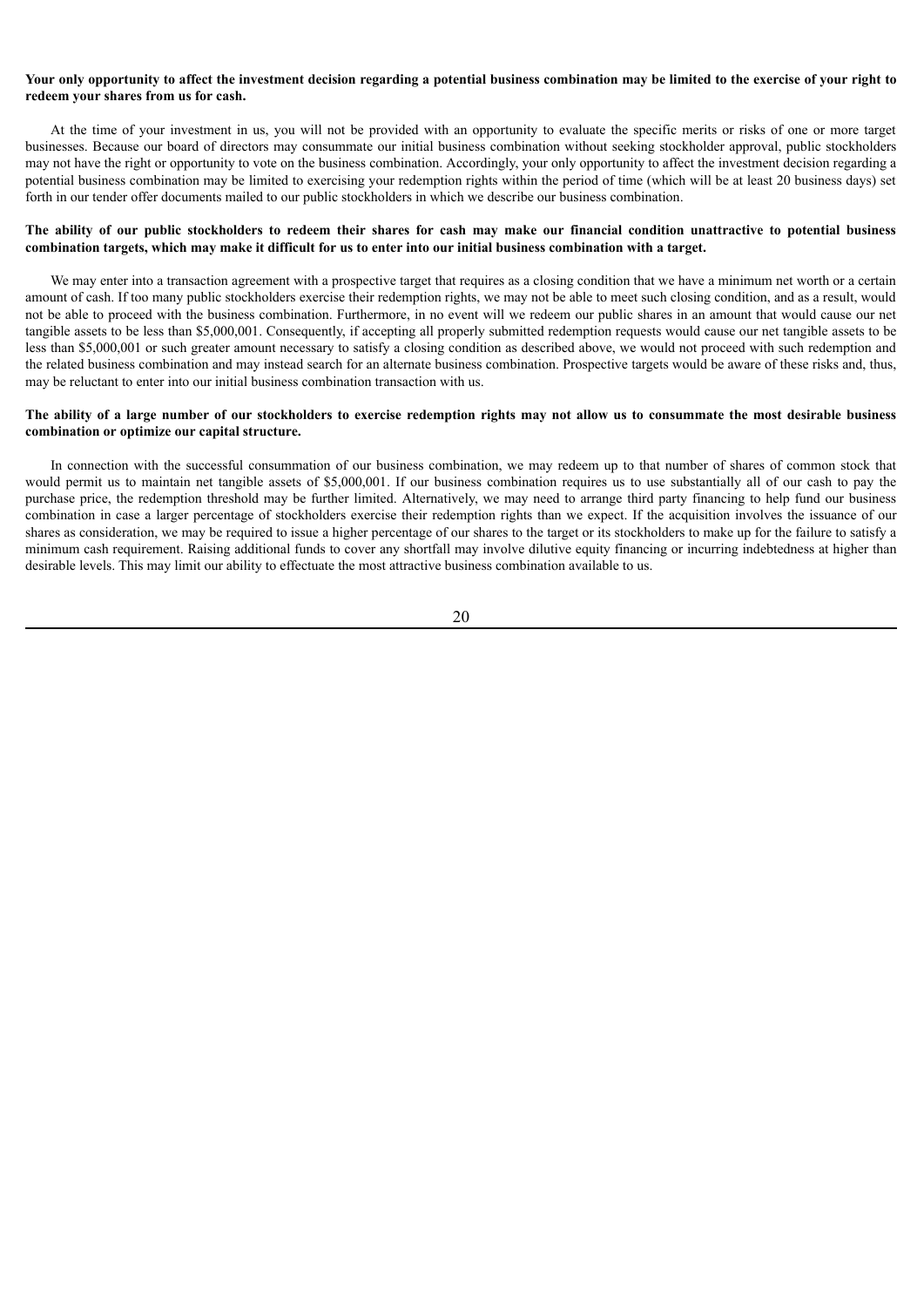## The requirement that we maintain a minimum net worth or retain a certain amount of cash could increase the probability that we cannot consummate our business combination and that you would have to wait for liquidation in order to redeem your shares.

If, pursuant to the terms of our proposed business combination, we are required to maintain a minimum net worth or retain a certain amount of cash in trust in order to consummate the business combination and regardless of whether we proceed with redemptions under the tender offer or proxy rules, the probability that we cannot consummate our business combination is increased. If we do not consummate our business combination, you would not receive your pro rata portion of the trust account until we liquidate. If you are in need of immediate liquidity, you could attempt to sell your shares in the open market; however, at such time our shares may trade at a discount to the pro rata amount in our trust account. In either situation, you may suffer a material loss on your investment or lose the benefit of funds expected in connection with our redemption until we liquidate or you are able to sell your shares in the open market.

#### The requirement that we complete our initial business combination within 24 months from the closing of this offering may give potential target **businesses leverage over us in negotiating our initial business combination.**

Any potential target business with which we enter into negotiations concerning our initial business combination will be aware that we must consummate our initial business combination within 24 months from the closing of this offering. Consequently, such target businesses may obtain leverage over us in negotiating our initial business combination, knowing that if we do not complete our initial business combination with that particular target business, we may be unable to complete our initial business combination with any target business. This risk will increase as we get closer to the timeframe described above. In addition, we may have limited time to conduct due diligence and may enter into our initial business combination on terms that we would have rejected upon a more comprehensive investigation.

## We may not be able to consummate our initial business combination within the required time period, in which case we would cease all operations **except for the purpose of winding up and we would redeem our public shares and liquidate.**

Our sponsor, officers and directors have agreed that we must complete our initial business combination within 24 months from the closing of this offering. We may not be able to find a suitable target business and consummate our initial business combination within such time period. If we are unable to consummate our initial business combination within the required time period, we will, as promptly as reasonably possible but not more than five business days thereafter (subject to our certificate of incorporation and Delaware law), distribute the aggregate amount then on deposit in the trust account (net of taxes payable), pro rata to our public stockholders by way of redemption and cease all operations except for the purposes of winding up of our affairs, as further described herein. This redemption of public stockholders from the trust account shall be effected as required by function of our certificate of incorporation and prior to any voluntary winding up.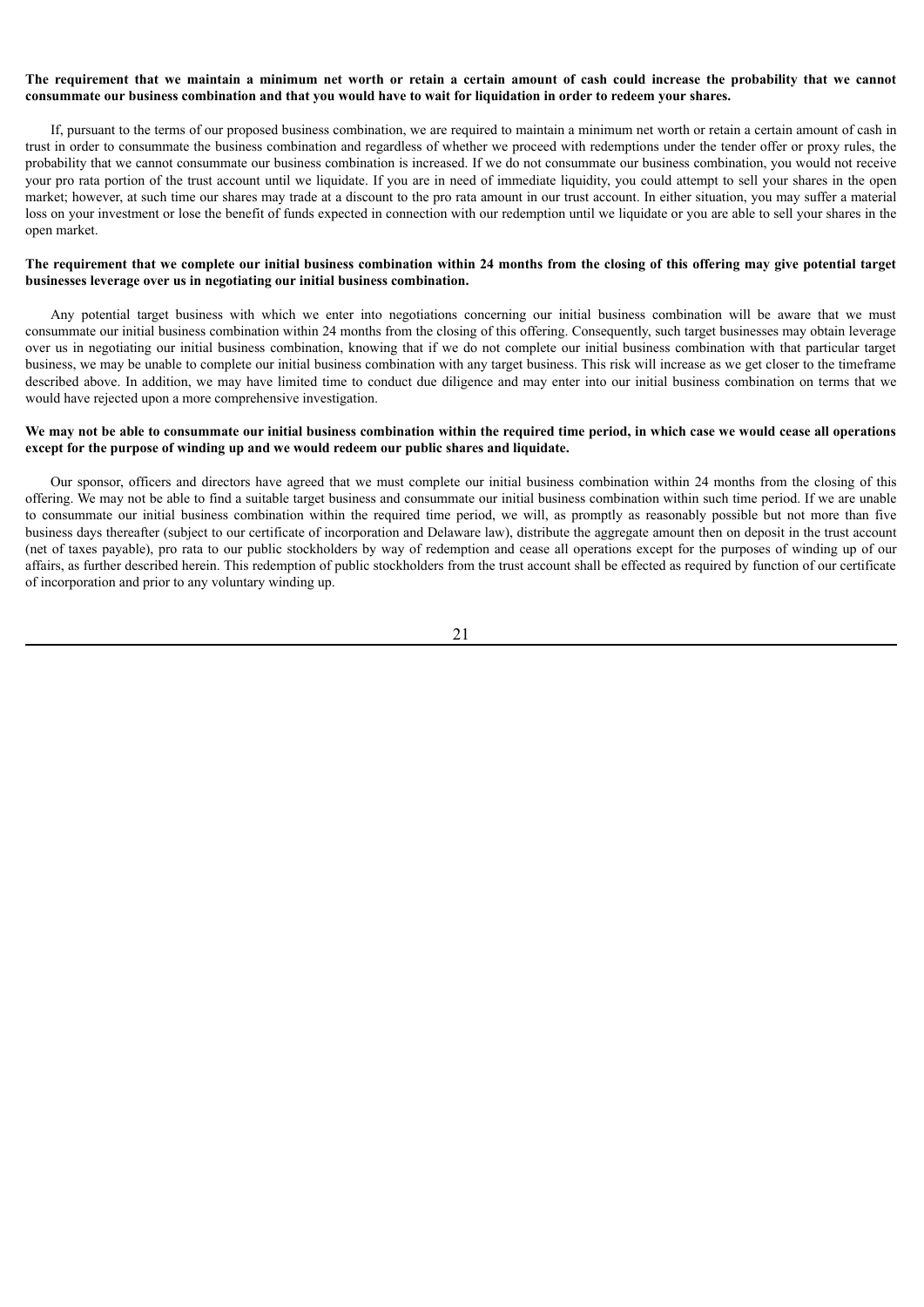## If we seek stockholder approval of our business combination, our sponsor, directors, officers, advisors and their affiliates may elect to purchase shares from stockholders, in which case they may influence a vote in favor of a proposed business combination that you do not support.

If we seek stockholder approval of our business combination and we do not conduct redemptions in connection with our business combination pursuant to the tender offer rules, our sponsor, directors, officers, advisors or their affiliates may purchase shares in privately negotiated transactions either prior to or following the consummation of our initial business combination. Such purchases will not be made if our sponsor, directors, officers, advisors or their affiliates are in possession of any material non-public information that has not been disclosed to the selling stockholder. Such a purchase would include a contractual acknowledgement that such stockholder, although still the record holder of our shares is no longer the beneficial owner thereof and therefore agrees not to exercise its redemption rights. In the event that our sponsor, directors, officers, advisors or their affiliates purchase shares in privately negotiated transactions from public stockholders who have already elected to exercise their redemption rights, such selling stockholders would be required to revoke their prior elections to redeem their shares. It is intended that, if Rule 10b-18 would apply to purchases by our sponsor, directors, officers, advisors or their affiliates, then such purchases will comply with Rule 10b-18 under the Exchange Act, to the extent it applies, which provides a safe harbor for purchases made under certain conditions, including with respect to timing, pricing and volume of purchases.

The purpose of such purchases would be to (1) increase the likelihood of obtaining stockholder approval of the business combination or (2) satisfy a closing condition in an agreement with a target that requires us to have a minimum net worth or a certain amount of cash at the closing of the business combination, where it appears that such requirement would otherwise not be met. This may result in the consummation of an initial business combination that may not otherwise have been possible.

## Purchases of shares of common stock in the open market or in privately negotiated transactions by our sponsor, directors, officers, advisors or their affiliates may make it difficult for us to maintain the listing of our shares on a national securities exchange following the consummation of an **initial business combination.**

If our sponsor, directors, officers, advisors or their affiliates purchase shares of common stock in the open market or in privately negotiated transactions, the public "float" of our shares of common stock and the number of beneficial holders of our securities would both be reduced, possibly making it difficult to maintain the listing or trading of our securities on a national securities exchange following consummation of the business combination.

## You will not have any rights or interests in funds from the trust account, except under certain limited circumstances. To liquidate your investment, **therefore, you may be forced to sell your public shares, potentially at a loss.**

Our public stockholders shall be entitled to receive funds from the trust account only in the event of a redemption to public stockholders prior to any winding up in the event we do not consummate our initial business combination or our liquidation, if they redeem their shares in connection with an initial business combination that we consummate or if we seek to amend our certificate of incorporation to affect the substance or timing of our redemption obligation to redeem all public shares if we cannot complete an initial business combination within 24 months of the closing of this offering. In no other circumstances will a stockholder have any right or interest of any kind to the funds in the trust account. Accordingly, to liquidate your investment, you may be forced to sell your public shares, potentially at a loss.

#### You will not be entitled to protections normally afforded to investors of many other blank check companies.

Because the net proceeds of this offering are intended to be used to complete our initial business combination with a target business that has not been identified, we may be deemed to be a "blank check" company under the United States securities laws. However, because we will have net tangible assets in excess of \$5,000,000 upon the successful consummation of this offering and will expect to file a Current Report on Form 8-K, including an audited balance sheet demonstrating this fact, we are exempt from rules promulgated by the SEC to protect investors in blank check companies, such as Rule 419. Accordingly, investors will not be afforded the benefits or protections of those rules. Among other things, this means our common stock will be immediately tradable and we will have a longer period of time to complete our initial business combination than do companies subject to Rule 419. Moreover, offerings subject to Rule 419 would prohibit the release of any interest earned on funds held in the trust account to us. For a more detailed comparison of our offering to offerings that comply with Rule 419, please see "Proposed Business — Comparison of This Offering to Those of Blank Check Companies Subject to Rule 419."

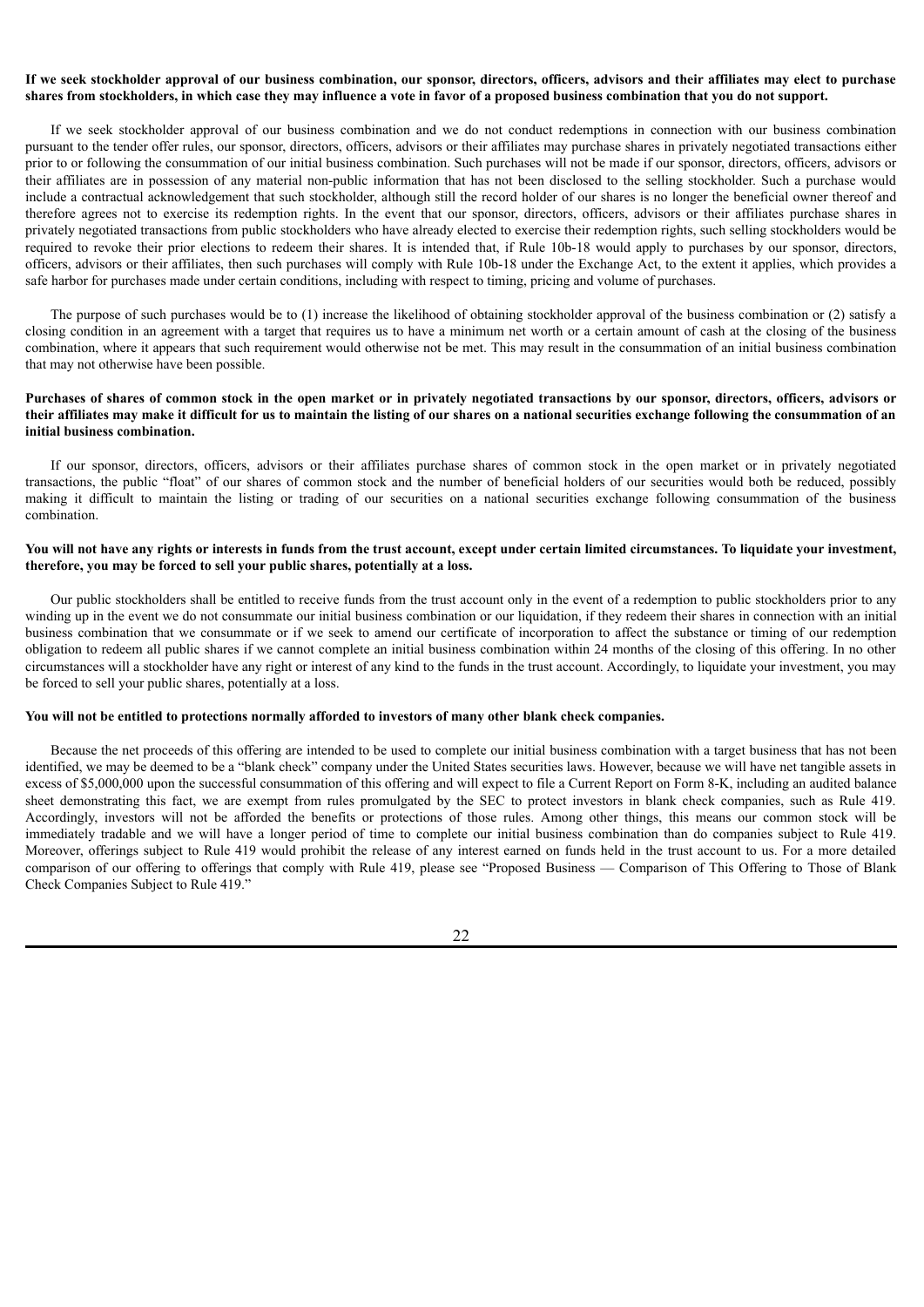## If we seek stockholder approval of our business combination and we do not conduct redemptions pursuant to the tender offer rules, and if you or a "group" of stockholders are deemed to hold in excess of 20% of our shares of common stock, you will lose the ability to redeem all such shares in **excess of 20% of our shares of common stock.**

If we seek stockholder approval of our initial business combination and we do not conduct redemptions in connection with our business combination pursuant to the tender offer rules, our certificate of incorporation provides that a public stockholder, individually or together with any affiliate of such stockholder or any other person with whom such stockholder is acting in concert or as a "group" (as defined under Section 13 of the Exchange Act), will be restricted from seeking redemption rights with respect to more than an aggregate of 20% of the shares sold in this offering. Your inability to redeem more than an aggregate of 20% of the shares sold in this offering will reduce your influence over our ability to consummate our initial business combination and you could suffer a material loss on your investment in us if you sell such excess shares in open market transactions. As a result, you will continue to hold that number of shares exceeding 20% and, in order to dispose of such shares, you would be required to sell your shares in open market transaction, potentially at a loss.

## If the net proceeds of this offering not being held in the trust account are insufficient to allow us to operate for at least the next 24 months, we may **be unable to complete our initial business combination.**

The funds available to us outside of the trust account may not be sufficient to allow us to operate for at least the next 24 months, assuming that our initial business combination is not consummated during that time. Of the funds available to us, we could use a portion of the funds available to us to pay fees to consultants to assist us with our search for a target business. We could also use a portion of the funds as a down payment or to fund a "no-shop" provision (a provision in letters of intent designed to keep target businesses from "shopping" around for transactions with other companies on terms more favorable to such target businesses) with respect to a particular proposed business combination, although we do not have any current intention to do so. If we are unable to fund such down payments or "no shop" provisions, our ability to close a contemplated transaction could be impaired. Furthermore, if we entered into a letter of intent where we paid for the right to receive exclusivity from a target business and were subsequently required to forfeit such funds (whether as a result of our breach or otherwise), we might not have sufficient funds to continue searching for, or conduct due diligence with respect to, a target business. If we are unable to complete our initial business combination, our public stockholders may only receive a pro rata portion of the amount then in the trust account (which may be less than \$10.00 per share) (whether or not the underwriter's over-allotment option is exercised in full) on our redemption.

## Subsequent to our consummation of our initial business combination, we may be required to take write-downs or write-offs, restructuring and **impairment or other charges.**

Even if we conduct thorough due diligence on a target business with which we combine, this diligence may not surface all material issues that may be present inside a particular target business, that it would be possible to uncover all material issues through a customary amount of due diligence, or that factors outside of the target business and outside of our control will not later arise. As a result of these factors, we may be forced to later write-down or write-off assets, restructure our operations, or incur impairment or other charges that could result in our reporting losses. Even if our due diligence successfully identifies certain risks, unexpected risks may arise and previously known risks may materialize in a manner not consistent with our preliminary risk analysis. Even though these charges may be non-cash items and not have an immediate impact on our liquidity, the fact that we report charges of this nature could contribute to negative market perceptions about us or our securities. In addition, charges of this nature may cause us to violate net worth or other covenants to which we may be subject as a result of assuming pre-existing debt held by a target business or by virtue of our obtaining post-combination debt financing.

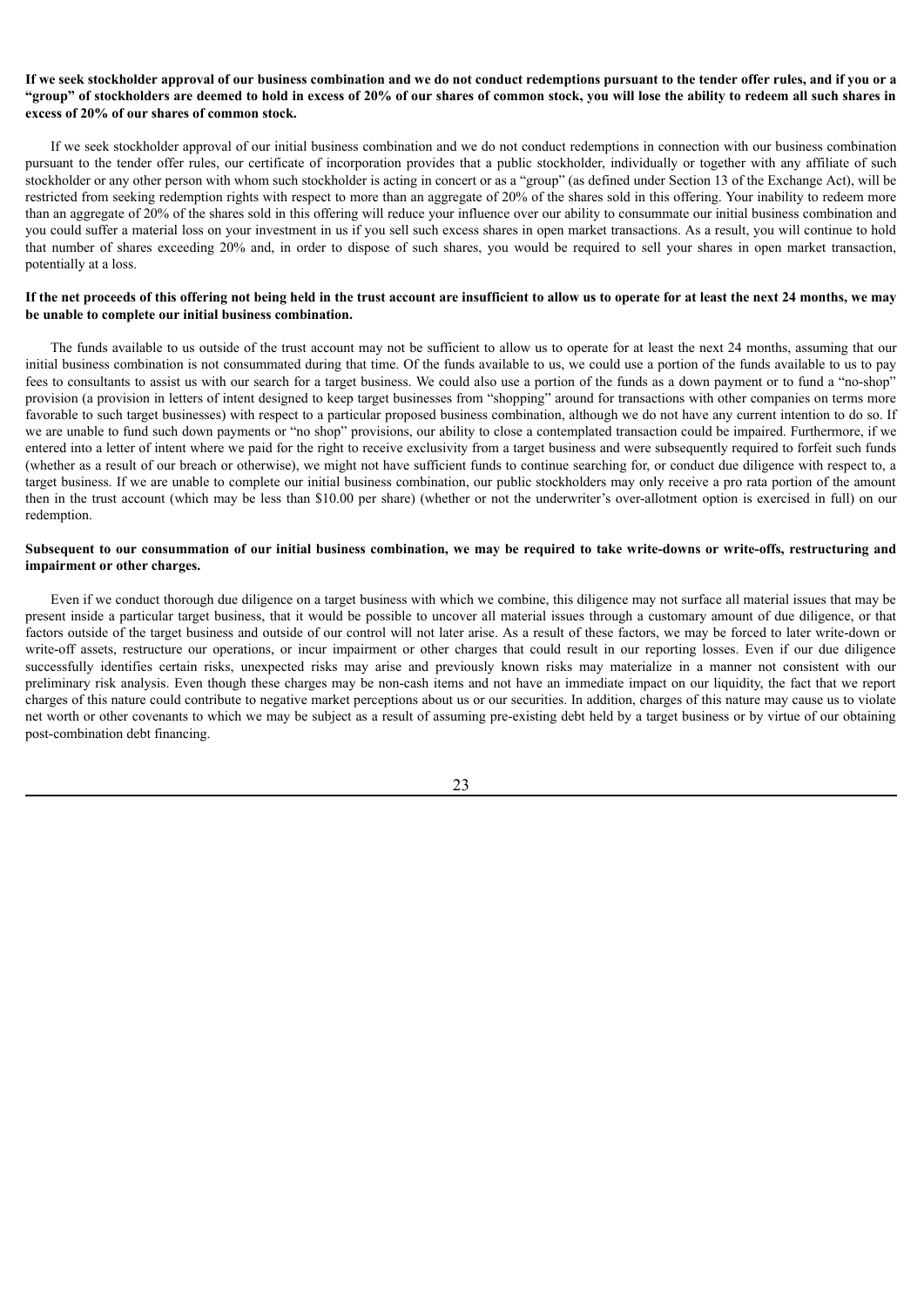## Our directors may decide not to enforce indemnification obligations against BCTG Holdings, LLC, our sponsor, resulting in a reduction in the **amount of funds in the trust account available for distribution to our public stockholders.**

In the event that the proceeds in the trust account are reduced below \$10.00 per share (whether or not the underwriter's over-allotment option is exercised in full) and BCTG Holdings, LLC, our sponsor, asserts that it is unable to satisfy its obligations or that it has no indemnification obligations related to a particular claim, our independent directors would determine on our behalf whether to take legal action against our sponsor to enforce its indemnification obligations. While we currently expect that our independent directors would take legal action on our behalf against our sponsor to enforce its indemnification obligations to us, it is possible that our independent directors in exercising their business judgment may choose not to do so in any particular instance. If our independent directors choose not to enforce these indemnification obligations on our behalf, the amount of funds in the trust account available for distribution to our public stockholders may be reduced below \$10.00 per share.

#### If we are deemed to be an investment company under the Investment Company Act, we may be required to institute burdensome compliance requirements and our activities may be restricted, which may make it difficult for us to complete our initial business combination.

If we are deemed to be an investment company under the Investment Company Act, our activities may be restricted, including restrictions on the nature of our investments and restrictions on the issuance of securities, each of which may make it difficult for us to complete our initial business combination. In addition, we may have imposed upon us burdensome requirements, including registration as an investment company, adoption of a specific form of corporate structure and reporting, record keeping, voting, proxy and disclosure requirements and other rules and regulations.

If we were deemed to be subject to the Investment Company Act, compliance with these additional regulatory burdens would require additional expenses for which we have not allotted funds and may hinder our ability to consummate our initial business combination.

## Changes in laws or regulations, or a failure to comply with any laws and regulations, may adversely affect our business, investments and results of **operations.**

We are subject to laws and regulations enacted by national, regional and local governments, in particular, the Securities Exchange and Commission, or the "SEC". Compliance with, and monitoring of, applicable laws and regulations may be difficult, time consuming and costly. Those laws and regulations and their interpretation and application also may change from time to time and those changes could have a material adverse effect on our business, investments and results of operations. In addition, a failure to comply with applicable laws or regulations, as interpreted and applied, could have a material adverse effect on our business and results of operations.

## If we are unable to consummate our initial business combination, our public stockholders may be forced to wait up to 24 months or longer before **redemption from our trust account.**

If we are unable to consummate our initial business combination within 24 months from the closing of this offering, we will, as promptly as reasonably possible but not more than five business days thereafter (subject to our certificate of incorporation and applicable law), distribute the aggregate amount then on deposit in the trust account (net of taxes payable), pro rata to our public stockholders by way of redemption and cease all operations except for the purposes of winding up of our affairs by way of a voluntary liquidation, as further described herein. Any redemption of public stockholders from the trust account shall be effected as required by our certificate of incorporation prior to our commencing any voluntary liquidation. Except as otherwise described herein, we have no obligation to return funds to investors prior to the date of any redemption required as a result of our failure to consummate our initial business combination within the period described above or our liquidation, unless we consummate our initial business combination prior thereto and only then in cases where investors have sought to redeem their shares of common stock. Only upon any such redemption of public shares as we are required to effect or any liquidation will public stockholders be entitled to distributions if we are unable to complete our initial business combination.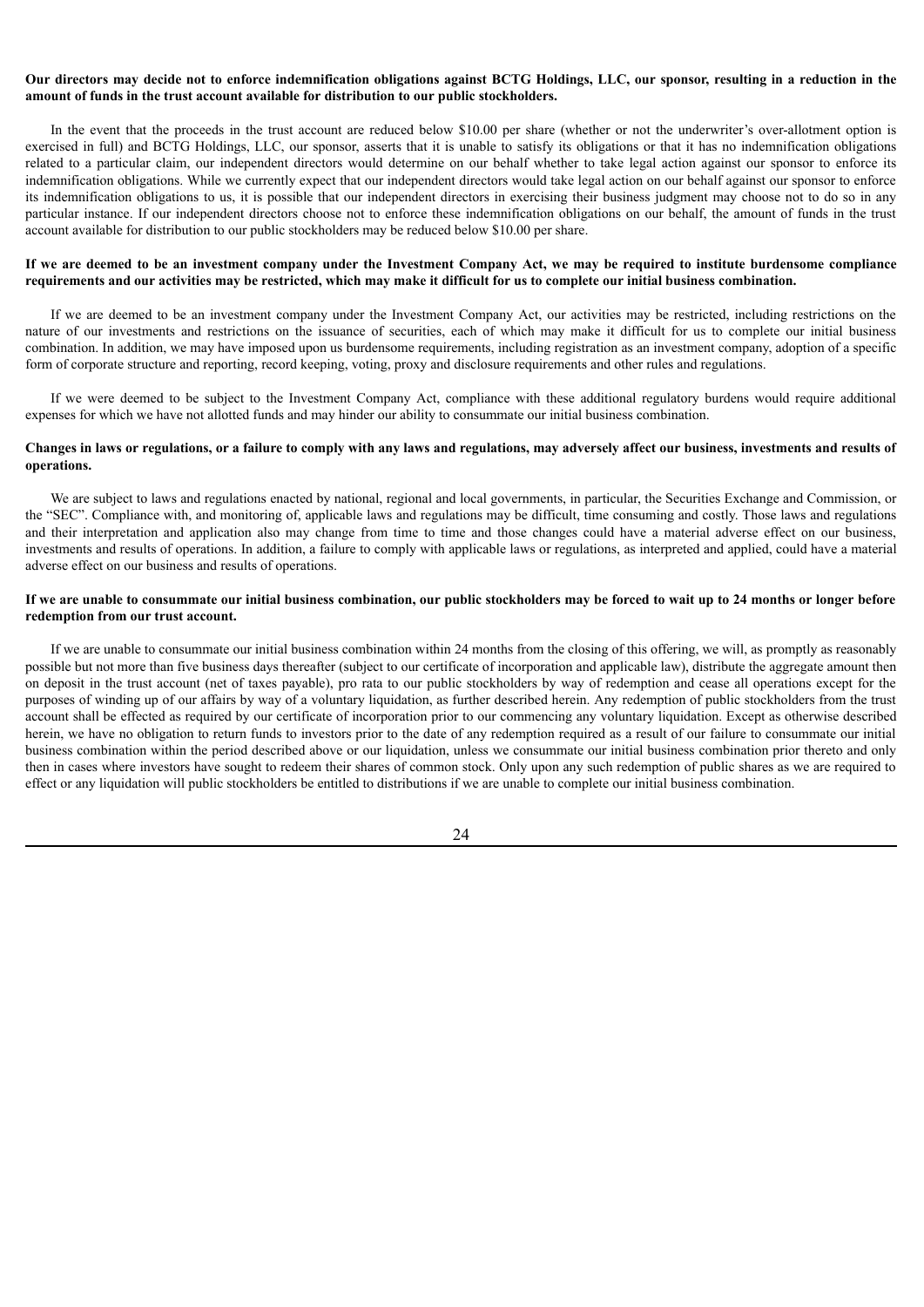## The grant of registration rights to our initial stockholders may make it more difficult to complete our initial business combination, and the future **exercise of such rights may adversely affect the market price of our shares of common stock.**

Pursuant to an agreement to be entered into on the date of this prospectus, our initial stockholders, our sponsor (and/or our sponsor's designees) and their permitted transferees can demand that we register the founder shares, the private shares. We will bear the cost of registering these securities. The registration and availability of such a significant number of securities for trading in the public market may have an adverse effect on the market price of our shares of common stock. In addition, the existence of the registration rights may make our initial business combination more costly or difficult to conclude. This is because the stockholder of the target business may increase the equity stake they seek in the combined entity or ask for more cash consideration to offset the negative impact on the market price of our shares of common stock that is expected when the securities owned by our sponsor, holders of our private shares or their respective permitted transferees are registered.

## Because we have not selected a particular business or specific geographic location or any specific target businesses with which to pursue our initial business combination, you will be unable to ascertain the merits or risks of any particular target business' operations.

Although we have a stated focus on certain target businesses in a specific geographic location as indicated elsewhere in this prospectus, we may pursue acquisition opportunities in any geographic region, but may rely upon our management team's background. While we may pursue an acquisition opportunity in any business industry or sector, we intend to initially focus on those industries or sectors that complement our management team's background. Except for the limitations that a target business have a fair market value of at least 80% of the value of the trust account (excluding any taxes payable) and that we are not permitted to effectuate our initial business combination with another blank check company or similar company with nominal operations, we will have virtually unrestricted flexibility in identifying and selecting a prospective acquisition candidate. Because we have not yet identified or approached any specific target business with respect to our initial business combination, there is no basis to evaluate the possible merits or risks of any particular target business's operations, results of operations, cash flows, liquidity, financial condition or prospects. To the extent we consummate our initial business combination, we may be affected by numerous risks inherent in the business operations with which we combine. For example, if we combine with a financially unstable business or an entity lacking an established record of sales or earnings, we may be affected by the risks inherent in the business and operations of a financially unstable or a development stage entity. Although our officers and directors will endeavor to evaluate the risks inherent in a particular target business, we may not properly ascertain or assess all of the significant risk factors or that we will have adequate time to complete due diligence. Furthermore, some of these risks may be outside of our control and leave us with no ability to control or reduce the chances that those risks will adversely impact a target business. In addition, investors will be relying on the business judgment of our board of directors, which will have significant discretion in choosing the standard used to establish the fair market value of a particular target business. An investment in our common stock may not ultimately prove to be more favorable to investors than a direct investment, if such opportunity were available, in an acquisition target.

#### We may seek investment opportunities outside our management's area of expertise and our management may not be able to adequately ascertain **or assess all significant risks associated with the target company.**

There is no limitation on the industry or business sector we may consider when contemplating our initial business combination. We may therefore be presented with a business combination candidate in an industry unfamiliar to our management team, but determine that such candidate offers an attractive investment opportunity for our company. In the event we elect to pursue an investment outside of our management's expertise, our management's experience may not be directly applicable to the target business or their evaluation of its operations.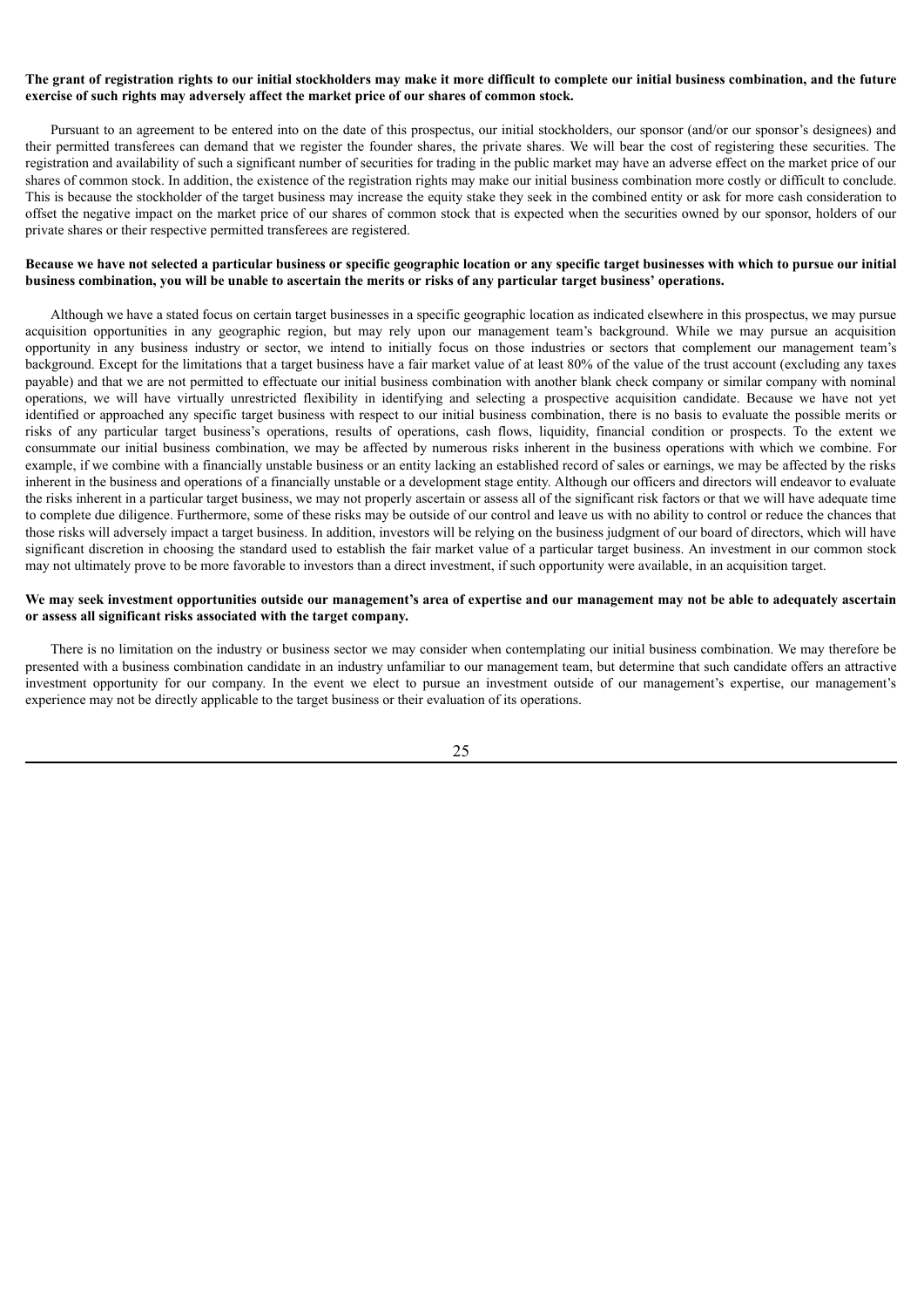## Although we identified general criteria and guidelines that we believe are important in evaluating prospective target businesses, we may enter into our initial business combination with a target that does not meet such criteria and guidelines, and as a result, the target business with which we enter into our initial business combination may not have attributes entirely consistent with our general criteria and guidelines.

Although we have identified specific criteria and guidelines for evaluating prospective target businesses, it is possible that a target business with which we enter into our initial business combination will not have all of these positive attributes. If we consummate our initial business combination with a target that does not meet some or all of these guidelines, such combination may not be as successful as a combination with a business that does meet all of our general criteria and guidelines. In addition, if we announce our initial business combination with a target that does not meet our general criteria and guidelines, a greater number of stockholders may exercise their redemption rights, which may make it difficult for us to meet any closing condition with a target business that requires us to have a minimum net worth or a certain amount of cash. In addition, if stockholder approval of the transaction is required by law or Nasdaq, or we decide to obtain stockholder approval for business or other legal reasons, it may be more difficult for us to attain stockholder approval of our initial business combination if the target business does not meet our general criteria and guidelines. If we are unable to complete our initial business combination, our public stockholders may only receive \$10.00 per share or even less (whether or not the underwriter's over-allotment option is exercised in full) on our redemption.

## Management's flexibility in identifying and selecting a prospective acquisition candidate, along with our management's financial interest in consummating our initial business combination, may lead management to enter into an acquisition agreement that is not in the best interest of our **stockholders.**

Subject to the requirement that our initial business combination must be with one or more target businesses or assets having an aggregate fair market value of at least 80% of the value of the trust account (excluding any taxes payable) at the time of the agreement to enter into such initial business combination, we will have virtually unrestricted flexibility in identifying and selecting a prospective acquisition candidate. Investors will be relying on management's ability to identify business combinations, evaluate their merits, conduct or monitor diligence and conduct negotiations. Management's flexibility in identifying and selecting a prospective acquisition candidate, along with management's financial interest in consummating our initial business combination, may lead management to enter into an acquisition agreement that is not in the best interest of our stockholders, which would be the case if the trading price of our shares of common stock after giving effect to such business combination was less than the per-share trust liquidation value that our stockholders would have received if we had dissolved without consummating our initial business combination.

## We are not required to obtain an opinion from an independent investment banking firm, and consequently, an independent source may not confirm that the price we are paying for the business is fair to our stockholders from a financial point of view.

Unless we consummate our initial business combination with an affiliated entity, we are not required to obtain an opinion from an independent investment banking firm that the price we are paying is fair to our stockholders from a financial point of view. If no opinion is obtained, our stockholders will be relying on the judgment of our board of directors, who will determine fair market value based on standards generally accepted by the financial community. Such standards used will be disclosed in our tender offer documents or proxy solicitation materials, as applicable, related to our initial business combination.

#### **Resources could be wasted in researching acquisitions that are not consummated.**

We anticipate that the investigation of each specific target business and the negotiation, drafting, and execution of relevant agreements, disclosure documents, and other instruments will require substantial management time and attention and substantial costs for accountants, attorneys and others. If we decide not to complete a specific initial business combination, the costs incurred up to that point for the proposed transaction likely would not be recoverable. Furthermore, if we reach an agreement relating to a specific target business, we may fail to consummate our initial business combination for any number of reasons including those beyond our control. Any such event will result in a loss to us of the related costs incurred, which could materially adversely affect subsequent attempts to locate and acquire or merge with another business. If we are unable to complete our initial business combination, our public stockholders may only receive \$10.00 per share or even less (whether or not the underwriter's over-allotment option is exercised in full) on our redemption.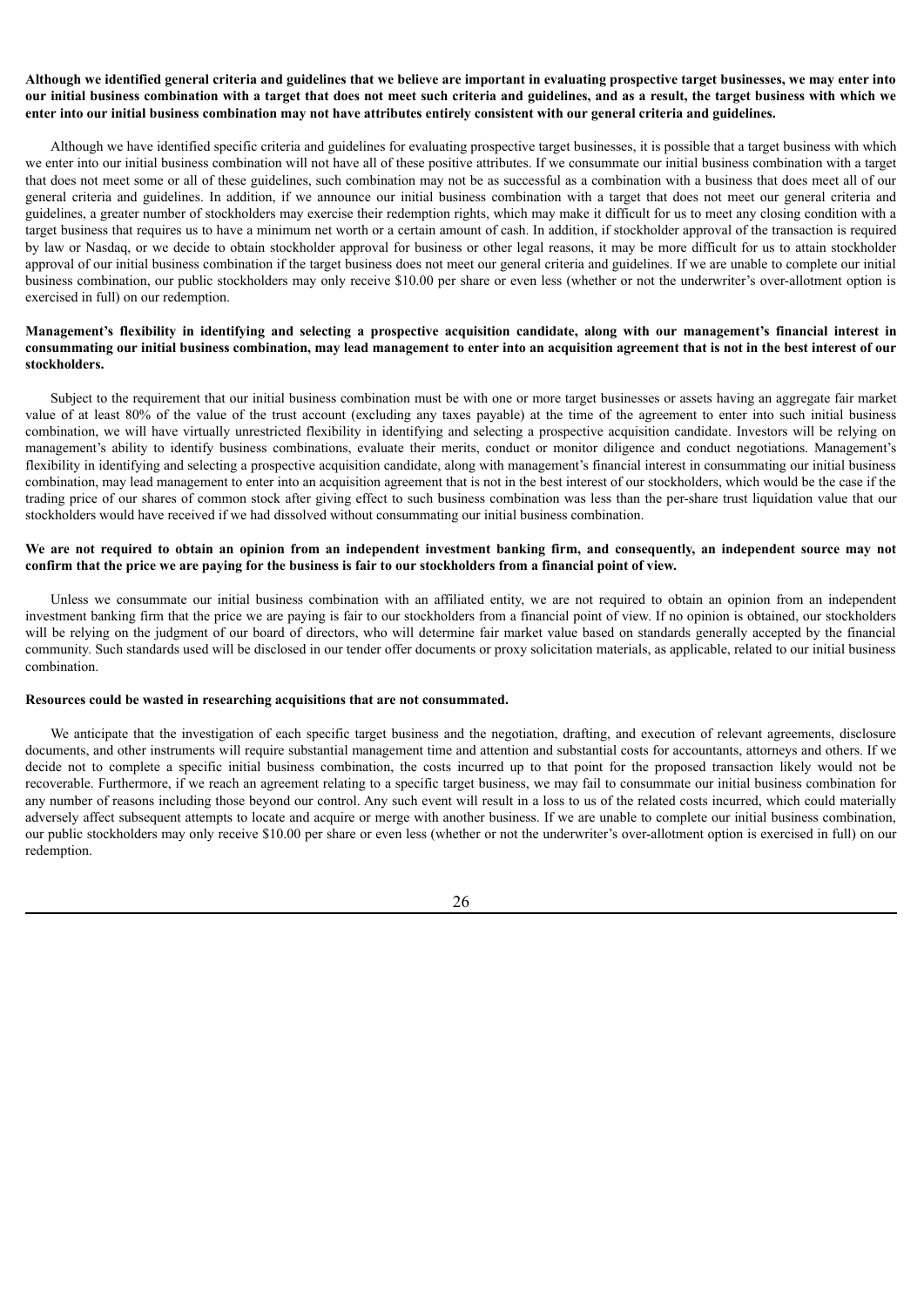## Our ability to successfully effect our initial business combination and to be successful thereafter will be largely dependent upon the efforts of our **officers, directors and key personnel, some of whom may join us following our initial business combination.**

Our operations are dependent upon a relatively small group of individuals and, in particular, our officers and directors. We believe that our success depends on the continued service of our officers and directors, at least until we have consummated our initial business combination. In addition, our officers and directors are not required to commit any specified amount of time to our affairs and, accordingly, will have conflicts of interest in allocating management time among various business activities, including identifying potential business combinations and monitoring the related due diligence. We do not have an employment agreement with, or key-man insurance on the life of, any of our directors or officers. The unexpected loss of the services of one or more of our directors or officers could have a detrimental effect on us.

The role of such persons in the target business, however, cannot presently be ascertained. Although some of such persons may remain with the target business in senior management or advisory positions following our initial business combination, it is likely that some or all of the management of the target business will remain in place. While we intend to closely scrutinize any individuals we engage after our initial business combination, our assessment of these individuals may not prove to be correct. These individuals may be unfamiliar with the requirements of operating a company regulated by the SEC, which could cause us to have to expend time and resources helping them become familiar with such requirements.

## Our key personnel may negotiate employment or consulting agreements with a target business in connection with a particular business combination. These agreements may provide for them to receive compensation following our initial business combination and as a result, may cause them to have conflicts of interest in determining whether a particular business combination is the most advantageous.

Our key personnel may be able to remain with us after the consummation of our initial business combination only if they are able to negotiate employment or consulting agreements in connection with the business combination. Such negotiations would take place simultaneously with the negotiation of the business combination and could provide for such individuals to receive compensation in the form of cash payments and/or our securities for services they would render to us after the consummation of the business combination. The personal and financial interests of such individuals may influence their motivation in identifying and selecting a target business. However, we believe the ability of such individuals to remain with us after the consummation of our initial business combination will not be the determining factor in our decision as to whether or not we will proceed with any potential business combination. There is no certainty, however, that any of our key personnel will remain with us after the consummation of our initial business combination. Our key personnel may not remain in senior management or advisory positions with us. The determination as to whether any of our key personnel will remain with us will be made at the time of our initial business combination. In addition, pursuant to an agreement to be entered into concurrently with the issuance and sale of the securities in this offering, our sponsor, upon consummation of an initial business combination, will be entitled to nominate three individuals for election to our board of directors.

## Our search for a business combination, and any target business with which we ultimately consummate a business combination, may be materially **adversely affected by the recent COVID-19 coronavirus pandemic and the status of debt and equity markets.**

The COVID-19 pandemic could materially and adversely affect the business of any potential target business with which we consummate a business combination. Furthermore, we may be unable to complete a business combination if continued concerns relating to COVID-19 restrict travel, limit the ability to have meetings with potential investors, if the target company's personnel, vendors and service providers are unavailable to negotiate and consummate a transaction in a timely manner, or if COVID-19 causes a prolonged economic downturn. The extent to which COVID-19 impacts our search for a business combination will depend on future developments, which are highly uncertain and cannot be predicted, including new information which may emerge concerning the severity of COVID-19 and the actions to contain COVID-19 or treat its impact, among others. If the disruptions posed by COVID-19 or other matters of global concern continue for an extensive period of time, our ability to consummate a business combination, or the operations of a target business with which we ultimately consummate a business combination, may be materially adversely affected.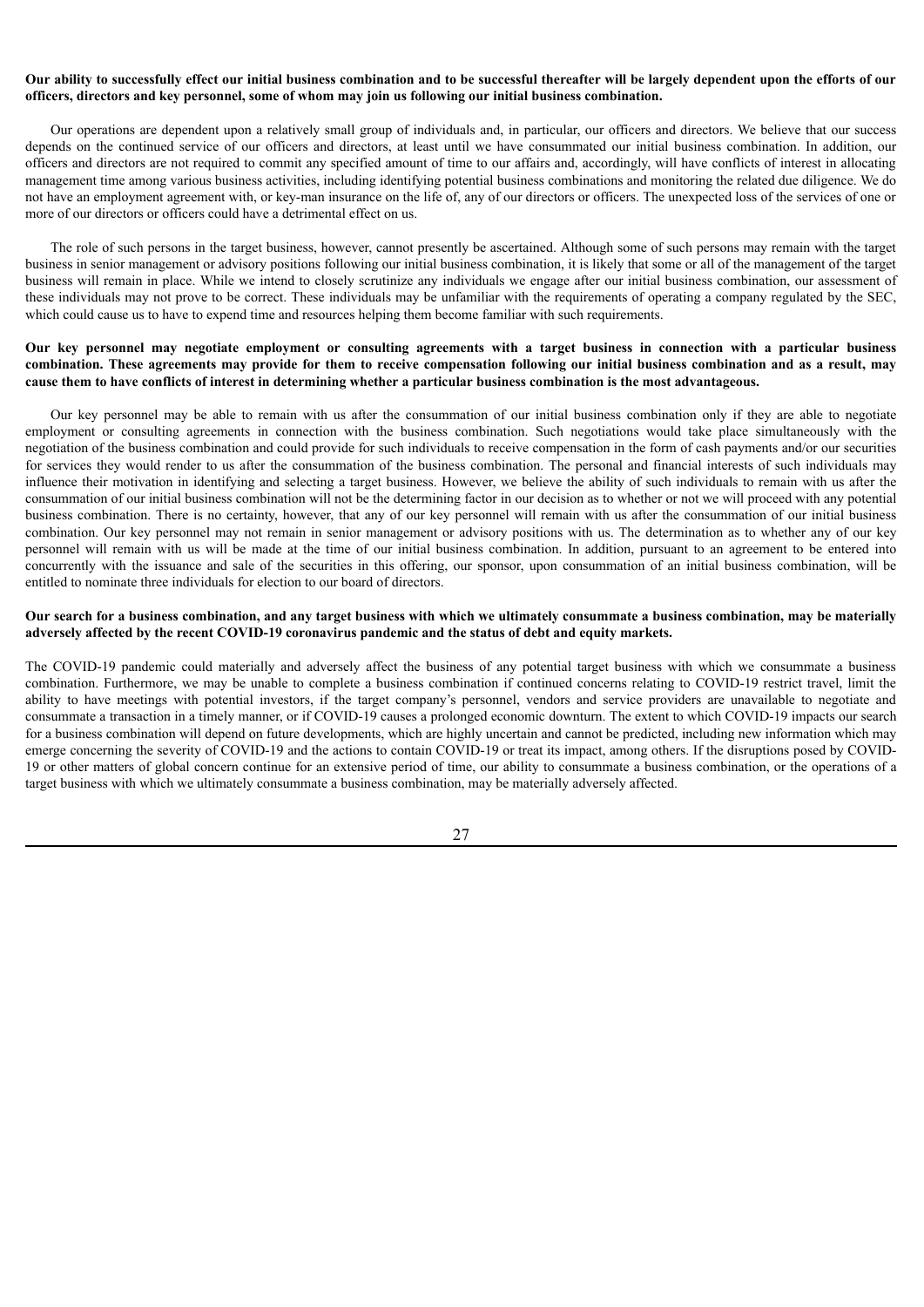In addition, our ability to consummate a business combination may be dependent on the ability to raise equity and debt financing which may be impacted by COVID-19 and other events.

### The securities in which we invest the funds held in the trust account could bear a negative rate of interest, which could reduce the value of the assets held in trust such that the per-share redemption amount received by public shareholders may be less than \$10.00 per share.

The proceeds held in the trust account will be invested only in U.S. government treasury obligations with a maturity of 185 days or less or in money market funds meeting certain conditions under Rule 2a-7 under the Investment Company Act, which invest only in direct U.S. government treasury obligations. While short-term U.S. government treasury obligations currently yield a positive rate of interest, they have briefly yielded negative interest rates in recent years. Central banks in Europe and Japan pursued interest rates below zero in recent years, and the Open Market Committee of the Federal Reserve has not ruled out the possibility that it may in the future adopt similar policies in the United States. In the event that we are unable to complete our initial business combination or make certain amendments to our amended and restated certificate of incorporation, our public shareholders are entitled to receive their prorate share of the proceeds held in the trust account, plus any interest income, net of taxes paid or payable (less, in the case we are unable to complete our initial business combination, \$100,000 of interest). Negative interest rates could reduce the value of the assets held in trust such that the per-share redemption amount received by public shareholders may be less than \$10.00 per share.

#### Because we intend to seek a business combination with a target business in the healthcare industry, we expect our future operations to be subject **to risks associated with the healthcare industry.**

Healthcare and biotechnology related companies are generally subject to greater governmental regulation than most other industries at the U.S. state and federal levels, and internationally. In recent years, both local and national governmental budgets have come under pressure to reduce spending and control healthcare costs, which could both adversely affect regulatory processes and public funding available for healthcare products, services and facilities. In March 2010, comprehensive healthcare reform legislation was enacted in the United States. These laws are intended to increase health insurance coverage through individual and employer mandates, subsidies offered to lower income individuals, tax credits available to smaller employers and broadening of Medicaid eligibility.

While one intent of healthcare reform is to expand health insurance coverage to more individuals, it may also involve additional regulatory mandates and other measures designed to constrain medical costs, including coverage and reimbursement for healthcare services. Healthcare reform has had a significant impact on the healthcare industry in the United States and consequently has the ability to affect companies within the healthcare industry and the biotechnology sector. The ultimate effects of federal healthcare reform or any future legislation or regulation, or healthcare initiatives, if any, on the healthcare industry, including the biotechnology sector, whether implemented at the federal or state level or internationally, cannot be predicted with certainty and such reform, legislation, regulation or initiatives may adversely affect the performance of a potential business combination.

Changes in governmental policies may have a material effect on the demand for or costs of certain products and services. A healthcare or biotechnology related company must receive government approval before introducing new drugs and medical devices or procedures. This process may delay the introduction of these products and services to the marketplace, resulting in increased development costs, delayed cost recovery and loss of competitive advantage to the extent that rival companies have developed competing products or procedures, adversely affecting the company's revenues and profitability. Failure to obtain governmental approval of a key drug or device or other regulatory action could have a material adverse effect on the business of a target company. Additionally, expansion of facilities by healthcare related providers is subject to "determinations of need" by the appropriate government authorities. This process not only increases the time and cost involved in these expansions, but also makes expansion plans uncertain, limiting the revenue and profitability growth potential of healthcare related facilities operators.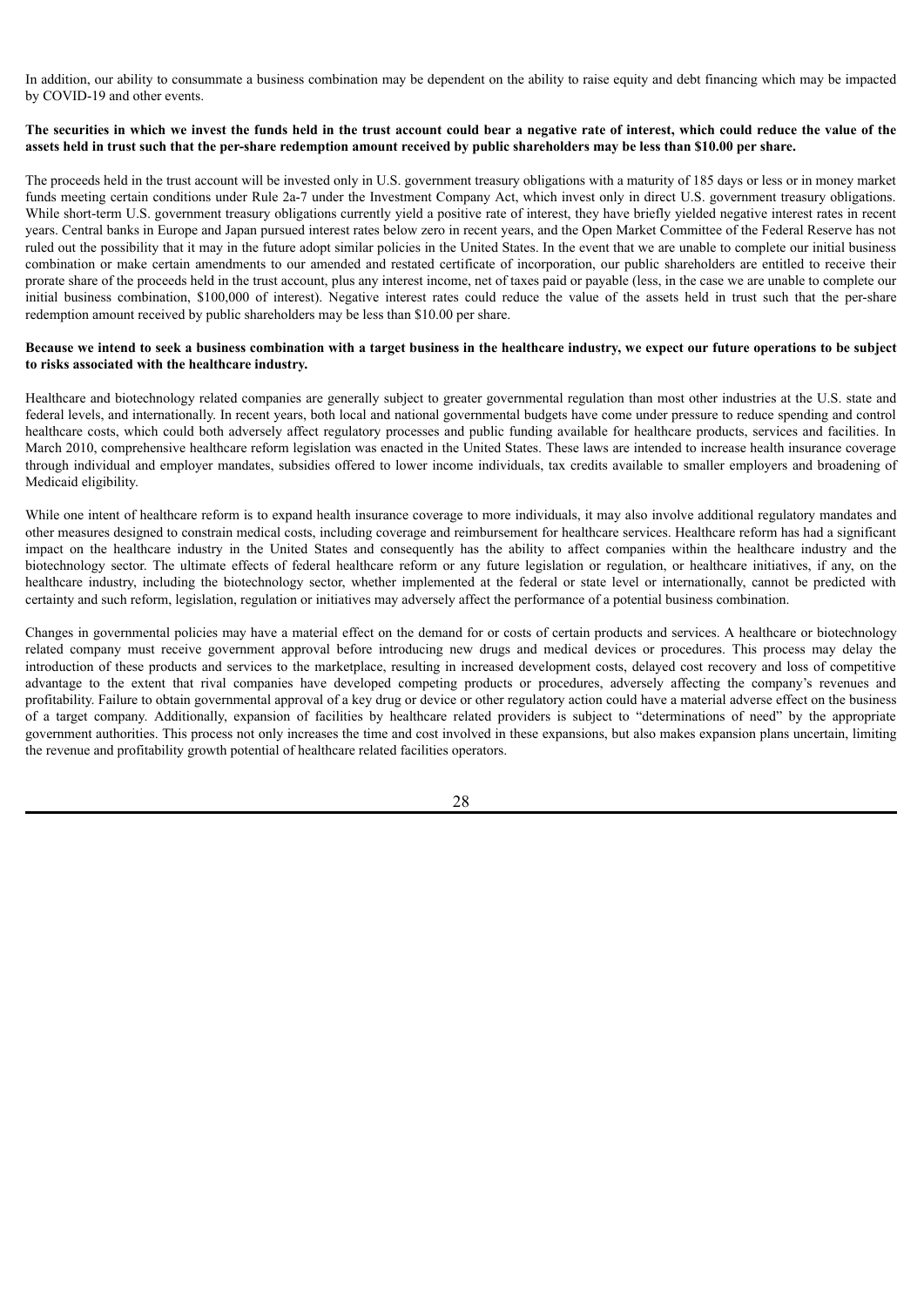Certain healthcare and biotechnology related companies depend on the exclusive rights or patents for the products they develop and distribute. Patents have a limited duration and, upon expiration, other companies may market substantially similar "generic" products that are typically sold at a lower price than the patented product, causing the original developer of the product to lose market share and/or reduce the price charged for the product, resulting in lower profits for the original developer. As a result, the expiration of patents may adversely affect the profitability of these companies. The profitability of healthcare and biotechnology related companies may also be affected, among other factors, by restrictions on government reimbursement for medical expenses, rising or falling costs of medical products and services, pricing pressure, an increased emphasis on outpatient services, a limited product offering, industry innovation, changes in technologies and other market developments. Finally, because the products and services of healthcare and biotechnology related companies affect the health and well-being of many individuals, these companies are especially susceptible to product liability lawsuits.

The healthcare industry and the biotechnology sector spend heavily on research and development. Research findings (e.g., regarding side effects or comparative benefits of one or more particular treatments, services or products) and technological innovation (together with patent expirations) may make any particular treatment, service or product less attractive if previously unknown or underappreciated risks are revealed, or if a more effective, less costly or less risky solution is or becomes available. Any such development could have a material adverse effect on the companies that are target businesses for investment.

## We may have a limited ability to assess the management of a prospective target business and, as a result, may effectuate our initial business combination with a target business whose management may not have the skills, qualifications or abilities to manage a public company.

When evaluating the desirability of effecting our initial business combination with a prospective target business, our ability to assess the target business' management may be limited due to a lack of time, resources or information. Our assessment of the capabilities of the target's management, therefore, may prove to be incorrect and such management may lack the skills, qualifications or abilities we suspected. Should the target's management not possess the skills, qualifications or abilities necessary to manage a public company, the operations and profitability of the post-combination business may be negatively impacted.

## The officers and directors of an acquisition candidate may resign upon consummation of our initial business combination. The loss of an acquisition target's key personnel could negatively impact the operations and profitability of our post-combination business.

The role of an acquisition candidate's key personnel upon the consummation of our initial business combination cannot be ascertained at this time. Although we contemplate that certain members of an acquisition candidate's management team will remain associated with the acquisition candidate following our initial business combination, it is possible that some members of the management team of an acquisition candidate will not wish to remain in place.

## Certain of our officers and directors are affiliated with entities engaged in business activities similar to those intended to be conducted by us and, accordingly, may have conflicts of interest in allocating their time and determining to which entity a particular business opportunity should be **presented.**

Following the completion of this offering and until we consummate our business combination, we intend to engage in the business of identifying and combining with one or more businesses. Certain of our executive officers and directors are affiliated with entities that are engaged in a similar business.

Our officers may become aware of business opportunities which may be appropriate for presentation to us and the other entities to which they owe certain fiduciary duties. Accordingly, they may have conflicts of interest in determining to which entity a particular business opportunity should be presented.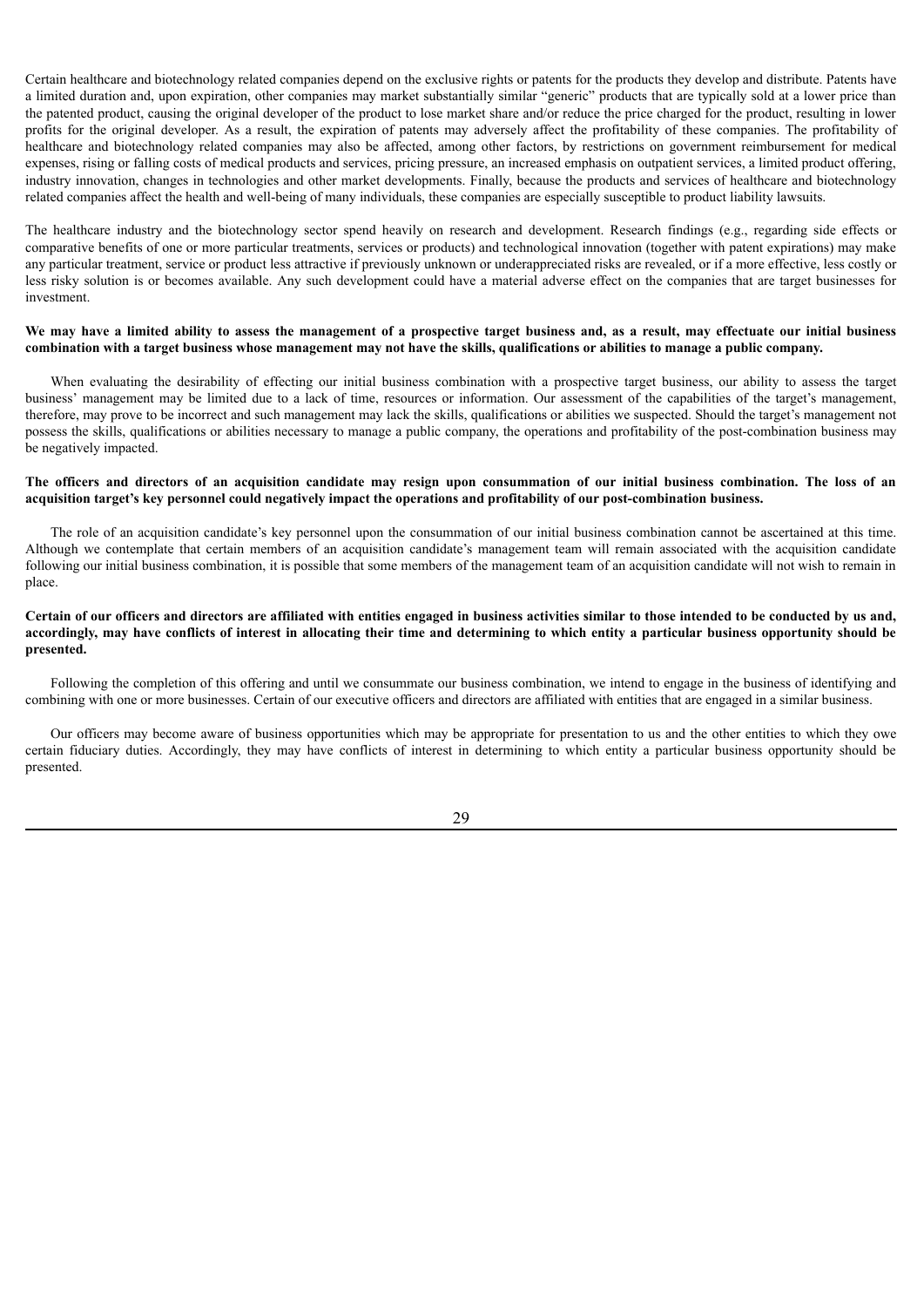Any conflict of interest may not be resolved in our favor and potential target businesses may be presented to another entity prior to its presentation to us.

## Certain shares beneficially owned by our officers and directors will not participate in liquidation distributions and, therefore, our officers and directors may have a conflict of interest in determining whether a particular target business is appropriate for our initial business combination.

Our officers and directors have waived their right to redeem any shares in connection with our initial business combination, or to receive distributions with respect to their founder shares upon our liquidation if we are unable to consummate our initial business combination. Accordingly, these securities will be worthless if we do not consummate our initial business combination. The personal and financial interests of our directors and officers may influence their motivation in timely identifying and selecting a target business and completing a business combination. Consequently, our directors' and officers' discretion in identifying and selecting a suitable target business may result in a conflict of interest when determining whether the terms, conditions and timing of a particular business combination are appropriate and in our stockholders' best interest.

## We may engage in our initial business combination with one or more target businesses that have relationships with entities that may be affiliated **with our executive officers, directors or existing holders, which may raise potential conflicts of interest.**

We have not adopted a policy that expressly prohibits our directors, officers, security holders or affiliates from having a direct or indirect pecuniary or financial interest in any investment to be acquired or disposed of by us or in any transaction to which we are a party or have an interest. In light of the involvement of our sponsor, officers and directors with other entities, we may decide to acquire one or more businesses affiliated with our sponsor, officers and directors. Our directors also serve as officers and board members for other entities. Our sponsor, officers and directors are not currently aware of any specific opportunities for us to consummate our initial business combination with any entities with which they are affiliated, and there have been no preliminary discussions concerning a business combination with any entity or entities. Although we will not be specifically focusing on, or targeting, any transaction with any affiliated entities, we would pursue such a transaction if we determined that such affiliated entity met our criteria for our initial business combination as set forth in "Proposed Business — Effecting our initial business combination — Selection of a target business and structuring of our initial business combination" and such transaction was approved by a majority of our disinterested directors. Despite our agreement to obtain an opinion from an independent investment banking firm, or another independent entity that commonly renders valuation opinions on the type of target business we seek to acquire, regarding the fairness to our stockholders from a financial point of view of a business combination with one or more domestic or international businesses affiliated with our executive officers, directors or existing holders, potential conflicts of interest still may exist and, as a result, the terms of the business combination may not be as advantageous to our public stockholders as they would be absent any conflicts of interest. Our directors have a fiduciary duty to act in the best interests of our stockholders, whether or not a conflict of interest may exist.

## Because our sponsor will lose its entire initial investment in us if our initial business combination is not consummated and our officers and directors have significant financial interests in us, a conflict of interest may arise in determining whether a particular acquisition target is **appropriate for our initial business combination.**

On June 4, 2020 our sponsor purchased 3,593,750 shares for an aggregate purchase price of \$25,000. In August 2020, our sponsor transferred an aggregate of 105,000 founder shares to our directors or at their direction, and an aggregate of 75,000 shares to certain persons who will act as our scientific advisors. Such transferred shares will not be subject to forfeiture in the event the underwriter's over-allotment option is not exercised. On September 2, 2020, we declared a dividend of 0.16 shares for each outstanding share (an aggregate of 575,000 shares), resulting in an aggregate of 4,168,750 shares outstanding, which we refer to herein as "founder shares" or "insider shares," The founder shares include an aggregate of up to 543,750 shares held by our sponsor that are subject to forfeiture to the extent that the underwriter's over-allotment option is not exercised in full or in part. The founder shares will be worthless if we do not consummate an initial business combination. In addition, our sponsor has committed to purchase from us an aggregate of 490,000 shares of common stock (or 533,500 shares if the underwriter's over-allotment option is exercised in full), in a private placement that will close simultaneously with the closing of this offering at a purchase price of \$10.00 per share. We refer to these shares as the "private shares". The aggregate purchase price of \$4,900,000 (or \$5,335,000 if the underwriter's over-allotment option is exercised in full) for the private shares will also be worthless if we do not consummate our initial business combination.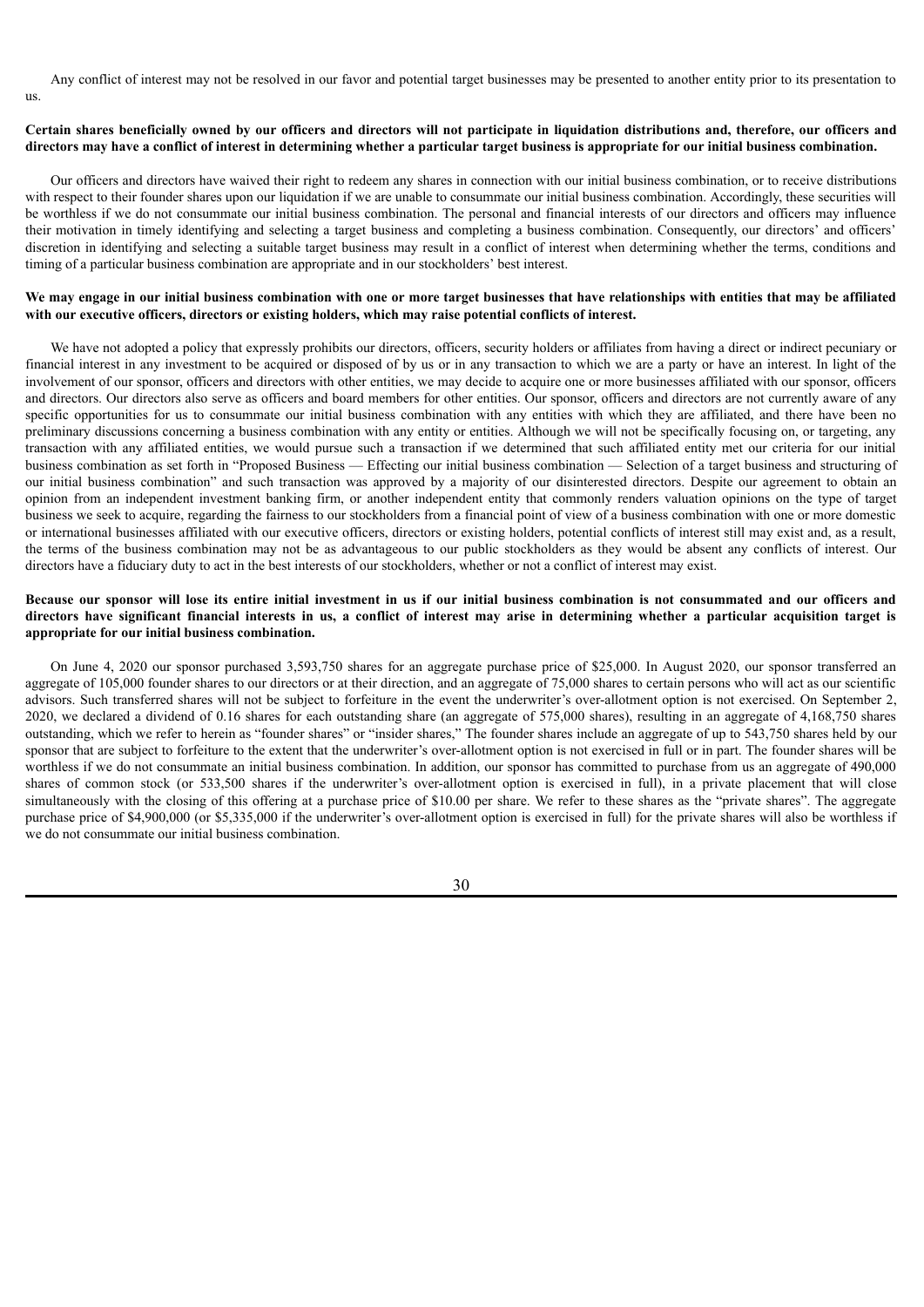## We may issue notes or other debt securities, or otherwise incur substantial debt, to complete our initial business combination, which may adversely affect our financial condition and thus negatively impact the value of our stockholders' investment in us.

Although we have no commitments as of the date of this prospectus to issue any notes or other debt securities, or to otherwise incur outstanding debt, we may choose to incur substantial debt to complete our initial business combination. If we incur any indebtedness without a waiver from the lender of any right, title, interest or claim of any kind in or to any monies held in the trust account, the incurrence of debt could have a variety of negative effects, including:

- default and foreclosure on our assets if our operating revenues after our initial business combination are insufficient to repay our debt obligations;
- acceleration of our obligations to repay the indebtedness even if we make all principal and interest payments when due if we breach certain covenants that require the maintenance of certain financial ratios or reserves without a waiver or renegotiation of that covenant;
- our immediate payment of all principal and accrued interest, if any, if the debt security is payable on demand;
- our inability to obtain necessary additional financing if the debt security contains covenants restricting our ability to obtain such financing while the debt security is outstanding;
- our inability to pay dividends on our shares of common stock;
- using a substantial portion of our cash flow to pay principal and interest on our debt, which will reduce the funds available for dividends on our shares of common stock if declared, expenses, capital expenditures, acquisitions and other general corporate purposes;
- limitations on our flexibility in planning for and reacting to changes in our business and in the industry in which we operate;
- increased vulnerability to adverse changes in general economic, industry and competitive conditions and adverse changes in government regulation; and
- limitations on our ability to borrow additional amounts for expenses, capital expenditures, acquisitions, debt service requirements, execution of our strategy and other purposes and other disadvantages compared to our competitors who have less debt.

## We may only be able to complete one business combination with the proceeds of this offering, which will cause us to be solely dependent on a single business, which may have a limited number of products or services. This lack of diversification may negatively impact our operations and **profitability.**

The net proceeds from this offering together with the funds we will receive from the sale of the private shares (excluding \$1,250,000 of net proceeds that will not be held in the trust account) will provide us with approximately \$145,000,000 (or approximately \$166,750,000 if the underwriter's overallotment option is exercised in full) that we may use to complete our initial business combination.

We may effectuate our initial business combination with a single target business or multiple target businesses simultaneously. However, we may not be able to effectuate our initial business combination with more than one target business because of various factors, including the existence of complex accounting issues and the requirement that we prepare and file pro forma financial statements with the SEC that present operating results and the financial condition of several target businesses as if they had been operated on a combined basis. By consummating our initial business combination with only a single entity, our lack of diversification may subject us to numerous economic, competitive and regulatory developments. Further, we would not be able to diversify our operations or benefit from the possible spreading of risks or offsetting of losses, unlike other entities, which may have the resources to complete several business combinations in different industries or different areas of a single industry. Accordingly, the prospects for our success may be solely dependent upon the performance of a single business, property or asset, or dependent upon the development or market acceptance of a single or limited number of products or services. This lack of diversification may subject us to numerous economic, competitive and regulatory developments, any or all of which may have a substantial adverse impact upon the particular industry in which we may operate subsequent to our initial business combination.

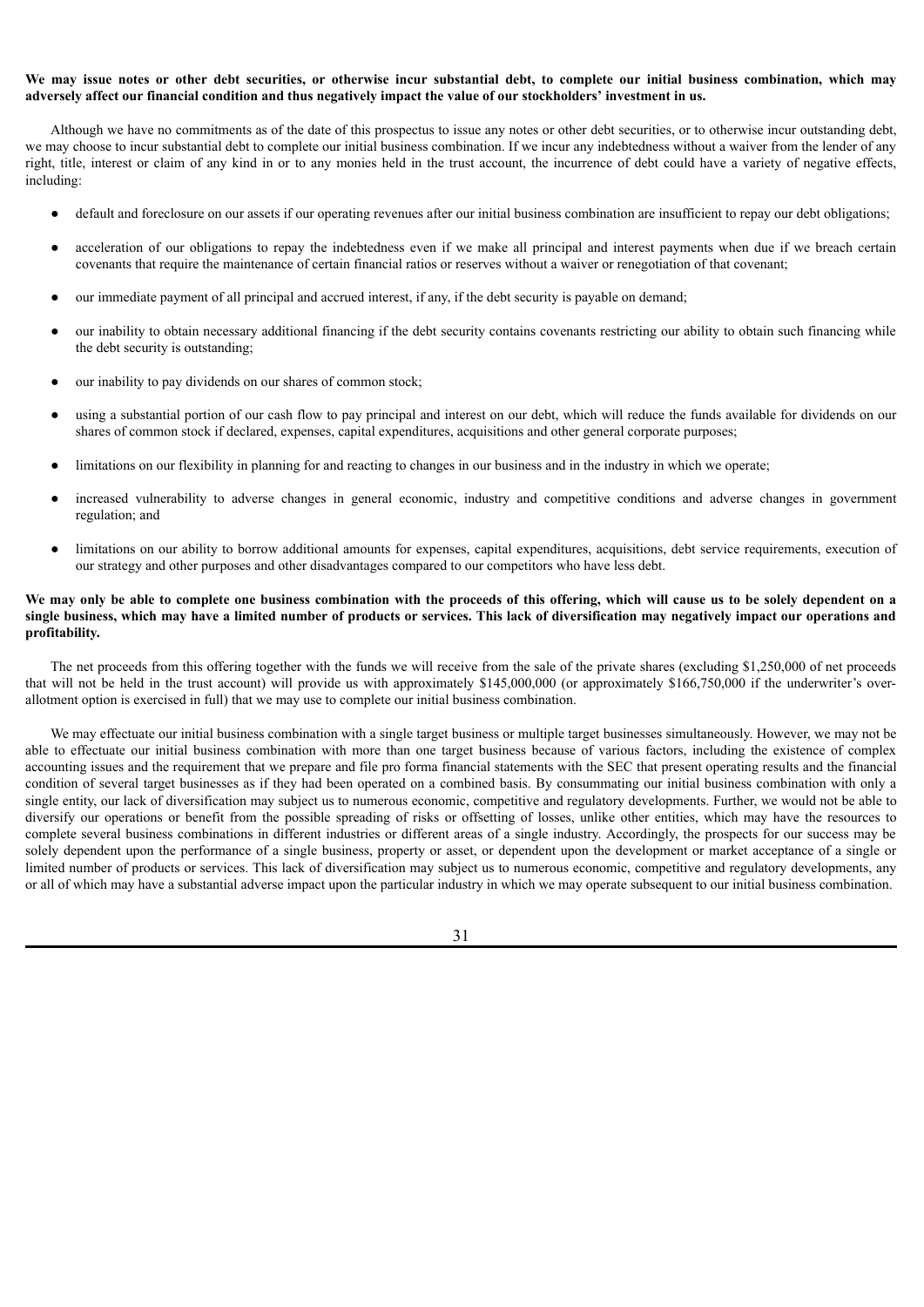## We may attempt to simultaneously consummate business combinations with multiple prospective targets, which may hinder our ability to consummate our initial business combination and give rise to increased costs and risks that could negatively impact our operations and **profitability.**

If we determine to simultaneously acquire several businesses that are owned by different sellers, we will need for each of such sellers to agree that our purchase of its business is contingent on the simultaneous closings of the other business combinations, which may make it more difficult for us, and delay our ability, to complete the initial business combination. With multiple business combinations, we could also face additional risks, including additional burdens and costs with respect to possible multiple negotiations and due diligence investigations (if there are multiple sellers) and the additional risks associated with the subsequent assimilation of the operations and services or products of the acquired companies in a single operating business. If we are unable to adequately address these risks, it could negatively impact our profitability and results of operations.

#### We may attempt to consummate our initial business combination with a private company about which little information is available.

In pursuing our acquisition strategy, we may seek to effectuate our initial business combination with a privately held company. By definition, very little public information exists about private companies, and we could be required to make our decision on whether to pursue a potential initial business combination on the basis of limited information, which may result in our initial business combination with a company that is not as profitable as we suspected, if at all.

#### **We may not be able to maintain control of a target business after our initial business combination.**

We may structure our initial business combination to acquire less than 100% of the equity interests or assets of a target business, but we will only consummate such business combination if we will become the majority stockholder of the target (or control the target through contractual arrangements in limited circumstances for regulatory compliance purposes) or are otherwise not required to register as an investment company under the Investment Company Act or to the extent permitted by law we may acquire interests in a variable interest entity, in which we may have less than a majority of the voting rights in such entity, but in which we are the primary beneficiary. Even though we may own a majority interest in the target, our stockholders prior to the business combination may collectively own a minority interest in the post business combination company, depending on valuations ascribed to the target and us in the business combination transaction. For example, we could pursue a transaction in which we issue a substantial number of new shares in exchange for all of the outstanding capital stock of a target. In this case, we acquire a 100% controlling interest in the target. However, as a result of the issuance of a substantial number of new shares, our stockholders immediately prior to such transaction could own less than a majority of our outstanding shares subsequent to such transaction. In addition, other minority stockholders may subsequently combine their holdings resulting in a single person or group obtaining a larger share of the company's stock than we initially acquired. Accordingly, this may make it more likely that we will not be able to maintain our control of the target business.

## The ability of our public stockholders to exercise their redemption rights may not allow us to effectuate the most desirable business combination **or optimize our capital structure.**

If our initial business combination requires us to use substantially all of our cash to pay the purchase price, because we will not know how many public stockholders may exercise redemption rights, we may either need to reserve part of the trust account for possible payment upon such redemption, or we may need to arrange third party financing to help fund our initial business combination. In the event that the acquisition involves the issuance of our stock as consideration, we may be required to issue a higher percentage of our stock to make up for a shortfall in funds. Raising additional funds to cover any shortfall may involve dilutive equity financing or incurring indebtedness at higher than desirable levels. This may limit our ability to effectuate the most attractive business combination available to us.

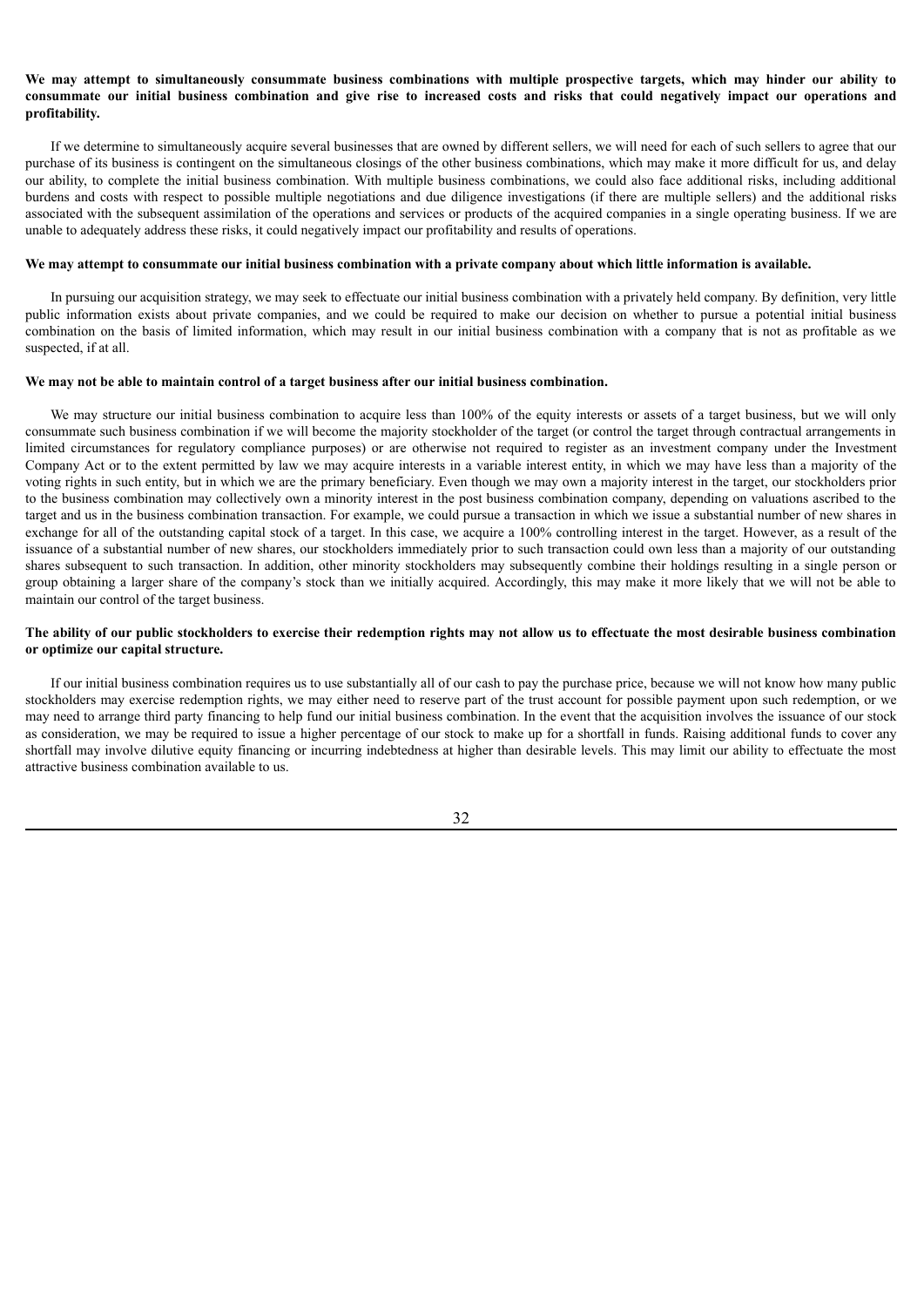## In connection with any meeting held to approve an initial business combination, we will offer each public stockholder the option to vote in favor of **the proposed business combination and still seek redemption of his, her or its shares.**

In connection with any meeting held to approve an initial business combination, we will offer each public stockholder (but not our initial stockholders, officers or directors) the right to have his, her or its shares of common stock redeemed for cash (subject to the limitations described elsewhere in this prospectus) regardless of whether such stockholder votes for or against such proposed business combination; provided that a stockholder must in fact vote for or against a proposed business combination in order to have his, her or its shares of common stock redeemed for cash. If a stockholder fails to vote for or against a proposed business combination, that stockholder would not be able to have his shares of common stock so redeemed. We will consummate our initial business combination only if we have net tangible assets of at least \$5,000,001 upon such consummation and a majority of the outstanding shares of common stock voted are voted in favor of the business combination. This is different than other similarly structured blank check companies where stockholders are offered the right to redeem their shares only when they vote against a proposed business combination. This threshold and the ability to seek redemption while voting in favor of a proposed business combination may make it more likely that we will consummate our initial business combination.

## A public stockholder who fails to vote either in favor of or against a proposed business combination will not be able to have his shares redeemed **for cash.**

In order for a public stockholder to have his shares redeemed for cash in connection with any proposed business combination, that public stockholder must vote either in favor of or against a proposed business combination. If a public stockholder fails to vote in favor of or against a proposed business combination, whether that stockholder abstains from the vote or simply does not vote, that stockholder would not be able to have his shares of common stock so redeemed to cash in connection with such business combination.

## We will require public stockholders who wish to redeem their shares of common stock in connection with a proposed business combination or amendment to our certificate of incorporation to effect the substance or timing of their redemption obligation if we fail to timely complete a business combination to comply with specific requirements for redemption that may make it more difficult for them to exercise their redemption **rights prior to the deadline for exercising their rights.**

We will require our public stockholders seeking to exercise their redemption rights, whether they are record holders or hold their shares in "street" name," to either tender their certificates to our transfer agent prior to the expiration date set forth in the tender offer documents mailed to such holders, or in the event we distribute proxy materials, up to two business days prior to the vote on the proposal to approve the business combination or amendment to our certificate of incorporation to affect the substance or timing of our redemption obligation to redeem all public shares if we cannot complete an initial business combination, or to deliver their shares to the transfer agent electronically using Depository Trust Company's DWAC (Deposit/Withdrawal At Custodian) System, at the holder's option. In order to obtain a physical stock certificate, a stockholder's broker and/or clearing broker, DTC and our transfer agent will need to act to facilitate this request. It is our understanding that stockholders should generally allot at least two weeks to obtain physical certificates from the transfer agent. However, because we do not have any control over this process or over the brokers or DTC, it may take significantly longer than two weeks to obtain a physical stock certificate. While we have been advised that it takes a short time to deliver shares through the DWAC System, this may not be the case. Under our certificate of incorporation, we are required to provide at least 10 days advance notice of any stockholder meeting, which would be the minimum amount of time a stockholder would have to determine whether to exercise redemption rights. Accordingly, if it takes longer than we anticipate for stockholders to deliver their shares, stockholders who wish to redeem may be unable to meet the deadline for exercising their redemption rights and thus may be unable to redeem their shares.

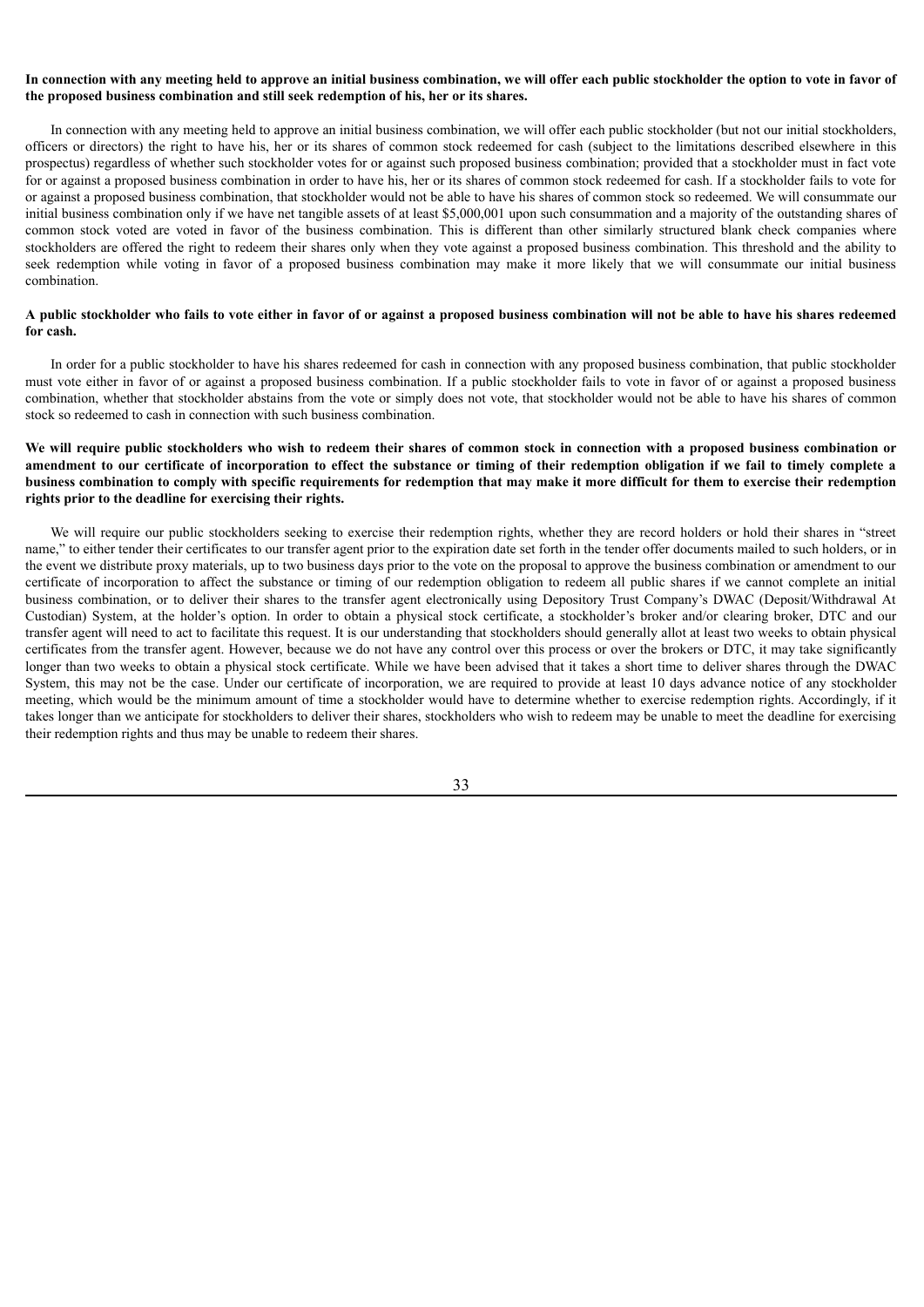# Redeeming stockholders may be unable to sell their securities when they wish to in the event that the proposed business combination is not **approved.**

We will require public stockholders who wish to redeem their shares of common stock in connection with any proposed business combination to comply with the delivery requirements discussed above for redemption. If such proposed business combination is not consummated, we will promptly return such certificates to the tendering public stockholders. Accordingly, investors who attempted to redeem their shares in such a circumstance will be unable to sell their securities after the failed acquisition until we have returned their securities to them. The market price for our shares of common stock may decline during this time and you may not be able to sell your securities when you wish, even while other stockholders that did not seek redemption may be able to sell their securities.

# Because of our structure, other companies may have a competitive advantage and we may not be able to consummate an attractive business **combination.**

We expect to encounter intense competition from entities other than blank check companies having a business objective similar to ours, including venture capital funds, leveraged buyout funds and operating businesses competing for acquisitions. Many of these entities are well established and have extensive experience in identifying and effecting business combinations directly or through affiliates. Many of these competitors possess greater technical, human and other resources than we do and our financial resources will be relatively limited when contrasted with those of many of these competitors. Therefore, our ability to compete in acquiring certain sizable target businesses may be limited by our available financial resources. This inherent competitive limitation gives others an advantage in pursuing the acquisition of certain target businesses. Furthermore, seeking stockholder approval of our initial business combination may delay the consummation of a transaction. Additionally, our rights, and the future dilution they represent (entitling the holders to receive shares of common stock on consummation of our initial business combination), may not be viewed favorably by certain target businesses. Any of the foregoing may place us at a competitive disadvantage in successfully negotiating our initial business combination.

# Our amended and restated certificate of incorporation contains provisions that prohibit our engaging in business combinations with interested **stockholders in certain circumstances.**

We have opted out of Section 203 of the Delaware General Corporate Law, or the DGCL. However, our amended and restated certificate of incorporation contains similar provisions providing that we may not engage in certain "business combinations" with any "interested stockholder" for a three-year period following the time that the stockholder became an interested stockholder, unless

- prior to such time, our board of directors approved either the business combination or the transaction which resulted in the stockholder becoming an interested stockholder;
- upon consummation of the transaction that resulted in the stockholder becoming an interested stockholder, the interested stockholder owned at least 85% of our voting stock outstanding at the time the transaction commenced, excluding certain shares; or
- at or subsequent to that time, the business combination is approved by our board of directors and by the affirmative vote of holders of at least 66⅔% of the outstanding voting stock that is not owned by the interested stockholder.

Generally, a "business combination" includes a merger, asset or stock sale or certain other transactions with the interested stockholder. Subject to certain exceptions, an "interested stockholder" is a person who, together with that person's affiliates and associates, owns, or within the previous three years owned, 20% or more of our voting stock

Under certain circumstances, this provision will make it more difficult for a person who would be an "interested stockholder" to effect various business combinations with a corporation for a three-year period. This provision may encourage companies interested in acquiring our company to negotiate in advance with our board of directors because the stockholder approval requirement would be avoided if our board of directors approves either the business combination or the transaction which results in the stockholder becoming an interested stockholder. These provisions also may have the effect of preventing changes in our board of directors and may make it more difficult to accomplish transactions which stockholders may otherwise deem to be in their best interests.

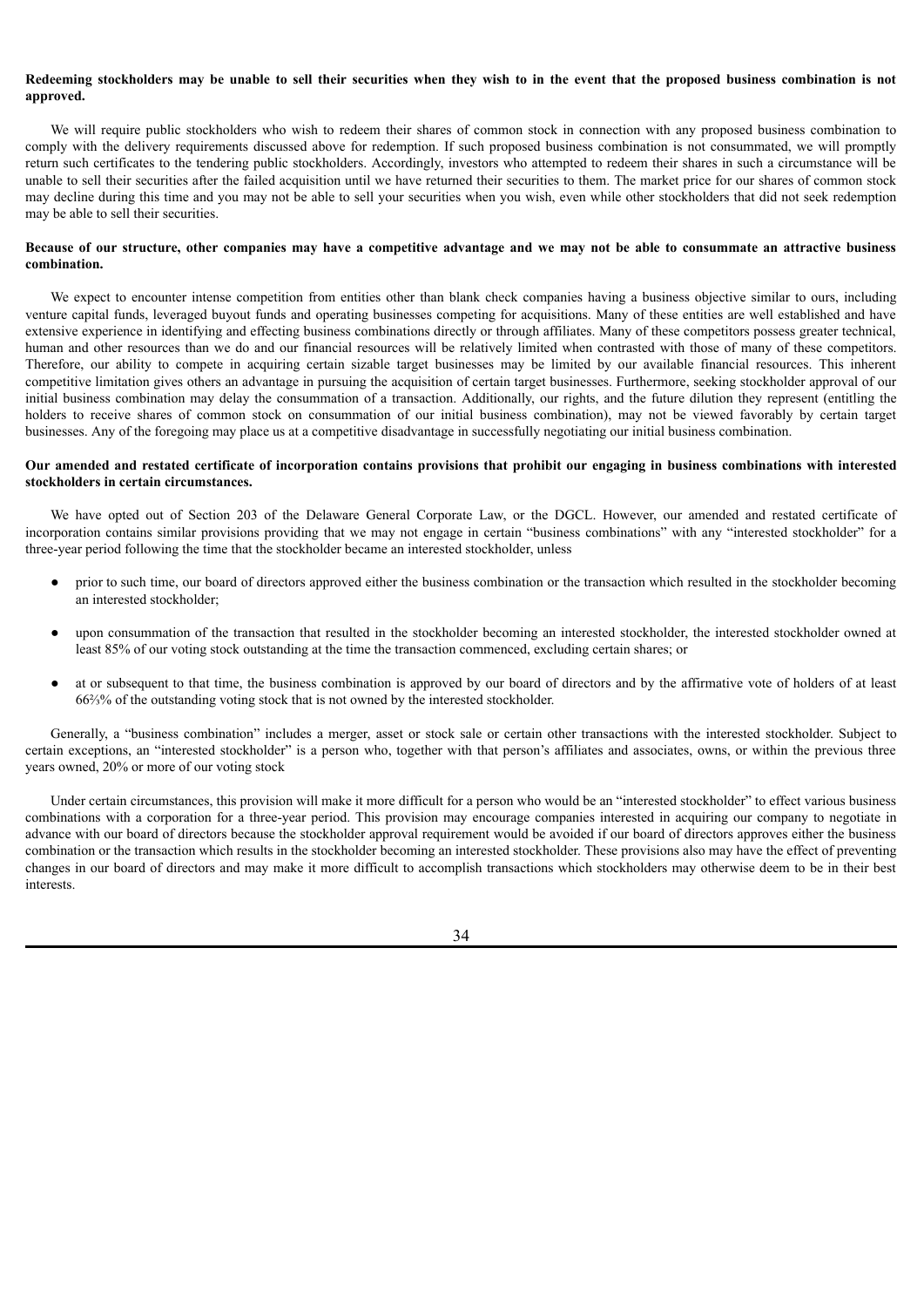Our amended and restated certificate of incorporation provides that our sponsor and its respective affiliates, any of their respective direct or indirect transferees of at least 20% of our outstanding common stock and any group as to which such persons are party to, do not constitute "interested stockholders" for purposes of this provision.

# We may be unable to obtain additional financing to complete our initial business combination or to fund the operations and growth of a target business, which could compel us to restructure or abandon a particular business combination. If we are unable to complete our initial business combination, our public stockholders may only receive \$10.00 per share or even less (whether or not the underwriter's over-allotment option is **exercised in full) on our redemption.**

Although we believe that the net proceeds of this offering will be sufficient to allow us to consummate our initial business combination, because we have not yet identified any prospective target business we cannot ascertain the capital requirements for any particular transaction or our costs to operate or locate a transaction. If the net proceeds of this offering prove to be insufficient, either because of the size of our initial business combination, the depletion of the available net proceeds in search of a target business, the obligation to repurchase for cash a significant number of shares from stockholders who elect redemption in connection with our initial business combination or the terms of negotiated transactions to purchase shares in connection with our initial business combination, we may be required to seek additional financing or to abandon the proposed business combination. Financing may not be available on acceptable terms, if at all. The current economic environment has made it especially difficult for companies to obtain acquisition financing. To the extent that additional financing proves to be unavailable when needed to consummate our initial business combination, we would be compelled to either restructure the transaction or abandon that particular initial business combination and seek an alternative target business candidate. If we are unable to complete our initial business combination, our public stockholders may only receive \$10.00 per share or even less (whether or not the underwriter's overallotment option is exercised in full) on our redemption. In addition, even if we do not need additional financing to consummate our initial business combination, we may require such financing to fund the operations or growth of the target business. The failure to secure additional financing could have a material adverse effect on the continued development or growth of the target business. None of our officers, directors or stockholders is required to provide any financing to us in connection with or after our initial business combination.

# Our sponsor controls a substantial interest in us and thus may exert a substantial influence on actions requiring a stockholder vote, potentially in **a manner that you do not support.**

Further, upon closing of this offering, our initial stockholders and our sponsor (and/its designees) collectively will own 20% of our issued and outstanding shares of common stock (assuming they do not purchase any shares in this offering). Accordingly, they may exert a substantial influence on actions requiring a stockholder vote, potentially in a manner that you do not support, including amendments to our certificate of incorporation. If our sponsor purchases any shares in this offering or if we or our sponsor purchase any additional shares of common stock in the aftermarket or in privately negotiated transactions, this would increase their control. Neither our sponsor nor, to our knowledge, any of our officers or directors, has any current intention to purchase additional securities. Factors that would be considered in making such additional purchases would include consideration of the current trading price of our shares of common stock.

## Our initial stockholders paid an aggregate of \$25,000, or approximately \$0.006 per founder share and, accordingly, you will experience immediate **and substantial dilution from the purchase of our shares of common stock.**

The difference between the public offering price per share and the pro forma net tangible book value per share after this offering constitutes the dilution to you and the other investors in this offering. Our initial stockholders acquired the founder shares at a nominal price, significantly contributing to this dilution. Upon closing of this offering, you and the other public stockholders will incur an immediate and substantial dilution of approximately 90.0% or \$9.00 per share (the difference between the pro forma net tangible book value per share of \$1.00 and the initial offering price of \$10.00 per share immediately upon the closing of this offering), or approximately 91.2% dilution or \$9.12 per share (the difference between the pro forma net tangible book value per share of \$0.88 and the initial offering price of \$10.00 per share) if the over-allotment is fully exercised.

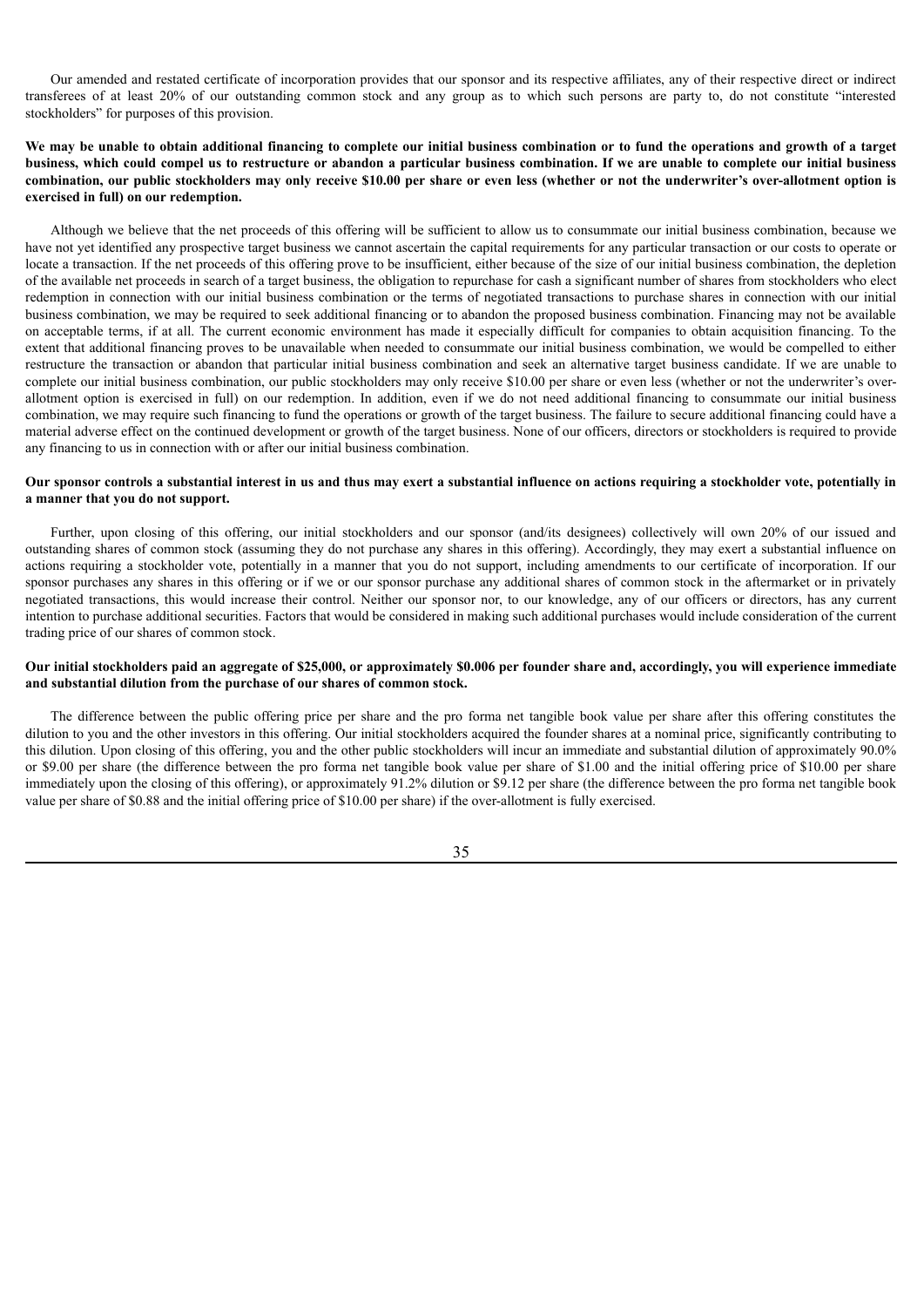# The determination of the offering price of our common stock and the size of this offering is more arbitrary than the pricing of securities and size **of an offering of an operating company in a particular industry.**

Prior to this offering there has been no public market for any of our securities. The public offering price of the shares was negotiated between us and the underwriters. In determining the size of this offering, management held customary organizational meetings with representatives of the underwriters, both prior to our inception and thereafter, with respect to the state of capital markets, generally, and the amount the underwriters believed they reasonably could raise on our behalf. Factors considered in determining the size of this offering, prices and terms of the shares of common stock include:

- the history and prospects of companies whose principal business is the acquisition of other companies;
- prior offerings of those companies;
- our prospects for acquiring an operating business at attractive values;
- a review of debt to equity ratios in leveraged transactions;
- our capital structure;
- an assessment of our management and their experience in identifying operating companies;
- general conditions of the securities markets at the time of this offering; and
- other factors as were deemed relevant.

Although these factors were considered, the determination of our offering price is more arbitrary than the pricing of securities of an operating company in a particular industry since we have no historical operations or financial results.

## There is currently no market for our securities and a market for our securities may not develop, which would adversely affect the liquidity and **price of our securities.**

As of the date of this prospectus there is currently no market for our securities. Prospective stockholders therefore have no access to information about prior market history on which to base their investment decision. Following this offering, the price of our securities may vary significantly due to one or more potential business combinations and general market or economic conditions. An active trading market for our securities may never develop or, if developed, it may not be sustained. Additionally, if our securities become delisted from Nasdaq for any reason, and are quoted on the OTC Bulletin Board, an inter-dealer automated quotation system for equity securities not listed on a national exchange, the liquidity and price of our securities may be more limited than if we were listed on Nasdaq or another national exchange. You may be unable to sell your securities unless a market can be established and sustained.

### Our securities may not continue to be listed on Nasdaq in the future, which could limit investors' ability to make transactions in our securities and **subject us to additional trading restrictions.**

Our common stock has been approved for listing on Nasdaq. However, we cannot assure you of this or that our securities will continue to be listed on Nasdaq in the future. Additionally, in connection with our business combination, Nasdaq may require us to file a new initial listing application and meet its initial listing requirements as opposed to its more lenient continued listing requirements. We cannot assure you that we will be able to meet those initial listing requirements at that time. If Nasdaq delists our securities from trading on its exchange, we could face significant material adverse consequences, including:

- a limited availability of market quotations for our securities;
- a reduced liquidity with respect to our securities;

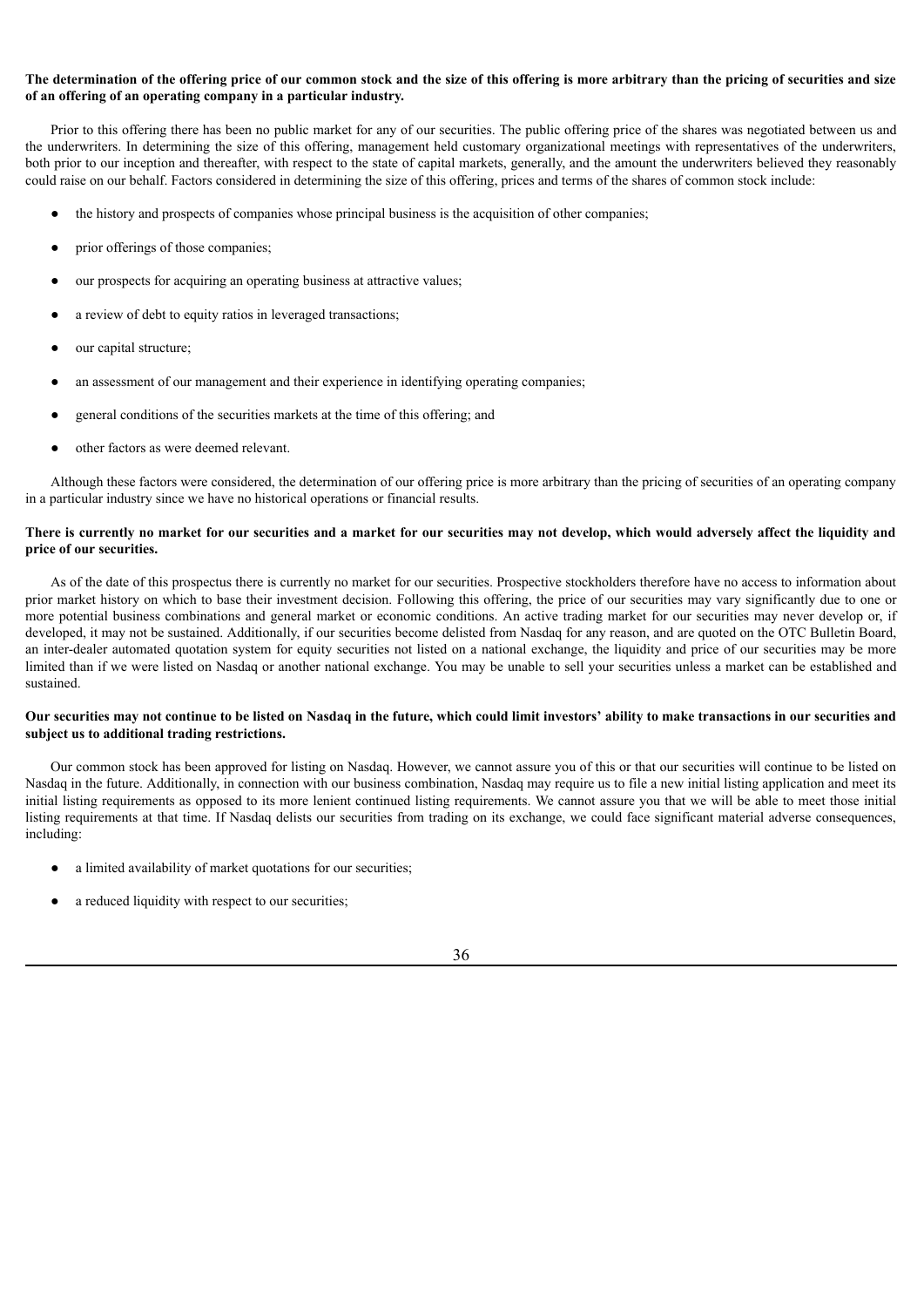- a determination that our shares of common stock are a "penny stock" which will require brokers trading in our shares of common stock to adhere to more stringent rules, possibly resulting in a reduced level of trading activity in the secondary trading market for our shares of common stock;
- a limited amount of news and analyst coverage for our company; and
- a decreased ability to issue additional securities or obtain additional financing in the future.

# Because we must furnish our stockholders with target business financial statements prepared in accordance with U.S. generally accepted accounting principles or international financial reporting standards, we may lose the ability to complete an otherwise advantageous initial **business combination with some prospective target businesses.**

The federal proxy rules, which require that a proxy statement with respect to a vote on a business combination meeting certain financial significance tests include historical and/or pro forma financial statement disclosure in periodic reports. These financial statements may be required to be prepared in accordance with, or be reconciled to, accounting principles generally accepted in the United States of America, or GAAP, or international financial reporting standards, or IFRS as issued by the International Accounting Standards Board or the IASB, depending on the circumstances and the historical financial statements may be required to be audited in accordance with the standards of the Public Company Accounting Oversight Board (United States), or PCAOB. We will include the substantially the same financial statement disclosure in connection with any tender offer documents we use, whether or not they are required under the tender offer rules. These financial statement requirements may limit the pool of potential target businesses we may consummate our initial business combination with because some targets may be unable to provide such statements in time for us to disclose such statements in accordance with federal proxy rules and complete our initial business combination within the prescribed time frame.

# Compliance obligations under the Sarbanes-Oxley Act of 2002 may make it more difficult for us to effectuate our initial business combination, require substantial financial and management resources, and increase the time and costs of completing an acquisition.

Section 404 of the Sarbanes-Oxley Act of 2002, or the Sarbanes-Oxley Act, requires that we evaluate and report on our system of internal controls beginning with our Annual Report on Form 10-K for the year ending December 31, 2021. The fact that we are a blank check company makes compliance with the requirements of the Sarbanes-Oxley Act particularly burdensome on us as compared to all public companies because a target company with which we seek to complete our initial business combination may not be in compliance with the provisions of the Sarbanes-Oxley Act regarding adequacy of its internal controls. The development of the internal controls of any such entity to achieve compliance with the Sarbanes-Oxley Act may increase the time and costs necessary to complete any such acquisition.

### We are an "emerging growth company" and we cannot be certain if the reduced disclosure requirements applicable to emerging growth **companies will make our securities less attractive to investors.**

We are an "emerging growth company," as defined in the JOBS Act. We will remain an "emerging growth company" for up to five years. However, if our non-convertible debt issued within a three-year period or revenues exceeds \$1.07 billion, or the market value of our shares of common stock that are held by non-affiliates exceeds \$700 million on the last day of the second fiscal quarter of any given fiscal year, we would cease to be an emerging growth company as of the following fiscal year. As an emerging growth company, we are not being required to comply with the auditor attestation requirements of section 404 of the Sarbanes-Oxley Act, we have reduced disclosure obligations regarding executive compensation in our periodic reports and proxy statements, and we are exempt from the requirements of holding a nonbinding advisory vote on executive compensation and stockholder approval of any golden parachute payments not previously approved. Additionally, as an emerging growth company, we have elected to delay the adoption of new or revised accounting standards that have different effective dates for public and private companies until those standards apply to private companies. As such, our financial statements may not be comparable to companies that comply with public company effective dates. We cannot predict if investors will find our shares less attractive because we may rely on these provisions. If some investors find our shares less attractive as a result, there may be a less active trading market for our shares and our share price may be more volatile.

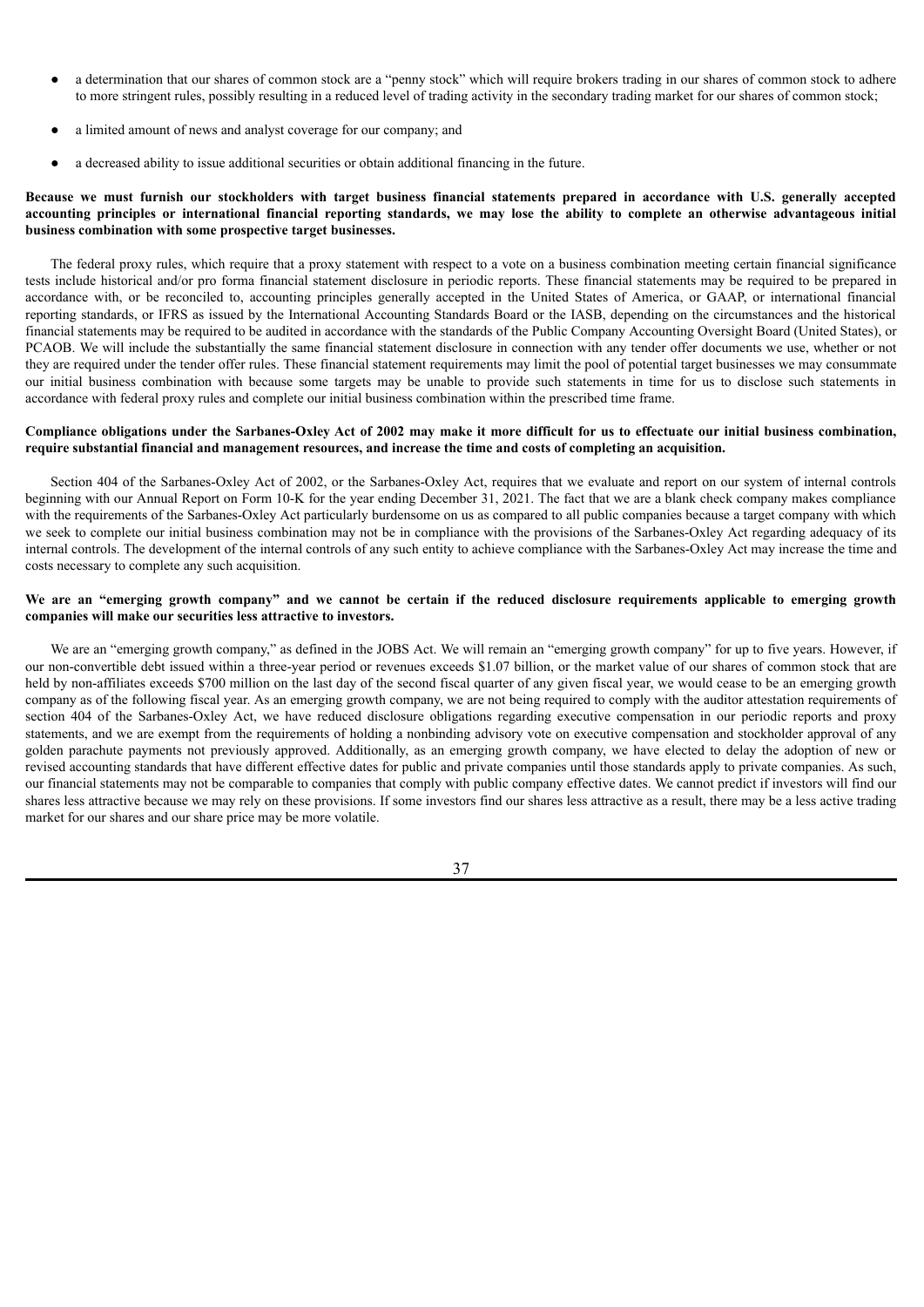Further, Section 102(b)(1) of the JOBS Act exempts emerging growth companies from being required to comply with new or revised financial accounting standards until private companies (that is, those that have not had a Securities Act registration statement declared effective or do not have a class of securities registered under the Exchange Act) are required to comply with the new or revised financial accounting standards. The JOBS Act provides that a company can elect to opt out of the extended transition period and comply with the requirements that apply to non-emerging growth companies but any such an election to opt out is irrevocable. We have elected not to opt out of such extended transition period which means that when a standard is issued or revised and it has different application dates for public or private companies, we, as an emerging growth company, will not adopt the new or revised standard until the time private companies are required to adopt the new or revised standard. This may make comparison of our financial statements with another public company which is neither an emerging growth company nor an emerging growth company which has opted out of using the extended transition period difficult or impossible because of the potential differences in accountant standards used.

# Our amended and restated certificate of incorporation will designate the Court of Chancery of the State of Delaware as the sole and exclusive forum for certain types of actions and proceedings that may be initiated by our stockholders, which could limit our stockholders' ability to obtain a favorable judicial forum for disputes with our company or our company's directors, officers or other employees.

Our amended and restated certificate of incorporation will provide that, unless we consent in writing to the selection of an alternative forum, the Court of Chancery of the State of Delaware shall, to the fullest extent permitted by law, be the sole and exclusive forum for any (1) derivative action or proceeding brought on behalf of our company, (2) action asserting a claim of breach of a fiduciary duty owed by any director, officer, employee or agent of our company to our company or our stockholders, or any claim for aiding and abetting any such alleged breach, (3) action asserting a claim against our company or any director or officer of our company arising pursuant to any provision of the DGCL or our amended and restated certificate of incorporation or our bylaws, or (4) action asserting a claim against us or any director or officer of our company governed by the internal affairs doctrine except for, as to each of (1) through (4) above, any claim (a) as to which the Court of Chancery determines that there is an indispensable party not subject to the jurisdiction of the Court of Chancery (and the indispensable party does not consent to the personal jurisdiction of the Court of Chancery within ten days following such determination), (b) which is vested in the exclusive jurisdiction of a court or forum other than the Court of Chancery, or (c) arising under the federal securities laws, including the Securities Act, as to which the Court of Chancery and the federal district court for the District of Delaware shall concurrently be the sole and exclusive forums. Notwithstanding the foregoing, the inclusion of such provision in our amended and restated certificate of incorporation will not be deemed to be a waiver by our stockholders of our obligation to comply with federal securities laws, rules and regulations, and the provisions of this paragraph will not apply to suits brought to enforce any liability or duty created by the Exchange Act or any other claim for which the federal district courts of the United States of America shall be the sole and exclusive forum. Any person or entity purchasing or otherwise acquiring any interest in any shares of our capital stock shall be deemed to have notice of and to have consented to the forum provisions in our amended and restated certificate of incorporation. If any action the subject matter of which is within the scope the forum provisions is filed in a court other than a court located within the State of Delaware (a "foreign action") in the name of any stockholder, such stockholder shall be deemed to have consented to: (x) the personal jurisdiction of the state and federal courts located within the State of Delaware in connection with any action brought in any such court to enforce the forum provisions (an "enforcement action"), and (y) having service of process made upon such stockholder in any such enforcement action by service upon such stockholder's counsel in the foreign action as agent for such stockholder.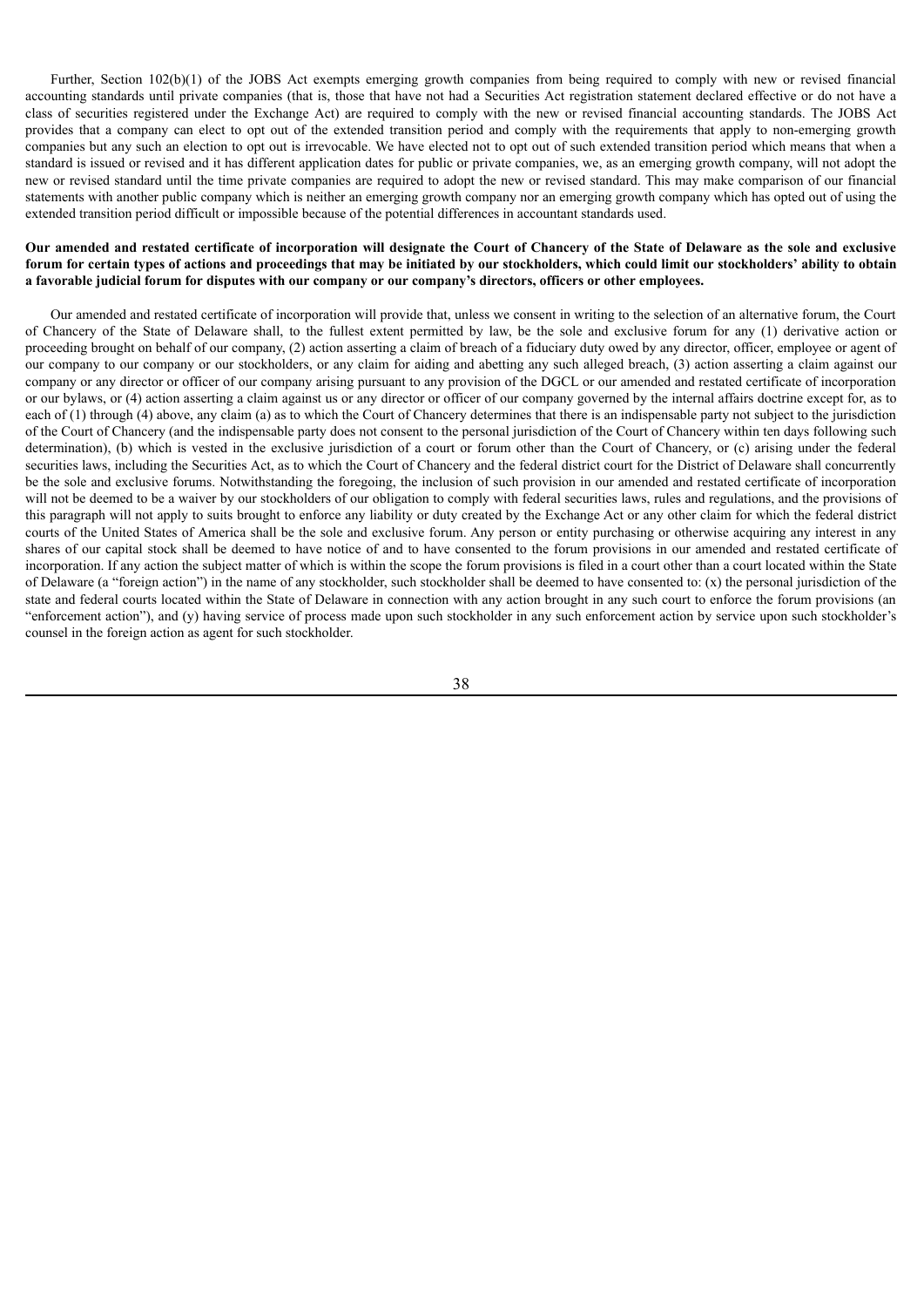This choice-of-forum provision may limit a stockholder's ability to bring a claim in a judicial forum that it finds favorable for disputes with our company or its directors, officers or other employees, which may discourage such lawsuits. Alternatively, if a court were to find this provision of our amended and restated certificate of incorporation inapplicable or unenforceable with respect to one or more of the specified types of actions or proceedings, we may incur additional costs associated with resolving such matters in other jurisdictions, which could materially and adversely affect our business, financial condition and results of operations and result in a diversion of the time and resources of our management and board of directors.

## **Risks Associated with Acquiring and Operating a Business outside of the United States**

### **We may effect our initial business combination with a company located outside of the United States.**

If we effect our initial business combination with a company located outside of the United States, we would be subject to any special considerations or risks associated with companies operating in the target business' home jurisdiction, including any of the following:

- rules and regulations or currency redemption or corporate withholding taxes on individuals;
- laws governing the manner in which future business combinations may be effected;
- exchange listing and/or delisting requirements;
- tariffs and trade barriers;
- changes in local regulations as part of a response to the COVID-19 coronavirus outbreak;
- regulations related to customs and import/export matters;
- longer payment cycles;
- tax issues, such as tax law changes and variations in tax laws as compared to the United States;
- currency fluctuations and exchange controls;
- rates of inflation:
- challenges in collecting accounts receivable;
- cultural and language differences;
- employment regulations;
- crime, strikes, riots, civil disturbances, terrorist attacks and wars; and
- deterioration of political relations with the United States. We may not be able to adequately address these additional risks. If we were unable to do so, our operations might suffer.

#### **There are costs and difficulties inherent in managing cross-border business operations.**

Managing a business, operations, personnel or assets in another country is challenging and costly. Any management that we may have (whether based abroad or in the United States) may be inexperienced in cross-border business practices and unaware of significant differences in accounting rules, legal regimes and labor practices. Even with a seasoned and experienced management team, the costs and difficulties inherent in managing cross-border business operations, personnel and assets can be significant (and much higher than in a purely domestic business) and may negatively impact our financial and operational performance.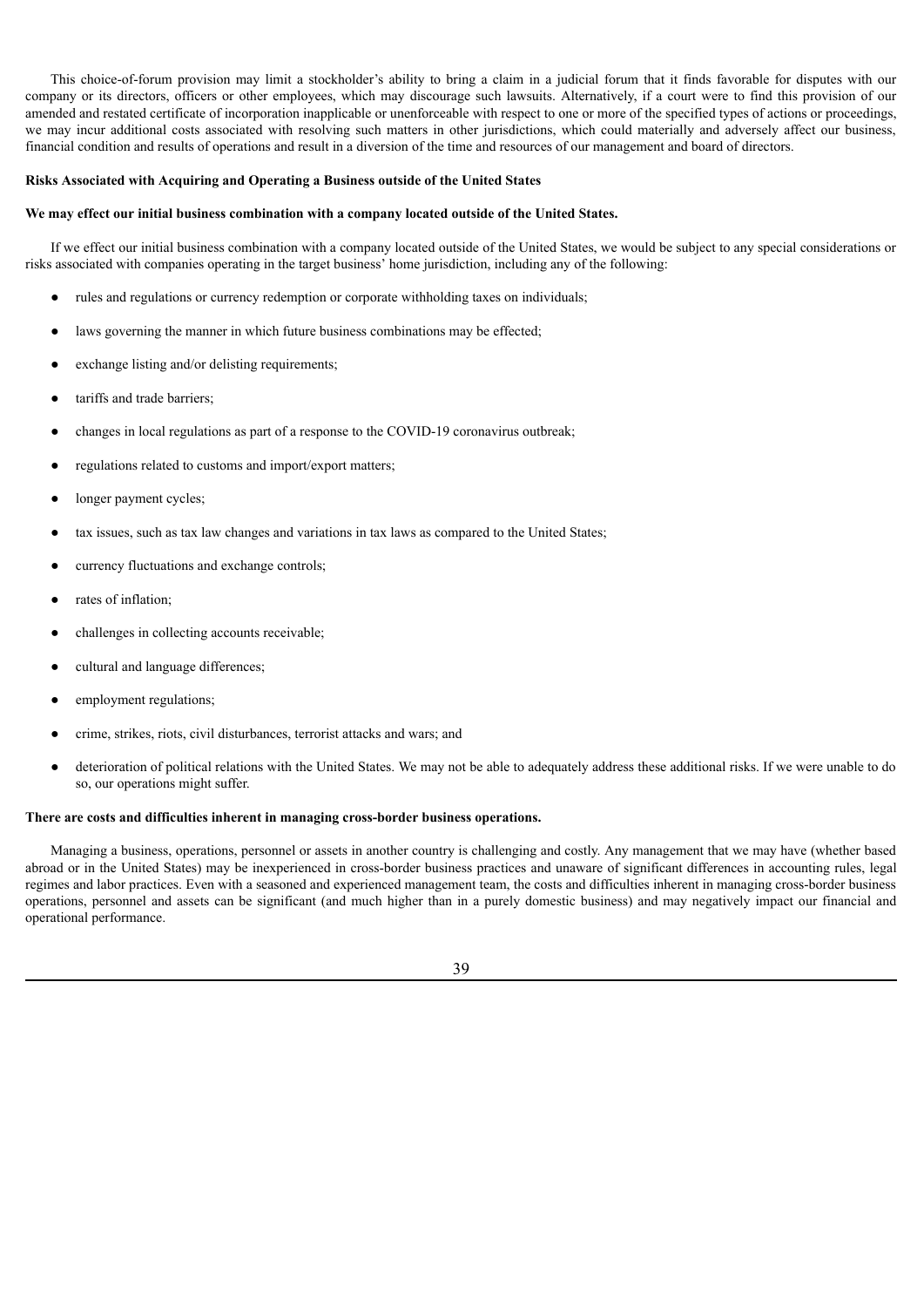# Social unrest, acts of terrorism, regime changes, changes in laws and regulations, political unheaval, or policy changes or enactments may occur in **a country in which we may operate after we effect our initial business combination.**

Political events in another country may significantly affect our business, assets or operations. Social unrest, acts of terrorism, regime changes, changes in laws and regulations, political upheaval, and policy changes or enactments could negatively impact our business in a particular country.

## Many countries have difficult and unpredictable legal systems and underdeveloped laws and regulations that are unclear and subject to **corruption and inexperience.**

Our ability to seek and enforce legal protections, including with respect to intellectual property and other property rights, or to defend ourselves with regard to legal actions taken against us in a given country, may be difficult or impossible, which could adversely impact our operations, assets or financial condition.

Rules and regulations in many countries are often ambiguous or open to differing interpretation by responsible individuals and agencies at the municipal, state, regional and federal levels. The attitudes and actions of such individuals and agencies are often difficult to predict and inconsistent.

Delay with respect to the enforcement of particular rules and regulations, including those relating to customs, tax, environmental and labor, could cause serious disruption to operations abroad and negatively impact our results.

## If relations between the United States and foreign governments deteriorate, it could cause potential target businesses or their goods and services to **become less attractive.**

The relationship between the United States and foreign governments could be subject to sudden fluctuation and periodic tension. For instance, the United States may announce its intention to impose quotas on certain imports. Such import quotas may adversely affect political relations between the two countries and result in retaliatory countermeasures by the foreign government in industries that may affect our ultimate target business. Changes in political conditions in foreign countries and changes in the state of U.S. relations with such countries are difficult to predict and could adversely affect our operations or cause potential target businesses or their goods and services to become less attractive. Because we are not limited to any specific industry, there is no basis for investors in this offering to evaluate the possible extent of any impact on our ultimate operations if relations are strained between the United States and a foreign country in which we acquire a target business or move our principal manufacturing or service operations.

# If our management following our initial business combination is unfamiliar with United States securities laws, they may have to expend time and **resources becoming familiar with such laws.**

Following our initial business combination, our management may resign from their positions as officers or directors of the company and the management of the target business at the time of the business combination will remain in place. Management of the target business may not be familiar with United States securities laws. If new management is unfamiliar with our laws, they may have to expend time and resources becoming familiar with such laws. This could be expensive and time-consuming and could lead to various regulatory issues, which may adversely affect our operations.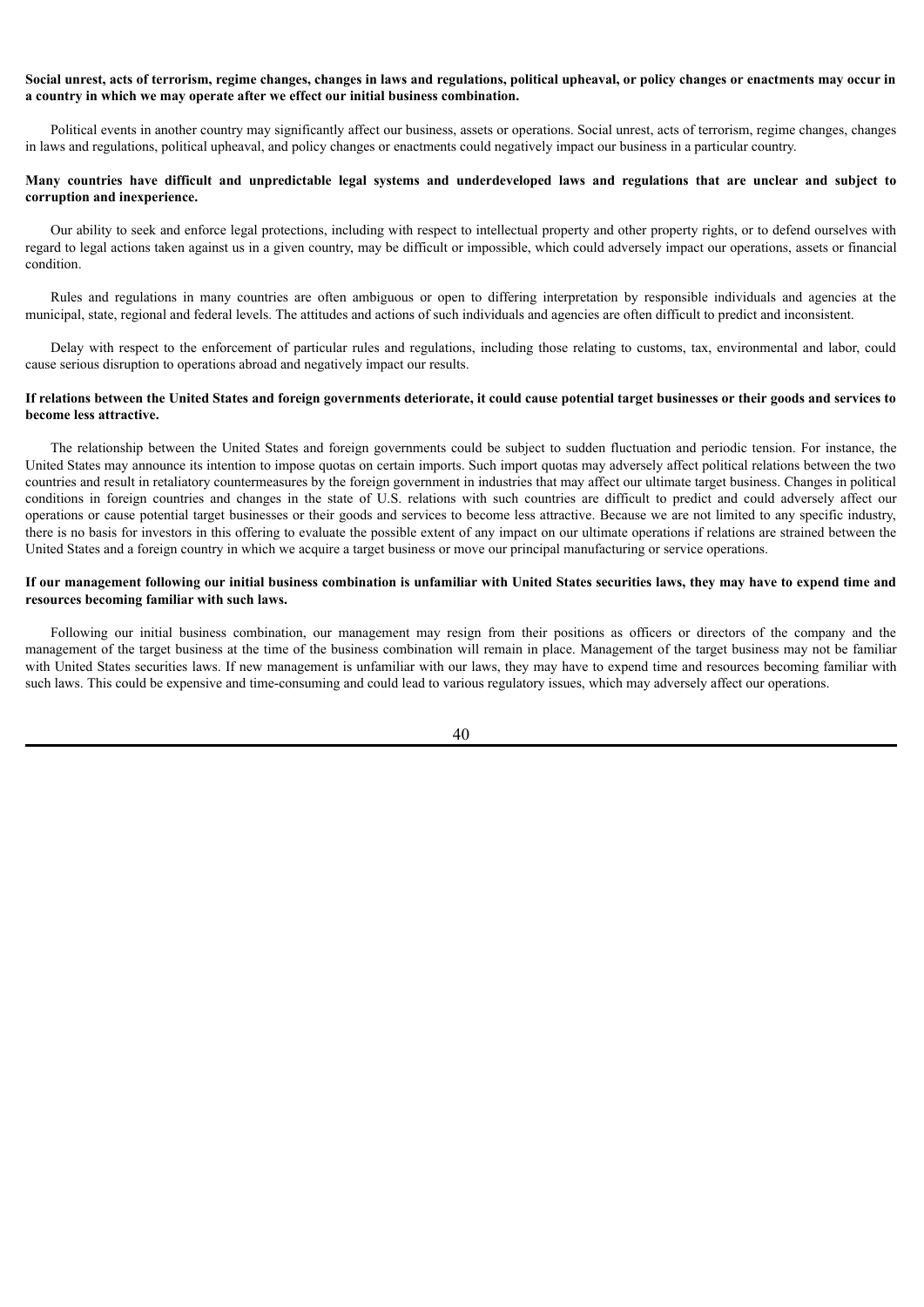### Currency policies may cause a target business' ability to succeed in the international markets to be diminished.

In the event we acquire a non-U.S. target, all revenues and income would likely be received in a foreign currency, the dollar equivalent of our net assets and distributions, if any, could be adversely affected by reductions in the value of the local currency. The value of the currencies in our target regions fluctuate and are affected by, among other things, changes in political and economic conditions. Any change in the relative value of such currency against our reporting currency may affect the attractiveness of any target business or, following consummation of our initial business combination, our financial condition and results of operations. Additionally, if a currency appreciates in value against the dollar prior to the consummation of our initial business combination, the cost of a target business as measured in dollars will increase, which may make it less likely that we are able to consummate such transaction.

## Because foreign law could govern our material agreements, we may not be able to enforce our rights within such jurisdiction or elsewhere.

Foreign law could govern our material agreements. The target business may not be able to enforce any of its material agreements or that remedies will be available outside of such foreign jurisdiction's legal system. The system of laws and the enforcement of existing laws and contracts in such jurisdiction may not be as certain in implementation and interpretation as in the United States. The judiciaries in certain foreign countries may be relatively inexperienced in enforcing corporate and commercial law, leading to a higher than usual degree of uncertainty as to the outcome of any litigation, any such jurisdictions may not favor outsiders or could be corrupt. As a result, the inability to enforce or obtain a remedy under any of our future agreements could result in a significant loss of business and business opportunities.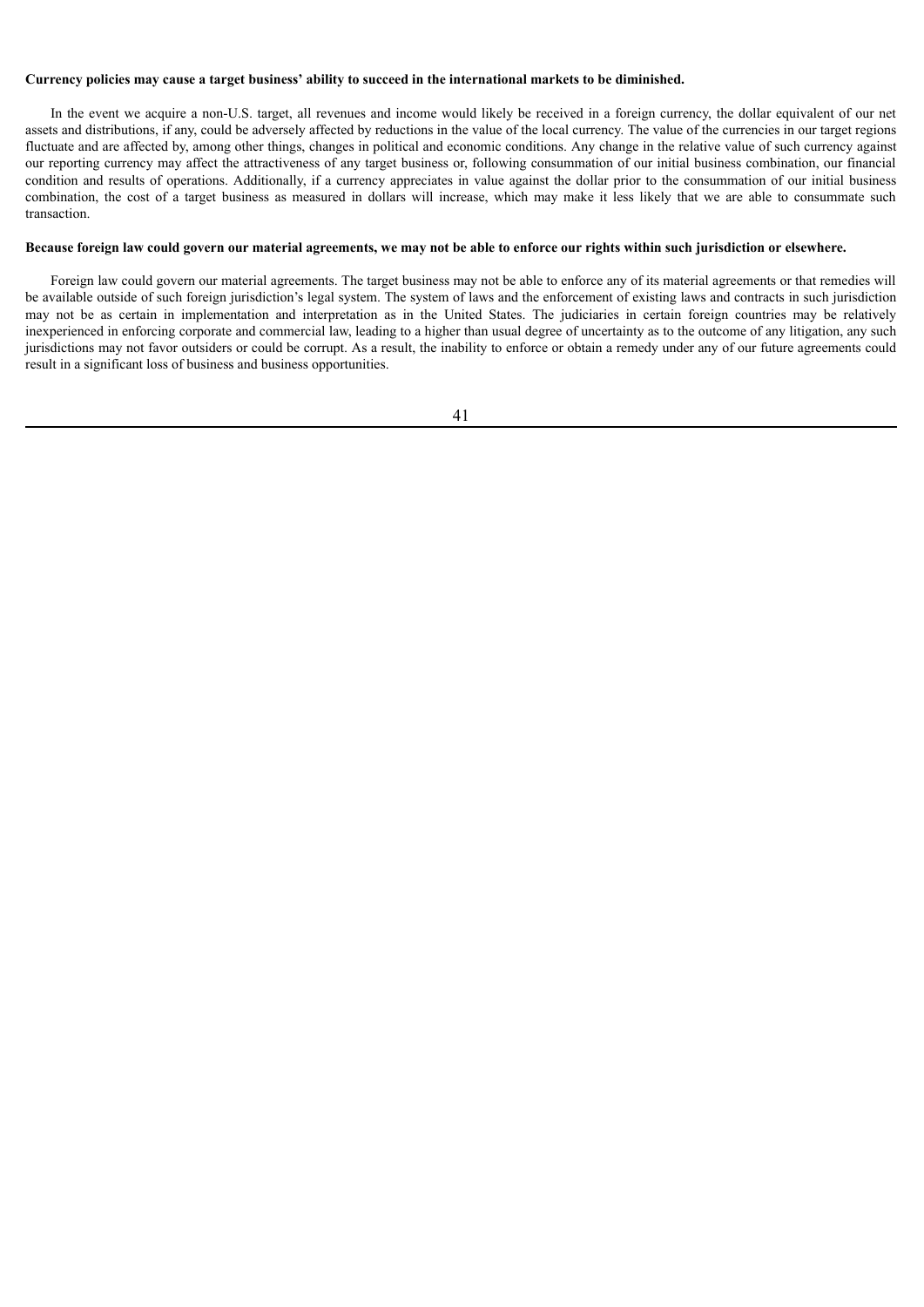# **CAUTIONARY NOTE REGARDING FORWARD-LOOKING STATEMENTS**

Certain statements contained in this prospectus, which reflect our current views with respect to future events and financial performance, and any other statements of a future or forward-looking nature, constitute "forward-looking statements" for the purpose of the federal securities laws. Our forwardlooking statements include, but are not limited to, statements regarding our or our management's expectations, hopes, beliefs, intentions or strategies regarding the future. In addition, any statements that refer to projections, forecasts or other characterizations of future events or circumstances, including any underlying assumptions, are forward-looking statements. The words "anticipate," "believe," "continue," "could," "estimate," "expect," "intends," "may," "might," "plan," "possible," "potential," "predict," "project," "should," "will," "would" and similar expressions may identify forward-looking statements, but the absence of these words does not mean that a statement is not forward-looking. Forward-looking statements in this prospectus may include, for example, statements about:

- our ability to complete our initial business combination;
- our success in retaining or recruiting, or changes required in, our officers, key employees or directors following our initial business combination;
- our officers and directors allocating their time to other businesses and potentially having conflicts of interest with our business or in approving our initial business combination, as a result of which they would then receive expense reimbursements;
- our potential ability to obtain additional financing to complete our initial business combination;
- our pool of prospective target businesses;
- our ability to consummate an initial business combination due to the uncertainty resulting from the recent COVID-19 pandemic;
- the ability of our officers and directors to generate a number of potential investment opportunities;
- the delisting of our securities from Nasdaq or an inability to have our securities listed on Nasdaq following a business combination;
- our public securities' potential liquidity and trading;
- the lack of a market for our securities; or
- our financial performance following this offering.

The forward-looking statements contained in this prospectus are based on our current expectations and beliefs concerning future developments and their potential effects on us. Future developments affecting us may not be those that we have anticipated. These forward-looking statements involve a number of risks, uncertainties (some of which are beyond our control) or other assumptions that may cause actual results or performance to be materially different from those expressed or implied by these forward-looking statements. These risks and uncertainties include, but are not limited to, those factors described under the heading "Risk Factors" beginning on page 19. Should one or more of these risks or uncertainties materialize, or should any of our assumptions prove incorrect, actual results may vary in material respects from those projected in these forward-looking statements. We undertake no obligation to update or revise any forward-looking statements, whether as a result of new information, future events or otherwise, except as may be required under applicable securities laws.

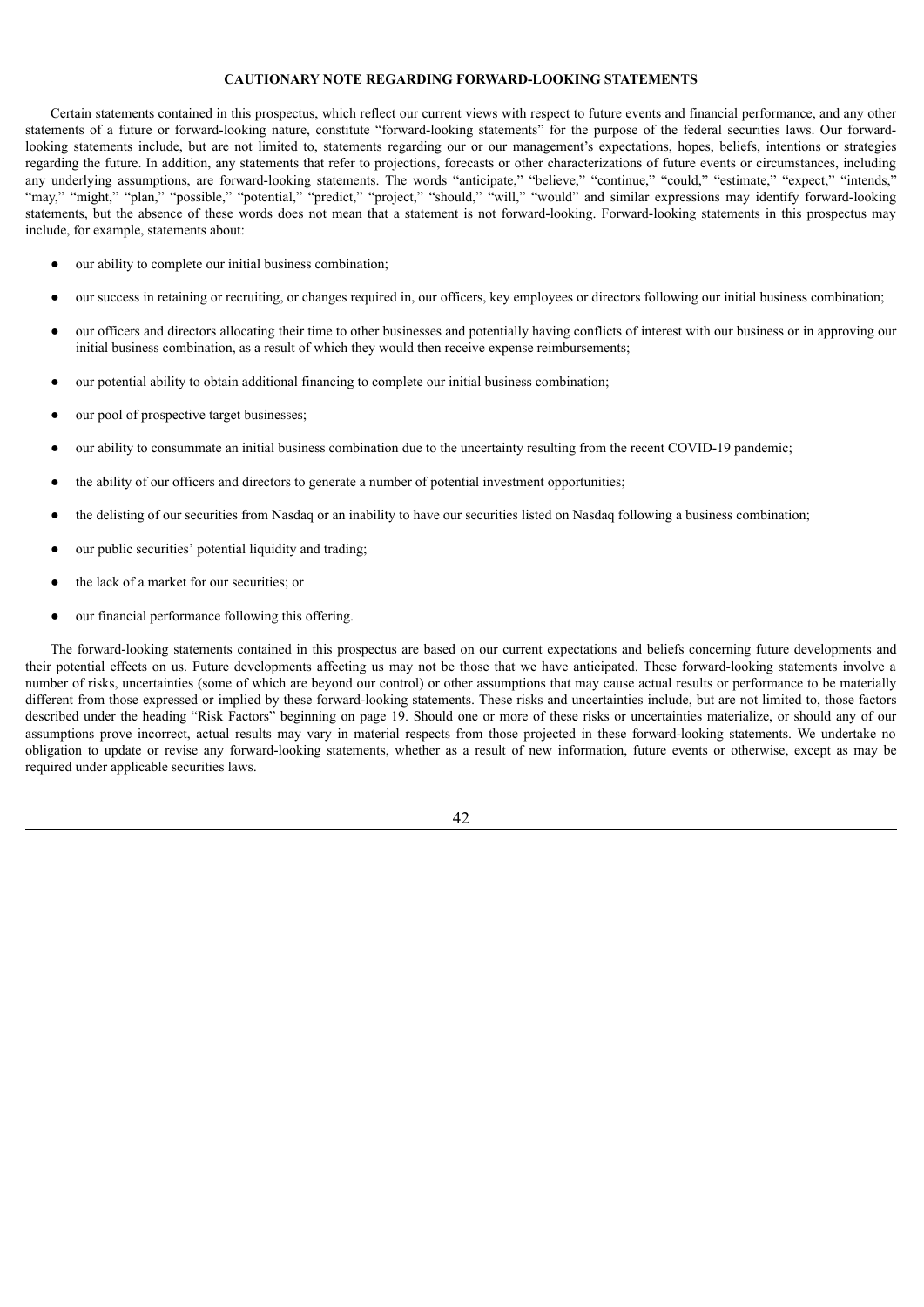# **USE OF PROCEEDS**

We are offering 14,500,000 shares of our common stock at a price of \$10.00 per share. We estimate that the net proceeds of this offering, together with the funds we receive from the sale of the private shares (all of which will be deposited into the trust account), will be used as set forth in the following table:

|                                                                                                                                                                   | Without<br>Over-<br><b>Allotment</b><br>Option | Over-<br><b>Allotment</b><br>Option<br><b>Exercised</b> |
|-------------------------------------------------------------------------------------------------------------------------------------------------------------------|------------------------------------------------|---------------------------------------------------------|
| Gross proceeds                                                                                                                                                    |                                                |                                                         |
| From offering                                                                                                                                                     | \$145,000,000                                  | \$166,750,000                                           |
| From sale of private shares                                                                                                                                       | 4,900,000                                      | 5,335,000                                               |
| Total gross proceeds                                                                                                                                              | \$<br>149,900,000                              | 172,085,000                                             |
| Offering expenses $^{(1)}$                                                                                                                                        |                                                |                                                         |
| Underwriting commissions (2% of gross proceeds from shares offered to public, excluding deferred portion) <sup>(2)</sup>                                          | \$<br>2,900,000                                | \$<br>3,335,000                                         |
| Travel and road show                                                                                                                                              | 25,000                                         | 25,000                                                  |
| Legal fees and expenses                                                                                                                                           | 250,000                                        | 250,000                                                 |
| Nasdaq listing fee                                                                                                                                                | 75,000                                         | 75,000                                                  |
| Printing and engraving expenses                                                                                                                                   | 40,000                                         | 40,000                                                  |
| Accounting fees and expenses                                                                                                                                      | 37,500                                         | 37,500                                                  |
| FINRA filing fee                                                                                                                                                  | 25,513                                         | 25,513                                                  |
| SEC registration fee                                                                                                                                              | 21,644                                         | 21,644                                                  |
| Director and Officer liability insurance premiums                                                                                                                 | 100,000                                        | 100,000                                                 |
| Miscellaneous expenses                                                                                                                                            | 175,343                                        | 175,343                                                 |
| Total offering expenses (excluding underwriting commissions)                                                                                                      | \$<br>750,000                                  | \$<br>750,000                                           |
| Net proceeds                                                                                                                                                      |                                                |                                                         |
| Held in trust                                                                                                                                                     | $$145,000,000(3)$ \$                           | 166,750,000(3)                                          |
| Not held in trust                                                                                                                                                 | 1,250,000                                      | 1,250,000                                               |
| Total net proceeds                                                                                                                                                | \$146,250,000                                  | \$168,000,000                                           |
| Use of net proceeds not held in the trust account <sup>(4) (5)</sup>                                                                                              |                                                |                                                         |
| Legal, accounting and other third party expenses attendant to the search for target businesses and to the due diligence                                           |                                                | 20.0%                                                   |
| investigation, structuring and negotiation of a business combination                                                                                              | \$<br>250,000<br>200,000                       | $16.0\%$                                                |
| Due diligence of prospective target businesses by officers, directors and initial stockholders<br>Legal and accounting fees relating to SEC reporting obligations |                                                | 4.0%                                                    |
| Payment of administrative fee of \$10,000 per month for up to 24 months), subject to deferral as described herein                                                 | 50,000<br>240,000                              | 19.2%                                                   |
| Working capital to cover miscellaneous expenses, D&O insurance, general corporate purposes, liquidation                                                           |                                                |                                                         |
| obligations and reserves                                                                                                                                          | 510,000                                        | 40.8%                                                   |
| Total                                                                                                                                                             | \$<br>1,250,000                                | 100.0%                                                  |

(1) A portion of the offering expenses will be paid from the proceeds of loans from our sponsor of up to \$300,000 as described in this prospectus. To date, we have borrowed \$127,231 under the promissory note with our sponsor to be used for a portion of the expenses of this offering. Any borrowed amounts will be repaid upon completion of this offering out of the offering proceeds that has been allocated for the payment of offering expenses (other than underwriting commissions). In the event that offering expenses are more than as set forth in this table, they will be repaid using a portion of the \$1,250,000 of offering proceeds not held in the trust account and set aside for post-closing working capital expenses. In the event that offering expenses are less than set forth in this table, any such amounts will be used for post-closing working capital expenses.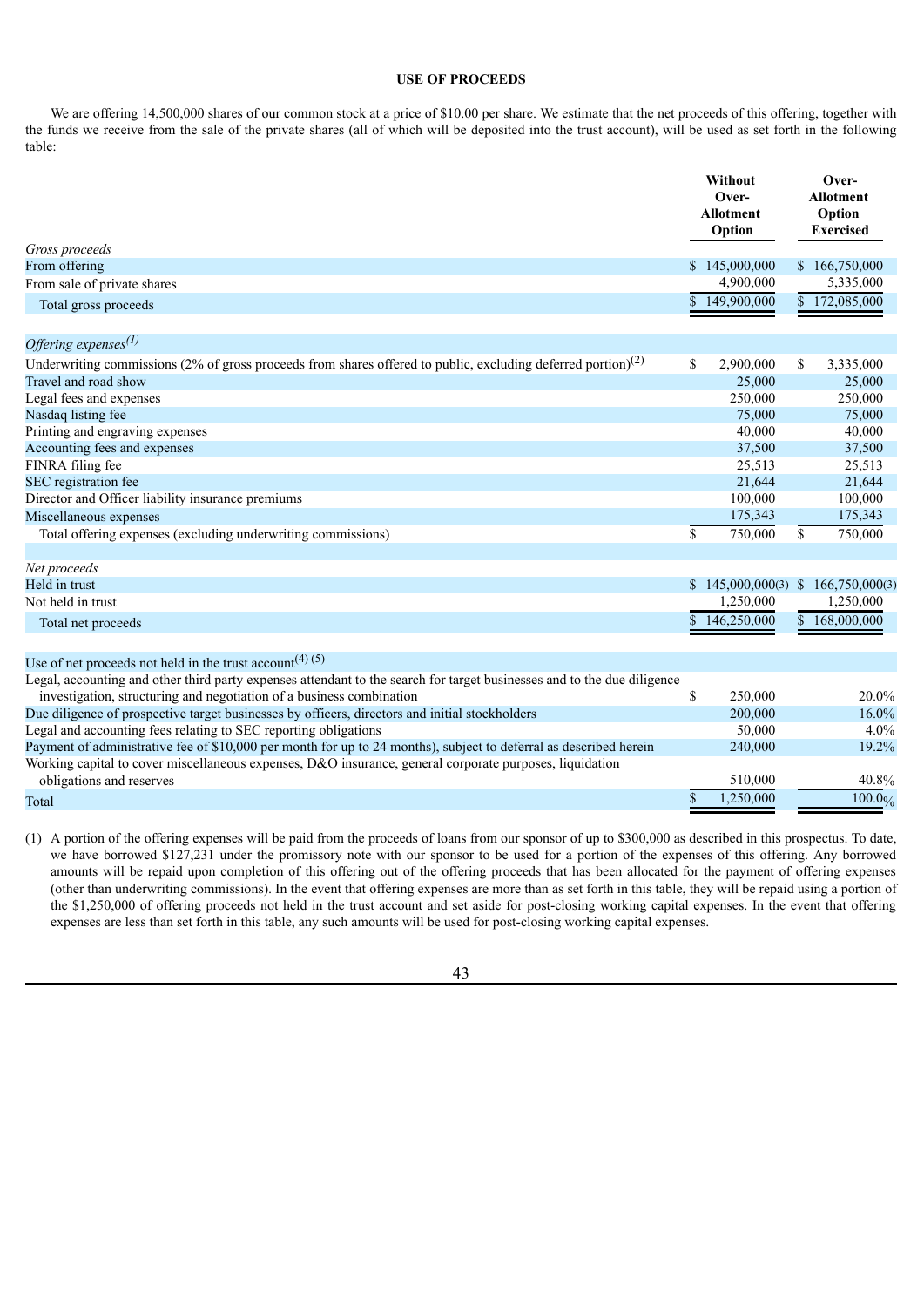- (2) The underwriters have agreed to defer underwriting commissions equal to 3.5% of the gross proceeds of this offering. Upon completion of our initial business combination, \$5,075,000, which constitutes the underwriter's deferred commissions (or up to \$5,836,250 if the underwriter's over-allotment option is exercised in full) will be paid to the underwriters from the funds held in the trust account, and the remaining funds, less amounts released to the trustee to pay redeeming stockholders, will be released to us and can be used to pay all or a portion of the purchase price of the business or businesses with which our initial business combination occurs or for general corporate purposes, including payment of principal or interest on indebtedness incurred in connection with our initial business combination, to fund the purchases of other companies or for working capital. The underwriters will not be entitled to any interest accrued on the deferred underwriting discounts and commissions.
- (3) The funds held in the trust account will be used to acquire a target business, to pay holders who wish to convert or sell their shares for a portion of the funds held in the trust account and potentially to pay our expenses relating thereto. Our expenses relating to the acquisition of a target business would either come from the funds held in the trust account or additional funds otherwise available to us outside of the trust account, including cash held by the target business. Any remaining funds will be disbursed to the combined company and be used as working capital to finance the operations of the target business.
- (4) The amount of proceeds not held in trust will remain constant at \$1,250,000 even if the over-allotment is exercised.
- (5) These are estimates only. Our actual expenditures for some or all of these items may differ from the estimates set forth herein. For example, we may incur greater legal and accounting expenses than our current estimates in connection with negotiating and structuring our initial business combination based upon the level of complexity of that business combination. We do not anticipate any change in our intended use of proceeds, other than fluctuations among the current categories of allocated expenses, which fluctuations, to the extent they exceed current estimates for any specific category of expenses, would be deducted from our excess working capital.

The payment to an affiliate of our sponsor of a monthly fee of \$10,000 is for general and administrative services including office space, utilities and secretarial support. However, pursuant to the terms of such agreement, we may delay payment of such monthly fee upon a determination by our audit committee that we lack sufficient funds held outside the trust to pay actual or anticipated expenses in connection with our initial business combination. Any such unpaid amount will accrue without interest and be due and payable no later than the date of the consummation of our initial business combination. This arrangement is being agreed to by our sponsor and its affiliates for our benefit. We believe that this administrative fee is at least as favorable as we could have obtained from an unaffiliated person. This arrangement will terminate upon completion of our initial business combination or the distribution of the trust account to our public stockholders. Other than the \$10,000 per month fee, no compensation of any kind (including finder's fees, consulting fees or other similar compensation) will be paid to our insiders, members of our management team or any of our or their respective affiliates, for services rendered to us prior to or in connection with the consummation of our initial business combination (regardless of the type of transaction that it is). However, such individuals will receive reimbursement for any out-of-pocket expenses incurred by them in connection with activities on our behalf, such as identifying potential target businesses, performing business due diligence on suitable target businesses and business combinations, as well as traveling to and from the offices, plants or similar locations of prospective target businesses to examine their operations. Since the role of present management after our initial business combination is uncertain, we have no ability to determine what remuneration, if any, will be paid to those persons after our initial business combination.

A total of \$10.00 per share (whether or not the underwriter's over-allotment option is exercised in full) of the net proceeds from this offering and the sale of the private shares described in this prospectus will be placed in a trust account in the United States at Morgan Stanley, N.A., maintained by Continental Stock Transfer & Trust Company acting as trustee and will be invested only in U.S. government treasury bills, notes and bonds with a maturity of 185 days or less or in money market funds meeting certain conditions under Rule 2a-7 under the Investment Company Act and which invest solely in U.S. Treasuries. Except for all interest income that may be released to us to pay our tax obligations, as discussed below, none of the funds held in the trust account will be released from the trust account until the earlier of: (i) the consummation of our initial business combination within 24 months from the closing of this offering and (ii) a redemption to public stockholders prior to any voluntary winding-up in the event we do not consummate our initial business combination within the applicable period.

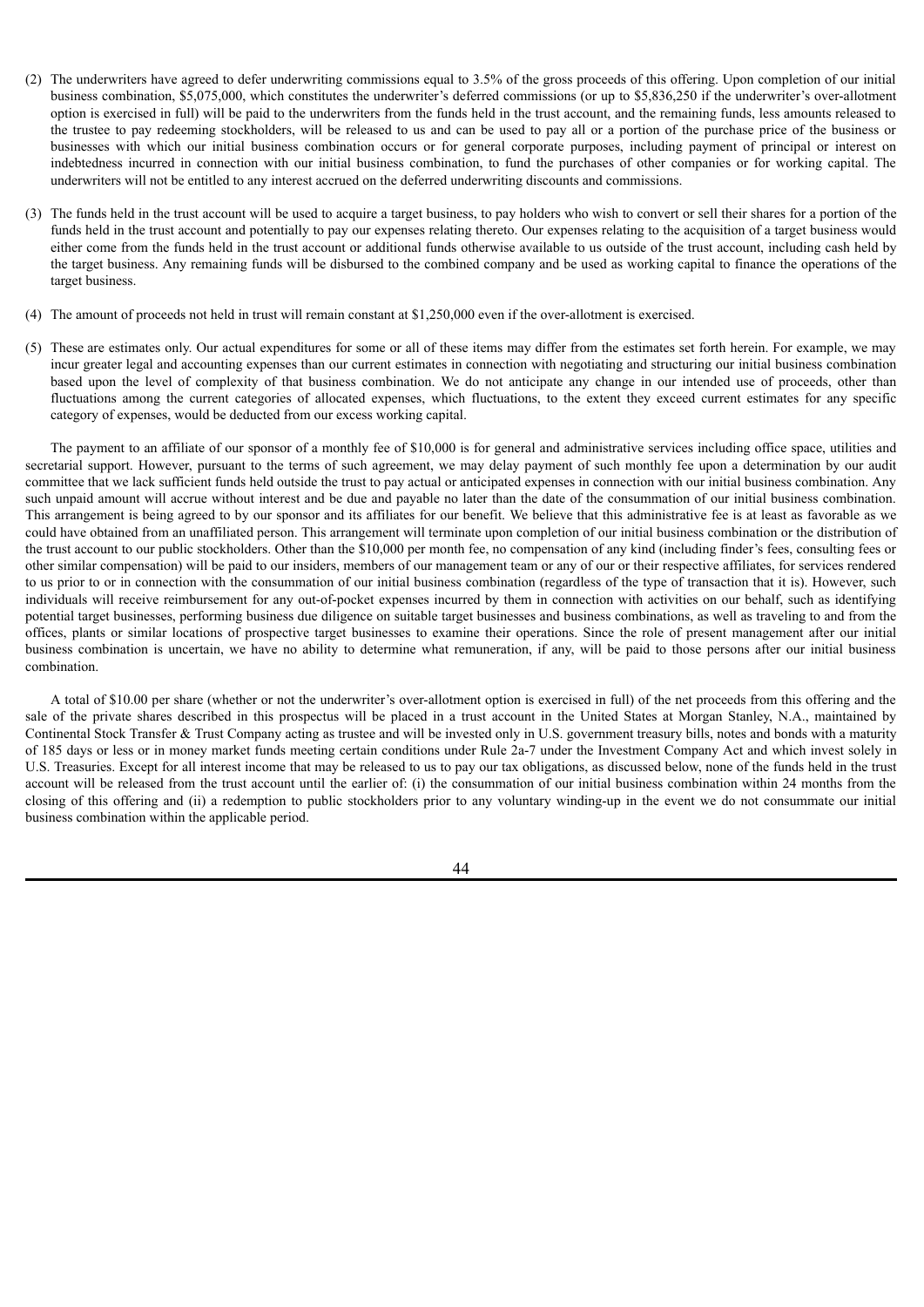The net proceeds held in the trust account may be used as consideration to pay the sellers of a target business with which we ultimately complete our initial business combination. If our initial business combination is paid for using shares or debt securities, or not all of the funds released from the trust account are used for payment of the purchase price in connection with our business combination, we may apply the cash released from the trust account that is not applied to the purchase price for general corporate purposes, including for maintenance or expansion of operations of acquired businesses, the payment of principal or interest due on indebtedness incurred in consummating the initial business combination, to fund the purchase of other companies or for working capital.

We believe that amounts not held in trust will be sufficient to pay the costs and expenses to which such proceeds are allocated. This belief is based on the fact that while we may begin preliminary due diligence of a target business in connection with an indication of interest, we intend to undertake in-depth due diligence, depending on the circumstances of the relevant prospective acquisition, only after we have negotiated and signed a letter of intent or other preliminary agreement that addresses the terms of our initial business combination. However, if our estimate of the costs of undertaking in-depth due diligence and negotiating our initial business combination is less than the actual amount necessary to do so, or the amount of interest available to use from the trust account is minimal as a result of the current interest rate environment, we may be required to raise additional capital, the amount, availability and cost of which is currently unascertainable. In this event, we could seek such additional capital through loans or additional investments from members of our management team, but such members of our management team are not under any obligation to advance funds to, or invest in, us.

As of the date of this prospectus, our sponsor has loaned us up to \$300,000 to be used for a portion of the expenses of this offering, of which we have borrowed \$127,231. Any loans will be non-interest bearing and payable on the date on which we consummate the offering.

In addition, in order to finance transaction costs in connection with an intended initial business combination, our sponsor or an affiliate of our sponsor or our officers and directors may, but are not obligated to, loan us funds as may be required. If we consummate our initial business combination, we would repay such loaned amounts. The notes would either be paid upon consummation of our initial business combination, without interest, or, at the lender's discretion, up to \$1,500,000 of the notes may be converted upon consummation of our business combination into additional private shares at a price of \$10.00 per share (which, for example, would result in the holders being issued 50,000 shares if \$500,000 of notes were so converted). Such private shares will be identical to the private shares to be issued at the closing of this offering.

In no event will we redeem our public shares in an amount that would cause our net tangible assets to be less than \$5,000,001. Furthermore, the redemption threshold may be further limited by the terms and conditions of our initial business combination. In such case, we would not proceed with the redemption of our public shares or the business combination, and instead may search for an alternate business combination.

A public stockholder will be entitled to receive funds from the trust account only upon the earlier to occur of: (i) our consummation of our initial business combination, and then only in connection with those shares of common stock that such stockholder properly elected to redeem, subject to the limitations described herein, (ii) the redemption of our public shares if we are unable to consummate our initial business combination within 24 months following the closing of this offering, subject to applicable law, or (iii) if we seek to amend our certificate of incorporation to affect the substance or timing of our obligation to redeem all public shares if we cannot complete an initial business combination within 24 months of the closing of this offering and such amendment is duly approved. In no other circumstances will a public stockholder have any right or interest of any kind to or in the trust account.

Our initial stockholders have agreed to waive their redemption rights with respect to any shares they own in connection with the consummation of our initial business combination, including their founder shares and public shares that they have purchased during or after the offering, if any. In addition, our initial stockholders have agreed to waive their rights to liquidating distributions with respect to its founder shares if we fail to consummate our initial business combination within 24 months from the closing of this offering. However, if our initial stockholders acquire public shares in or after this offering, they will be entitled to receive liquidating distributions with respect to such public shares if we fail to consummate our initial business combination within the required time period.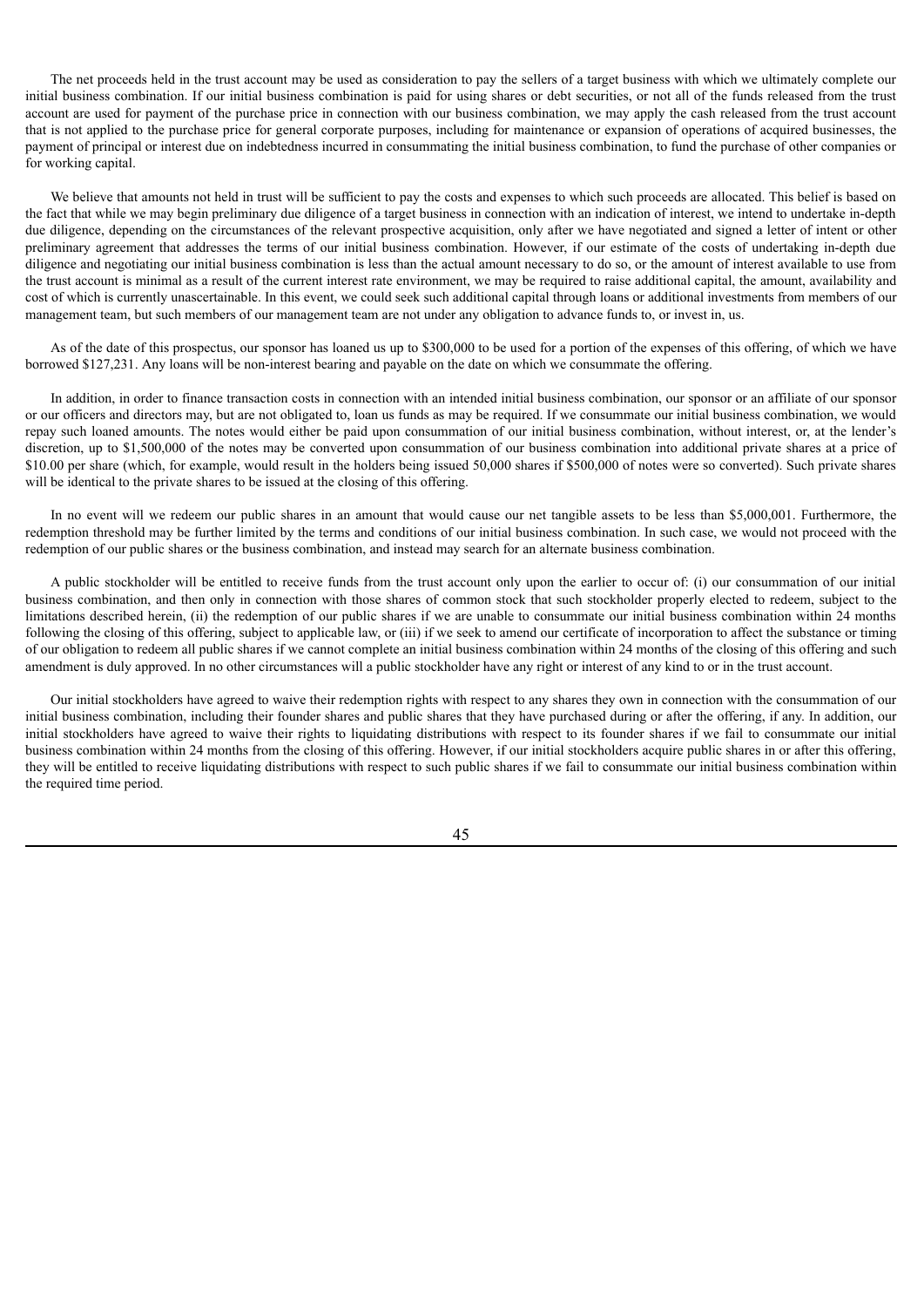# **DIVIDEND POLICY**

We have not paid any cash dividends on our shares of common stock to date and do not intend to pay cash dividends prior to the completion of our initial business combination. The payment of cash dividends in the future will be dependent upon our revenues and earnings, if any, capital requirements and general financial condition subsequent to completion of our initial business combination. The payment of any cash dividends subsequent to our initial business combination will be within the discretion of our board of directors at such time and subject to the Delaware law. In addition, our board of directors is not currently contemplating and does not anticipate declaring any share dividends in the foreseeable future, except if we increase the size of the offering pursuant to Rule 462(b) under the Securities Act, in which case we will effect a share dividend immediately prior to the consummation of the offering in such amount as to maintain our initial stockholders' ownership at 20% of the issued and outstanding shares of common stock upon the consummation of this offering (assuming no purchase in this offering and not taking into account ownership of the private shares). Further, if we incur any indebtedness in connection with our initial business combination, our ability to declare dividends may be limited by restrictive covenants we may agree to in connection therewith.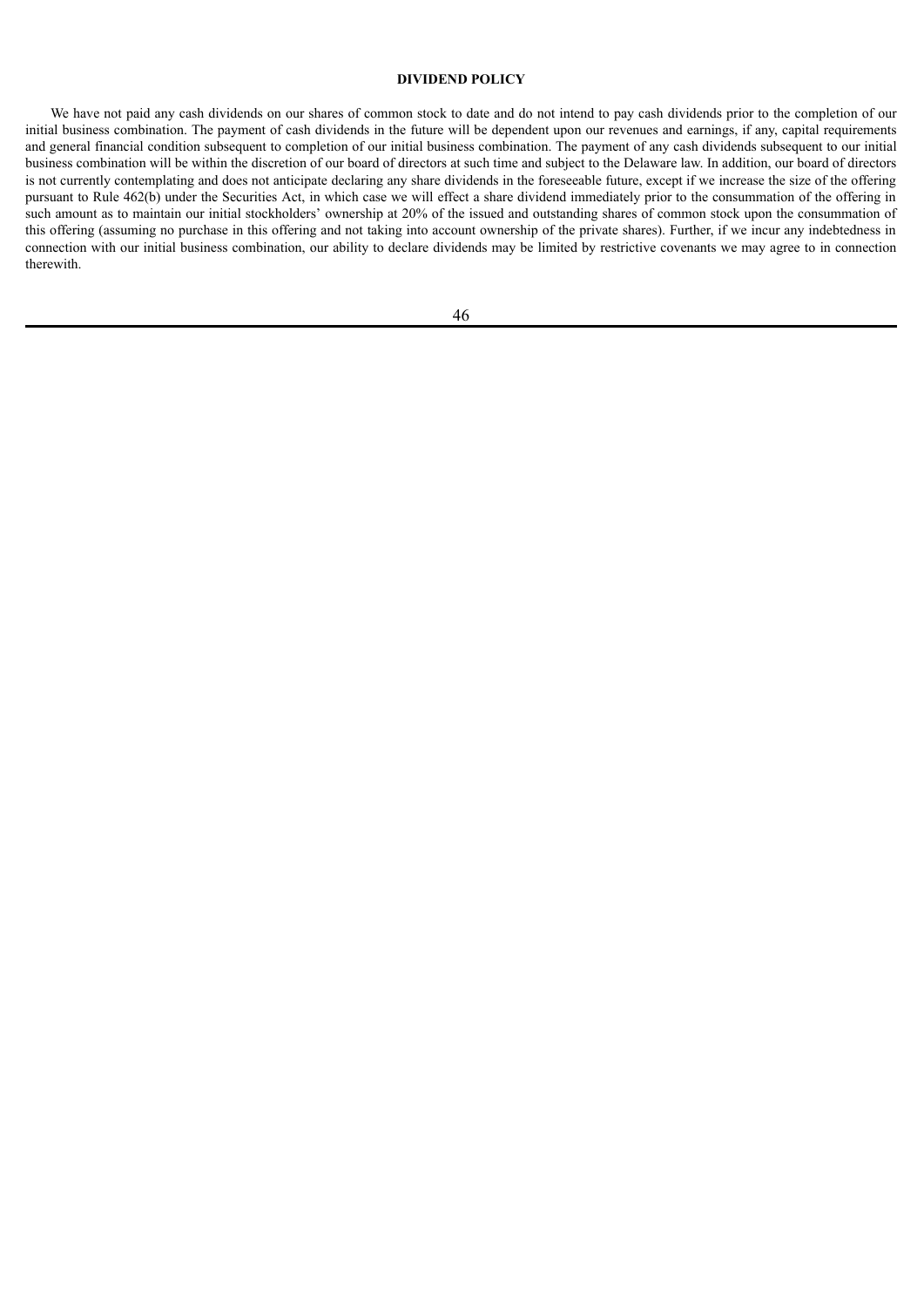# **DILUTION**

The difference between the public offering price per share and the pro forma net tangible book value per share after this offering constitutes the dilution to investors in this offering. Net tangible book value per share is determined by dividing our net tangible book value, which is our total tangible assets less total liabilities (including the value of shares of common stock which may be redeemed for cash), by the number of outstanding shares of common stock.

At June 30, 2020, our net tangible book value was \$(13,972) or approximately \$(0.00) per share. After giving effect to the sale of 14,500,000 shares of common stock we are offering by this prospectus and the proceeds received from the sale of the private shares, the deduction of underwriting discounts and estimated expenses of this offering, our pro forma net tangible book value at June 30, 2020 would have been \$5,000,008 or \$1.00 per share, representing an immediate increase in net tangible book value of \$1.00 per share to the initial stockholders and an immediate dilution of 90.0% per share or \$9.00 to new investors not exercising their conversion/tender rights. For purposes of presentation, our pro forma net tangible book value after this offering is \$136,199,520 less than it otherwise would have been because, if we effect a business combination, the ability of public stockholders to exercise conversion rights or sell their shares to us in any tender offer may result in the conversion or tender of up to 13,619,952 shares sold in this offering.

The following table illustrates the dilution to the new investors on a per-share basis:

|                                                                                   | <b>Without Over-allotment</b> |          | <b>With Over-allotment</b> |  |       |  |
|-----------------------------------------------------------------------------------|-------------------------------|----------|----------------------------|--|-------|--|
| Public offering price                                                             |                               | 10.00    |                            |  | 10.00 |  |
| Net tangible book deficit before this offering                                    | (0.00)                        |          | (0.00)                     |  |       |  |
| Increase attributable to public stockholders                                      | 1.00                          |          | 0.88                       |  |       |  |
| Pro forma net tangible book value after this offering and the sale of the private |                               |          |                            |  |       |  |
| placement shares                                                                  |                               | $1.00\,$ |                            |  | 0.88  |  |
| Dilution to public stockholders                                                   |                               | 9.00     |                            |  | 9.12  |  |
| Percentage of dilution to public stockholders                                     |                               | $90.0\%$ |                            |  | 91.2% |  |

The following table sets forth information with respect to our initial stockholders and the new investors:

| <b>Shares Purchased</b> |            |        |                           | <b>Average Price</b> |                            |            |                                            |
|-------------------------|------------|--------|---------------------------|----------------------|----------------------------|------------|--------------------------------------------|
| Number                  | Percentage | Amount |                           | Percentage           | Per Share                  |            |                                            |
| 3,625,000               |            |        | 25,000                    |                      |                            |            | 0.01                                       |
| 490,000                 |            |        | 4.900.000                 |                      |                            |            | 10.00                                      |
| 14,500,000              | 77.9%      |        | 145,000,000               |                      |                            |            | 10.00                                      |
| 18,615,000              | $100.0\%$  |        | 149,925,000               |                      |                            |            |                                            |
|                         |            |        | $19.5\%$ \$<br>$2.6\%$ \$ |                      | <b>Total Consideration</b> | $100.00\%$ | $0.02\%$ \$<br>$3.27\%$ \$<br>$96.71\%$ \$ |

(1) Assumes the over-allotment option has not been exercised and an aggregate of 543,750 shares of common stock held by our sponsor have been forfeited as a result thereof.

The pro forma net tangible book value after the offering is calculated as follows:

|                                                                          |    | Without<br>Over-<br>allotment |    |                 |  | With<br>Over-<br>allotment |  |
|--------------------------------------------------------------------------|----|-------------------------------|----|-----------------|--|----------------------------|--|
| Numerator:                                                               |    |                               |    |                 |  |                            |  |
| Net tangible book deficit before this offering                           | \$ | (13,972)                      | -S | (13,972)        |  |                            |  |
| Net proceeds from this offering and sale of the private placement shares |    | 146,250,000                   |    | 168,000,000     |  |                            |  |
| Plus: Offering costs paid in advance, excluded from tangible book value  |    | 38,500                        |    | 38,500          |  |                            |  |
| Less: Deferred underwriting commissions                                  |    | (5,075,000)                   |    | (5,836,250)     |  |                            |  |
| Less: Proceeds held in trust subject to redemption                       |    | (136, 199, 520)               |    | (157, 188, 270) |  |                            |  |
|                                                                          |    | 5,000,008                     |    | 5,000,008       |  |                            |  |
| Denominator:                                                             |    |                               |    |                 |  |                            |  |
| Common stock outstanding prior to this offering                          |    | 4,168,750                     |    | 4,168,750       |  |                            |  |
| Common stock forfeited if over-allotment is not exercised                |    | (543,750)                     |    |                 |  |                            |  |
| Common stock being offered                                               |    | 14,500,000                    |    | 16,675,000      |  |                            |  |
| Common stock constituting Private Placement Shares                       |    | 490,000                       |    | 533,500         |  |                            |  |
| Less: Shares subject to redemption                                       |    | (13,619,952)                  |    | (15,718,827)    |  |                            |  |
|                                                                          |    | 4,995,048                     |    | 5,658,423       |  |                            |  |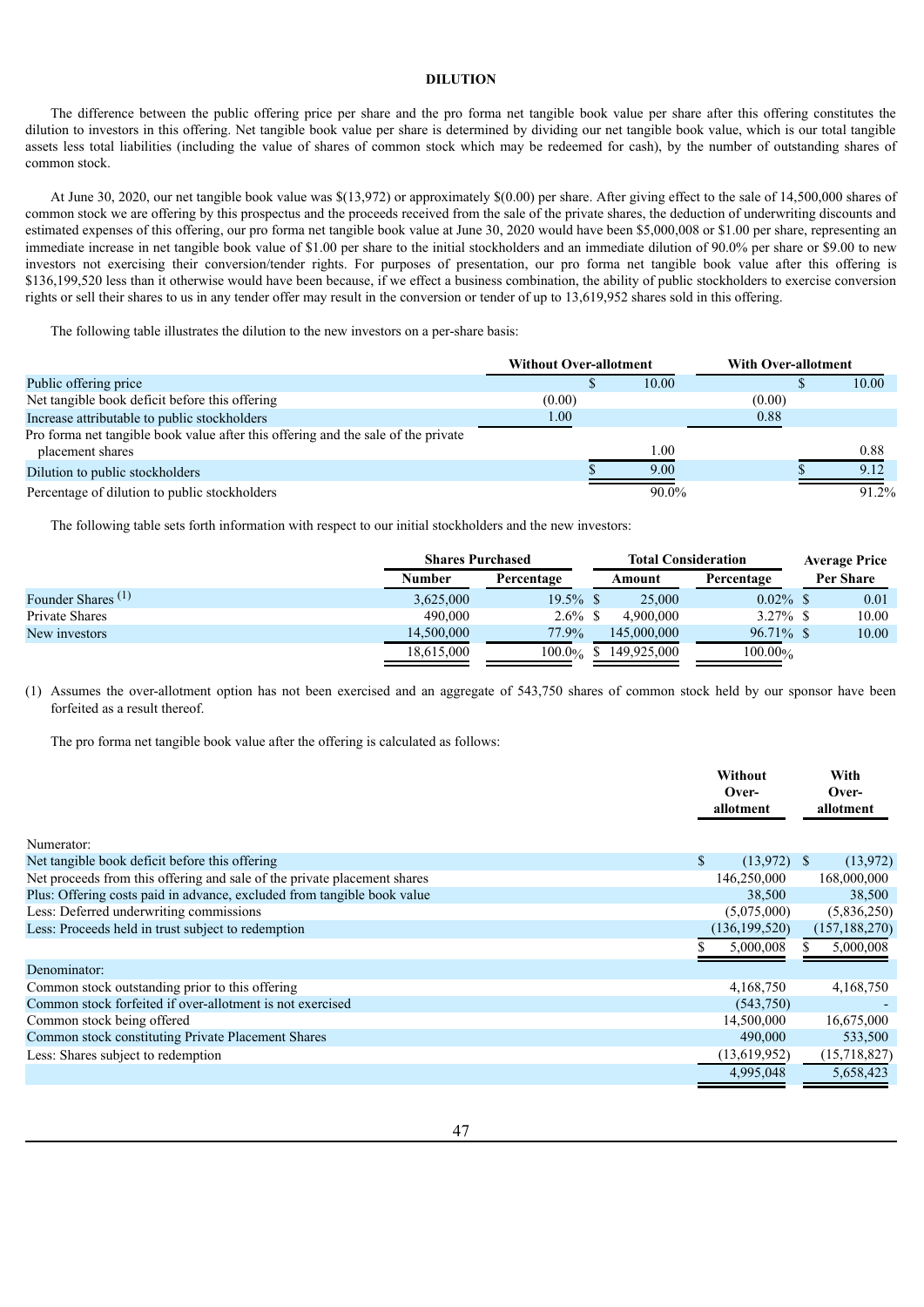# **CAPITALIZATION**

The following table sets forth our capitalization at June 30, 2020 and as adjusted to give effect to the sale of our common stock offered by this prospectus and the private shares and the application of the estimated net proceeds derived from the sale of such securities.

|                                                                                                                                                                                                                                      | June 30, 2020 |        |                    |
|--------------------------------------------------------------------------------------------------------------------------------------------------------------------------------------------------------------------------------------|---------------|--------|--------------------|
|                                                                                                                                                                                                                                      |               | Actual | As<br>Adjusted (1) |
| Note payable to related party $(2)$                                                                                                                                                                                                  |               | 25,025 |                    |
| Deferred underwriting commissions                                                                                                                                                                                                    |               |        | 5,075,000          |
| Common stock subject to possible redemption; -0- and 13,619,952 shares, actual and as adjusted, respectively                                                                                                                         |               |        | 136,199,520        |
| Common stock, \$0.0001 par value, 5,000,000 and 30,000,000 shares authorized, actual and as adjusted; 4,168,750 and<br>4,995,048 shares issued and outstanding (excluding -0- and 13,619,952 shares subject to possible redemption), |               |        |                    |
| actual and as adjusted, respectively (3)                                                                                                                                                                                             |               | 417    | 500                |
| Additional paid-in capital                                                                                                                                                                                                           |               | 24,583 | 4,999,980          |
| Accumulated deficit                                                                                                                                                                                                                  |               | (472)  | (472)              |
| Total stockholders' equity                                                                                                                                                                                                           |               | 24,528 | 5,000,008          |
| Total capitalization                                                                                                                                                                                                                 |               | 49,553 | 146,274,528        |

(1) Includes the \$4,900,000 we will receive from the sale of the private shares.

- (2) Our sponsor has agreed to loan us \$300,000 under unsecured promissory notes to be sued for a portion of the expenses in this offering. To date, our sponsor loaned us \$127,231 pursuant to the promissory note. The loans are non-interest bearing and payable on the date on which we consummate the offering.
- (3) Assumes the over-allotment option has not been exercised and an aggregate of 543,750 shares of common stock held by our sponsor have been forfeited as a result thereof.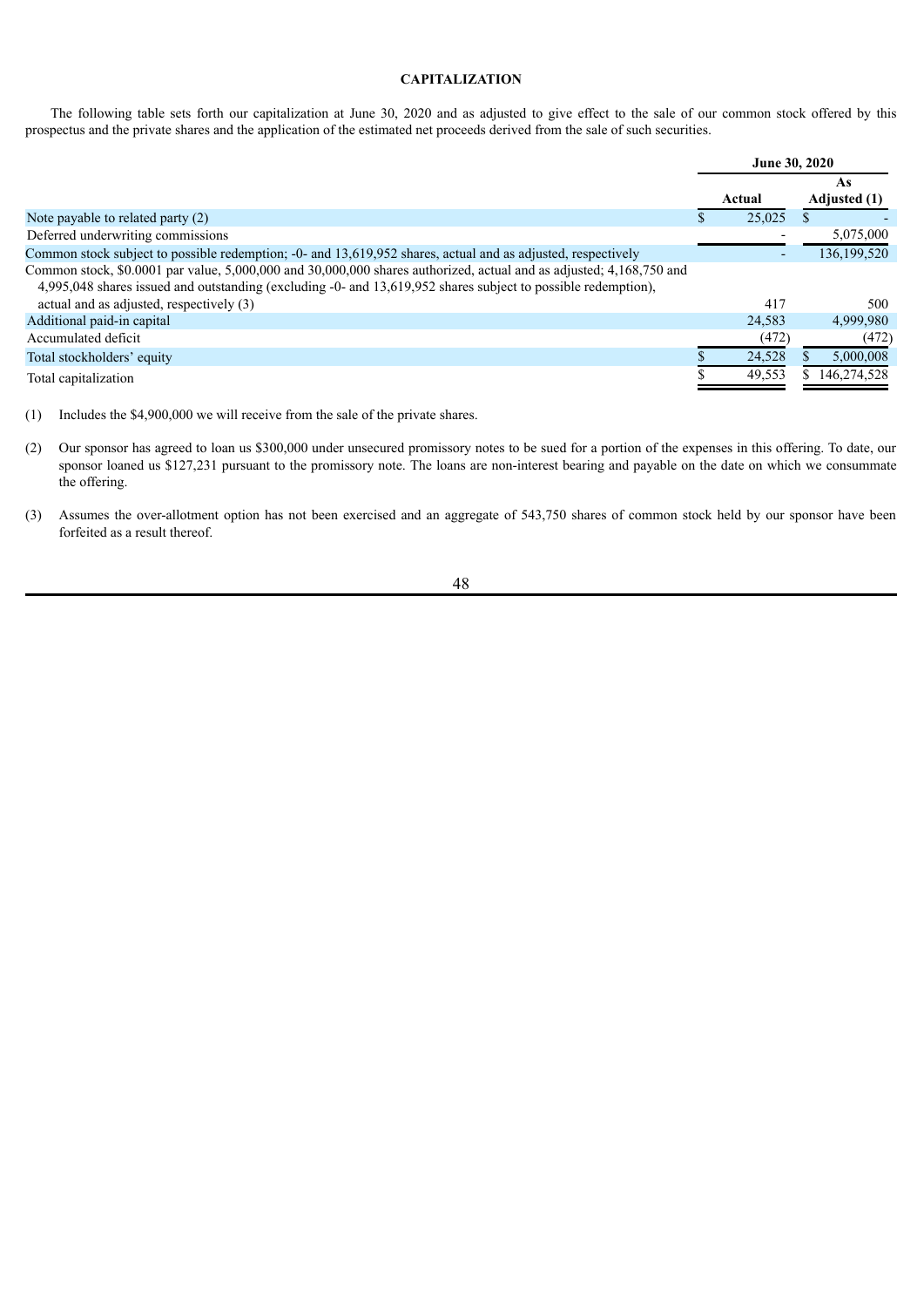# **MANAGEMENT'S DISCUSSION AND ANALYSIS OF FINANCIAL CONDITION AND RESULTS OF OPERATIONS**

We were incorporated on May 21, 2020 as a Delaware corporation to serve as a vehicle to effect a merger, share exchange, asset acquisition, share purchase, recapitalization, reorganization or similar business combination with one or more target businesses. Our efforts to identify a prospective target business will not be limited to a particular industry or geographic location. We intend to utilize cash derived from the proceeds of this offering, our securities, debt or a combination of cash, securities and debt, in effecting a business combination. The issuance of additional shares in our business combination:

- may significantly reduce the equity interest of our stockholders;
- may subordinate the rights of holders of common stock if we issue preferred shares with rights senior to those afforded to our shares of common stock;
- will likely cause a change in control if a substantial number of our shares of common stock are issued, which may affect, among other things, our ability to use our net operating loss carry forwards, if any, and most likely will also result in the resignation or removal of our present officers and directors; and
- may adversely affect prevailing market prices for our securities.

Similarly, if we issue debt securities, it could result in:

- default and foreclosure on our assets if our operating revenues after a business combination are insufficient to pay our debt obligations;
- acceleration of our obligations to repay the indebtedness even if we have made all principal and interest payments when due if the debt security contains covenants that required the maintenance of certain financial ratios or reserves and we breach any such covenant without a waiver or renegotiation of that covenant;
- our immediate payment of all principal and accrued interest, if any, if the debt security is payable on demand; and
- our inability to obtain additional financing, if necessary, if the debt security contains covenants restricting our ability to obtain additional financing while such security is outstanding.

As indicated in the accompanying financial statements, at June 30, 2020, we had approximately \$25,000 in cash and \$38,500 in deferred offering costs. Further, we expect to continue to incur significant costs in the pursuit of our acquisition plans. Our plans to raise capital or to consummate our initial business combination may not be successful.

#### **Results of Operations and Known Trends or Future Events**

We have neither engaged in any operations nor generated any revenues to date. Our only activities since inception have been organizational activities and those necessary to prepare for this offering. Following this offering, we will not generate any operating revenues until after completion of our initial business combination. We will generate non-operating income in the form of interest income on cash and cash equivalents after this offering. There has been no significant change in our financial or trading position and no material adverse change has occurred since the date of our audited financial statements. After this offering, we expect to incur increased expenses as a result of being a public company (for legal, financial reporting, accounting and auditing compliance), as well as for due diligence expenses. We expect our expenses to increase substantially after the closing of this offering.

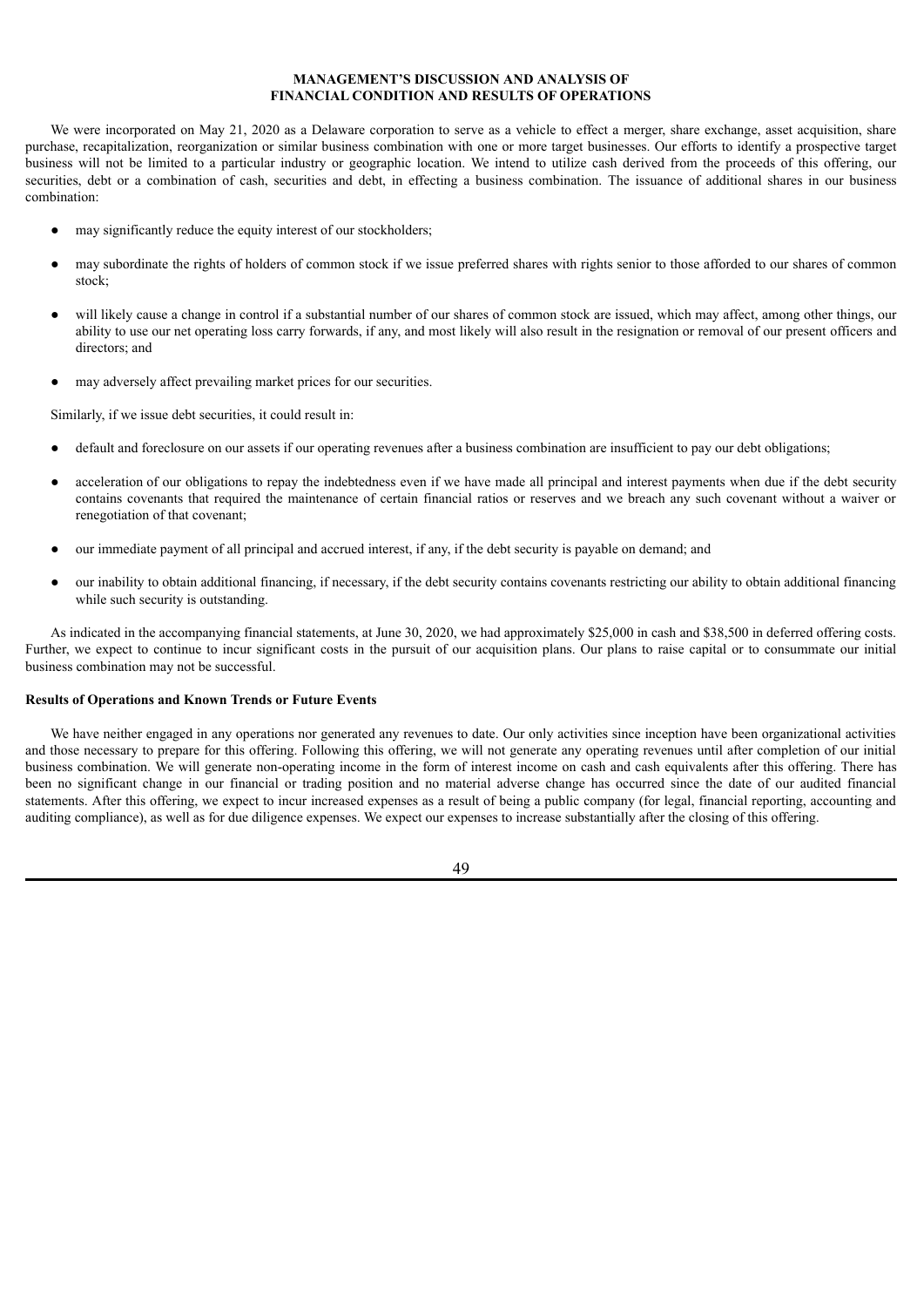### **Liquidity and Capital Resources**

As indicated in the accompanying financial statements, at June 30, 2020, we had approximately \$25,000 in cash and working capital deficit of approximately \$(14,000). Further, we have incurred and expect to continue to incur significant costs in pursuit of our financing and acquisition plans. Management's plans to address this uncertainty through this offering are discussed above. Our plans to raise capital or to consummate our initial business combination may not be successful. These factors, among others, raise substantial doubt about our ability to continue as a going concern.

Our liquidity needs have been satisfied to date through receipt of \$25,000 from the sale of the insider shares and loans from our sponsor of up to \$300,000 under unsecured promissory notes. We estimate that the net proceeds from (1) the sale of common stock in this offering, after deducting offering expenses of approximately \$750,000 and underwriting fees of \$2,900,000 (or \$3,335,000 if the over-allotment option is exercised in full) (2) the sale of the private shares for a purchase price of \$4,900,000 (or \$5,335,000 if the over-allotment option is exercised in full) will be \$126,250,000 (or \$145,500,000 if the over-allotment option is exercised in full). Of this amount, \$145,000,000 (or \$166,750,000 if the over-allotment option is exercised in full) will be held in the trust account. The remaining \$1,250,000 (whether or not the over-allotment option is exercised in full) will not be held in the trust account.

We intend to use substantially all of the net proceeds of this offering, including the funds held in the trust account, to acquire a target business or businesses and to pay our expenses relating thereto. To the extent that our share capital is used in whole or in part as consideration to effect our initial business combination, the remaining proceeds held in the trust account as well as any other net proceeds not expended will be used as working capital to finance the operations of the target business. Such working capital funds could be used in a variety of ways including continuing or expanding the target business' operations, for strategic acquisitions and for marketing, research and development of existing or new products. Such funds could also be used to repay any operating expenses or finders' fees which we had incurred prior to the completion of our initial business combination if the funds available to us outside of the trust account were insufficient to cover such expenses.

Over the next 24 months (assuming a business combination is not consummated prior thereto), we will be using the funds held outside of the trust account for identifying and evaluating prospective acquisition candidates, performing business due diligence on prospective target businesses, traveling to and from the offices, plants or similar locations of prospective target businesses, reviewing corporate documents and material agreements of prospective target businesses, selecting the target business to acquire and structuring, negotiating and consummating the business combination. Out of the funds available outside the trust account, we anticipate that we will incur approximately:

- \$250,000 of expenses for the search for target businesses and for the legal, accounting and other third-party expenses attendant to the due diligence investigations, structuring and negotiating of a business combination;
- \$200,000 of expenses for the due diligence and investigation of a target business by our officers, directors and initial stockholders;
- \$50,000 of expenses in legal and accounting fees relating to our SEC reporting obligations;
- \$240,000 for the payment of the administrative fee to an affiliate of BCTG Holdings, LLC, our sponsor (of \$10,000 per month for up to 24 months), subject to deferral as described herein; and
- \$510,000 for general working capital that will be used for miscellaneous expenses, including director and officer liability insurance premiums.

If our estimates of the costs of undertaking in-depth due diligence and negotiating our initial business combination is less than the actual amount necessary to do so, we may have insufficient funds available to operate our business prior to our initial business combination. Moreover, we may need to obtain additional financing either to consummate our initial business combination or because we become obligated to redeem a significant number of our public shares upon consummation of our initial business combination, in which case we may issue additional securities or incur debt in connection with such business combination. Subject to compliance with applicable securities laws, we would only consummate such financing simultaneously with the consummation of our initial business combination. Following our initial business combination, if cash on hand is insufficient, we may need to obtain additional financing in order to meet our obligations.

### **Related Party Transactions**

BCTG Holdings, LLC, our sponsor, has committed to purchase from us an aggregate of 490,000 shares of our common stock (or 533,500 shares if the underwriter's over-allotment option is exercised in full) at a price of \$10.00 per share (\$4,900,000 in the aggregate, or \$5,335,000 in the aggregate if the underwriter's over-allotment option is exercised in full), in a private placement that will close simultaneously with the closing of this offering. This purchase will take place on a private placement basis simultaneously with the consummation of this offering.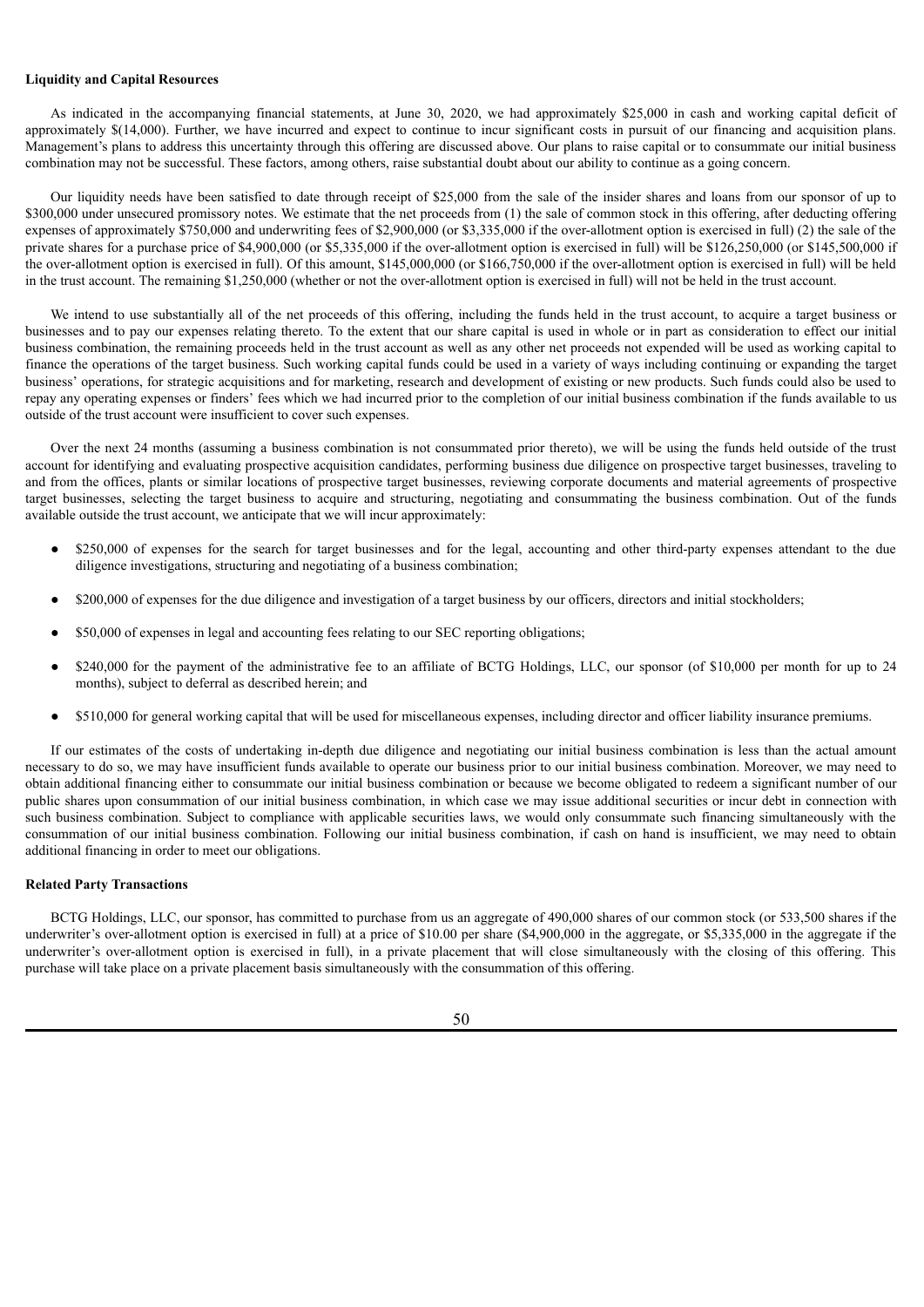If needed to finance transaction costs in connection with searching for a target business or consummating an intended initial business combination, our initial stockholders, officers, directors or their affiliates may, but are not obligated to, loan us funds as may be required. In the event that the initial business combination does not close, we may use a portion of the working capital held outside the trust account to repay such loaned amounts, but no proceeds from our trust account would be used for such repayment. Such loans would be evidenced by promissory notes. The notes would either be paid upon consummation of our initial business combination, without interest, or, at the lender's discretion, up to \$1,500,000 of the notes may be converted upon consummation of our business combination into additional private shares at a price of \$10.00 per share (which, for example, would result in the holders being issued 50,000 shares if \$500,000 of notes were so converted). Such private shares will be identical to the private shares to be issued at the closing of this offering. We believe the purchase price of these private shares will approximate the fair value of such private shares when issued. However, if it is determined, at the time of issuance, that the fair value of such private shares exceeds the purchase price, we would record compensation expense for the excess of the fair value of the private shares on the day of issuance over the purchase price in accordance with Accounting Standards Codification ("ASC") 718 — Compensation — Stock Compensation.

### **Controls and Procedures**

We are not currently required to maintain an effective system of internal controls as defined by Section 404 of the Sarbanes-Oxley Act. We will be required to comply with the internal control requirements of the Sarbanes-Oxley Act for the fiscal year ending December 31, 2021. As of the date of this prospectus, we have not completed an assessment, nor have our auditors tested our systems, of internal controls. We expect to assess the internal controls of our target business or businesses prior to the completion of our initial business combination and, if necessary, to implement and test additional controls as we may determine are necessary in order to state that we maintain an effective system of internal controls. A target business may not be in compliance with the provisions of the Sarbanes-Oxley Act regarding the adequacy of internal controls. Target businesses we may consider for our initial business combination may have internal controls that need improvement in areas such as:

- staffing for financial, accounting and external reporting areas, including segregation of duties;
- reconciliation of accounts;
- proper recording of expenses and liabilities in the period to which they relate;
- evidence of internal review and approval of accounting transactions;
- documentation of processes, assumptions and conclusions underlying significant estimates; and
- documentation of accounting policies and procedures.

Because it will take time, management involvement and perhaps outside resources to determine what internal control improvements are necessary for us to meet regulatory requirements and market expectations for our operation of a target business, we may incur significant expense in meeting our public reporting responsibilities, particularly in the areas of designing, enhancing, or remediating internal and disclosure controls. Doing so effectively may also take longer than we expect, thus increasing our exposure to financial fraud or erroneous financing reporting.

Once our management's report on internal controls is complete, we will retain our independent auditors to audit and render an opinion on such report when, or if, required by Section 404. The independent auditors may identify additional issues concerning a target business's internal controls while performing their audit of internal control over financial reporting.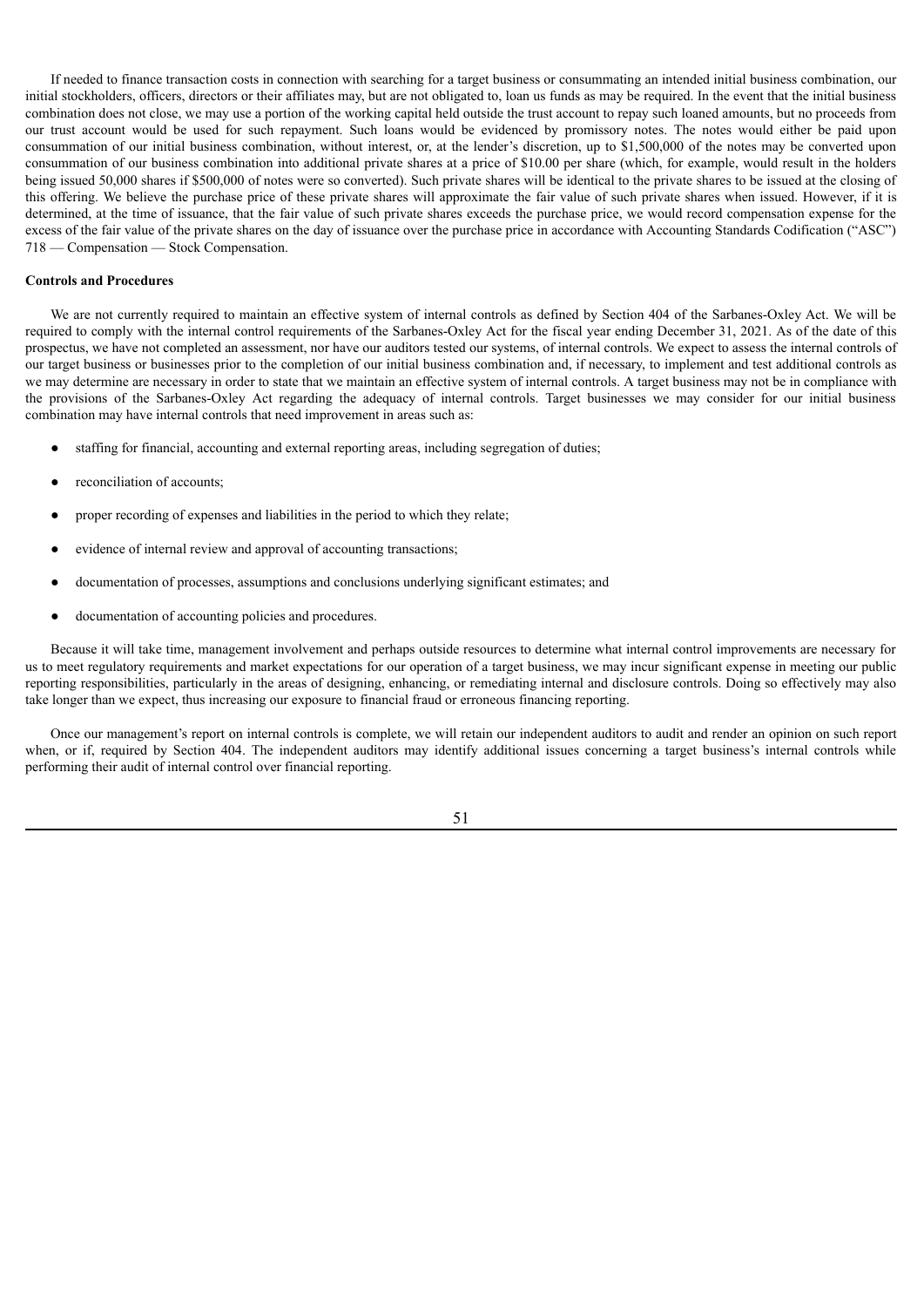# **Quantitative and Qualitative Disclosures about Market Risk**

The net proceeds of this offering, including amounts in the trust account, will be invested in United States government treasury bills, bonds or notes having a maturity of 185 days or less, or in money market funds meeting the applicable conditions under Rule 2a-7 promulgated under the Investment Company Act of 1940 and that invest solely in U.S. treasuries. Due to the short-term nature of these investments, we believe there will be no associated material exposure to interest rate risk.

### **Off-Balance Sheet Arrangements; Commitments and Contractual Obligations; Quarterly Results**

As of the date of this prospectus, we did not have any off-balance sheet arrangements as defined in Item 303(a)(4)(ii) of Regulation S-K and did not have any commitments or contractual obligations. No unaudited quarterly operating data is included in this prospectus as we have conducted no operations to date.

# **JOBS Act**

On April 5, 2012, the JOBS Act was signed into law. The JOBS Act contains provisions that, among other things, relax certain reporting requirements for qualifying public companies. We will qualify as an "emerging growth company" and under the JOBS Act will be allowed to comply with new or revised accounting pronouncements based on the effective date for private (not publicly traded) companies. We are electing to delay the adoption of new or revised accounting standards, and as a result, we may not comply with new or revised accounting standards on the relevant dates on which adoption of such standards is required for non-emerging growth companies. As such, our financial statements may not be comparable to companies that comply with public company effective dates.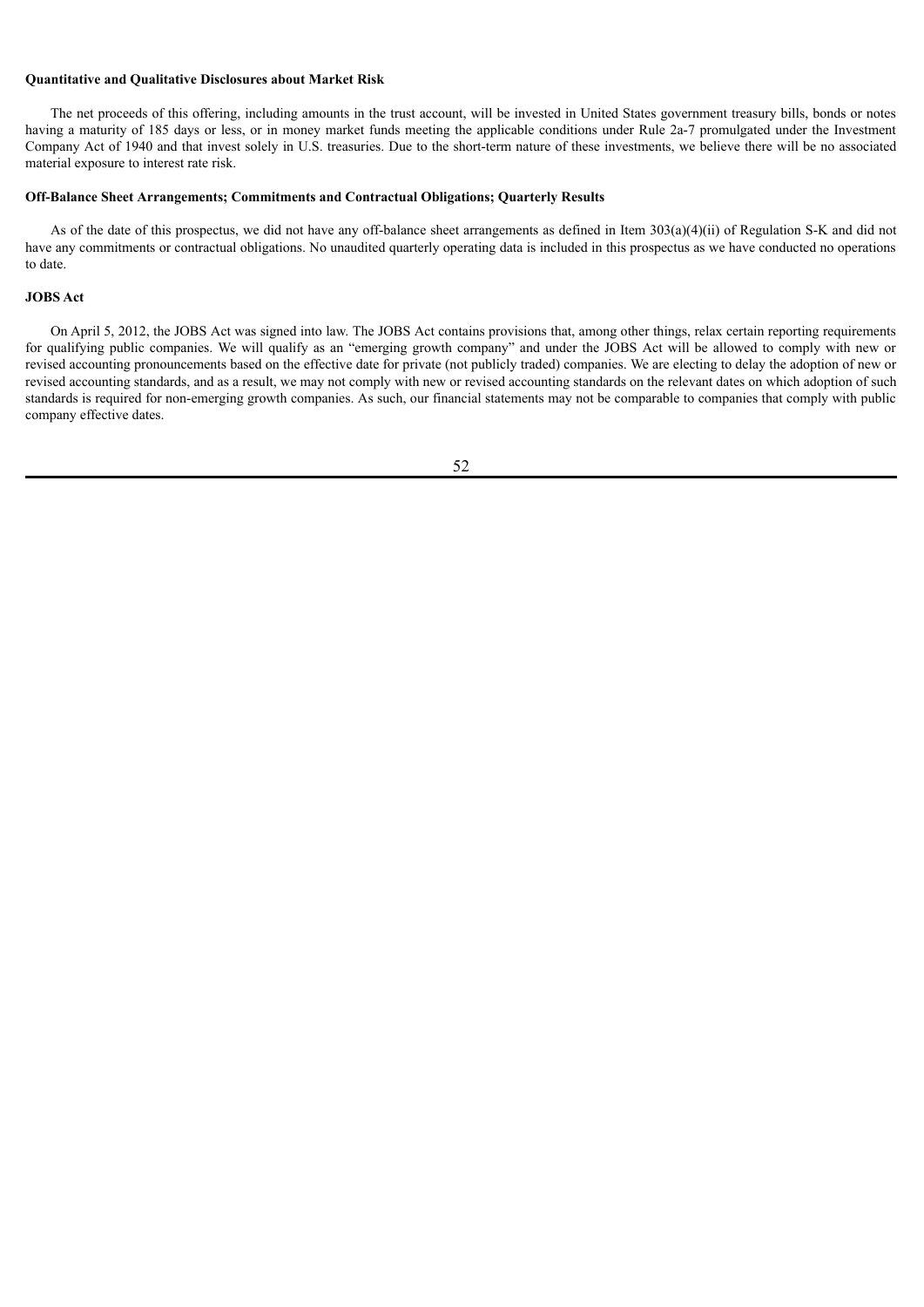#### **PROPOSED BUSINESS**

### **Introduction**

We are a newly organized blank check company incorporated in May 2020 as a Delaware corporation formed for the purpose of effecting a merger, capital stock exchange, asset acquisition, stock purchase, reorganization or similar business combination with one or more businesses, which we refer to throughout this prospectus as our initial business combination. While we may pursue an acquisition opportunity in any business, industry, sector or geographical location, we intend to focus on innovative companies in the biotechnology sector in North America and Europe in order to most effectively leverage our management team's background and expertise.

To date, our efforts have been limited to organizational activities as well as activities related to this offering. We have generated no operating revenues to date, and we do not expect that we will generate operating revenues until we consummate our initial business combination. We have not selected any specific business combination target, and we have not, nor has anyone on our behalf, initiated any substantive discussions, directly or indirectly, with any business combination target.

## **Our Sponsor and Competitive Advantages**

Our sponsor is an affiliate of Boxer Capital, LLC, or Boxer Capital, a private biopharmaceutical investment firm based in San Diego, California. Boxer Capital and its affiliated funds manage over \$2.2 billion in assets as of July 14, 2020. Boxer Capital was founded in 2005 with approximately \$6 million in seed capital from its managing founders and Tavistock Group, which is the family office of Joseph C. Lewis. Since its inception, Boxer Capital has almost exclusively focused on investment in therapeutics. Over 80% of Boxer Capital's current asset base has been generated by fund performance. Boxer Capital has generated a 7500% cumulative 15-year return with an annualized IRR of 34.3%, including three-, five- and seven-year annualized IRRs of 69.7%, 46.9%, and 51.4%, respectively, since inception in November 2005.

Today, Tavistock Group remains the majority investor in Boxer Capital and the only significant investor besides the founding management team. Due to its majority ownership by a single investor, Boxer Capital is able to make investment decisions based on long-term value creation without the short-term distractions of fundraising or redemptions. Boxer Capital invests in the entire drug development lifecycle from early-stage preclinical discovery assets to late-stage clinical and commercial stage companies. Aaron Davis, our Chief Executive Officer and Chairman, and Christopher Fuglesang, our President, are among the co-founders of Boxer Capital and serve as its Chief Executive Officer and Managing Director, respectively.

Boxer Capital's investment focus is on identifying new therapeutics that will improve patient care and outcomes and investing behind these opportunities to fund their advancement. While more than 75% of Boxer Capital's invested capital is in public corporations at any given time, the team spends a significant amount of its time reviewing private investment opportunities. Through its experience over many of years investing in therapeutics, Boxer Capital believes that there are important advantages to evaluating companies in the early stage of their development. Investing early allows Boxer Capital to learn about an asset and a management team before they become public and track their growth for subsequent consideration. Many of Boxer Capital's largest historical and present public positions, such as Avexis, Inc, Beigene Inc., and Blueprint Medicines Corp., were built over time from preinitial public offering investments utilizing this "crossover investing" approach. Since 2018, Boxer Capital has evaluated hundreds of private companies per year, while investing approximately \$300 million in 29 private companies, 18 of which are now publicly traded. In 2020, nine of Boxer Capital's portfolio companies have closed an initial public offering: Avidity Biosciences, Inc., Black Diamond Therapeutics, Inc., iTeos Therapeutics, Inc., Nurix Pharmaceuticals, Inc., Pandion Therapeutics, Inc., Passage Bio, Inc., Poseida Therapeutics, Inc., Relay Therapeutics, Inc., and Revolution Medicines, Inc. Boxer Capital was the lead investor for the private crossover round in four of these nine initial public offerings and has been the lead investor in nine private financings since 2018. Boxer Capital has invested substantial time and money in new company formation projects centered around licensing promising agents from pharmaceutical companies and pairing these assets with world-class managers and operators to help seed company formation. Boxer Capital has formed and/or recapitalized and rebuilt three publicly traded companies since inception, demonstrating the level of experience and direction the team can provide alongside funding to a potential combination partner.

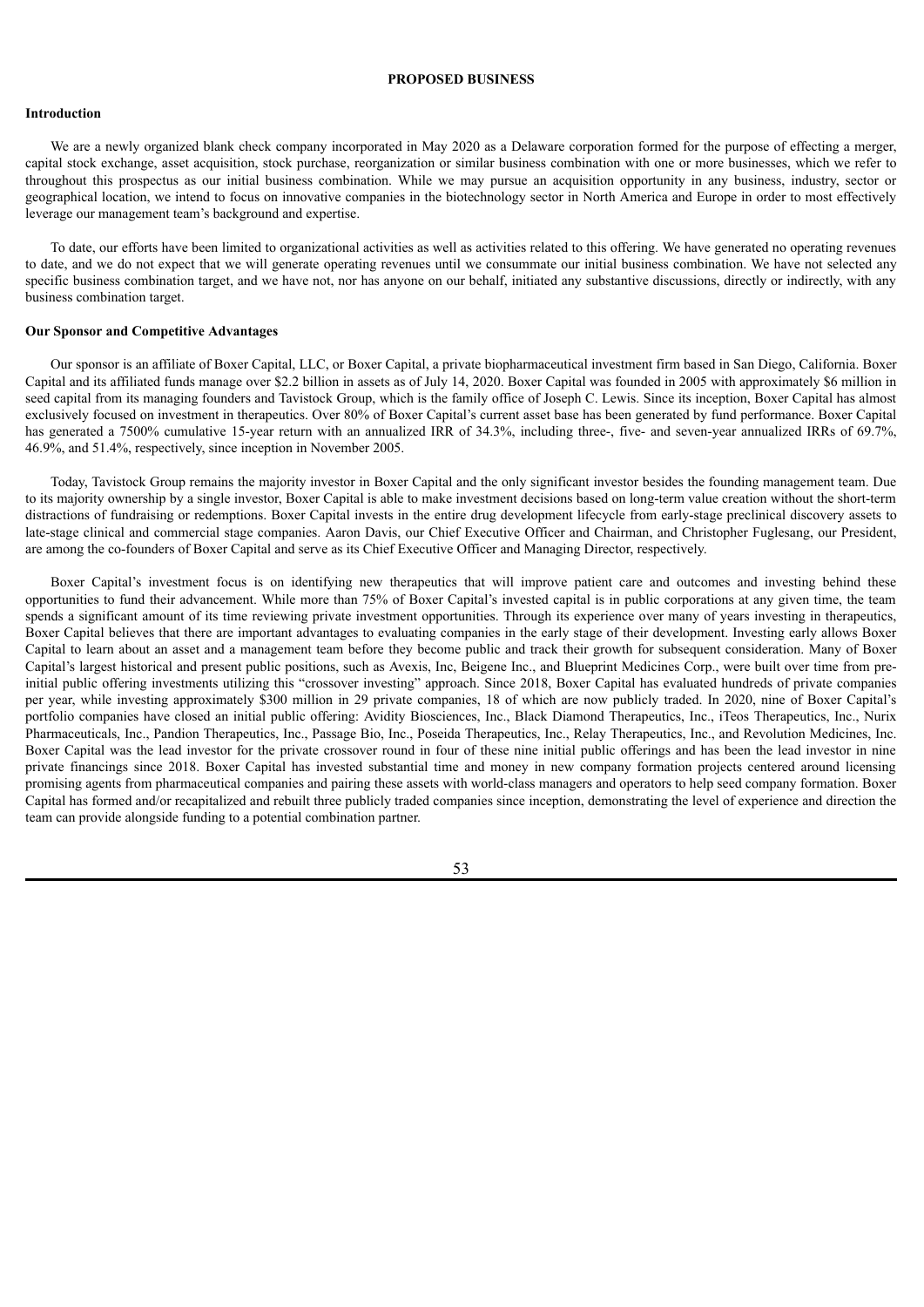A fundamental area of strength for Boxer Capital has been targeted oncology, having focused on investing in this sector of healthcare for most of the last ten years. For example, Boxer Capital has led an active effort in recapitalizing and repositioning Mirati Therapeutics, Inc. since 2012 when it was MethylGene Inc., playing an important strategic and financial role over the years with its board seat and ownership level to assist the company with its refocus on an internally developed pipeline of KRAS inhibitor assets, alongside the repositioning of later-stage clinical assets like sitravatinib. Boxer Capital has also made large traditional investments in targeted oncology companies like Immunomedics, Inc., Ignyta Inc. (acquired by Roche in 2017), Loxo Oncology, Inc. (acquired by Eli Lilly and Company in 2019) and Array BioPharma Inc. (acquired by Pfizer in 2019). In addition to investments in alreadypublic companies, Boxer Capital has made multiple investments in private targeted oncology companies that are now among the sector's most promising public companies, including BeiGene, Inc., Odonate Therapeutics, Inc., SpringWorks Therapeutics, Inc., Revolution Medicines, Inc., Black Diamond Therapeutics, Inc. and Relay Therapeutics, Inc. Over time, with this heavy focus on investing in targeted oncology, Boxer Capital has built a network of research scientists, chemists, physicians, and other experts in areas like manufacturing, intellectual property and food and drug regulations who have expertise in targeted oncology and can be called upon as needed to assist with diligence. To further bolster our support in this area, we have assembled a board of individuals who each have particular expertise in the area of targeted oncology, among other areas. Although we may pursue an acquisition opportunity in any business, industry, or sector, we believe targeted oncology is an area of particular strength where we may have a competitive advantage in finding, evaluating and capitalizing an attractive target company.

The team at Boxer Capital is comprised of individuals with backgrounds in finance, drug development, medicine and science. The majority of the team has doctorates in medicine and science, and some have been responsible for multiple Investigational New Drug Applications and New Drug Applications. The in-house team is supplemented by a proprietary network of key opinion leaders, expert consultants, healthcare executives, and biotechnology investors. We believe their holistic approach will enable us to identify and evaluate innovative companies that can address unmet needs in healthcare.

Our independent directors have very broad experience within targeted oncology, spanning biology, chemistry, preclinical models and translation, clinical enrichment and development strategy, regulatory strategy, manufacturing, intellectual property, operational and management leadership within multiple successful publicly traded and previously acquired oncology companies. Our independent directors have led the discovery and clinical development of multiple targeted oncology drugs treating cancer patients worldwide. As we evaluate prospective candidates for our initial business combination, we believe that their breadth of experience will assist in our ability to source and evaluate prospective business combination candidates. After we execute our initial business combination, we believe their operational and strategic expertise will strongly support the drug development efforts of our target, as well as any potential future acquisitions and strategic transactions.

In addition to identifying and capitalizing an attractive target, we believe that the sector expertise and broad relationship network of our management team and board of directors will allow them to add significant value after consummation of an initial transaction by (1) providing strategic guidance on clinical development, competitive positioning, financing and partnerships, (2) assisting in the recruitment of key executives, (3) providing an investor perspective on market information and investor relations and (4) corporate governance and public company readiness.

The past performance of the members of our management team, Boxer Capital or its affiliates is not a guarantee that we will be able to identify a suitable candidate for our initial business combination or of success with respect to any business combination we may consummate. You should not rely on the historical record or the performance of our management, Boxer Capital or any of its affiliates' or managed fund's performance as indicative of our future performance.

#### **Our Management and Board of Directors**

**Aaron I. Davis** has served as our Chief Executive Officer and Chairman of our board of directors since May 2020. Mr. Davis co-founded Boxer Capital, LLC ("Boxer Capital"), the healthcare arm of the Tavistock Group, where he has served as portfolio manager since 2005 and as Chief Executive Officer since 2012. At Boxer Capital, Mr. Davis is responsible for identifying, evaluating and structuring investment opportunities in private and public biotechnology companies. Mr. Davis serves as a member of the board of directors of Mirati Therapeutics, Inc. (Nasdaq:MRTX), Odonate Therapeutics, Inc. (Nasdaq:ODT), iTeos Therapeutics, Inc. (Nasdaq:ITOS), and Sojournix, Inc. and serves as the Executive Chairman of CiVi Biopharma Holdings, Inc. Prior to joining the Tavistock Group, Mr. Davis worked in the Global Healthcare Investment Banking and Private Equity Groups at UBS Warburg, LLC. Mr. Davis received an M.A. degree in biotechnology from Columbia University and a B.B.A. degree in finance from Emory University.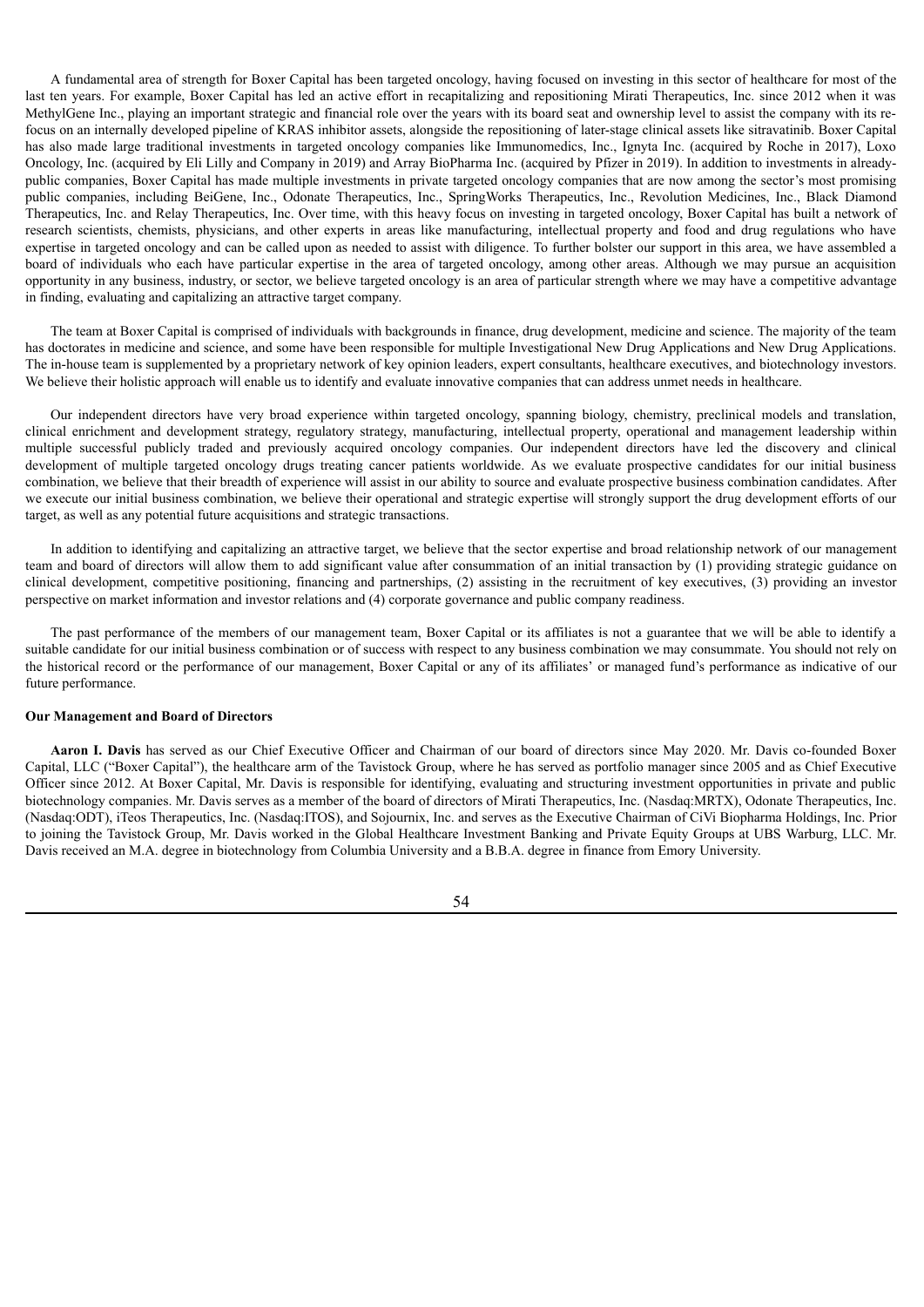**Christopher Fuglesang, Ph.D., J.D.,** has served as our President and as a member of our board of directors since May 2020. Dr. Fuglesang joined Tavistock Group in 2005 as a vice president and was a co-founder of Boxer Capital, where he has been a managing director since 2012. At Boxer Capital, Dr. Fuglesang assists in managing the firm's research team, deal structuring and securities compliance. Prior to joining Boxer Capital, Dr. Fuglesang was vice president at Eidogen-Sertanty, Inc., a structural proteomics software company, and an attorney at Perkins Coie LLC. Dr. Fuglesang is a member of the board of directors of Pandion Therapeutics, Inc. (Nasdaq:PAND), CiVi Biopharma Holdings, Inc. and Eidogen-Sertanty, Inc. Dr. Fuglesang served as a member of the board of directors of Kalypsys, Inc. from 2007 to 2013 and of Ambrx Inc. from 2011 to 2015. Dr. Fuglesang received a B.S. in chemistry and physics from the University of California at Los Angeles, a Ph.D. in theoretical chemical physics from the University of California at Los Angeles, and a J.D. from Boston University.

**Michael Beauchamp** has served as our Chief Financial Officer and Treasurer since May 2020. Mr. Beauchamp has served as Vice President of Finance at Boxer Capital since January 2016, where he is responsible for the firm's back office operations, including finance, tax, audit and administration. Prior to joining Boxer Capital, Mr. Beauchamp worked in the assurance practice at PricewaterhouseCoopers from 2012 to 2016. Mr. Beauchamp received a Bachelor of Accountancy degree from the University of San Diego.

**Andrew Ellis, M.D., J.D.,** has served as our Chief Operating Officer and Secretary since May 2020. Dr. Ellis has served as Senior Counsel and Head of Compliance at Boxer Capital since July 2018, where he is responsible for securities compliance, deal structuring and due diligence for investments in private and public healthcare companies. Prior to joining Boxer Capital, Dr. Ellis was a corporate and securities attorney at Wilson Sonsini Goodrich & Rosati, P.C. from 2013 to 2018, where he worked with life sciences companies and investors on a variety of corporate transactions. Dr. Ellis received an M.D. and general surgery training at Baylor College of Medicine, a J.D. from New York University School of Law, and a B.S. degree in Biology from Baylor University.

**Carole L. Nuechterlein, J.D.,** has agreed to serve on our board of directors following the completion of this offering. Ms. Nuechterlein joined F. Hoffmann-La Roche Ltd. in 2001 and currently serves as a Deputy Director and head of Roche Venture Fund. Prior to that, from 1998 to 2001, Ms. Nuechterlein served as General Counsel for SangStat, Inc., a biopharmaceutical company. Ms. Nuechterlein has served as a member of the board of directors of Millendo Therapeutics, Inc. (Nasdaq:MLND) since March 2017. Ms. Nuechterlein serves and has served as a member of the boards of directors of a number of private biotechnology companies, including Entrada Therapeutics since April 2020, Aligos Therapeutics since August 2018, Vivet Therapeutics SAS since April 2017, CiVi BioPharma, Inc. since March 2017, Mission Therapeutics Ltd. since January 2017, Arch Oncology Inc. since August 2016 and Second Genome, Inc. since April 2016. She also served as a member of the board of directors of AveXis Inc., a biotechnology company (Nasdaq:AVXS), from October 2014 to May 2017. Ms. Nuechterlein received a B.A. from Valparaiso University and a J.D. from University of Michigan.

**Richard Heyman, Ph.D.,** has agreed to serve on our board of directors following the completion of this offering. Dr. Heyman is chairman of the board of directors and co-founder of Metacrine, Inc., a biotechnology company developing new therapeutics for the treatment of liver and gastrointestinal diseases. He also is on the board of directors of Gritstone Oncology, Inc. (Nasdaq:GRTS) and is the co-founder and chairman of the board of directors of ORIC Pharmaceuticals, Inc. (Nasdaq:ORIC). Previously, Dr. Heyman served as president and chief executive officer of Seragon Pharmaceuticals Inc., or Seragon, a privately-held biotechnology company, which was acquired by Genentech in 2014. Prior to Seragon, he co-founded and served as president and chief executive officer of Aragon Pharmaceuticals, Inc., or Aragon, until it was purchased by Johnson & Johnson in 2013. Dr. Heyman is a venture partner for Arch Ventures and also serves on the boards of directors for private life sciences companies Yumanity Therapeutics, Inc., Vividion Therapeutics, Inc., PMV Pharmaceuticals, Inc. and Amunix Inc. He is Vice Chair of the Board of Trustees at the Salk Institute, on the Board Foundation for the American Association for Cancer Research, or AACR, and on the Board of Visitors at the University of California at San Diego Moores Cancer Center. Dr. Heyman received a B.S. in chemistry from the University of Connecticut and a Ph.D. in pharmacology from the University of Minnesota. He was an NIH postdoctoral fellow and staff scientist at the Salk Institute.

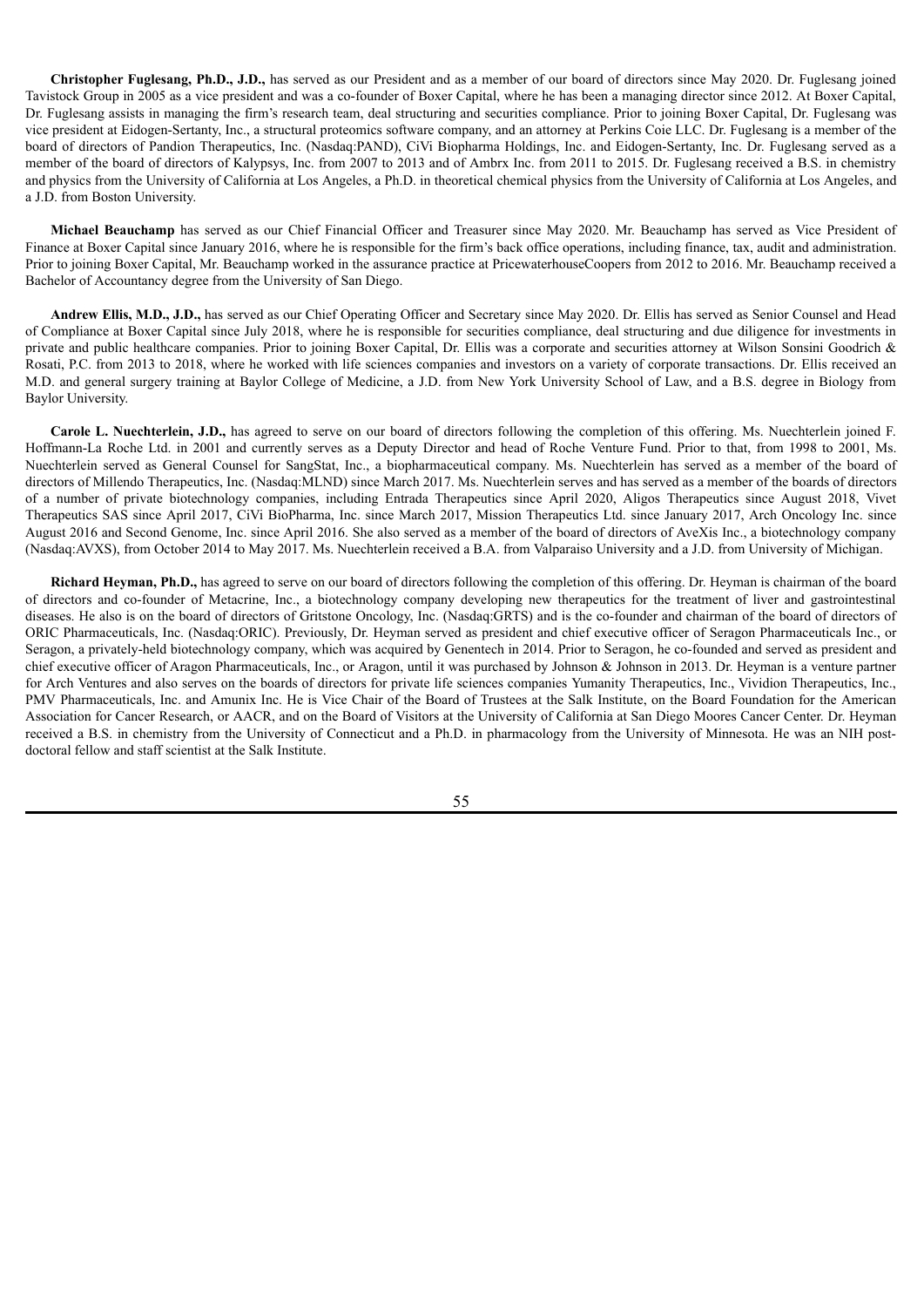**Charles M. Baum, M.D., Ph.D.,** has agreed to serve on our board of directors following the completion of this offering. Dr. Baum has been the President and Chief Executive Officer and a member of the board of directors of Mirati Therapeutics, Inc. since November 2012. From June 2003 to September 2012, he was at Pfizer as Senior Vice President for Biotherapeutic Clinical Research within Pfizer's Worldwide Research & Development division and as Vice President and Head of Oncology Development and Chief Medical Officer for Pfizer's Biotherapeutics and Bioinnovation Center. From 2000 to 2003, he was responsible for the development of several oncology compounds at Schering-Plough Corporation (acquired by Merck). His career has included academic and hospital positions at Stanford University and Emory University, as well as positions of increasing responsibility within the pharmaceutical industry at SyStemix, Inc. (acquired by Novartis AG), G.D. Searle & Company (acquired by Pfizer), Schering-Plough Corporation (acquired by Merck) and Pfizer. Dr. Baum has served on the board of directors of Immunomedics, Inc. (Nasdaq:IMMU) since February 2019 and was on the board of directors of Array BioPharma Inc. from 2014 until its acquisition by Pfizer in July 2019. Dr. Baum received his M.D. and Ph.D. (Immunology) degrees from Washington University School of Medicine in St. Louis, Missouri and completed his post-doctoral training at Stanford University.

**Jamie G. Christensen, Ph.D.,** has agreed to serve on our board of directors following the completion of this offering. Dr. Christensen has been the Executive Vice President and Chief Scientific Officer of Mirati Therapeutics, Inc. since June 2013. In his role at Mirati, he is responsible for drug discovery, translational research, drug manufacturing and companion diagnostics research and teams. While at Mirati, Dr. Christensen led activities related to the discovery and advancement of the KRAS G12C inhibitor, MRTX849, as well as the spectrum-selective receptor tyrosine kinase (RTK) inhibitor, sitravatinib, through IND and clinical development. Prior to Mirati, Dr. Christensen most recently was the head of Oncology Precision Medicine and member of the executive leadership team in the Oncology Research Unit at Pfizer. While at Pfizer, Dr Christensen led key aspects of the nonclinical and clinical development of sunitinib (Sutent®), crizotinib (Xalkori®), and palbociclib (Ibrance®). Prior to his time at Pfizer, he held positions at SUGEN/Pharmacia as a Group Leader on the Preclinical Research and Exploratory Development team. Dr. Christensen initiated his industry experience at Warner Lambert/Parke-Davis with research focus in RTK biology and pathway biomarker development in the oncology therapeutic area. Dr. Christensen received his Ph.D. focusing in Molecular Pharmacology from North Carolina State University with dissertation research directed toward characterization of mechanisms of apoptosis dysregulation during the process of carcinogenesis.

## **Industry Opportunity**

We believe that the biotechnology sector represents a tremendous opportunity for growth, with many promising pre-commercial companies seeking funding and guidance from knowledgeable investment firms. There are multiple trends in the sector that contribute to this growth potential, and we believe they will enable us to identify and acquire an attractive target. These trends include the following:

- Rising U.S. healthcare costs. According to the Centers for Medicare and Medicaid Services, or CMS, national healthcare expenditures reached \$3.6 trillion in 2018 and accounted for 17.7% of the U.S. GDP. CMS projects that healthcare expenditures will grow at an average rate of 5.4% per year until 2028, when they are predicted to reach \$6.2 trillion, or 20% of the U.S. GDP. We believe these budgetary pressures will support the demand for biotechnology companies that create more efficient and effective medical treatments.
- Technological progress driving innovation. Biotechnology innovation has accelerated in recent years due to new technology, including advances in computing, artificial intelligence, genetics and cellular engineering. Biotechnology companies have used these tools in many ways, particularly for breakthrough discoveries in the areas of targeted oncology, gene therapy, gene editing and cell therapy. We believe the pace of this advancement can persist and even grow, which could result in many new therapies that address unmet needs.
- Private and public financing activity. The biotechnology IPO "window" has long served as a bellwether for the health of the sector, and recent IPO activity has been strong. According to Renaissance Capital, there were 58 biotechnology IPOs in 2018 and 51 in 2019, raising an aggregate of \$6.3 billion and \$5.2 billion, respectively. As of July 14, 2020, 29 biotechnology companies have launched successful IPOs year-to-date to raise an aggregate of \$4.8 billion. Encouraged by the prospect of a similar result, demand for private financings has also remained strong in 2020. These market dynamics reflect investors' belief in the long-term growth of the biotechnology industry.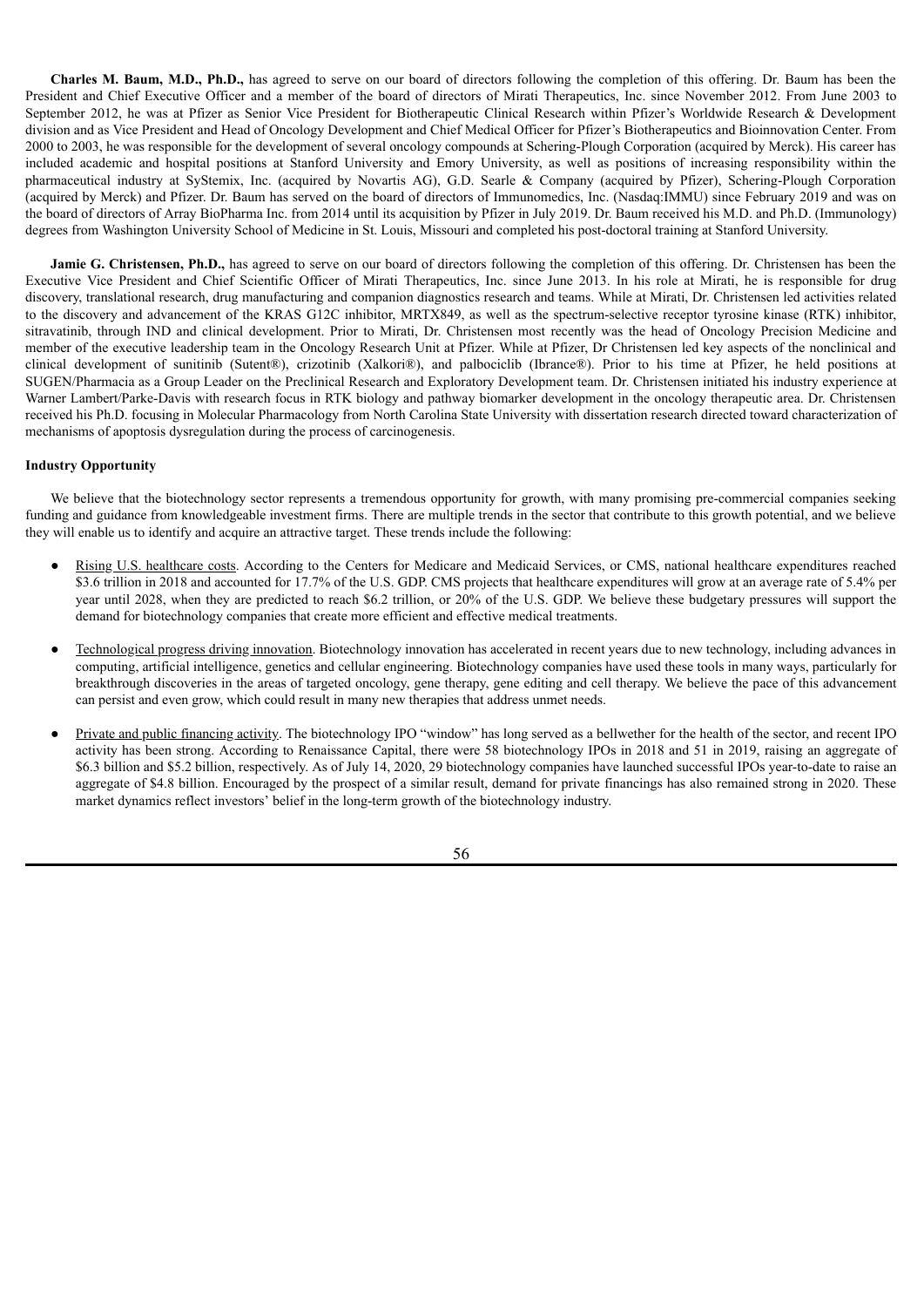- M&A activity. In recent years, large pharmaceutical companies have increasingly outsourced certain research and development functions by investing in and acquiring companies and assets to supplement their pipelines. 2019 was a particularly strong year for biotechnology M&A, with \$217.2 billion in M&A deals according to EvaluatePharma. While M&A activity has slowed thus far in 2020, and the full effect of the COVID-19 pandemic is not yet determinable, we believe the need for large pharmaceutical companies to replenish their drug pipelines will persist and will continue to support growth in the biotechnology industry.
- A more accommodating FDA. According to a recent article in JAMA, the FDA has approved more drugs on an average annual basis in this decade than in any decade since 1990. A recent article in Nature noted that, after hitting a record-breaking 59 novel drug approvals in 2018, the FDA's Center for Drug Evaluation and Research, or CDER, approved 48 novel drugs in 2019, which was the third largest number of approvals in the past 25 years. This is due in part to the increased use of special approval and development programs such as fast track designation, breakthrough therapy designation and accelerated approval, but it also reflects the FDA's increased flexibility as it relates to factors like biomarkers and trial design. A continuance of this trend would support drug development efforts and investment.
- Strength despite COVID-19. The Nasdaq Biotech Index (NBI) has outperformed the general market thus far in 2020, with a 12% return for the NBI versus a 1% decline for the S&P 500 as of July 14, 2020. We believe this demand is fueled in part by a renewed focus on the biotechnology sector as a result of the COVID-19 pandemic, which has served as a reminder of the important role biotechnology plays in solving global health problems. We believe this paradigm can serve as an additional tailwind for the growth of promising, innovative biopharmaceutical companies.

We believe becoming publicly traded presents several major benefits for private biotechnology companies, including greater access to capital, more liquid securities and increased customer awareness. Furthermore, we believe an acquisition by a special purpose acquisition company with a respected management team that is well-known to a biotechnology investors and management teams can be a very attractive mechanism for accessing the public markets due to the increased deal certainty, transparency and efficiency it can provide.

# **Acquisition Strategy & Investment Criteria**

Our strategy is to leverage our management team's expertise and network of key opinion leaders, expert consultants, healthcare executives, biotechnology investors and investment bankers to identify and acquire an attractive target business in the biotechnology industry. We believe that Boxer Capital's reputation and track record of favorable investments are an additional competitive advantage that will make us an attractive partner for companies in this competitive environment.

As part of our overall strategy, we have identified a set of criteria by which we will evaluate prospective target businesses. While we may enter into a business combination with a company that does not meet all of these criteria, we intend to focus on companies that we believe:

- Have identified a unique mechanism, developed a novel approach to a known mechanism, or made another scientific or technological leap that provides them with a competitive advantage versus current standard of care;
- Have a competent management team with the experience and skillset that is necessary to successfully develop and commercialize promising drug candidates;
- Are attractively valued due to being overlooked, misunderstood or undercapitalized, leaving ample upside for our stockholders;
- Have a thesis that can be understood and appreciated by public investors in the current environment; and
- Will benefit from our capital, guidance and network and the public market access we can provide.

The above criteria are not meant to be exhaustive, and our management team may adopt new or unique criteria over time and depending on each particular situation.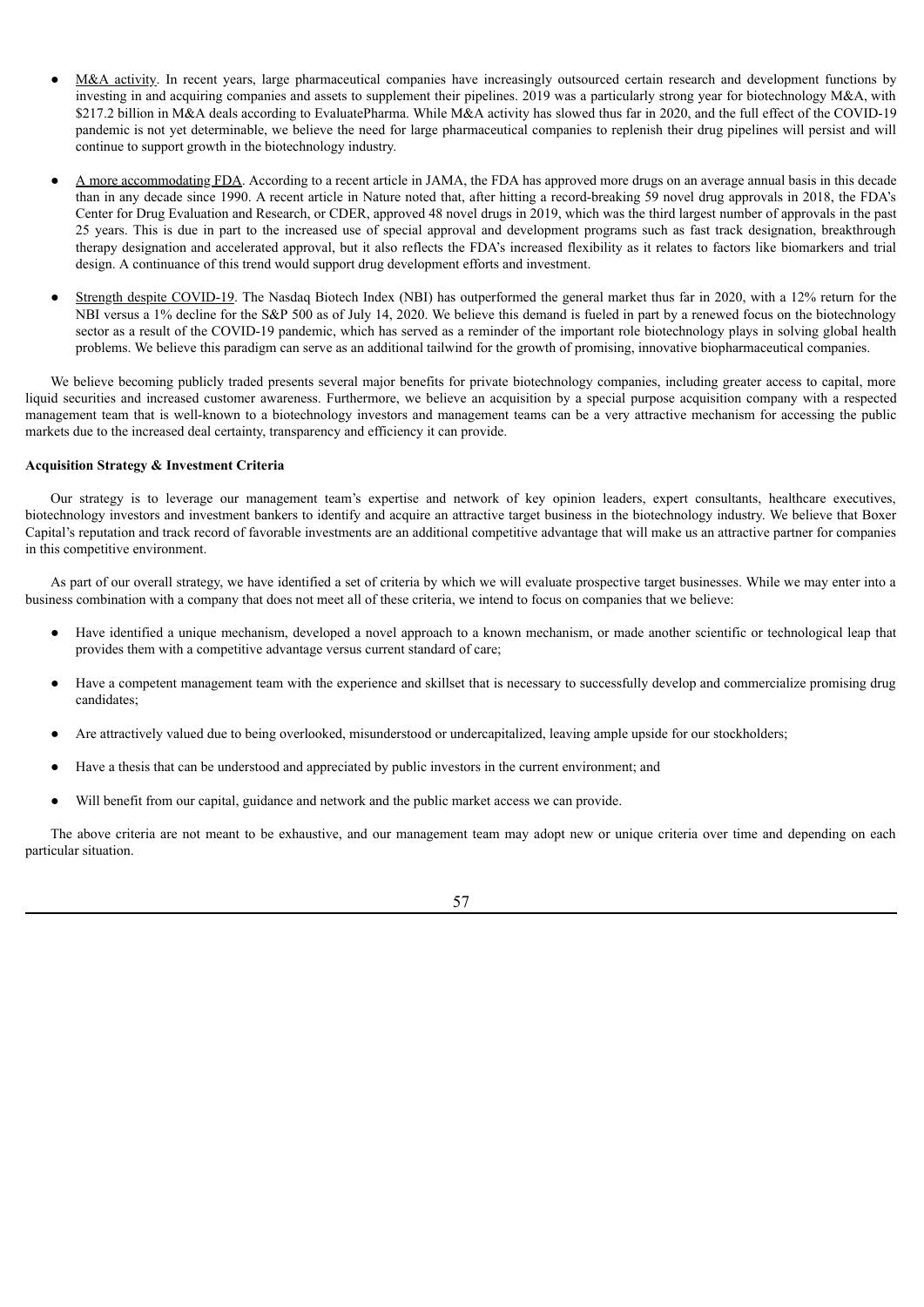### **Effecting a Business Combination**

### *General*

We are not presently engaged in, and we will not engage in, any operations for an indefinite period of time following this offering. We intend to effectuate our initial business combination using cash from the proceeds of this offering and the private placement of the private shares, our shares, new debt, or a combination of these, as the consideration to be paid in our initial business combination. We may seek to consummate our initial business combination with a company or business that may be financially unstable or in its early stages of development or growth (such as a company that has begun operations but is not yet at the stage of commercial manufacturing and sales), which would subject us to the numerous risks inherent in such companies and businesses, although we will not be permitted to effectuate our initial business combination with another blank check company or a similar company with nominal operations.

If our initial business combination is paid for using shares or debt securities, or not all of the funds released from the trust account are used for payment of the purchase price in connection with our business combination or used for redemptions of purchases of our common stock, we may apply the cash released to us from the trust account that is not applied to the purchase price for general corporate purposes, including for maintenance or expansion of operations of acquired businesses, the payment of principal or interest due on indebtedness incurred in consummating our initial business combination, to fund the purchase of other companies or for working capital.

We have not identified any acquisition targets. From the period prior to our formation through the date of this prospectus, there have been no communications, evaluations or discussions between any of our officers, directors or our sponsor and any of their contacts or relationships regarding a potential initial business combination. Additionally, we have not engaged or retained any agent or other representative to identify or locate any suitable acquisition candidate. Subject to the requirement that our initial business combination must be with one or more target businesses or assets having an aggregate fair market value of at least 80% of the value of the trust account (excluding any taxes payable) at the time of the agreement to enter into such initial business combination, we have virtually unrestricted flexibility in identifying and selecting one or more prospective target businesses. Accordingly, there is no current basis for investors in this offering to evaluate the possible merits or risks of the target business with which we may ultimately complete our initial business combination. Although our management will assess the risks inherent in a particular target business with which we may combine, this assessment may not result in our identifying all risks that a target business may encounter. Furthermore, some of those risks may be outside of our control, meaning that we can do nothing to control or reduce the chances that those risks will adversely impact a target business.

We may seek to raise additional funds through a private offering of debt or equity securities in connection with the consummation of our initial business combination, and we may effectuate our initial business combination using the proceeds of such offering rather than using the amounts held in the trust account. Subject to compliance with applicable securities laws, we would consummate such financing only simultaneously with the consummation of our business combination. In the case of an initial business combination funded with assets other than the trust account assets, our tender offer documents or proxy materials disclosing the business combination would disclose the terms of the financing and, only if required by law or Nasdaq, we would seek stockholder approval of such financing. There are no prohibitions on our ability to raise funds privately or through loans in connection with our initial business combination. At this time, we are not a party to any arrangement or understanding with any third party with respect to raising any additional funds through the sale of securities or otherwise.

Our sponsor has entered into an agreement with us to purchase at least an aggregate of 2,500,000 shares of common stock, for an aggregate purchase price of \$25,000,000, or \$10.00 per share of common stock, prior to, concurrently with, or following the closing of our business combination in a private placement. The capital from such transaction may be used as part of the consideration to the sellers in our initial business combination, and any excess capital from such private placement would be used for working capital in the post-transaction company. If we sell shares to our sponsor (or any other investor) in connection with our initial business combination, the equity interest of investors in this offering in the combined company may be diluted and the market prices for our securities may be adversely affected. In addition, if the per share trading price of our shares of common stock is greater than the price per share paid in the private placement, the private placement will result in value dilution to you, in addition to the immediate dilution that you will experience in connection with the consummation of this offering. See "Dilution."

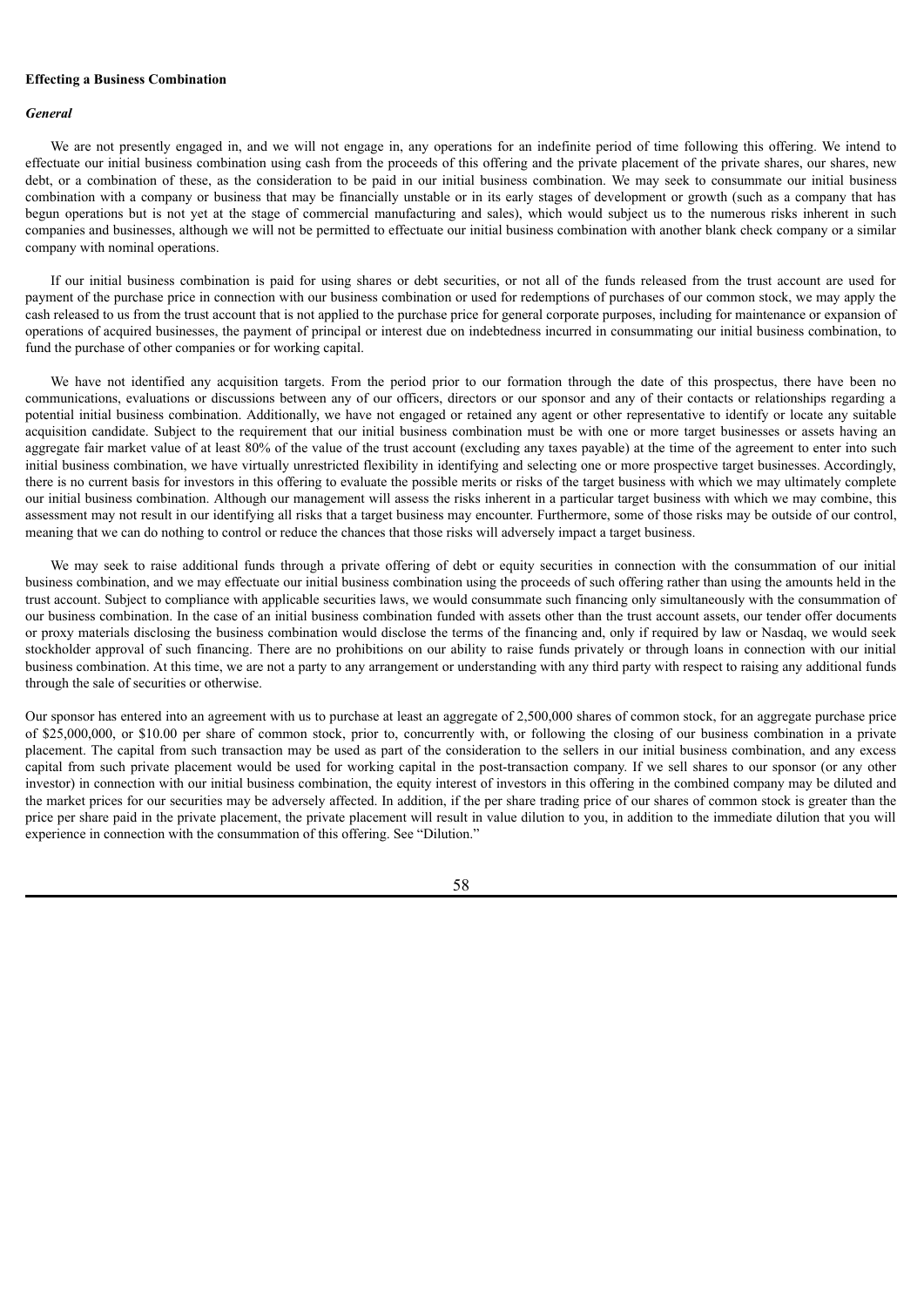### *Sources of Target Businesses*

We anticipate that target business candidates will be brought to our attention from various unaffiliated sources, including investment bankers, venture capital funds, private equity groups, leveraged buyout funds, management buyout funds and other members of the financial community. Target businesses may be brought to our attention by such unaffiliated sources as a result of being solicited by us through calls or mailings. These sources also may introduce us to target businesses in which they think we may be interested on an unsolicited basis, since many of these sources will have read this prospectus and know what types of businesses we are targeting. Our officers and directors, as well as their affiliates, also may bring to our attention target business candidates that they become aware of through their business contacts as a result of formal or informal inquiries or discussions they may have, as well as attending trade shows or conventions. In addition, we expect to receive a number of proprietary deal flow opportunities that would not otherwise necessarily be available to us as a result of the business relationships of our officers and directors. While we do not presently anticipate engaging the services of professional firms or other individuals that specialize in business acquisitions on any formal basis, we may engage these firms or other individuals in the future, in which event we may pay a finder's fee, consulting fee or other compensation to be determined in an arm's length negotiation based on the terms of the transaction. We will engage a finder only to the extent our management determines that the use of a finder may bring opportunities to us that may not otherwise be available to us or if finders approach us on an unsolicited basis with a potential transaction that our management determines is in our best interest to pursue. Payment of finder's fees is customarily tied to completion of a transaction, in which case any such fee will be paid out of the funds held in the trust account. Although some of our officers and directors may enter into employment or consulting agreements with the acquired business following our initial business combination, the presence or absence of any such arrangements will not be used as a criterion in our selection process of an acquisition candidate.

We are not prohibited from pursuing an initial business combination with a company that is affiliated with our sponsor, officers or directors. In the event we seek to complete our initial business combination with such a company, we, or a committee of independent directors, would obtain an opinion from an independent investment banking firm or another independent entity that commonly renders valuation opinions on the type of target business we seek to acquire that such an initial business combination is fair to our unaffiliated stockholders from a financial point of view.

### *Selection of a Target Business and Structuring of a Business Combination*

Subject to the requirement that our initial business combination must be with one or more target businesses or assets having an aggregate fair market value of at least 80% of the value of the trust account (excluding any taxes payable) at the time of the agreement to enter into such initial business combination, our management will have virtually unrestricted flexibility in identifying and selecting one or more prospective target businesses. In any case, we will only consummate an initial business combination in which we become the majority shareholder of the target (or control the target through contractual arrangements in limited circumstances for regulatory compliance purposes as discussed below) or are otherwise not required to register as an investment company under the Investment Company Act or to the extent permitted by law we may acquire interests in a variable interest entity, in which we may have less than a majority of the voting rights in such entity, but in which we are the primary beneficiary. There is no basis for investors in this offering to evaluate the possible merits or risks of any target business with which we may ultimately complete our initial business combination. To the extent we effect our initial business combination with a company or business that may be financially unstable or in its early stages of development or growth (such as a company that has begun operations but is not yet at the stage of commercial manufacturing and sales), we may be affected by numerous risks inherent in such company or business. Although our management will endeavor to evaluate the risks inherent in a particular target business, we may not properly ascertain or assess all significant risk factors.

In evaluating a prospective target business, we expect to conduct a thorough due diligence review that will encompass, among other things, meetings with incumbent management and employees, document reviews, interviews of customers and suppliers, inspection of facilities, as well as a review of financial and other information which will be made available to us.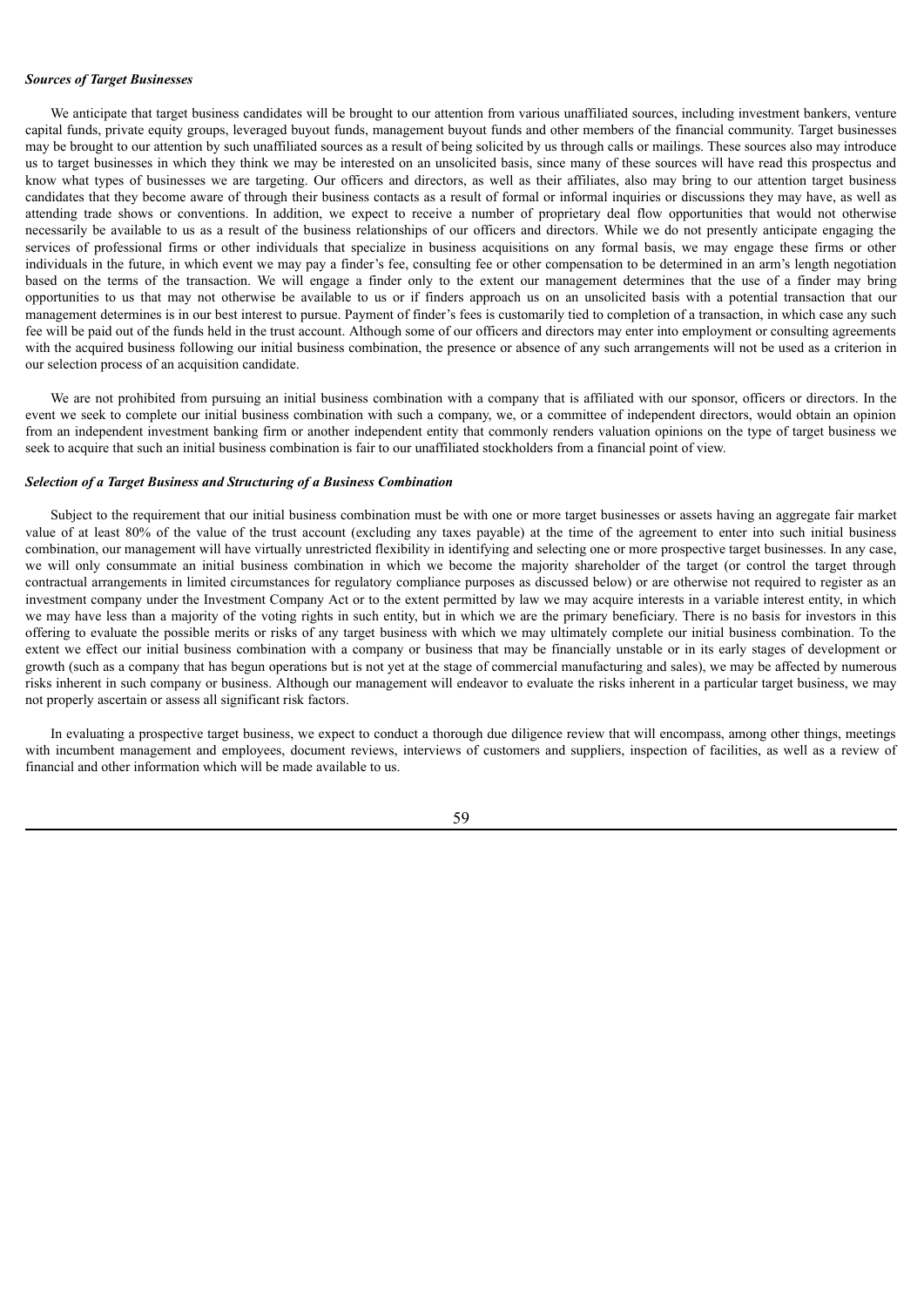The time required to select and evaluate a target business and to structure and complete our initial business combination, and the costs associated with this process, are not currently ascertainable with any degree of certainty. Any costs incurred with respect to the identification and evaluation of a prospective target business with which a business combination is not ultimately completed will result in our incurring losses and will reduce the funds we can use to complete another business combination. We will not pay any finders or consulting fees to members of our management team, or any of their respective affiliates, for services rendered to or in connection with our initial business combination.

#### *Fair Market Value of Target Business or Businesses*

The target business or businesses or assets with which we effect our initial business combination must have a collective fair market value equal to at least 80% of the value of the trust account (excluding any taxes payable) at the time of the agreement to enter into such initial business combination. If we acquire less than 100% of one or more target businesses in our initial business combination, the aggregate fair market value of the portion or portions we acquire must equal at least 80% of the value of the trust account at the time of the agreement to enter into such initial business combination. However, we will always acquire at least a controlling interest in a target business. The fair market value of a portion of a target business or assets will likely be calculated by multiplying the fair market value of the entire business by the percentage of the target we acquire. We may seek to consummate our initial business combination with an initial target business or businesses with a collective fair market value in excess of the balance in the trust account. In order to consummate such an initial business combination, we may issue a significant amount of debt, equity or other securities to the sellers of such business and/or seek to raise additional funds through a private offering of debt, equity or other securities. If we issue securities in order to consummate such an initial business combination, our stockholders could end up owning a minority of the combined company's voting securities as there is no requirement that our stockholders own a certain percentage of our company (or, depending on the structure of the initial business combination, an ultimate parent company that may be formed) after our business combination. Because we have no specific business combination under consideration, we have not entered into any such arrangement to issue our debt or equity securities and have no current intention of doing so.

The fair market value of a target business or businesses or assets will be determined by our board of directors based upon standards generally accepted by the financial community, such as actual and potential gross margins, the values of comparable businesses, earnings and cash flow, book value, enterprise value and, where appropriate, upon the advice of appraisers or other professional consultants. Investors will be relying on the business judgment of our board of directors, which will have significant discretion in choosing the standard used to establish the fair market value of a particular target business. If our board of directors is not able to independently determine that the target business or assets has a sufficient fair market value to meet the threshold criterion, we will obtain an opinion from an unaffiliated, independent investment banking firm or another independent entity that commonly renders valuation opinions on the type of target business we seek to acquire with respect to the satisfaction of such criterion. Notwithstanding the foregoing, unless we consummate a business combination with an affiliated entity, we are not required to obtain an opinion from an independent investment banking firm, or another independent entity that commonly renders valuation opinions on the type of target business we seek to acquire, that the price we are paying is fair to our stockholders.

#### *Lack of Business Diversification*

For an indefinite period of time after consummation of our initial business combination, the prospects for our success may depend entirely on the future performance of a single business. Unlike other entities that have the resources to complete business combinations with multiple entities in one or several industries, it is probable that we will not have the resources to diversify our operations and mitigate the risks of being in a single line of business. By consummating our initial business combination with only a single entity, our lack of diversification may:

- subject us to negative economic, competitive and regulatory developments, any or all of which may have a substantial adverse impact on the particular industry in which we operate after our initial business combination, and
- cause us to depend on the marketing and sale of a single product or limited number of products or services.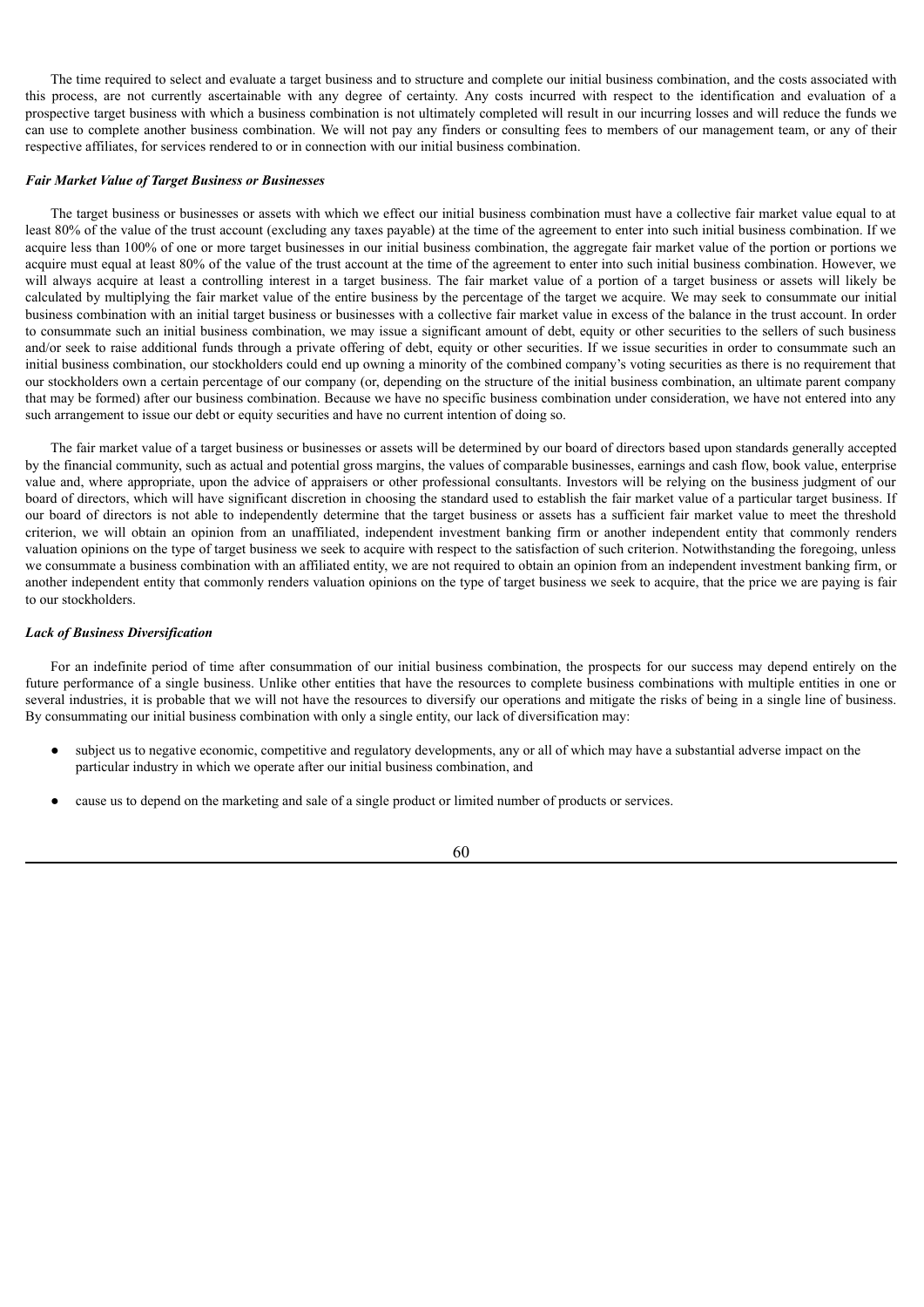### *Limited Ability to Evaluate the Target's Management Team*

Although we intend to closely scrutinize the management of a prospective target business when evaluating the desirability of effecting our initial business combination with that business, our assessment of the target business' management may not prove to be correct. The future role of members of our management team, if any, in the target business cannot presently be stated with any certainty. Consequently, members of our management team may not become a part of the target's management team, and the future management may not have the necessary skills, qualifications or abilities to manage a public company. Further, it is also not certain whether one or more of our directors will remain associated in some capacity with us following our initial business combination. Moreover, members of our management team may not have significant experience or knowledge relating to the operations of the particular target business. Our key personnel may not remain in senior management or advisory positions with the combined company. The determination as to whether any of our key personnel will remain with the combined company will be made at the time of our initial business combination.

Following our initial business combination, we may seek to recruit additional managers to supplement the incumbent management of the target business. We may not have the ability to recruit additional managers, or that additional managers will have the requisite skills, knowledge or experience necessary to enhance the incumbent management.

### *Stockholders May Not Have the Ability to Approve an Initial Business Combination*

In connection with any proposed business combination, we will either (1) seek stockholder approval of our initial business combination at a meeting called for such purpose at which public stockholders may seek to convert their public shares, regardless of whether they vote for or against the proposed business combination, into their *pro rata* share of the aggregate amount then on deposit in the trust account (net of taxes payable) or (2) provide our public stockholders with the opportunity to sell their public shares to us by means of a tender offer (and thereby avoid the need for a stockholder vote) for an amount equal to their *pro rata* share of the aggregate amount then on deposit in the trust account (net of taxes payable), in each case subject to the limitations described herein. Notwithstanding the foregoing, our initial stockholders have agreed, pursuant to written letter agreements with us, not to convert any public shares held by them into their *pro rata* share of the aggregate amount then on deposit in the trust account. If we determine to engage in a tender offer, such tender offer will be structured so that each stockholder may tender any or all of his, her or its public shares rather than some *pro rata* portion of his, her or its shares. The decision as to whether we will seek stockholder approval of a proposed business combination or will allow stockholders to sell their shares to us in a tender offer will be made by us based on a variety of factors such as the timing of the transaction and whether the terms of the transaction would otherwise require us to seek stockholder approval. If we so choose and we are legally permitted to do so, we have the flexibility to avoid a stockholder vote and allow our stockholders to sell their shares pursuant to Rule 13e-4 and Regulation 14E of the Exchange Act which regulate issuer tender offers. In that case, we will file tender offer documents with the SEC which will contain substantially the same financial and other information about the initial business combination as is required under the SEC's proxy rules. We will consummate our initial business combination only if we have net tangible assets of at least \$5,000,001 upon such consummation and, solely if we seek stockholder approval, a majority of the issued and outstanding shares of common stock voted are voted in favor of the business combination.

We chose our net tangible asset threshold of \$5,000,001 to ensure that we would avoid being subject to Rule 419 promulgated under the Securities Act. However, if we seek to consummate an initial business combination with a target business that imposes any type of working capital closing condition or requires us to have a minimum amount of funds available from the trust account upon consummation of such initial business combination, our net tangible asset threshold may limit our ability to consummate such initial business combination (as we may be required to have a lesser number of shares converted or sold to us) and may force us to seek third party financing which may not be available on terms acceptable to us or at all. As a result, we may not be able to consummate such initial business combination and we may not be able to locate another suitable target within the applicable time period, if at all. Public stockholders may therefore have to wait 24 months from the closing of this offering in order to be able to receive a *pro rata* share of the trust account.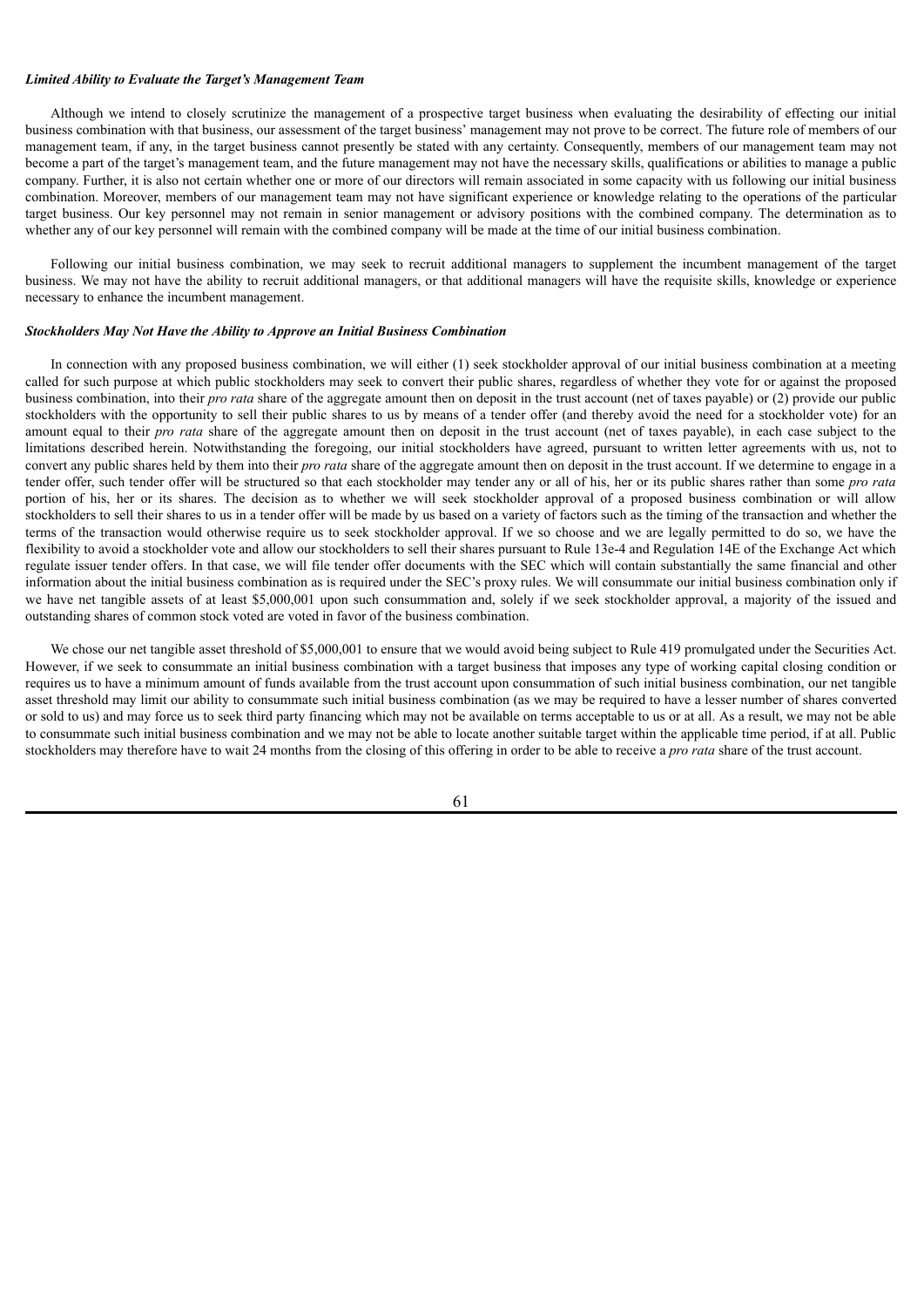Our initial stockholders and our officers and directors have agreed (1) to vote any shares of common stock owned by them in favor of any proposed business combination, (2) not to convert any shares of common stock in connection with a stockholder vote to approve a proposed initial business combination and (3) not sell any shares of common stock in any tender in connection with a proposed initial business combination. As a result, if we sought stockholder approval of a proposed transaction, we would need only 625,751 of our public shares (or approximately 4.3% of our public shares) to be voted in favor of the transaction in order to have such transaction approved (assuming that only a quorum was present at the meeting, that the over-allotment option is not exercised and that the initial stockholders do not purchase any shares of our common stock in this offering or shares in the after-market).

None of our officers, directors, initial stockholders or their affiliates has indicated any intention to purchase shares of common stock in this offering or from persons in the open market or in private transactions. However, if we hold a meeting to approve a proposed business combination and a significant number of stockholders vote, or indicate an intention to vote, against such proposed business combination, our officers, directors, initial stockholders or their affiliates could make such purchases in the open market or in private transactions in order to influence the vote. Notwithstanding the foregoing, our officers, directors, initial stockholders and their affiliates will not make purchases of common stock if the purchases would violate Section 9(a)(2) or Rule 10b-5 of the Exchange Act, which are rules designed to stop potential manipulation of a company's stock.

### *Conversion/Tender Rights*

At any meeting called to approve an initial business combination, public stockholders may seek to convert their public shares, regardless of whether they vote for or against the proposed business combination, into their *pro rata* share of the aggregate amount then on deposit in the trust account, less any taxes then due but not yet paid. Notwithstanding the foregoing, our initial stockholders have agreed, pursuant to written letter agreements with us, not to convert any public shares held by them into their *pro rata* share of the aggregate amount then on deposit in the trust account. If we hold a meeting to approve an initial business combination, a holder will always have the ability to vote against a proposed business combination and not seek conversion of his shares.

Alternatively, if we engage in a tender offer, each public stockholder will be provided the opportunity to sell his public shares to us in such tender offer. The tender offer rules require us to hold the tender offer open for at least 20 business days. Accordingly, this is the minimum amount of time we would need to provide holders to determine whether they want to sell their public shares to us in the tender offer or remain an investor in our company.

Our initial stockholders, officers and directors will not have conversion rights with respect to any shares of common stock owned by them, directly or indirectly, whether acquired prior to this offering or purchased by them in this offering or in the aftermarket.

We may also require public stockholders, whether they are a record holder or hold their shares in "street name," to either tender their certificates (if any) to our transfer agent or to deliver their shares to the transfer agent electronically using Depository Trust Company's DWAC (Deposit/Withdrawal At Custodian) System, at the holder's option, at any time at or prior to the vote on the business combination. The proxy solicitation materials that we will furnish to stockholders in connection with the vote for any proposed business combination will indicate whether we are requiring stockholders to satisfy such delivery requirements. Accordingly, a stockholder would have from the time our proxy statement is mailed through the vote on the business combination to deliver his shares if he wishes to seek to exercise his conversion rights. Under Delaware law and our bylaws, we are required to provide at least 10 days' advance notice of any stockholder meeting, which would be the minimum amount of time a stockholder would have to determine whether to exercise conversion rights. As a result, if we require public stockholders who wish to convert their shares of common stock into the right to receive a *pro rata* portion of the funds in the trust account to comply with the foregoing delivery requirements, holders may not have sufficient time to receive the notice and deliver their shares for conversion. Accordingly, investors may not be able to exercise their conversion rights and may be forced to retain our securities when they otherwise would not want to. The conversion rights will include the requirement that a beneficial holder must identify itself in order to validly redeem its shares.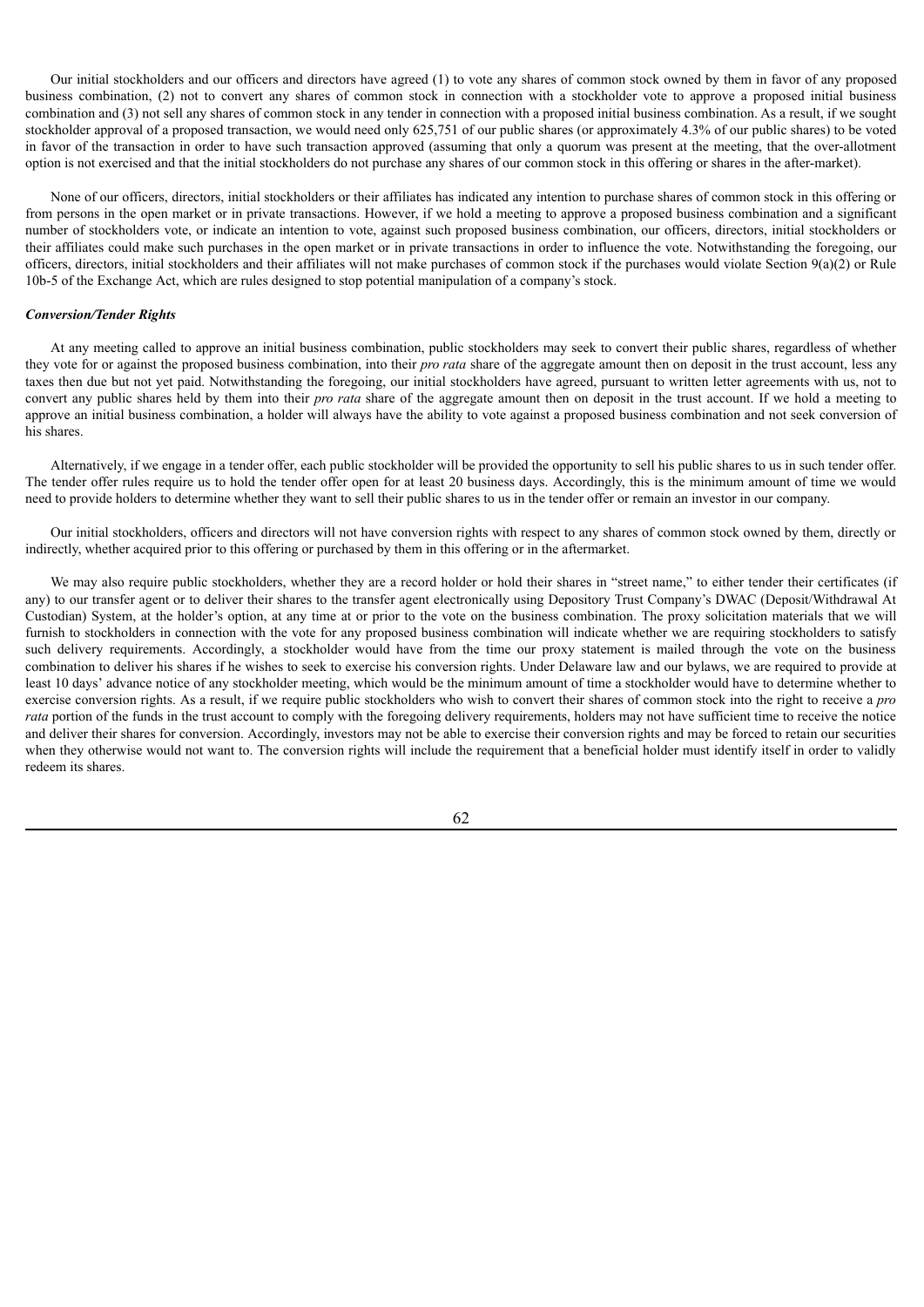There is a nominal cost associated with this tendering process and the act of certificating the shares or delivering them through the DWAC System. The transfer agent will typically charge the tendering broker \$45 and it would be up to the broker whether or not to pass this cost on to the converting holder. However, this fee would be incurred regardless of whether or not we require holders seeking to exercise conversion rights. The need to deliver shares is a requirement of exercising conversion rights regardless of the timing of when such delivery must be effectuated. However, in the event we require stockholders seeking to exercise conversion rights to deliver their shares prior to the consummation of the proposed business combination and the proposed business combination is not consummated, this may result in an increased cost to stockholders.

Any request to convert or tender such shares once made, may be withdrawn at any time up to the vote on the proposed business combination or expiration of the tender offer. Furthermore, if a holder of a public share delivered his certificate in connection with an election of their conversion or tender and subsequently decides prior to the vote on the business combination or the expiration of the tender offer not to elect to exercise such rights, he may simply request that the transfer agent return the certificate (physically or electronically).

If the initial business combination is not approved or completed for any reason, then our public stockholders who elected to exercise their conversion or tender rights would not be entitled to convert their shares for the applicable *pro rata* share of the trust account. In such case, we will promptly return any shares delivered by public holders.

#### *Liquidation of Trust Account if No Business Combination*

If we do not complete a business combination within 24 months from the closing of this offering, we will (i) cease all operations except for the purpose of winding up, (ii) as promptly as reasonably possible but not more than ten business days thereafter, redeem 100% of the outstanding public shares and (iii) as promptly as reasonably possible following such redemption, subject to the approval of our remaining stockholders and our board of directors, dissolve and liquidate, subject (in the case of (ii) and (iii) above) to our obligations under Delaware law to provide for claims of creditors and the requirements of other applicable law.

Under the Delaware General Corporation Law, stockholders may be held liable for claims by third parties against a corporation to the extent of distributions received by them in a dissolution. The pro rata portion of our trust account distributed to our public stockholders upon the redemption of 100% of our outstanding public shares in the event we do not complete our initial business combination within the required time period may be considered a liquidation distribution under Delaware law. If the corporation complies with certain procedures set forth in Section 280 of the Delaware General Corporation Law intended to ensure that it makes reasonable provision for all claims against it, including a 60-day notice period during which any thirdparty claims can be brought against the corporation, a 90-day period during which the corporation may reject any claims brought, and an additional 150 day waiting period before any redemptions are made to stockholders, any liability of stockholders with respect to a redemption is limited to the lesser of such stockholder's pro rata share of the claim or the amount distributed to the stockholder, and any liability of the stockholder would be barred after the third anniversary of the dissolution.

Furthermore, if the pro rata portion of our trust account distributed to our public stockholders upon the redemption of 100% of our public shares in the event we do not complete our initial business combination within the required time period is not considered a liquidation distribution under Delaware law and such redemption distribution is deemed to be unlawful, then pursuant to Section 174 of the Delaware General Corporation Law, the statute of limitations for claims of creditors could then be six years after the unlawful redemption distribution, instead of three years, as in the case of a liquidation distribution. It is our intention to redeem our public shares as soon as reasonably possible following the  $24<sup>th</sup>$  month from the closing of this offering and, therefore, we do not intend to comply with the above procedures. As such, our stockholders could potentially be liable for any claims to the extent of distributions received by them (but no more) and any liability of our stockholders may extend well beyond the third anniversary of such date.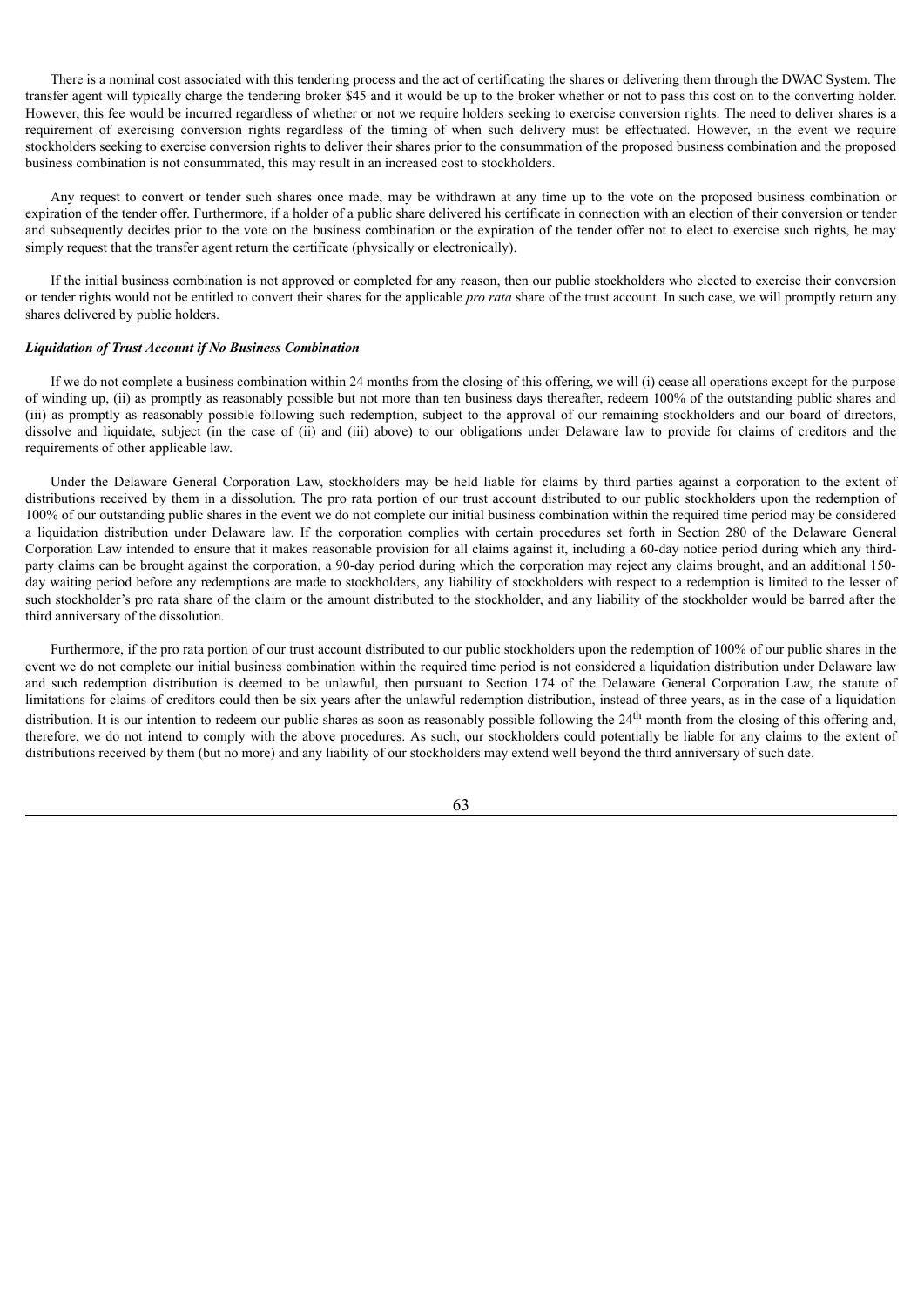Because we will not be complying with Section 280 of the Delaware General Corporation Law, Section 281(b) of the Delaware General Corporation Law requires us to adopt a plan, based on facts known to us at such time that will provide for our payment of all existing and pending claims or claims that may be potentially brought against us within the subsequent 10 years. However, because we are a blank check company, rather than an operating company, and our operations will be limited to seeking to complete an initial business combination, the only likely claims to arise would be from our vendors (such as lawyers, investment bankers, etc.) or prospective target businesses.

We will seek to have all third parties (including any vendors or other entities we engage after this offering, other than our independent registered public accounting firm) and any prospective target businesses enter into valid and enforceable agreements with us waiving any right, title, interest or claim of any kind they may have in or to any monies held in the trust account. The underwriters in this offering will execute such a waiver agreement.

As a result, the claims that could be made against us will be limited, thereby lessening the likelihood that any claim would result in any liability extending to the trust. We therefore believe that any necessary provision for creditors will be reduced and should not have a significant impact on our ability to distribute the funds in the trust account to our public stockholders. Nevertheless, there is no guarantee that vendors, service providers and prospective target businesses will execute such agreements. In the event that a potential contracted party was to refuse to execute such a waiver, we will execute an agreement with that entity only if our management first determines that we would be unable to obtain, on a reasonable basis, substantially similar services or opportunities from another entity willing to execute such a waiver. Examples of instances where we may engage a third party that refused to execute a waiver would be the engagement of a third party consultant who cannot sign such an agreement due to regulatory restrictions, such as our auditors who are unable to sign due to independence requirements, or whose particular expertise or skills are believed by management to be superior to those of other consultants that would agree to execute a waiver or a situation in which management does not believe it would be able to find a provider of required services willing to provide the waiver. There is also no guarantee that, even if they execute such agreements with us, they will not seek recourse against the trust account. Our insiders have agreed that they will be jointly and severally liable to us if and to the extent any claims by a vendor for services rendered or products sold to us, or a prospective target business with which we have discussed entering into a transaction agreement, reduce the amount of funds in the trust account to below \$10.00 per public share, except as to any claims by a third party who executed a valid and enforceable agreement with us waiving any right, title, interest or claim of any kind they may have in or to any monies held in the trust account and except as to any claims under our indemnity of the underwriters of this offering against certain liabilities, including liabilities under the Securities Act. Our board of directors has evaluated our insiders' financial net worth and believes they will be able to satisfy any indemnification obligations that may arise. However, our insiders may not be able to satisfy their indemnification obligations, as we have not required our insiders to retain any assets to provide for their indemnification obligations, nor have we taken any further steps to ensure that they will be able to satisfy any indemnification obligations that arise. Moreover, our insiders will not be liable to our public stockholders and instead will only have liability to us. As a result, if we liquidate, the per-share distribution from the trust account could be less than approximately \$10.00 due to claims or potential claims of creditors. We will distribute to all of our public stockholders, in proportion to their respective equity interests, an aggregate sum equal to the amount then held in the trust account, inclusive of any interest not previously released to us, (subject to our obligations under Delaware law to provide for claims of creditors as described below).

If we are unable to consummate an initial business combination and are forced to redeem 100% of our outstanding public shares for a portion of the funds held in the trust account, we anticipate notifying the trustee of the trust account to begin liquidating such assets promptly after such date and anticipate it will take no more than 10 business days to effectuate the redemption of our public shares. Our insiders have waived their rights to participate in any redemption with respect to their insider shares. We will pay the costs of any subsequent liquidation from our remaining assets outside of the trust account. If such funds are insufficient, our insiders have agreed to pay the funds necessary to complete such liquidation (currently anticipated to be no more than approximately \$15,000) and have agreed not to seek repayment of such expenses. Each holder of public shares will receive a full pro rata portion of the amount then in the trust account, plus any pro rata interest earned on the funds held in the trust account and not previously released to us or necessary to pay our taxes. The proceeds deposited in the trust account could, however, become subject to claims of our creditors that are in preference to the claims of public stockholders.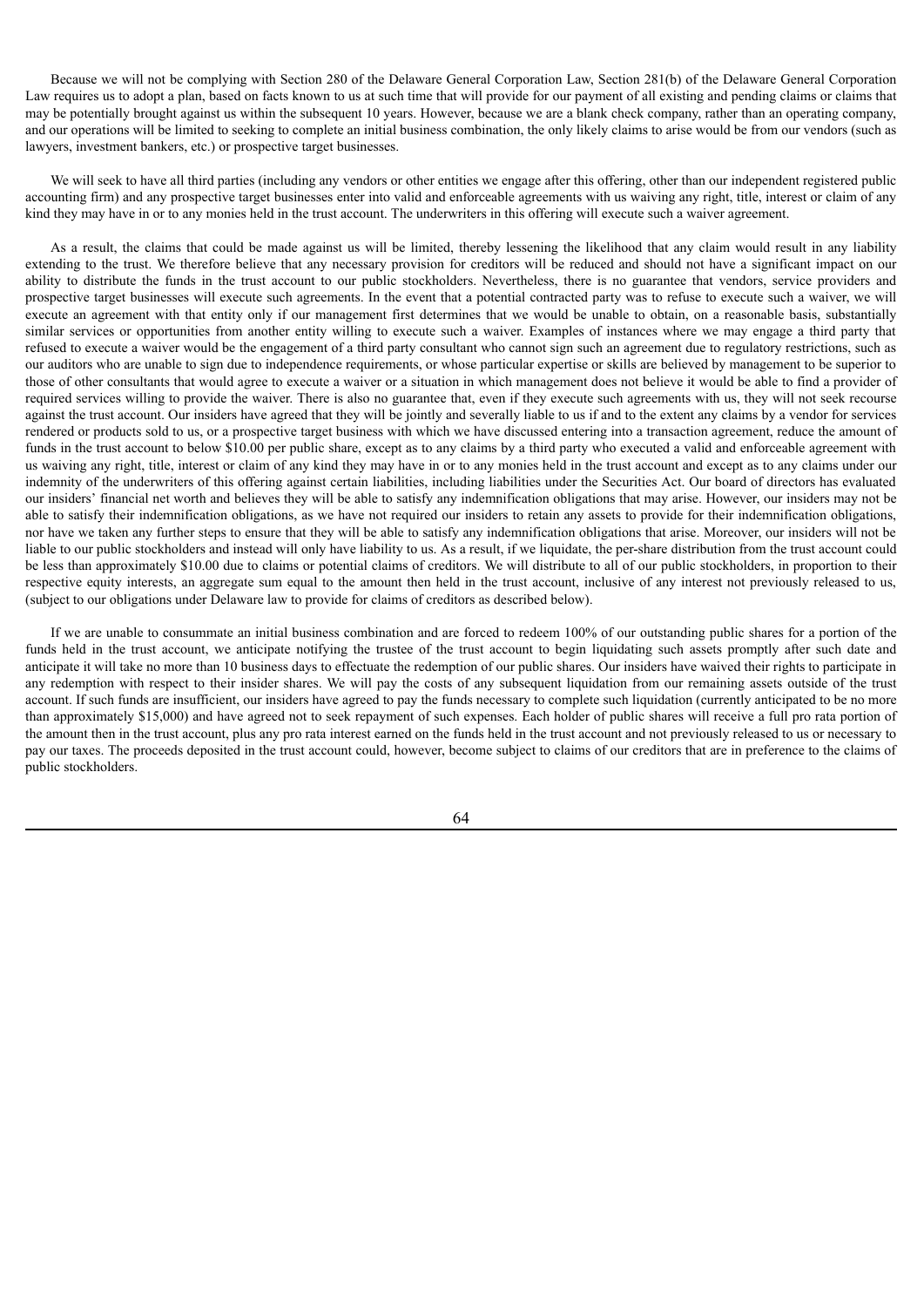Our public stockholders shall be entitled to receive funds from the trust account only in the event of our failure to complete our initial business combination in the required time period or if the stockholders seek to have us convert their respective shares of common stock upon a business combination which is actually completed by us. In no other circumstances shall a stockholder have any right or interest of any kind to or in the trust account.

If we are forced to file a bankruptcy case or an involuntary bankruptcy case is filed against us which is not dismissed, the proceeds held in the trust account could be subject to applicable bankruptcy law, and may be included in our bankruptcy estate and subject to the claims of third parties with priority over the claims of our stockholders. To the extent any bankruptcy claims deplete the trust account, the per share redemption or conversion amount received by public stockholders may be less than \$10.00.

If, after we distribute the proceeds in the trust account to our public stockholders, we file a bankruptcy petition or an involuntary bankruptcy petition is filed against us that is not dismissed, any distributions received by stockholders could be viewed under applicable debtor/creditor and/or bankruptcy laws as either a "preferential transfer" or a "fraudulent conveyance." As a result, a bankruptcy court could seek to recover all amounts received by our stockholders. In addition, our board of directors may be viewed as having breached its fiduciary duty to our creditors and/or having acted in bad faith, thereby exposing itself and us to claims of punitive damages, by paying public stockholders from the trust account prior to addressing the claims of creditors. Claims may be brought against us for these reasons.

### *Certificate of Incorporation*

Our certificate of incorporation contains certain requirements and restrictions relating to this offering that will apply to us until the consummation of our initial business combination. If we hold a stockholder vote to amend any provisions of our certificate of incorporation relating to stockholder's rights or pre-business combination activity (including the substance or timing within which we have to complete a business combination), we will provide our public stockholders with the opportunity to redeem their shares of common stock upon approval of any such amendment at a per-share price, payable in cash, equal to the aggregate amount then on deposit in the trust account, including interest earned on the funds held in the trust account and not previously released to us to pay our franchise and income taxes, divided by the number of then outstanding public shares, in connection with any such vote. Our insiders have agreed to waive any conversion rights with respect to any insider shares and any public shares they may hold in connection with any vote to amend our certificate of incorporation. Specifically, our certificate of incorporation provides, among other things, that:

- prior to the consummation of our initial business combination, we shall either (1) seek stockholder approval of our initial business combination at a meeting called for such purpose at which public stockholders may seek to convert their shares of common stock, regardless of whether they vote for or against the proposed business combination, into a portion of the aggregate amount then on deposit in the trust account, or (2) provide our stockholders with the opportunity to sell their shares to us by means of a tender offer (and thereby avoid the need for a stockholder vote) for an amount equal to their pro rata share of the aggregate amount then on deposit in the trust account, in each case subject to the limitations described herein;
- we will consummate our initial business combination only if public stockholders do not exercise conversion rights in an amount that would cause our net tangible assets to be less than \$5,000,001 and a majority of the outstanding shares of common stock voted are voted in favor of the business combination;
- if our initial business combination is not consummated within 24 months of the closing of this offering, then our existence will terminate and we will distribute all amounts in the trust account to all of our public holders of shares of common stock;
- upon the consummation of this offering, \$145,000,000, or \$166,750,000 if the over-allotment option is exercised in full, shall be placed into the trust account;
- we may not consummate any other business combination, merger, capital stock exchange, asset acquisition, stock purchase, reorganization or similar transaction prior to our initial business combination; and
	- prior to our initial business combination, we may not issue additional shares of capital stock that would entitle the holders thereof to (i) receive funds from the trust account or (ii) vote on any initial business combination.

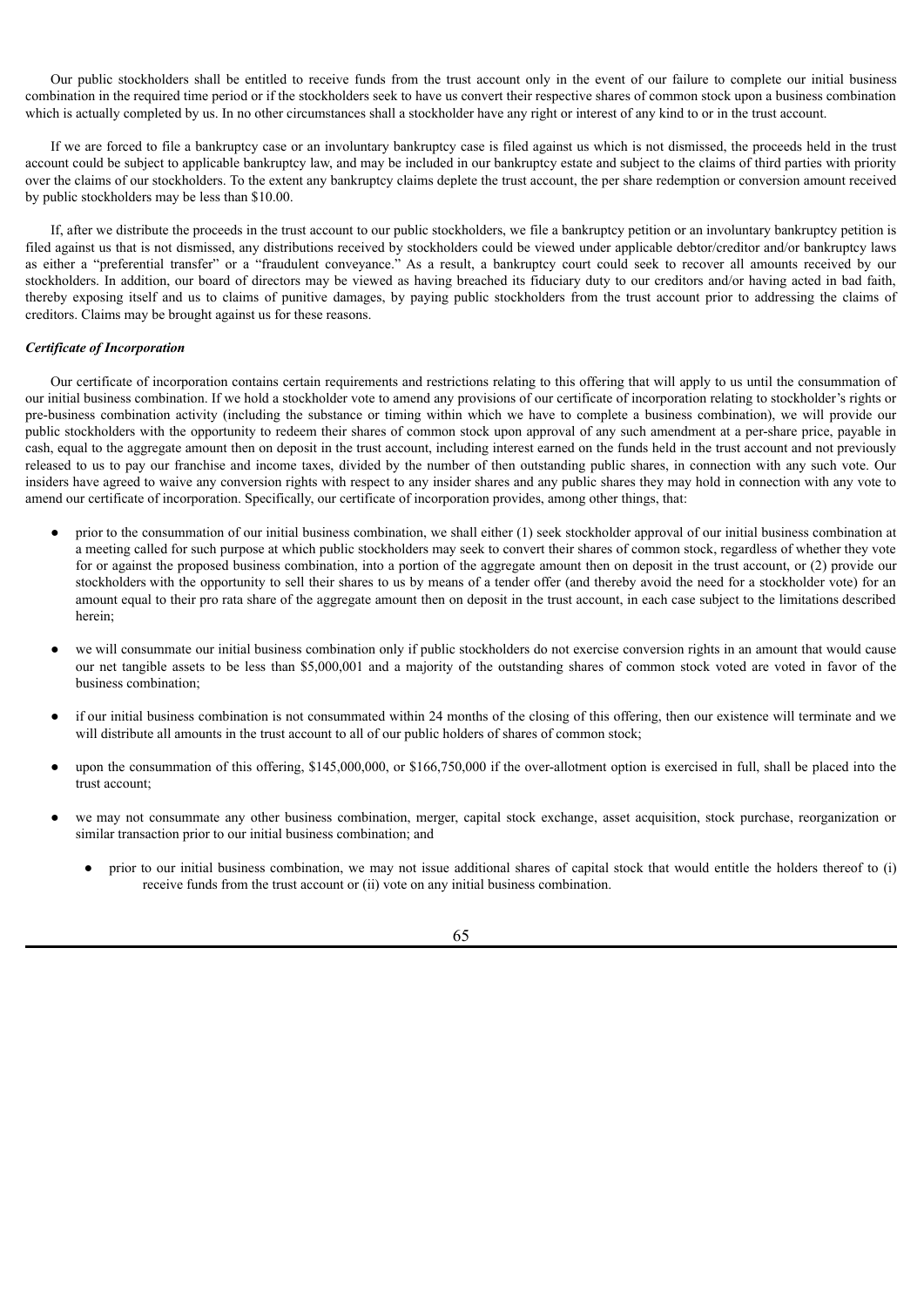# *Potential Revisions to Agreements with Insiders*

Each of our insiders has entered into letter agreements with us pursuant to which each of them has agreed to do certain things relating to us and our activities prior to a business combination. We could seek to amend these letter agreements without the approval of stockholders, although we have no intention to do so. In particular:

- Restrictions relating to liquidating the trust account if we failed to consummate a business combination in the time-frames specified above could be amended, but only if we allowed all stockholders to redeem their shares in connection with such amendment;
- Restrictions relating to our insiders being required to vote in favor of a business combination or against any amendments to our organizational documents could be amended to allow our insiders to vote on a transaction as they wished;
- The requirement of members of the management team to remain our officer or director until the closing of a business combination could be amended to allow persons to resign from their positions with us if, for example, the current management team was having difficulty locating a target business and another management team had a potential target business;
- The restrictions on transfer of our securities could be amended to allow transfer to third parties who were not members of our original management team;
- The obligation of our management team to not propose amendments to our organizational documents could be amended to allow them to propose such changes to our stockholders;
- The obligation of insiders to not receive any compensation in connection with a business combination could be modified in order to allow them to receive such compensation;
- The requirement to obtain a valuation for any target business affiliated with our insiders, in the event it was too expensive to do so.

Except as specified above, stockholders would not be required to be given the opportunity to redeem their shares in connection with such changes. Such changes could result in:

- Our having an extended period of time to consummate a business combination (although with less in trust as a certain number of our stockholders would certainly redeem their shares in connection with any such extension);
- Our insiders being able to vote against a business combination or in favor of changes to our organizational documents;
- Our operations being controlled by a new management team that our stockholders did not elect to invest with;
- Our insiders receiving compensation in connection with a business combination; and
- Our insiders closing a transaction with one of their affiliates without receiving an independent valuation of such business.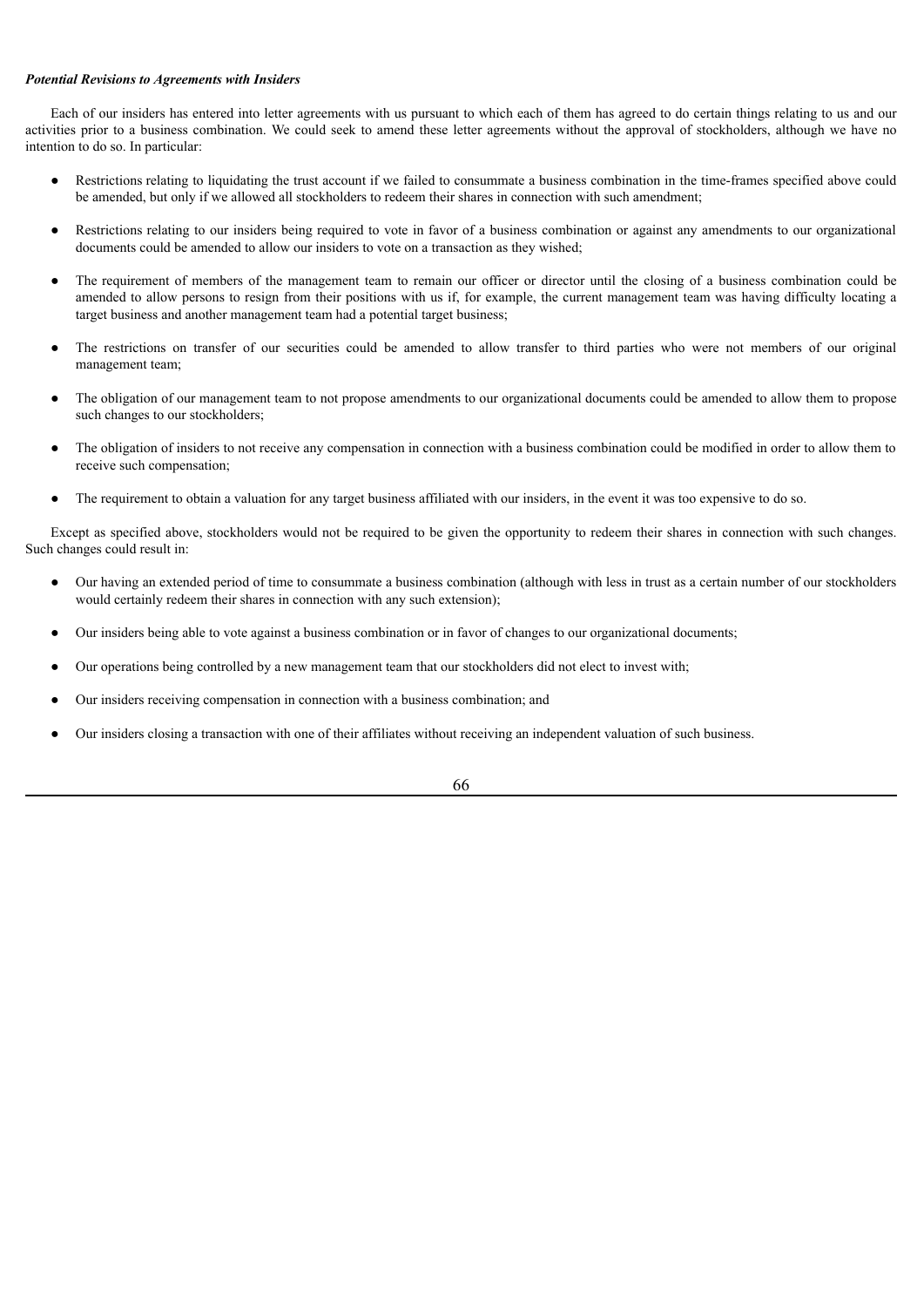We will not agree to any such changes unless we believed that such changes were in the best interests of our stockholders (for example, if we believed such a modification were necessary to complete a business combination). Each of our officers and directors have fiduciary obligations to us requiring that they act in our best interests and the best interests of our stockholders.

#### *Competition*

In identifying, evaluating and selecting a target business for our initial business combination, we may encounter intense competition from other entities having a business objective similar to ours, including other blank check companies, private equity groups and leveraged buyout funds, and operating businesses seeking strategic acquisitions. Many of these entities are well established and have significant experience identifying and effecting business combinations directly or through affiliates. Moreover, many of these competitors possess greater financial, technical, human and other resources than us. Our ability to acquire larger target businesses will be limited by our available financial resources. This inherent limitation gives others an advantage in pursuing the acquisition of a target business. Furthermore, the requirement that we acquire a target business or businesses having a fair market value equal to at least 80% of the value of the trust account (excluding any taxes payable) at the time of the agreement to enter into the business combination, our obligation to pay cash in connection with our public stockholders who exercise their redemption rights, may not be viewed favorably by certain target businesses. Any of these factors may place us at a competitive disadvantage in successfully negotiating our initial business combination.

#### *Facilities*

We will pay to an affiliate of our sponsor a fee of \$10,000 per month for use of office space and certain office and secretarial services. The office space will be located at 11682 El Camino Real, Suite 320, San Diego, CA 92130.

# *Employees*

We currently have four executive officers. These individuals are not obligated to devote any specific number of hours to our matters but they intend to devote as much of their time as they deem necessary to our affairs until we have completed our initial business combination. The amount of time they will devote in any time period will vary based on whether a target business has been selected for our initial business combination and the stage of the business combination process we are in. We do not intend to have any full time employees prior to the consummation of our initial business combination.

# *Periodic Reporting and Audited Financial Statements*

We have registered our common stock under the Exchange Act and have reporting obligations, including the requirement that we file annual, quarterly and current reports with the SEC. In accordance with the requirements of the Exchange Act, our annual report will contain financial statements audited and reported on by our independent registered public accountants.

We will provide stockholders with audited financial statements of the prospective target business as part of any proxy solicitation sent to stockholders to assist them in assessing the target business. In all likelihood, the financial information included in the proxy solicitation materials will need to be prepared in accordance with U.S. GAAP or IFRS, depending on the circumstances, and the historical financial statements may be required to be audited in accordance with the standards of the PCAOB. The financial statements may also be required to be prepared in accordance with U.S. GAAP for the Form 8- K announcing the closing of an initial business combination, which would need to be filed within four business days thereafter. We cannot assure you that any particular target business identified by us as a potential acquisition candidate will have the necessary financial information. To the extent that this requirement cannot be met, we may not be able to acquire the proposed target business.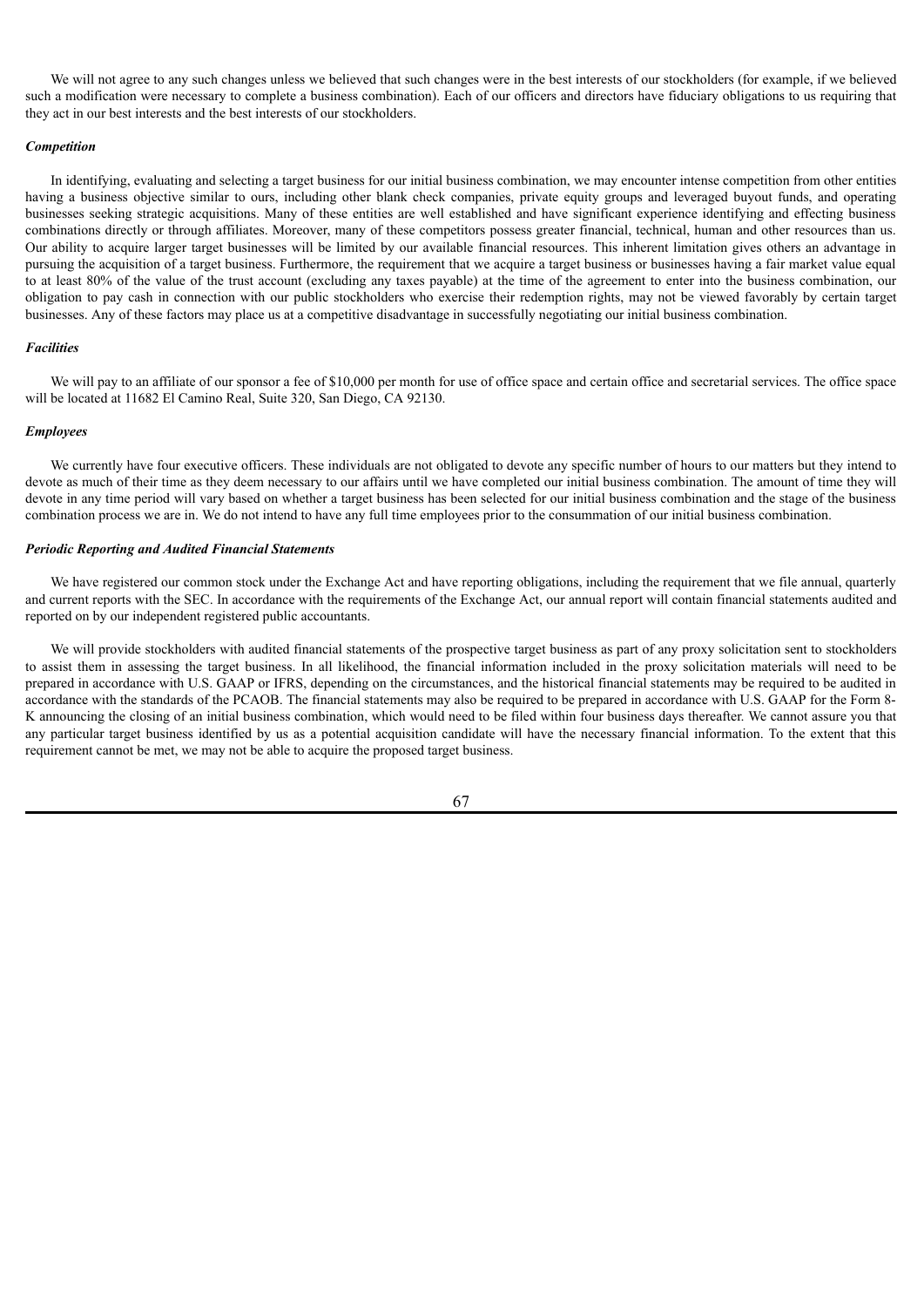We will be required to comply with the internal control requirements of the Sarbanes-Oxley Act beginning for the fiscal year ending December 31, 2021. A target company may not be in compliance with the provisions of the Sarbanes-Oxley Act regarding adequacy of their internal controls. The development of the internal controls of any such entity to achieve compliance with the Sarbanes-Oxley Act may increase the time and costs necessary to complete any such acquisition.

We are an "emerging growth company," as defined in Section 2(a) of the Securities Act, as modified by the JOBS Act. As such, we are eligible to take advantage of certain exemptions from various reporting requirements that are applicable to other public companies that are not "emerging growth companies" including, but not limited to, not being required to comply with the auditor attestation requirements of Section 404 of the Sarbanes-Oxley Act, reduced disclosure obligations regarding executive compensation in our periodic reports and proxy statements, and exemptions from the requirements of holding a non-binding advisory vote on executive compensation and stockholder approval of any golden parachute payments not previously approved. If some investors find our securities less attractive as a result, there may be a less active trading market for our securities and the prices of our securities may be more volatile.

In addition, Section 107 of the JOBS Act also provides that an "emerging growth company" can take advantage of the extended transition period provided in Section 7(a)(2)(B) of the Securities Act for complying with new or revised accounting standards. In other words, an "emerging growth company" can delay the adoption of certain accounting standards until those standards would otherwise apply to private companies. We intend to take advantage of the benefits of this extended transition period.

We will remain an emerging growth company until the earlier of (1) the last day of the fiscal year (a) following the fifth anniversary of the completion of this offering, (b) in which we have total annual gross revenue of at least \$1.07 billion, or (c) in which we are deemed to be a large accelerated filer, which means the market value of our common stock that is held by non-affiliates exceeds \$700 million as of the prior June  $30<sup>th</sup>$ , and (2) the date on which we have issued more than \$1.0 billion in non-convertible debt securities during the prior three-year period. References herein to "emerging growth company" shall have the meaning associated with it in the JOBS Act.

## **Legal Proceedings**

There is no material litigation, arbitration or governmental proceeding currently pending against us or any of our officers or directors in their capacity as such, and we and our officers and directors have not been subject to any such proceeding in the 12 months preceding the date of this prospectus.

### **Comparison to Offerings of Blank Check Companies Subject to Rule 419**

The following table compares and contrasts the terms of our offering and the terms of an offering of blank check companies under Rule 419 promulgated by the SEC assuming that the gross proceeds, underwriting discounts and underwriting expenses for the Rule 419 offering are the same as this offering and that the underwriters will not exercise their over-allotment option. None of the terms of a Rule 419 offering will apply to this offering because we will be listed on a national securities exchange, we will have net tangible assets in excess of \$5,000,001 upon the successful consummation of this offering and will file a Current Report on Form 8-K, including an audited balance sheet demonstrating this fact.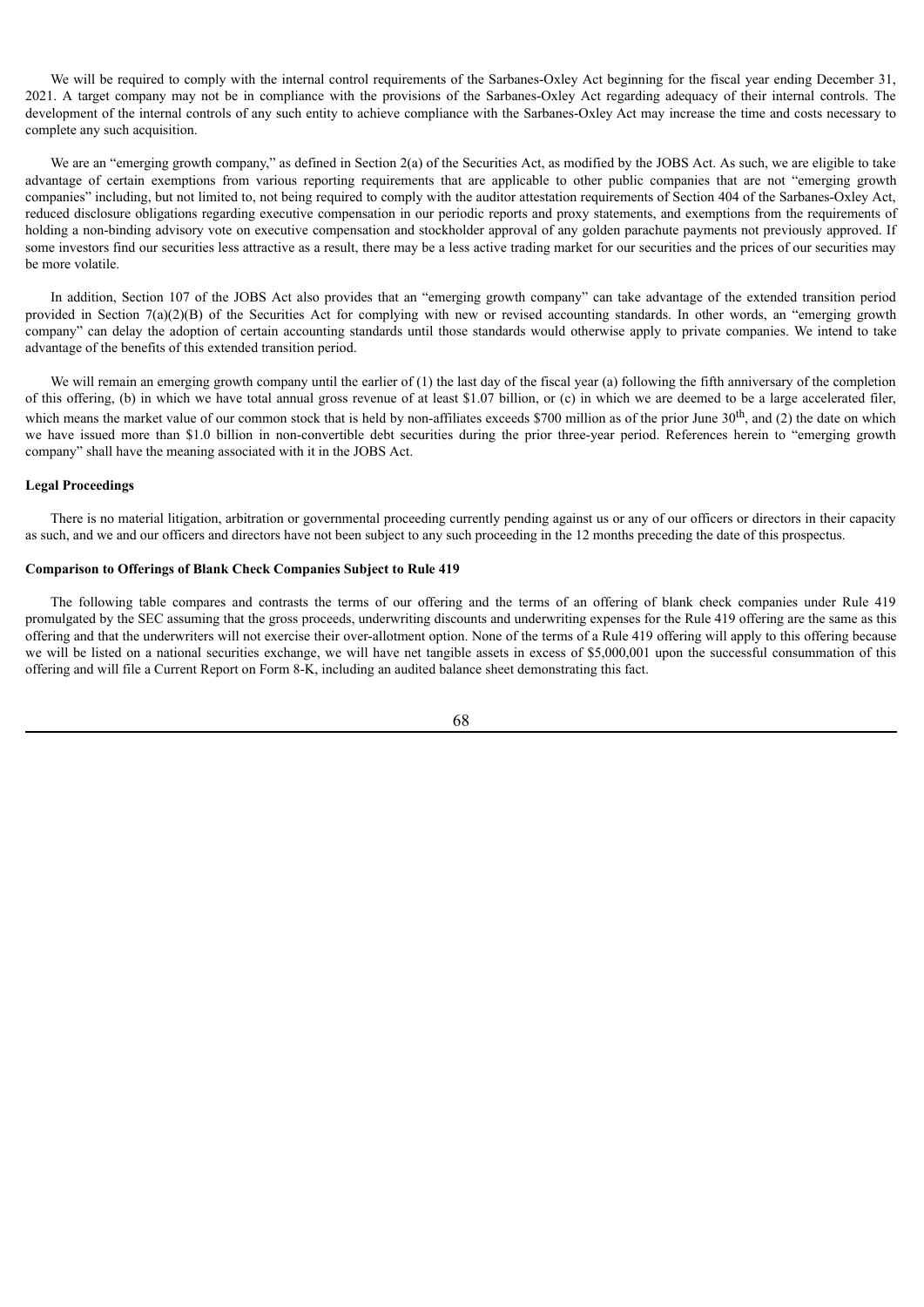|                                                              | <b>Terms of the Offering</b>                                                                                                                                                                                                                                                         | Terms Under a Rule 419 Offering                                                                                                                                                                                                                                                                                                                                                                                                                                                                                                              |
|--------------------------------------------------------------|--------------------------------------------------------------------------------------------------------------------------------------------------------------------------------------------------------------------------------------------------------------------------------------|----------------------------------------------------------------------------------------------------------------------------------------------------------------------------------------------------------------------------------------------------------------------------------------------------------------------------------------------------------------------------------------------------------------------------------------------------------------------------------------------------------------------------------------------|
| <b>Escrow of offering proceeds</b>                           | Company, acting as trustee.                                                                                                                                                                                                                                                          | $$145,000,000$ of the net offering proceeds and $$123,322,500$ of the offering proceeds would be required<br>proceeds from the sale of the private shares will be to be deposited into either an escrow account with an<br>deposited into a trust account in the United States, insured depositary institution or in a separate bank<br>maintained by Continental Stock Transfer & Trust account established by a broker-dealer in which the<br>broker-dealer acts as trustee for persons having the<br>beneficial interests in the account. |
| <b>Investment of net proceeds</b>                            | maturity of 185 days or less or in money market principal or interest by, the United States.<br>funds meeting the applicable conditions under Rule<br>2a-7 promulgated under the Investment Company<br>Act of 1940 and that invest solely in United States<br>government treasuries. | The \$145,000,000 of the net offering proceeds and Proceeds could be invested only in specified securities<br>proceeds from the sale of the private shares held in such as a money market fund meeting conditions of the<br>trust will only be invested in United States Investment Company Act of 1940 or in securities that are<br>government treasury bills, bonds or notes with a direct obligations of, or obligations guaranteed as to                                                                                                 |
| Limitation on fair value or net assets of<br>target business | payable at the time of the execution of a definitive proceeds.<br>agreement for our initial business combination.                                                                                                                                                                    | The initial target business that we acquire must We would be restricted from acquiring a target business<br>have a fair market value equal to at least 80% of unless the fair value of such business or net assets to be<br>the balance in our trust account net of taxes acquired represent at least 80% of the maximum offering                                                                                                                                                                                                            |
| Trading of common stock issued                               | promptly after the date of this prospectus.                                                                                                                                                                                                                                          | The common stock may commence trading on or No trading of the common stock would be permitted<br>until the completion of a business combination. During<br>this period, the common stock would be held in the<br>escrow or trust account.                                                                                                                                                                                                                                                                                                    |

# **Terms of the Offering Terms Under a Rule 419 Offering**

our certificate of incorporation, we must provide at least 10 days advance notice of any meeting of stockholders. Accordingly, this is the minimum amount of time we would need to provide holders to determine whether to exercise their rights to convert their shares into cash at such a meeting or to remain an investor in our company. Alternatively, if we do not hold a meeting and instead conduct a tender offer, we will conduct such tender offer in accordance with the tender offer rules of the SEC and file tender offer documents with the SEC which will contain substantially the same financial and other information about the initial business combination as we would have included in a proxy statement.

The tender offer rules require us to hold the tender offer open for at least 20 business days. Accordingly, this is the minimum amount of time we would need to provide holders to determine whether they want to sell their shares to us in the tender offer or remain an investor in our company.

**Election to remain an investor** We will either (1) give our stockholders the A prospectus containing information required by the opportunity to vote on the business combination or SEC would be sent to each investor. Each investor would (2) provide our public stockholders with the be given the opportunity to notify the company, in opportunity to sell their public shares to us in a writing, within a period of no less than 20 business days tender offer for cash equal to their *pro rata* share of and no more than 45 business days from the effective the aggregate amount then on deposit in the trust date of the post-effective amendment, to decide whether account, less taxes. If we hold a meeting to he or she elects to remain a stockholder of the company approve a proposed business combination, we will or require the return of his or her investment. If the send each stockholder a proxy statement company has not received the notification by the end of containing information required by the SEC. Under the 45<sup>th</sup> business day, funds and interest or dividends, if any, held in the trust or escrow account would automatically be returned to the stockholder. Unless a sufficient number of investors elect to remain investors, all of the deposited funds in the escrow account must be returned to all investors and none of the securities will be issued.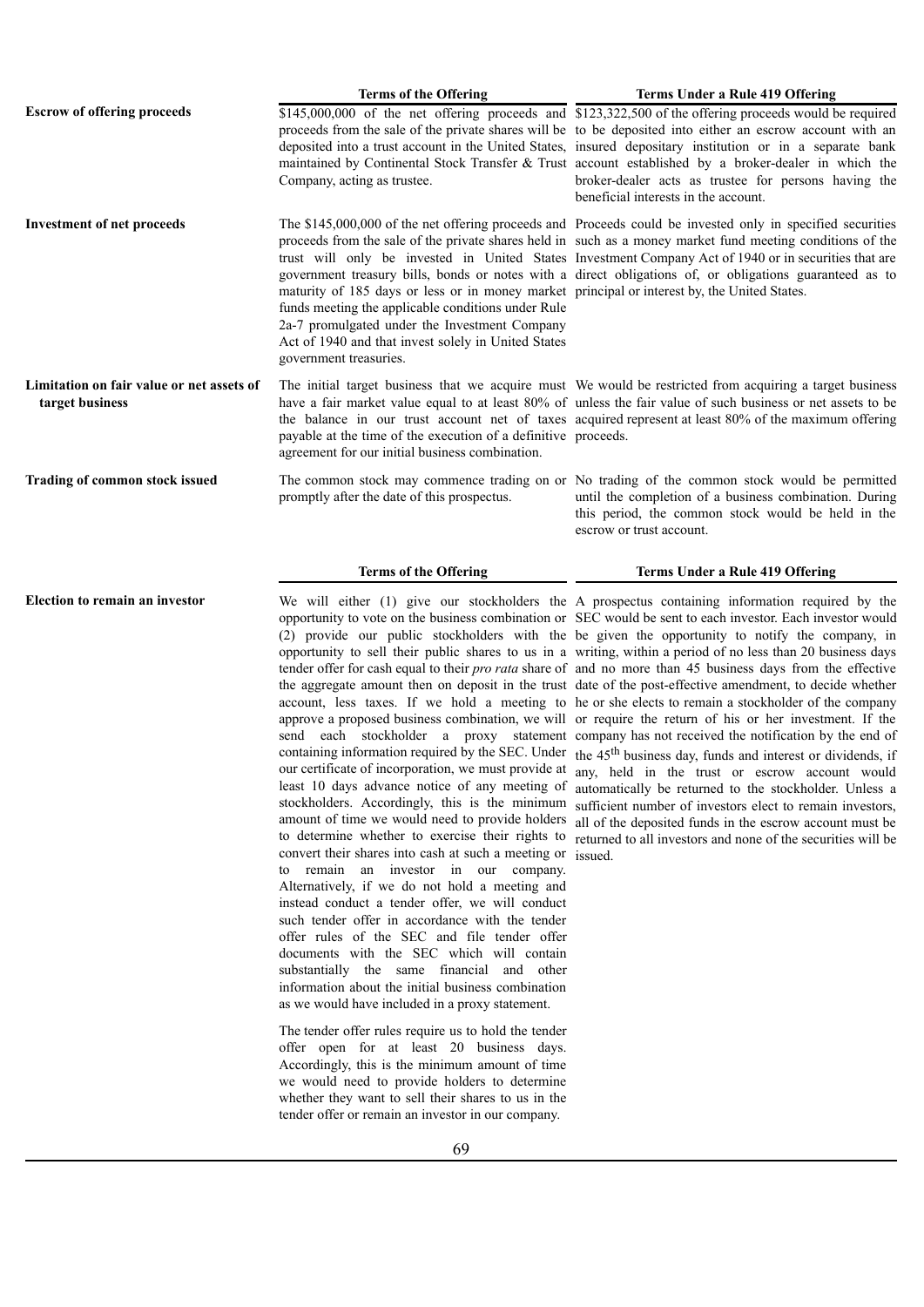|                                                      | <b>Terms of the Offering</b>                                                                                                                                                                                                                                                                                                                                                                                                                                                                                                                                                   | Terms Under a Rule 419 Offering                                                                                                                                                                                                                                                                                                                                                                                                                       |
|------------------------------------------------------|--------------------------------------------------------------------------------------------------------------------------------------------------------------------------------------------------------------------------------------------------------------------------------------------------------------------------------------------------------------------------------------------------------------------------------------------------------------------------------------------------------------------------------------------------------------------------------|-------------------------------------------------------------------------------------------------------------------------------------------------------------------------------------------------------------------------------------------------------------------------------------------------------------------------------------------------------------------------------------------------------------------------------------------------------|
| <b>Business combination deadline</b>                 | offering, it will trigger our automatic winding up, would be returned to investors.<br>dissolution and liquidation.                                                                                                                                                                                                                                                                                                                                                                                                                                                            | Pursuant to our certificate of incorporation, if we If an acquisition has not been consummated within 18<br>do not complete an initial business combination months after the effective date of the initial registration<br>within 24 months from the consummation of this statement, funds held in the trust or escrow account                                                                                                                        |
| Interest earned on the funds in the trust<br>account | account will not be released until the earlier of the business combination within the allotted time.<br>completion of a business combination and our<br>entry into liquidation upon failure to effect a<br>business combination within the allotted time.                                                                                                                                                                                                                                                                                                                      | There can be released to us, from time to time, (i) All interest earned on the funds in the trust account will<br>any interest earned on the funds in the trust account be held in trust for the benefit of public stockholders<br>that we may need to pay our tax obligations. The until the earlier of the completion of a business<br>remaining interest earned on the funds in the trust combination and our liquidation upon failure to effect a |
| <b>Release of funds</b>                              | account will not be released until the earlier of the combination within the allotted time.<br>completion of a business combination (in which<br>case, the proceeds released to us will be net of the<br>funds used to pay converting or tendering<br>stockholders, as the trustee will directly send the<br>appropriate portion of the amount held in trust to<br>the converting or tendering stockholders at the time<br>of the business combination) and the liquidation of<br>our trust account upon failure to effect a business<br>combination within the allotted time. | Except for interest earned on the funds held in the The proceeds held in the escrow account would not be<br>trust account that may be released to us to pay our released until the earlier of the completion of a business<br>tax obligations, the proceeds held in the trust combination or the failure to effect a business                                                                                                                         |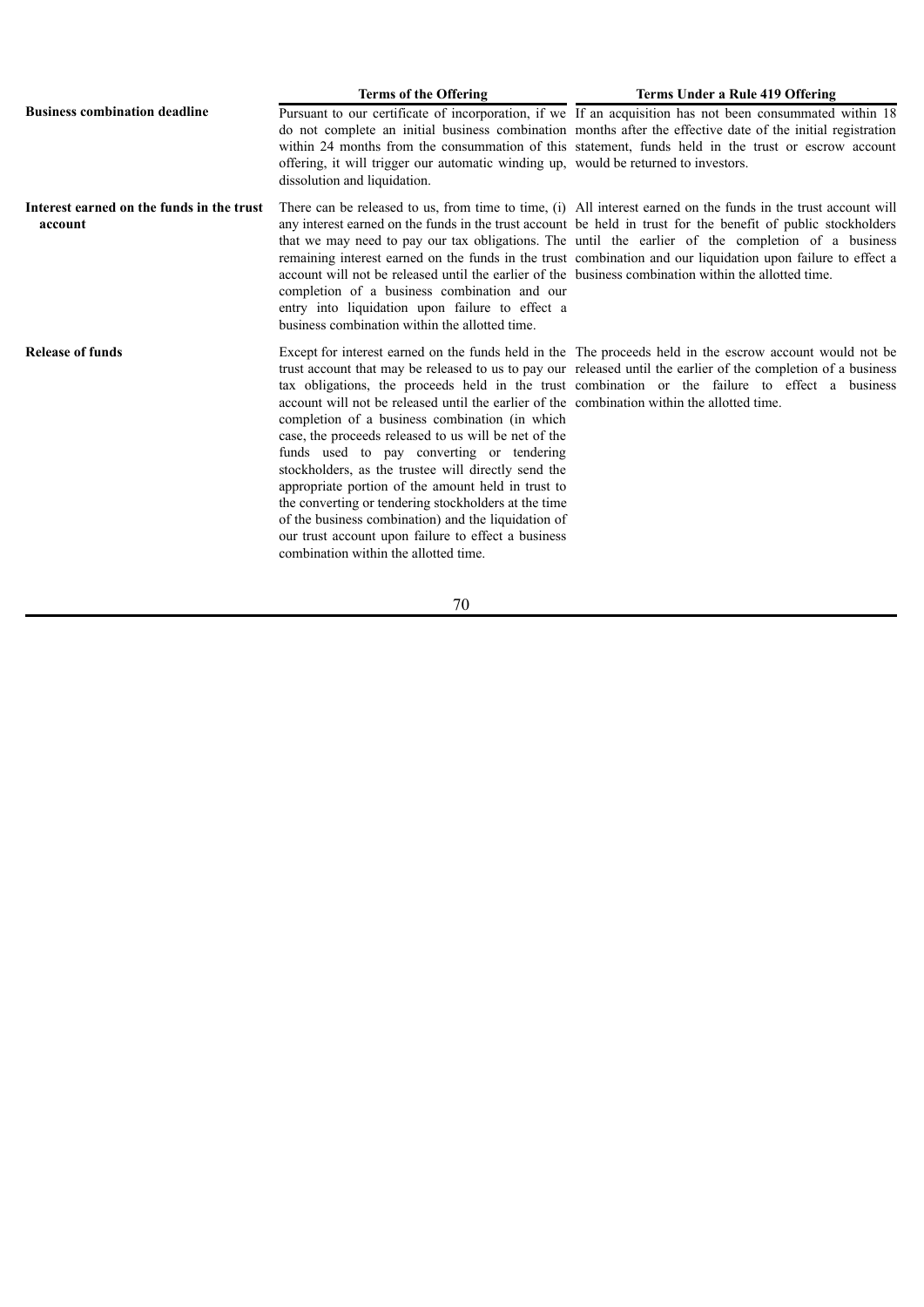#### **MANAGEMENT**

#### **Directors, Director Nominees and Executive Officers**

Our current directors, director nominees and executive officers are as follows:

| <b>Name</b>                        | Age | <b>Position</b>                    |
|------------------------------------|-----|------------------------------------|
| Aaron I. Davis                     | 42  | Chairman, Chief Executive Officer  |
| Christopher Fuglesang, Ph.D., J.D. | 52  | President, Director                |
| Michael Beauchamp                  | 30  | Chief Financial Officer, Treasurer |
| Andrew Ellis, M.D., J.D.           | 37  | Chief Operating Officer, Secretary |
| Carole L. Nuechterlein, J.D.       | 59  | Director Nominee                   |
| Richard Heyman, Ph.D.              | 62  | Director Nominee                   |
| Charles M. Baum, M.D., Ph.D.       | 62  | Director Nominee                   |
| Jamie G. Christensen, Ph.D.        | 52  | Director Nominee                   |

**Aaron I. Davis** has served as our Chief Executive Officer and Chairman of our board of directors since May 2020. Mr. Davis co-founded Boxer Capital, LLC ("Boxer Capital"), the healthcare arm of the Tavistock Group, where he has served as portfolio manager since 2005 and as Chief Executive Officer since 2012. At Boxer Capital, Mr. Davis is responsible for identifying, evaluating and structuring investment opportunities in private and public biotechnology companies. Mr. Davis serves as a member of the board of directors of Mirati Therapeutics, Inc. (Nasdaq:MRTX), Odonate Therapeutics, Inc. (Nasdaq:ODT), iTeos Therapeutics, Inc. (Nasdaq:ITOS), and Sojournix, Inc. and serves as the Executive Chairman of CiVi Biopharma Holdings, Inc. Prior to joining the Tavistock Group, Mr. Davis worked in the Global Healthcare Investment Banking and Private Equity Groups at UBS Warburg, LLC. Mr. Davis received an M.A. degree in biotechnology from Columbia University and a B.B.A. degree in finance from Emory University. We believe Mr. Davis' experience serving as a director of biotechnology companies and as a manager of funds specializing in the area of life sciences qualifies him to serve on our Board of Directors.

**Christopher Fuglesang, Ph.D., J.D.,** has served as our President and as a member of our board of directors since May 2020. Dr. Fuglesang joined Tavistock Group in 2005 as a vice president and was a co-founder of Boxer Capital, where he has been a managing director since 2012. At Boxer Capital, Dr. Fuglesang assists in managing the firm's research team, deal structuring and securities compliance. Prior to joining Boxer Capital, Dr. Fuglesang was vice president at Eidogen-Sertanty, Inc., a structural proteomics software company, and an attorney at Perkins Coie LLC. Dr. Fuglesang is a member of the board of directors of Pandion Therapeutics, Inc. and CiVi Biopharma Holdings, Inc. Dr. Fuglesang served as a member of the board of directors of Kalypsys, Inc. from 2007 to 2013 and of Ambrx Inc. from 2011 to 2015. Dr. Fuglesang received a B.S. in chemistry and physics from the University of California at Los Angeles, a Ph.D. in theoretical chemical physics from the University of California at Los Angeles, and a J.D. from Boston University. We believe Dr. Fuglesang's experience as an investor in the life sciences industry qualifies him to serve on our board of directors.

**Michael Beauchamp** has served as our Chief Financial Officer and Treasurer since May 2020. Mr. Beauchamp has served as Vice President of Finance at Boxer Capital since January 2016, where he is responsible for the firm's back office operations, including finance, tax, audit and administration. Prior to joining Boxer Capital, Mr. Beauchamp worked in the assurance practice at PricewaterhouseCoopers from 2012 to January 2016. Mr. Beauchamp received a bachelor of accountancy degree from the University of San Diego.

**Andrew Ellis, M.D., J.D.,** has served as our Chief Operating Officer and Secretary since May 2020. Dr. Ellis has served as Senior Counsel and Head of Compliance at Boxer Capital since July 2018, where he is responsible for securities compliance, deal structuring and due diligence for investments in private and public healthcare companies. Prior to joining Boxer Capital, Dr. Ellis was a corporate and securities attorney at Wilson Sonsini Goodrich & Rosati, P.C. from August 2013 to July 2018, where he worked with life sciences companies and investors on a variety of corporate transactions. Dr. Ellis received an M.D. and general surgery training at Baylor College of Medicine, a J.D. from New York University School of Law, and a B.S. degree in Biology from Baylor University.

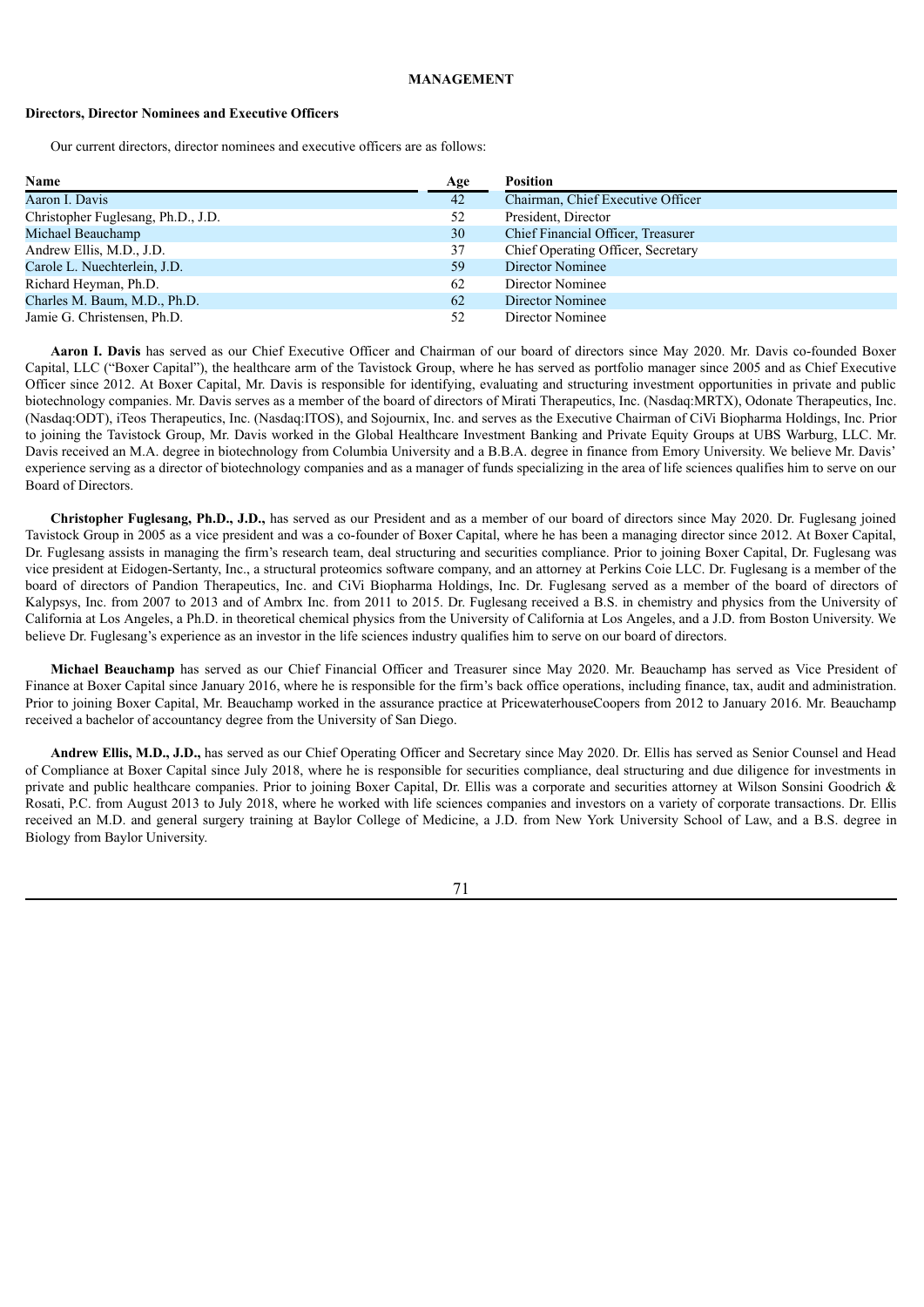**Carole L. Nuechterlein, J.D.,** has agreed to serve on our board of directors following the completion of this offering. Ms. Nuechterlein joined F. Hoffmann-La Roche Ltd. in 2001 and currently serves as a Deputy Director and head of Roche Venture Fund. Prior to that, from 1998 to 2001, Ms. Nuechterlein served as General Counsel for SangStat, Inc., a biopharmaceutical company. Ms. Nuechterlein has served as a member of the board of directors of Millendo Therapeutics, Inc. (Nasdaq:MLND) since March 2017. Ms. Nuechterlein serves and has served as a member of the boards of directors of a number of private biotechnology companies, including Entrada Therapeutics since April 2020, Aligos Therapeutics since August 2018, Vivet Therapeutics SAS since April 2017, CiVi BioPharma, Inc. since March 2017, Mission Therapeutics Ltd. since January 2017, Arch Oncology Inc. since August 2016 and Second Genome, Inc. since April 2016. She also served as a member of the board of directors of AveXis Inc., a biotechnology company (Nasdaq:AVXS), from October 2014 to May 2017. Ms. Nuechterlein received a B.A. from Valparaiso University and a J.D. from University of Michigan.

**Richard Heyman, Ph.D.,** has agreed to serve on our board of directors following the completion of this offering. Dr. Heyman is chairman of the board of directors and co-founder of Metacrine, Inc., a biotechnology company developing new therapeutics for the treatment of liver and gastrointestinal diseases. He also is on the board of directors of Gritstone Oncology, Inc. (Nasdaq:GRTS) and is the co-founder and chairman of the board of directors of ORIC Pharmaceuticals, Inc. (Nasdaq:ORIC). Previously, Dr. Heyman served as president and chief executive officer of Seragon Pharmaceuticals Inc., or Seragon, a privately-held biotechnology company, which was acquired by Genentech in 2014. Prior to Seragon, he co-founded and served as president and chief executive officer of Aragon Pharmaceuticals, Inc., or Aragon, until it was purchased by Johnson & Johnson in 2013. Dr. Heyman is a venture partner for Arch Ventures and also serves on the boards of directors for private life sciences companies Yumanity Therapeutics, Inc., Vividion Therapeutics, Inc., PMV Pharmaceuticals, Inc. and Amunix Inc. He is Vice Chair of the Board of Trustees at the Salk Institute, on the Board Foundation for the American Association for Cancer Research, or AACR, and on the Board of Visitors at the University of California at San Diego Moores Cancer Center. Dr. Heyman received a B.S. in chemistry from the University of Connecticut and a Ph.D. in pharmacology from the University of Minnesota. He was an NIH postdoctoral fellow and staff scientist at the Salk Institute.

**Charles M. Baum, M.D., Ph.D.,** has agreed to serve on our board of directors following the completion of this offering. Dr. Baum has been the President and Chief Executive Officer and a member of the board of directors of Mirati Therapeutics, Inc. since November 2012. From June 2003 to September 2012, he was at Pfizer as Senior Vice President for Biotherapeutic Clinical Research within Pfizer's Worldwide Research & Development division and as Vice President and Head of Oncology Development and Chief Medical Officer for Pfizer's Biotherapeutics and Bioinnovation Center. From 2000 to 2003, he was responsible for the development of several oncology compounds at Schering-Plough Corporation (acquired by Merck). His career has included academic and hospital positions at Stanford University and Emory University, as well as positions of increasing responsibility within the pharmaceutical industry at SyStemix, Inc. (acquired by Novartis AG), G.D. Searle & Company (acquired by Pfizer), Schering-Plough Corporation (acquired by Merck) and Pfizer. Dr. Baum has served on the board of directors of Immunomedics, Inc. (Nasdaq:IMMU) since February 2019 and was on the board of directors of Array BioPharma Inc. from 2014 until its acquisition by Pfizer in July 2019. Dr. Baum received his M.D. and Ph.D. (Immunology) degrees from Washington University School of Medicine in St. Louis, Missouri and completed his post-doctoral training at Stanford University.

**Jamie G. Christensen, Ph.D.,** has agreed to serve on our board of directors following the completion of this offering. Dr. Christensen has been the Executive Vice President and Chief Scientific Officer of Mirati Therapeutics, Inc. since June 2013. In his role at Mirati, he is responsible for drug discovery, translational research, drug manufacturing and companion diagnostics research and teams. While at Mirati, Dr. Christensen led activities related to the discovery and advancement of the KRAS G12C inhibitor, MRTX849, as well as the spectrum-selective receptor tyrosine kinase (RTK) inhibitor, sitravatinib, through IND and clinical development. Prior to Mirati, Dr. Christensen most recently was the head of Oncology Precision Medicine and member of the executive leadership team in the Oncology Research Unit at Pfizer. While at Pfizer, Dr Christensen led key aspects of the nonclinical and clinical development of sunitinib (Sutent®), crizotinib (Xalkori®), and palbociclib (Ibrance®). Prior to his time at Pfizer, he held positions at SUGEN/Pharmacia as a Group Leader on the Preclinical Research and Exploratory Development team. Dr. Christensen initiated his industry experience at Warner Lambert/Parke-Davis with research focus in RTK biology and pathway biomarker development in the oncology therapeutic area. Dr. Christensen received his Ph.D. focusing in Molecular Pharmacology from North Carolina State University with dissertation research directed toward characterization of mechanisms of apoptosis dysregulation during the process of carcinogenesis.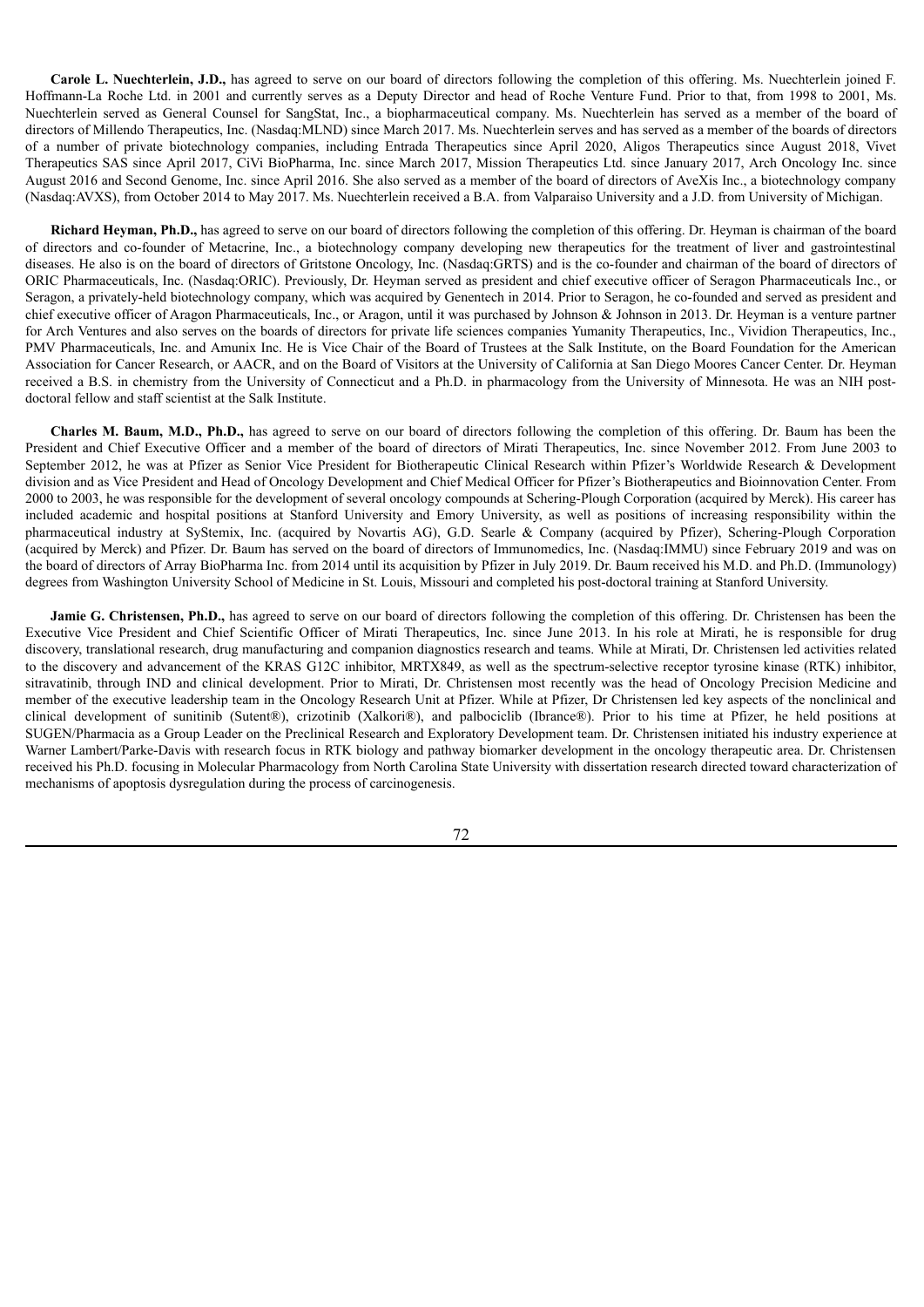# **Number and Terms of Office of Officers and Directors**

Upon consummation of this offering, we expect that our board of directors will have six members, four of whom will be deemed "independent" under SEC and Nasdaq rules. Our board of directors will be divided into three classes with only one class of directors being elected in each year and each class serving a three-year term. The term of office of the first class of directors, consisting of Carole L. Nuechterlein and Jamie G. Christensen, will expire at our first annual meeting of stockholders. The term of office of the second class of directors, consisting of Richard Heyman and Charles M. Baum, will expire at the second annual meeting. The term of office of the third class of directors, consisting of Aaron I. Davis and Christopher Fuglesang, will expire at our third annual meeting of stockholders. We may not hold an annual meeting of stockholders until after we consummate our initial business combination.

Pursuant to an agreement to be entered into concurrently with the issuance and sale of the securities in this offering, our sponsor, upon consummation of an initial business combination, will be entitled to nominate two individuals for election to our board of directors.

Our officers are appointed by the board of directors and serve at the discretion of the board of directors, rather than for specific terms of office. Our board of directors is authorized to appoint persons to the offices set forth in our bylaws as it deems appropriate. Our bylaws provide that our directors may consist of a chairman of the board, and that our officers may consist of chief executive officer, president, chief financial officer, executive vice president(s), vice president(s), secretary, treasurer and such other officers as may be determined by the board of directors.

#### **Executive Compensation**

No executive officer has received any cash compensation for services rendered to us. Commencing on the date of this prospectus through the completion of our initial business combination with a target business, we will pay to an affiliate of our sponsor a fee of \$10,000 per month for providing us with office space and certain office and secretarial services. However, pursuant to the terms of such agreement, we may delay payment of such monthly fee upon a determination by our audit committee that we lack sufficient funds held outside the trust to pay actual or anticipated expenses in connection with our initial business combination. Any such unpaid amount will accrue without interest and be due and payable no later than the date of the consummation of our initial business combination. Other than the \$10,000 per month administrative fee, no compensation or fees of any kind, including finder's fees, consulting fees and other similar fees, will be paid to our insiders or any of the members of our management team, for services rendered prior to or in connection with the consummation of our initial business combination (regardless of the type of transaction that it is). However, such individuals will receive reimbursement for any out-of-pocket expenses incurred by them in connection with activities on our behalf, such as identifying potential target businesses, performing business due diligence on suitable target businesses and business combinations as well as traveling to and from the offices, plants or similar locations of prospective target businesses to examine their operations. There is no limit on the amount of out-of-pocket expenses reimbursable by us; provided, however, that to the extent such expenses exceed the available proceeds not deposited in the trust account and the interest income earned on the amounts held in the trust account, such expenses would not be reimbursed by us unless we consummate an initial business combination.

After our initial business combination, members of our management team who remain with us may be paid consulting, management or other fees from the combined company with any and all amounts being fully disclosed to stockholders, to the extent then known, in the proxy solicitation materials furnished to our stockholders. It is unlikely the amount of such compensation will be known at the time of a stockholder meeting held to consider our initial business combination, as it will be up to the directors of the post-combination business to determine executive and director compensation. In this event, such compensation will be publicly disclosed at the time of its determination in a Current Report on Form 8-K, as required by the SEC.

#### **Director Independence**

Nasdaq listing standards require that within one year of the listing of our securities on the Nasdaq Capital Market we have at least three independent directors and that a majority of our board of directors be independent. An "independent director" is defined generally as a person other than an officer or employee of the company or its subsidiaries or any other individual having a relationship which in the opinion of the company's board of directors, would interfere with the director's exercise of independent judgment in carrying out the responsibilities of a director. Our Board of Directors had determined that Carole L. Nuechterlein, Richard Heyman, Jamie Christensen and Charles M. Baum are "independent directors" as defined in the Nasdaq listing standards and applicable SEC rules. Our independent directors will have regularly scheduled meetings at which only independent directors are present.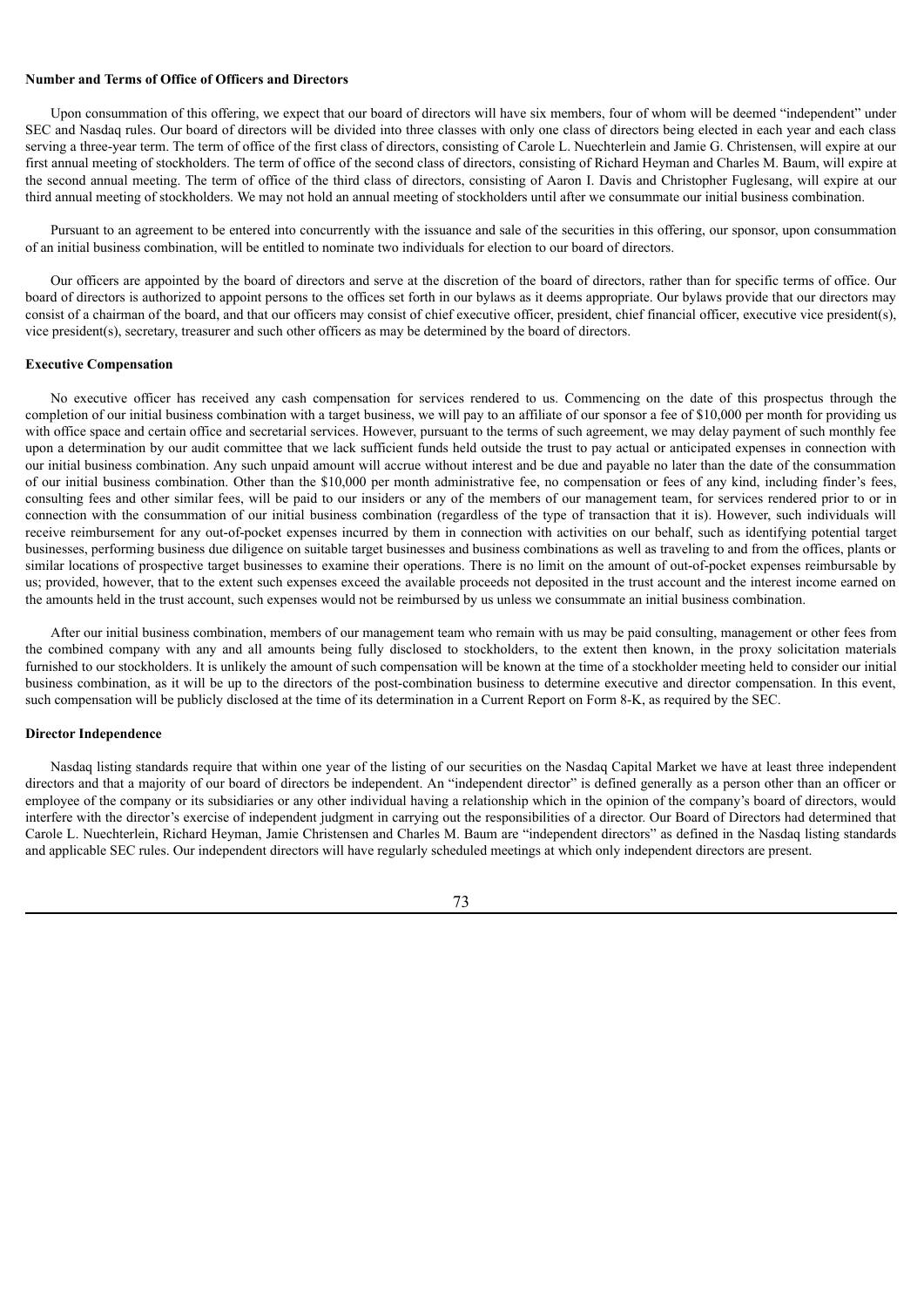We will only enter into a business combination if it is approved by a majority of our independent directors. Additionally, we will only enter into transactions with our officers and directors and their respective affiliates that are on terms no less favorable to us than could be obtained from independent parties. Any related-party transactions must be approved by our audit committee and a majority of disinterested directors.

## **Audit Committee**

Effective as of the date of this prospectus, we will establish an audit committee of the board of directors, which will consist of Carole L. Nuechterlein, Richard Heyman, and Charles M. Baum, each of whom is an independent director. Carole L. Nuechterlein will serve as chairman of the audit committee. The audit committee's duties, which are specified in our Audit Committee Charter, include, but are not limited to:

- reviewing and discussing with management and the independent auditor the annual audited financial statements, and recommending to the board whether the audited financial statements should be included in our Form 10-K;
- discussing with management and the independent auditor significant financial reporting issues and judgments made in connection with the preparation of our financial statements;
- discussing with management major risk assessment and risk management policies;
- monitoring the independence of the independent auditor;
- verifying the rotation of the lead (or coordinating) audit partner having primary responsibility for the audit and the audit partner responsible for reviewing the audit as required by law;
- reviewing and approving all related-party transactions;
- inquiring and discussing with management our compliance with applicable laws and regulations;
- pre-approving all audit services and permitted non-audit services to be performed by our independent auditor, including the fees and terms of the services to be performed;
- appointing or replacing the independent auditor;
- determining the compensation and oversight of the work of the independent auditor (including resolution of disagreements between management and the independent auditor regarding financial reporting) for the purpose of preparing or issuing an audit report or related work;
- establishing procedures for the receipt, retention and treatment of complaints received by us regarding accounting, internal accounting controls or reports which raise material issues regarding our financial statements or accounting policies; and
- approving reimbursement of expenses incurred by our management team in identifying potential target businesses.

#### **Financial Experts on Audit Committee**

The audit committee will at all times be composed exclusively of "independent directors" who are "financially literate" as defined under the Nasdaq listing standards. The Nasdaq listing standards define "financially literate" as being able to read and understand fundamental financial statements, including a company's balance sheet, income statement and cash flow statement.

In addition, we must certify to Nasdaq that the committee has, and will continue to have, at least one member who has past employment experience in finance or accounting, requisite professional certification in accounting, or other comparable experience or background that results in the individual's financial sophistication. The board of directors has determined that Carole L. Nuechterlein qualifies as an "audit committee financial expert," as defined under rules and regulations of the SEC.

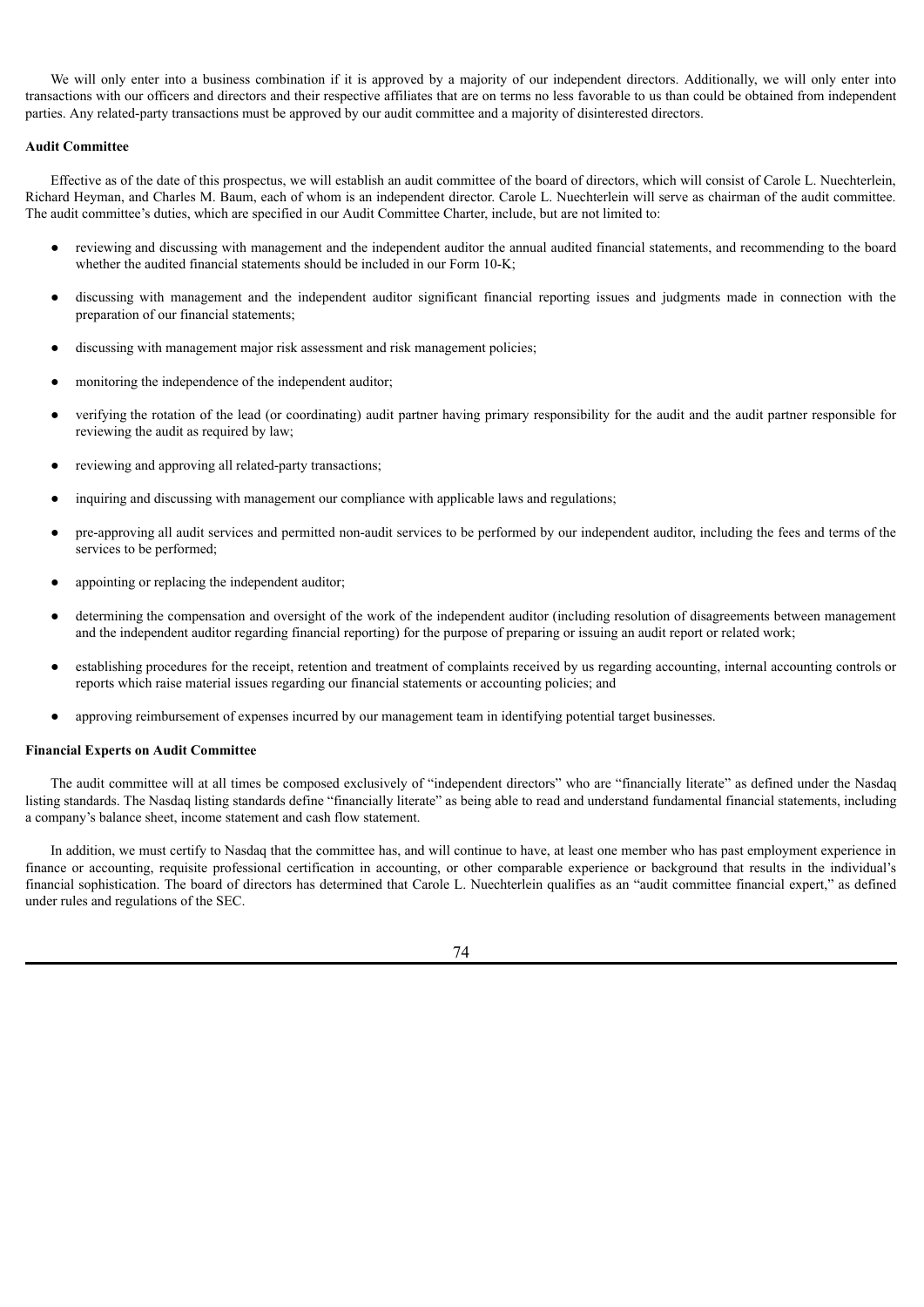#### **Guidelines for Selecting Director Nominees**

We do not have a standing nominating committee, though we intend to form a corporate governance and nominating committee as and when required to do so by law or Nasdaq rules. In accordance with Rule  $5605(e)(2)$  of the Nasdaq rules, a majority of the independent directors may recommend a director nominee for selection by the board of directors.

The board of directors believes that the independent directors can satisfactorily carry out the responsibility of properly selecting or approving director nominees without the formation of a standing nominating committee. Carole L. Nuechterlein, Richard Heyman, Jamie Christensen and Chuck Baum will participate in the consideration and recommendation of director nominees. In accordance with Rule  $5605(e)(1)(A)$  of the Nasdaq rules, all such directors are independent. As there is no standing nominating committee, we do not have a nominating committee charter in place.

The board of directors will also consider director candidates recommended for nomination by our shareholders during such times as they are seeking proposed nominees to stand for election at the next annual general meeting (or, if applicable, extraordinary general meeting). Our shareholders that wish to nominate a director for election to the Board should follow the procedures set forth in our bylaws.

We have not formally established any specific, minimum qualifications that must be met or skills that are necessary for directors to possess. In general, in identifying and evaluating nominees for director, the board of directors considers educational background, diversity of professional experience, knowledge of our business, integrity, professional reputation, independence, wisdom, and the ability to represent the best interests of our shareholders.

#### **Compensation Committee**

Upon the effectiveness of the registration statement of which this prospectus forms a part, we will establish a compensation committee of the board of directors consisting of Richard Heyman and Carole L. Nuechterlein, each of whom is an independent director. Richard Heyman will serve as chairman of the compensation committee. We will adopt a compensation committee charter, which will detail the principal functions of the compensation committee, including:

- reviewing and approving on an annual basis the corporate goals and objectives relevant to our President and Chief Executive Officer's compensation, evaluating our President and Chief Executive Officer's performance in light of such goals and objectives and determining and approving the remuneration (if any) of our President and Chief Executive Officer based on such evaluation;
- reviewing and approving the compensation of all of our other executive officers;
- reviewing our executive compensation policies and plans;
- implementing and administering our incentive compensation equity-based remuneration plans;
- assisting management in complying with our proxy statement and annual report disclosure requirements;
- approving all special perquisites, special cash payments and other special compensation and benefit arrangements for our executive officers and employees;
- producing a report on executive compensation to be included in our annual proxy statement; and
- reviewing, evaluating and recommending changes, if appropriate, to the remuneration for directors.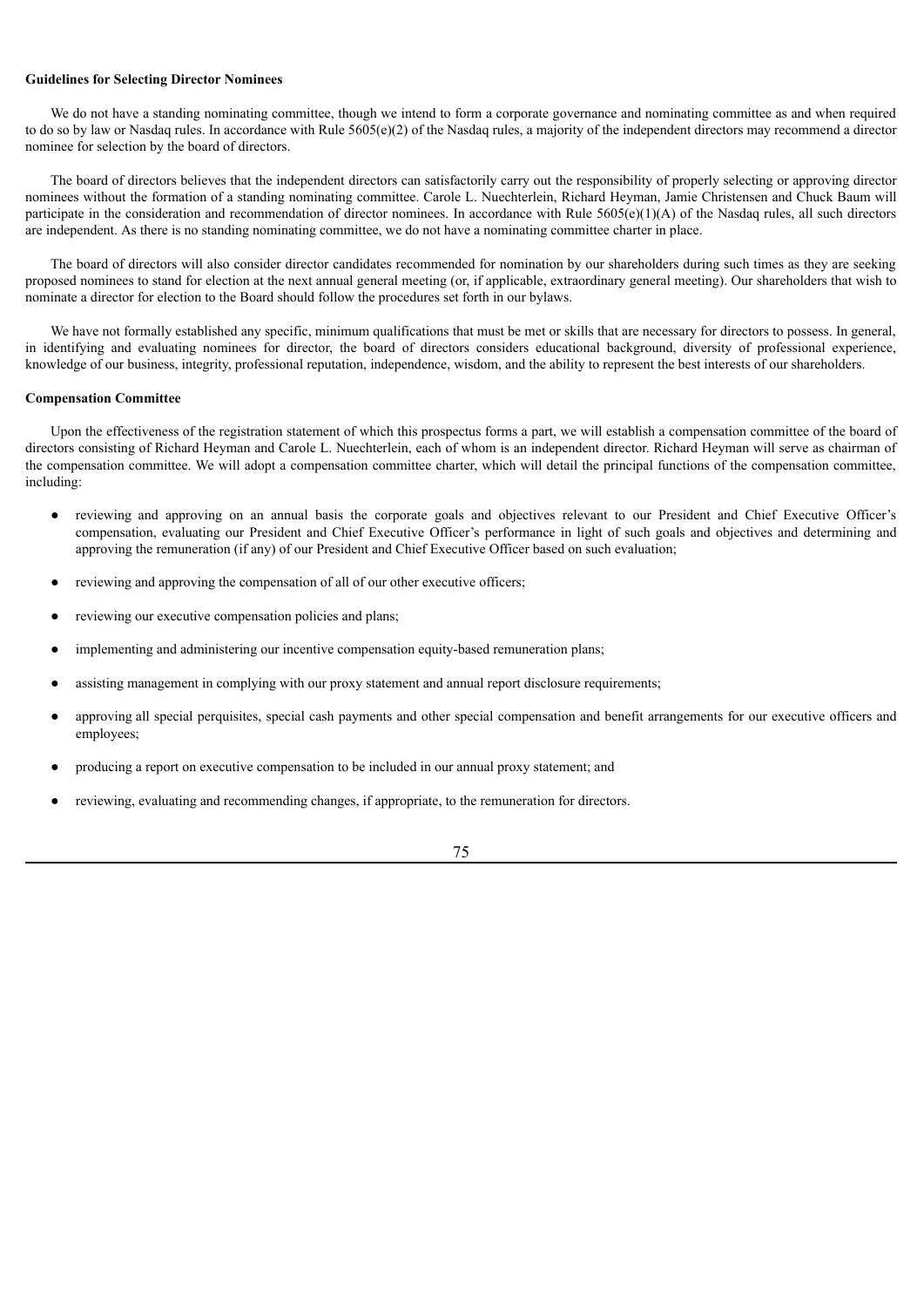The charter will also provide that the compensation committee may, in its sole discretion, retain or obtain the advice of a compensation consultant, legal counsel or other adviser and will be directly responsible for the appointment, compensation and oversight of the work of any such adviser. However, before engaging or receiving advice from a compensation consultant, external legal counsel or any other adviser, the compensation committee will consider the independence of each such adviser, including the factors required by Nasdaq and the SEC.

#### **Compensation Committee Interlocks and Insider Participation**

We may not have a compensation committee in place prior to the completion of our initial business combination. Any executive compensation matters that arise prior to the time we have a compensation committee in place will be determined by our independent directors. None of our directors who currently serve as members of our compensation committee is, or has at any time in the past been, one of our officers or employees. None of our executive officers currently serves, or in the past year has served, as a member of the compensation committee of any other entity that has one or more executive officers serving on our board of directors. None of our executive officers currently serves, or in the past year has served, as a member of the board of directors of any other entity that has one or more executive officers serving on our compensation committee.

#### **Code of Ethics**

Effective upon consummation of this offering, we will adopt a code of ethics that applies to all of our executive officers, directors and employees. The code of ethics codifies the business and ethical principles that govern all aspects of our business.

# **Conflicts of Interest**

Investors should be aware of the following potential conflicts of interest:

- None of our officers and directors are required to commit their full time to our affairs and, accordingly, they may have conflicts of interest in allocating their time among various business activities.
- In the course of their other business activities, our officers and directors may become aware of investment and business opportunities which may be appropriate for presentation to our company as well as the other entities with which they are affiliated. Our officers and directors may have conflicts of interest in determining to which entity a particular business opportunity should be presented.
- Our officers and directors may in the future become affiliated with entities, including other blank check companies, engaged in business activities similar to those intended to be conducted by our company.
- Unless we consummate our initial business combination, our officers, directors and other insiders will not receive reimbursement for any out-ofpocket expenses incurred by them to the extent that such expenses exceed the amount of available proceeds not deposited in the trust account.
- The insider shares beneficially owned by our officers and directors will be released from escrow only if our initial business combination is successfully completed. Additionally, if we are unable to complete an initial business combination within the required time frame, our officers and directors will not be entitled to receive any amounts held in the trust account with respect to any of their insider shares or private shares. For the foregoing reasons, our board may have a conflict of interest in determining whether a particular target business is an appropriate business with which to effect our initial business combination.

In general, officers and directors of a corporation incorporated under the laws of the State of Delaware are required to present business opportunities to a corporation if:

- the corporation could financially undertake the opportunity;
- the opportunity is within the corporation's line of business; and
- it would not be fair to the corporation and its stockholders for the opportunity not to be brought to the attention of the corporation.

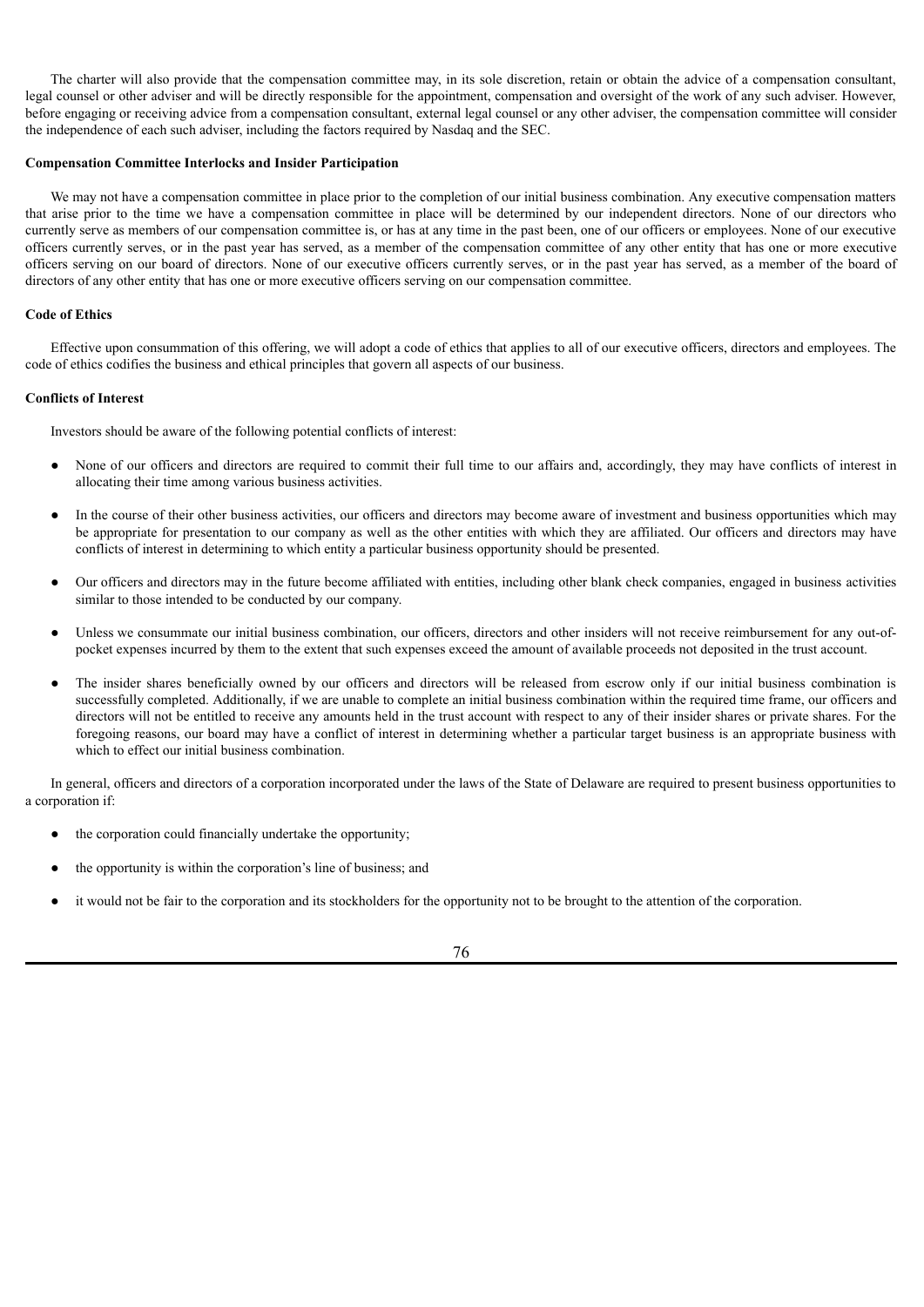Accordingly, as a result of multiple business affiliations, our officers and directors may have similar legal obligations relating to presenting business opportunities meeting the above-listed criteria to multiple entities. Furthermore, our certificate of incorporation provides that the doctrine of corporate opportunity will not apply with respect to any of our officers or directors in circumstances where the application of the doctrine would conflict with any fiduciary duties or contractual obligations they may have. In order to minimize potential conflicts of interest which may arise from multiple affiliations, our officers and directors (other than our independent directors) have agreed to present to us for our consideration, prior to presentation to any other person or entity, any suitable opportunity to acquire a target business, until the earlier of: (1) our consummation of an initial business combination and (2) 24 months from the date of this prospectus. This agreement is, however, subject to any pre-existing fiduciary and contractual obligations such officer or director may from time to time have to another entity. Accordingly, if any of them becomes aware of a business combination opportunity which is suitable for an entity to which he or she has pre-existing fiduciary or contractual obligations, he or she will honor his or her fiduciary or contractual obligations to present such business combination opportunity to such entity, and only present it to us if such entity rejects the opportunity. We do not believe, however, that the preexisting fiduciary duties or contractual obligations of our officers and directors will materially undermine our ability to complete our business combination because in most cases the affiliated companies are closely held entities controlled by the officer or director or the nature of the affiliated company's business is such that it is unlikely that a conflict will arise.

The following table summarizes the current material pre-existing fiduciary or contractual obligations of our officers, directors and director nominees:

|                           | <b>Name of Affiliated</b>     |                          |                                                                 |
|---------------------------|-------------------------------|--------------------------|-----------------------------------------------------------------|
| <b>Name of Individual</b> | Company                       | <b>Entity's Business</b> | <b>Affiliation</b>                                              |
| <b>Aaron Davis</b>        | Boxer Capital, LLC            | <b>Investment Fund</b>   | <b>Chief Executive Officer</b>                                  |
|                           | MVA Investors, LLC            | <b>Investment Fund</b>   | <b>Chief Executive Officer</b>                                  |
|                           | Mirati Therapeutics, Inc.     | Therapeutics             | Director                                                        |
|                           | Odonate Therapeutics, Inc.    | Therapeutics             | Director                                                        |
|                           | iTeos Therapeutics, Inc.      | Therapeutics             | Director                                                        |
|                           | Tango Therapeutics, Inc.      | Therapeutics             | Director                                                        |
|                           | CiVi Biopharma Holdings, Inc. | Therapeutics             | <b>Executive Chairman</b>                                       |
|                           | Sojournix, Inc.               | Therapeutics             | Director                                                        |
|                           |                               |                          |                                                                 |
| Christopher Fuglesang     | Boxer Capital, LLC            | <b>Investment Fund</b>   | Managing Director                                               |
|                           | MVA Investors, LLC            | <b>Investment Fund</b>   | President                                                       |
|                           | Pandion Therapeutics, Inc.    | Therapeutics             | Director                                                        |
|                           | CiVi Biopharma Holdings, Inc. | Therapeutics             | Director                                                        |
| Michael Beauchamp         | Boxer Capital, LLC            | <b>Investment Fund</b>   | Vice President of Finance                                       |
|                           |                               |                          |                                                                 |
| Andrew Ellis              | Boxer Capital, LLC            | <b>Investment Fund</b>   | Senior Counsel                                                  |
| Carole L. Nuechterlein    | F. Hoffmann-La Roche Ltd.     | Therapeutics             | Deputy Director, Head of Roche Venture                          |
|                           |                               |                          | Fund                                                            |
|                           | Millendo Therapeutics, Inc.   | Therapeutics             | Director                                                        |
|                           | Aligos Therapeutics, Inc.     | Therapeutics             | Director                                                        |
|                           | Vivet Therapeutics SAS        | Therapeutics             | Director                                                        |
|                           | CiVi Biopharma Holdings, Inc. | Therapeutics             | Director                                                        |
|                           | Entrada Therapeutics, Inc.    | Therapeutics             | Director                                                        |
|                           | Mission Therapeutics Ltd.     | Therapeutics             | Director                                                        |
|                           | Arch Oncology Inc.            | Therapeutics             | Director                                                        |
|                           | Second Genome, Inc.           | Therapeutics             | Director                                                        |
|                           |                               |                          |                                                                 |
| Richard Heyman            | <b>Arch Ventures</b>          | <b>Investment Fund</b>   | <b>Venture Partner</b>                                          |
|                           | Metacrine, Inc.               | Therapeutics             | Chairman                                                        |
|                           | Millendo Therapeutics, Inc.   | Therapeutics             | Director                                                        |
|                           | <b>ORIC</b> Pharmaceuticals   | Therapeutics             | Director                                                        |
|                           | YumanityTherapeutics, Inc.    | Therapeutics             | Director                                                        |
|                           | Vividion Therapeutics, Inc.   | Therapeutics             | Director                                                        |
|                           | PMV Pharmaceuticals, Inc.     | Therapeutics             | Chairman                                                        |
|                           | Amunix, Inc.                  | <b>Therapeutics</b>      | Director                                                        |
| Charles M. Baum           | Mirati Therapeutics, Inc.     | Therapeutics             | President,<br>Chief Executive Officer and                       |
|                           |                               |                          | Director                                                        |
|                           | Immunomedics, Inc.            | Therapeutics             | Director                                                        |
|                           |                               |                          |                                                                 |
| Jamie G. Christensen      | Mirati Therapeutics, Inc.     | Therapeutics             | <b>Executive Vice President and Chief</b><br>Scientific Officer |
|                           |                               |                          |                                                                 |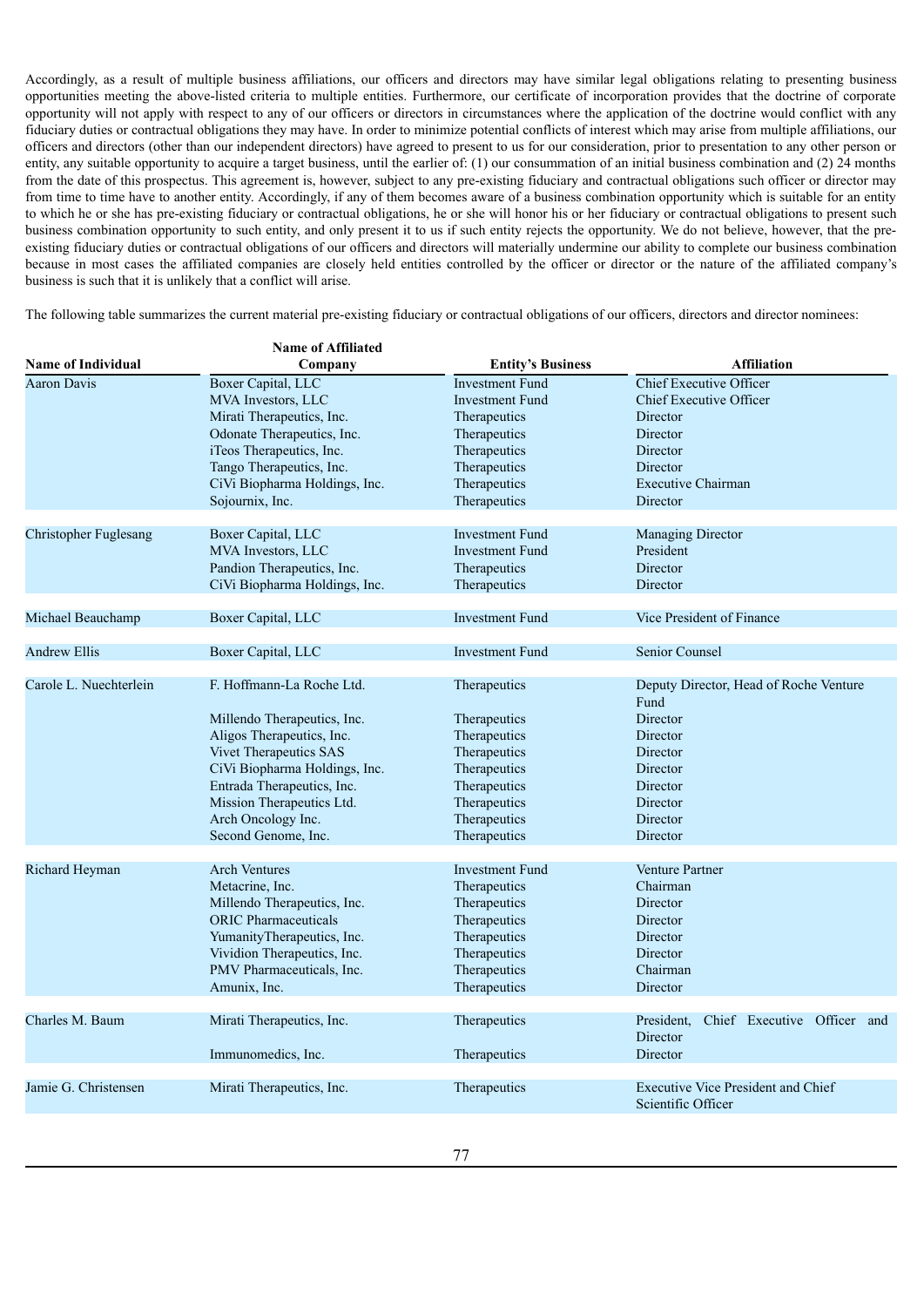Further, our insiders, including our officers and directors, have agreed to vote any shares of common stock held by them in favor of our initial business combination. In addition, they have agreed to waive their respective rights to receive any amounts held in the trust account with respect to their insider shares and private shares if we are unable to complete our initial business combination within the required time frame. If they purchase shares of common stock in this offering or in the open market, however, they would be entitled to receive their pro rata share of the amounts held in the trust account if we are unable to complete our initial business combination within the required time frame, but have agreed not to convert such shares in connection with the consummation of our initial business combination.

All ongoing and future transactions between us and any of our officers and directors or their respective affiliates will be on terms believed by us to be no less favorable to us than are available from unaffiliated third parties. Such transactions will require prior approval by our audit committee and a majority of our uninterested "independent" directors, or the members of our board who do not have an interest in the transaction, in either case who had access, at our expense, to our attorneys or independent legal counsel. We will not enter into any such transaction unless our audit committee and a majority of our disinterested "independent" directors determine that the terms of such transaction are no less favorable to us than those that would be available to us with respect to such a transaction from unaffiliated third parties.

To further minimize conflicts of interest, we have agreed not to consummate our initial business combination with an entity that is affiliated with any of our officers, directors or other insiders, unless we have obtained (i) an opinion from an independent investment banking firm that the business combination is fair to our unaffiliated stockholders from a financial point of view and (ii) the approval of a majority of our disinterested and independent directors (if we have any at that time). In no event will our insiders or any of the members of our management team be paid any finder's fee, consulting fee or other similar compensation prior to, or for any services they render in order to effectuate, the consummation of our initial business combination (regardless of the type of transaction that it is).

#### **Limitation on Liability and Indemnification of Directors and Officers**

Our certificate of incorporation provides that our directors and officers will be indemnified by us to the fullest extent authorized by Delaware law as it now exists or may in the future be amended. In addition, our certificate of incorporation provides that our directors will not be personally liable for monetary damages to us for breaches of their fiduciary duty as directors, unless they violated their duty of loyalty to us or our stockholders, acted in bad faith, knowingly or intentionally violated the law, authorized unlawful payments of dividends, unlawful stock purchases or unlawful redemptions, or derived an improper personal benefit from their actions as directors. Notwithstanding the foregoing, as set forth in our certificate of incorporation, such indemnification will not extend to any claims our insiders may make to us to cover any loss that they may sustain as a result of their agreement to pay debts and obligations to target businesses or vendors or other entities that are owed money by us for services rendered or contracted for or products sold to us as described elsewhere in this prospectus.

Our bylaws also will permit us to secure insurance on behalf of any officer, director or employee for any liability arising out of his or her actions, regardless of whether Delaware law would permit indemnification. We will purchase a policy of directors' and officers' liability insurance that insures our directors and officers against the cost of defense, settlement or payment of a judgment in some circumstances and insures us against our obligations to indemnify the directors and officers.

These provisions may discourage stockholders from bringing a lawsuit against our directors for breach of their fiduciary duty. These provisions also may have the effect of reducing the likelihood of derivative litigation against directors and officers, even though such an action, if successful, might otherwise benefit us and our stockholders. Furthermore, a stockholder's investment may be adversely affected to the extent we pay the costs of settlement and damage awards against directors and officers pursuant to these provisions. We believe that these provisions, the insurance and the indemnity agreements are necessary to attract and retain talented and experienced directors and officers.

Insofar as indemnification for liabilities arising under the Securities Act may be permitted to our directors, officers and controlling persons pursuant to the foregoing provisions, or otherwise, we have been advised that in the opinion of the SEC such indemnification is against public policy as expressed in the Securities Act and is, therefore, unenforceable.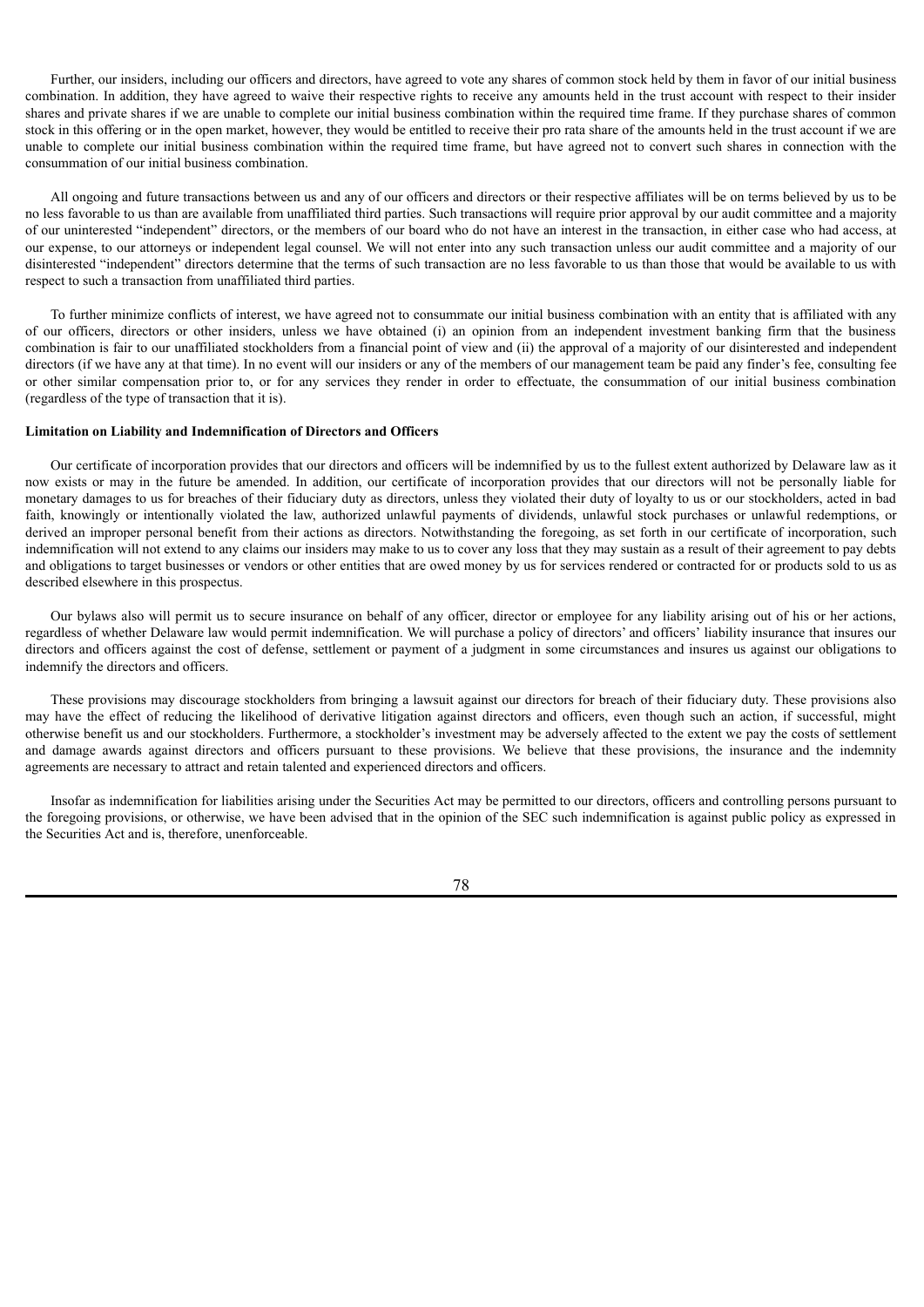# **PRINCIPAL STOCKHOLDERS**

The following table sets forth information regarding the beneficial ownership of our shares of common stock as of the date of this prospectus and as adjusted to reflect the sale of our shares of common stock included in the shares of common stock offered by this prospectus (assuming none of the individuals listed purchase shares in this offering), by:

- each person known by us to be the beneficial owner of more than 5% of our issued and outstanding shares of common stock;
- each of our officers, directors and director nominees; and
- all of our officers, directors and director nominees as a group.

Unless otherwise indicated, we believe that all persons named in the table have sole voting and investment power with respect to all shares of common stock beneficially owned by them.

|                                                                    |                                                                     | <b>Prior to Offering</b>                                                           | After Offering <sup>(2)</sup>                                |                                                                                           |  |  |  |
|--------------------------------------------------------------------|---------------------------------------------------------------------|------------------------------------------------------------------------------------|--------------------------------------------------------------|-------------------------------------------------------------------------------------------|--|--|--|
| Name and Address of Beneficial Owner <sup>(1)</sup>                | Amount<br>and<br><b>Nature of</b><br><b>Beneficial</b><br>Ownership | Approximate<br>Percentage of<br>Outstanding<br><b>Shares of</b><br>Common<br>Stock | Amount<br>and<br>Nature of<br><b>Beneficial</b><br>Ownership | Approximate<br>Percentage of<br>Outstanding<br><b>Shares of</b><br>Common<br><b>Stock</b> |  |  |  |
| BCTG Holdings, LLC (our sponsor) <sup>(3)</sup>                    | 3,959,950                                                           | 95.0%                                                                              | 3,906,200                                                    | $21.0\%^{(4)}$                                                                            |  |  |  |
| Aaron Davis                                                        |                                                                     |                                                                                    |                                                              |                                                                                           |  |  |  |
| <b>Christopher Fuglesang</b>                                       |                                                                     |                                                                                    |                                                              |                                                                                           |  |  |  |
| Michael Beauchamp                                                  |                                                                     |                                                                                    |                                                              |                                                                                           |  |  |  |
| <b>Andrew Ellis</b>                                                |                                                                     |                                                                                    |                                                              |                                                                                           |  |  |  |
| Carole L. Nuechterlein                                             |                                                                     |                                                                                    |                                                              |                                                                                           |  |  |  |
| Richard Heyman                                                     | 40,600                                                              | $\ast$                                                                             | 40,600                                                       | $\ast$                                                                                    |  |  |  |
| Charles M. Baum                                                    | 40,600                                                              | $\ast$                                                                             | 40,600                                                       | $\ast$                                                                                    |  |  |  |
| Jamie G. Christensen                                               | 40,600                                                              | $\ast$                                                                             | 40,600                                                       | $\ast$                                                                                    |  |  |  |
| All officers and directors as a group (8 individuals)              | 121,800                                                             | 2.9%                                                                               | 121,800                                                      | $*9/0$                                                                                    |  |  |  |
| All officers, directors and our sponsor as a group (9 individuals) | 4,081,750                                                           | 97.9%                                                                              | 4,028,000                                                    | $21.6\%^{(4)}$                                                                            |  |  |  |

- Less than  $1\%$ .
- (1) Unless otherwise indicated, the business address of each of the individuals is c/o BCTG Acquisition Corp., 11682 El Camino Real, Suite 320, San Diego, CA 92130.
- (2) Assumes no exercise of the over-allotment option and, therefore, an aggregate of 543,750 shares of common stock held by our sponsor are forfeited.
- (3) A board consisting of Aaron Davis, Christopher Fuglesang and Andrew Ellis makes voting and dispositive decisions with respect to our securities owned by the sponsor. Each of Aaron Davis, Christopher Fuglesang and Andrew Ellis disclaims any pecuniary interest in the sponsor except to the extent of his beneficial interest in the securities owned by the sponsor.
- (4) Includes 490,000 private placement shares purchased by our sponsor.

Immediately after this offering, our initial stockholders will beneficially own 20% of the then issued and outstanding shares of common stock (assuming none of them purchase any shares of our common stock offered by this prospectus). None of our initial stockholders, officers and directors has indicated to us that he intends to purchase securities in this offering. Because of the ownership block held by our initial stockholders, such individuals may be able to effectively exercise control over all matters requiring approval by our stockholders, including the election of directors and approval of significant corporate transactions other than approval of our initial business combination.

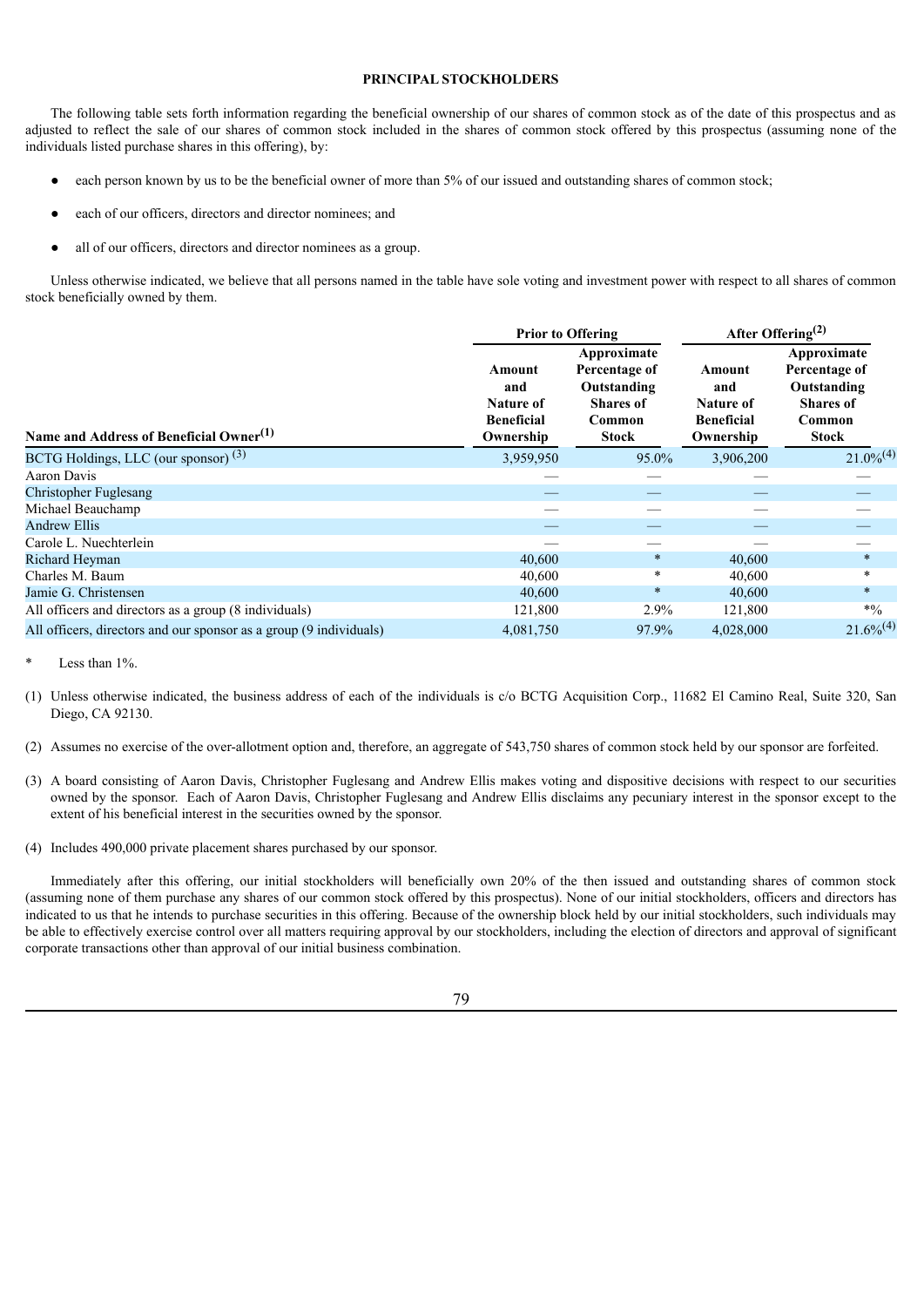If the underwriters do not exercise all or a portion of the over-allotment option, our sponsor will have up to an aggregate 543,750 shares of common stock subject to forfeiture. Only a number of shares necessary to maintain our initial stockholders' collective 20% ownership interest in our shares of common stock after giving effect to the offering and the exercise, if any, of the underwriter's over-allotment option will be forfeited.

All of the insider shares issued and outstanding prior to the date of this prospectus will be placed in escrow with Continental Stock Transfer  $\&$  Trust Company, as escrow agent. Founder shares will not be transferred, assigned, sold or released from escrow until the earlier of (i) one year after the date of the consummation of our initial business combination or (ii) the date on which the closing price of our shares of common stock equals or exceeds \$12.00 per share (as adjusted for stock splits, stock dividends, reorganizations and recapitalizations) for any 20 trading days within any 30-trading day period commencing at least 150 days after our initial business combination, or earlier if, subsequent to our initial business combination, we consummate a subsequent liquidation, merger, stock exchange or other similar transaction which results in all of our stockholders having the right to exchange their shares of common stock for cash, securities or other property. Up to 543,750 of the insider shares held by our sponsor may also be released from escrow earlier than this date for forfeiture and cancellation if the over-allotment option is not exercised in full as described above.

During the escrow period, the holders of these shares will not be able to sell or transfer their securities except to the following "permitted transferees" (i) for transfers to our officers, directors or their respective affiliates (including for transfers to an entity's members upon its liquidation), (ii) to relatives and trusts for estate planning purposes, (iii) by virtue of the laws of descent and distribution upon death, (iv) pursuant to a qualified domestic relations order, (v) by certain pledges to secure obligations incurred in connection with purchases of our securities, (vi) by private sales made at or prior to the consummation of a business combination at prices no greater than the price at which the shares were originally purchased or (vii) to us for no value for cancellation in connection with the consummation of our initial business combination, in each case (except for clause (vii)) where the transferee agrees to the terms of the escrow agreement, but will retain all other rights as our stockholders, including, without limitation, the right to vote their shares of common stock and the right to receive cash dividends, if declared. If dividends are declared and payable in shares of common stock, such dividends will also be placed in escrow. If we are unable to effect a business combination and liquidate the trust account, none of our initial stockholders will receive any portion of the liquidation proceeds with respect to their insider shares.

Our sponsor has committed to purchase from us an aggregate of 490,000 shares of our common stock (or 533,500 shares if the underwriter's overallotment option is exercised in full) at a price of \$10.00 per share (\$4,900,000 in the aggregate, or \$5,335,000 in the aggregate if the underwriter's overallotment option is exercised in full), in a private placement that will close simultaneously with the closing of this offering. If we do not complete our initial business combination within 24 months from the closing of this offering, the proceeds from the sale of the private shares will be included in the liquidating distribution to the holders of our public shares.

In order to meet our working capital needs following the consummation of this offering, our initial stockholders, officers and directors or their affiliates may, but are not obligated to, loan us funds, from time to time or at any time, in whatever amount they deem reasonable in their sole discretion. Each loan would be evidenced by a promissory note. The notes would either be paid upon consummation of our initial business combination, without interest, or, at the lender's discretion, up to \$1,500,000 of the notes may be converted upon consummation of our business combination into additional private shares at a price of \$10.00 per share (which, for example, would result in the holders being issued 50,000 shares if \$500,000 of notes were so converted). Such private shares will be identical to the private shares to be issued at the closing of this offering. Our stockholders have approved the issuance of the private shares upon conversion of such notes, to the extent the holder wishes to so convert them at the time of the consummation of our initial business combination. If we do not complete a business combination, the loans will not be repaid.

BCTG Holdings, LLC is our "promoter," as that term is defined under the Federal securities laws.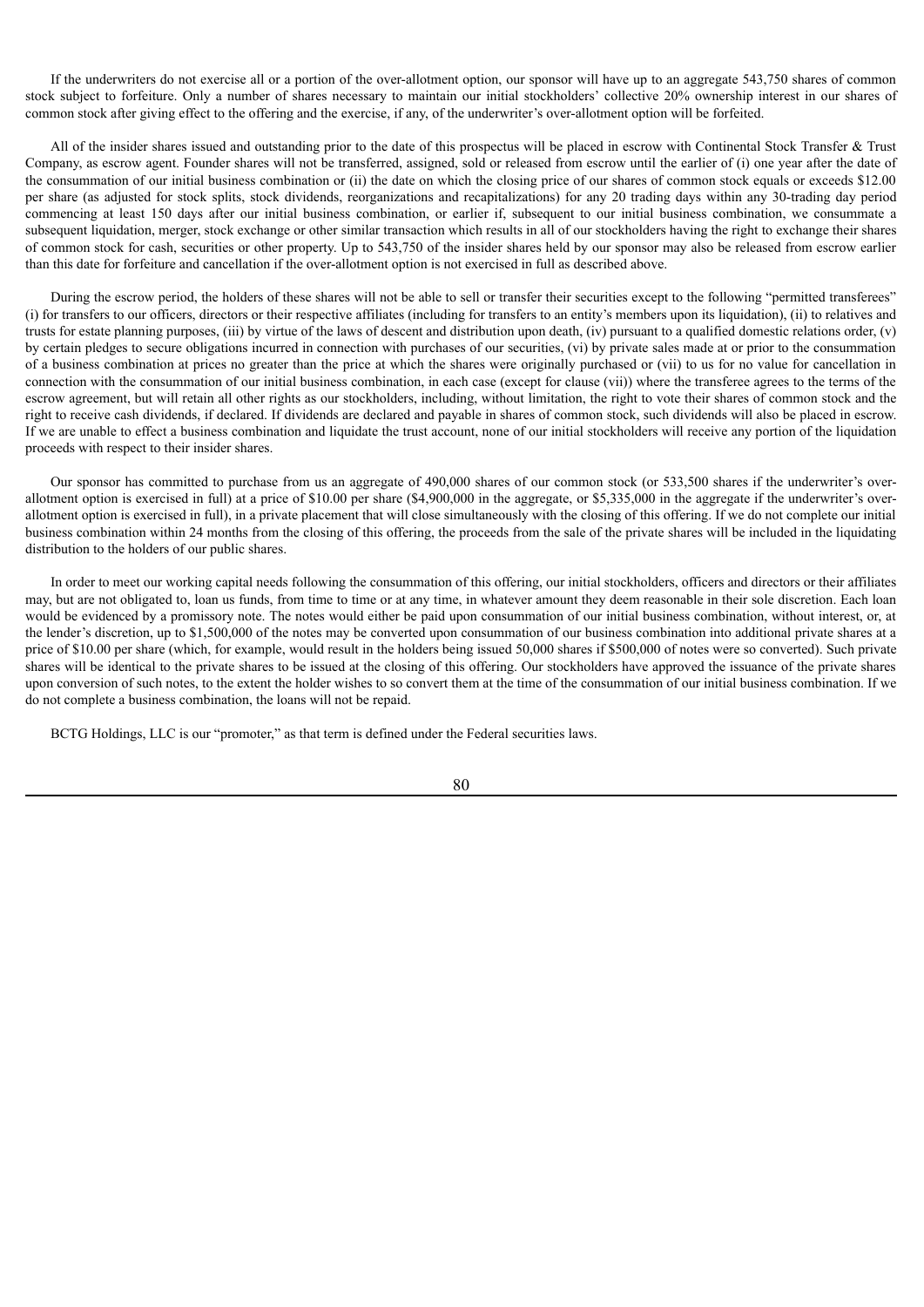# **CERTAIN TRANSACTIONS**

On June 4, 2020, our sponsor purchased 3,593,750 shares for an aggregate purchase price of \$25,000. In August 2020, our sponsor transferred an aggregate of 105,000 founder shares to our directors or at their direction, and an aggregate of 75,000 shares to certain persons who will act as our scientific advisors. Such transferred shares will not be subject to forfeiture in the event the underwriter's over-allotment option is not exercised. On September 2, 2020, we declared a dividend of 0.16 shares for each outstanding share (an aggregate of 575,000 shares), resulting in an aggregate of 4,168,750 shares outstanding, which we refer to herein as "founder shares" or "insider shares." The founder shares include an aggregate of up to 543,750 shares held by our sponsor that are subject to forfeiture to the extent that the underwriter's over-allotment option is not exercised in full or in part.

If the underwriters do not exercise all or a portion of their over-allotment option, our sponsor has agreed that up to an aggregate of 543,750 shares of common stock in proportion to the portion of the over-allotment option that was not exercised are subject to forfeiture and would be immediately cancelled.

If the underwriters determine the size of the offering should be increased (including pursuant to Rule 462(b) under the Securities Act) or decreased, a share capitalizations or a contribution back to capital, as applicable, would be effectuated in order to maintain our initial stockholder's ownership at 20% of the number of shares issued and outstanding after the closing of this offering.

Our sponsor has committed to purchase from us an aggregate of 490,000 shares of our common stock (or 533,500 shares if the underwriter's overallotment option is exercised in full) at a price of \$10.00 per share (\$4,900,000 in the aggregate, or \$5,335,000 in the aggregate if the underwriter's overallotment option is exercised in full), in a private placement that will close simultaneously with the closing of this offering. If we do not complete our initial business combination within 24 months from the closing of this offering, the proceeds from the sale of the private shares will be included in the liquidating distribution to the holders of our public shares.

In order to meet our working capital needs following the consummation of this offering, our initial stockholders, officers and directors or their affiliates may, but are not obligated to, loan us funds, from time to time or at any time, in whatever amount they deem reasonable in their sole discretion. Each loan would be evidenced by a promissory note. The notes would either be paid upon consummation of our initial business combination, without interest, or, at the lender's discretion, up to \$1,500,000 of the notes may be converted upon consummation of our business combination into additional private shares at a price of \$10.00 per share (which, for example, would result in the holders being issued 50,000 shares if \$500,000 of notes were so converted). Such private shares will be identical to the private shares to be issued at the closing of this offering. Our stockholders have approved the issuance of the private shares upon conversion of such notes, to the extent the holder wishes to so convert them at the time of the consummation of our initial business combination. If we do not complete a business combination, the loans will not be repaid.

The holders of our insider shares issued and outstanding on the date of this prospectus, as well as the holders of the private shares, will be entitled to registration and stockholder rights pursuant to an agreement to be signed prior to or on the effective date of this offering. The holders of a majority of these securities are entitled to make up to two demands that we register such securities. The holders of the majority of the insider shares can elect to exercise these registration rights at any time commencing three months prior to the date on which these shares of common stock are to be released from escrow. In addition, the holders have certain "piggy-back" registration rights with respect to registration statements filed subsequent to our consummation of a business combination. We will bear the expenses incurred in connection with the filing of any such registration statements.

Pursuant to the registration rights and stockholder rights agreement our sponsor will be entitled, upon consummation of our initial business combination, to nominate three individuals for election to our board of directors, which is described under the section of this prospectus entitled "Description of Securities—Registration and Stockholder Rights."

We will reimburse our officers and directors for any reasonable out-of-pocket business expenses incurred by them in connection with certain activities on our behalf such as identifying and investigating possible target businesses and business combinations. There is no limit on the amount of out-of-pocket expenses reimbursable by us; provided, however, that to the extent such expenses exceed the available proceeds not deposited in the trust account and the interest income earned on the amounts held in the trust account, such expenses would not be reimbursed by us unless we consummate an initial business combination. Our audit committee will review and approve all reimbursements and payments made to any initial stockholder or member of our management team, or our or their respective affiliates, and any reimbursements and payments made to members of our audit committee will be reviewed and approved by our Board of Directors, with any interested director abstaining from such review and approval.

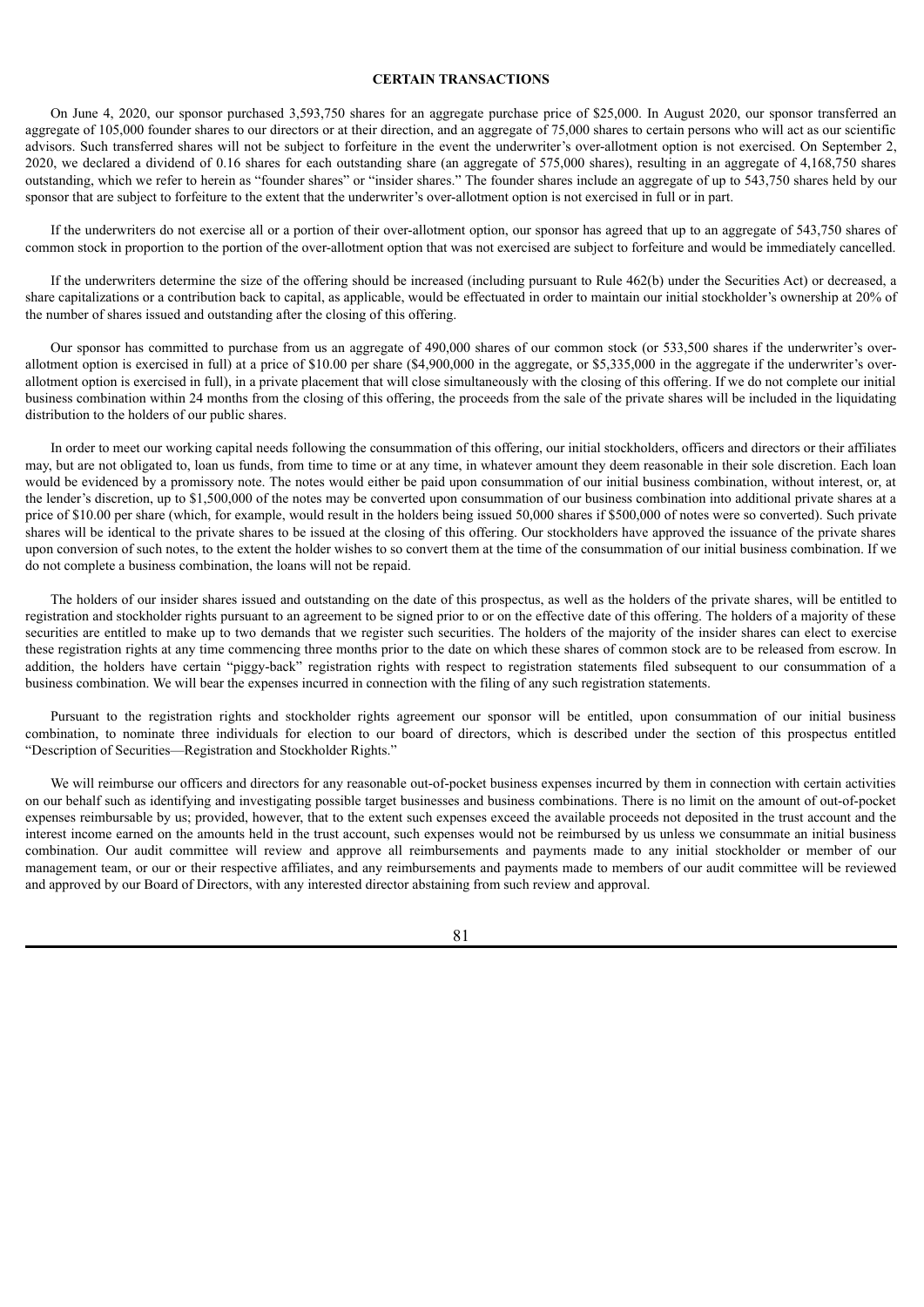No compensation or fees of any kind, including finder's fees, consulting fees or other similar compensation, will be paid to any of our initial stockholders, officers or directors who owned our shares of common stock prior to this offering, or to any of their respective affiliates, prior to or with respect to the business combination (regardless of the type of transaction that it is).

Our sponsor has entered into an agreement with us to purchase at least an aggregate of 2,500,000 shares of common stock for an aggregate purchase price of \$25,000,000, or \$10.00 per share of common stock, prior to, concurrently with, or following the closing of our business combination in a private placement. The shares of common stock issuable pursuant to the forward purchase agreement will be identical to the shares of common stock being sold in this offering, except that the holders thereof will have certain registration rights, as described herein. The capital from such transaction may be used as part of the consideration to the sellers in our initial business combination, and any excess capital from such private placement would be used for working capital in the post-transaction company.

All ongoing and future transactions between us and any of our officers and directors or their respective affiliates will be on terms believed by us to be no less favorable to us than are available from unaffiliated third parties. Such transactions, including the payment of any compensation, will require prior approval by a majority of our uninterested "independent" directors (to the extent we have any) or the members of our board who do not have an interest in the transaction, in either case who had access, at our expense, to our attorneys or independent legal counsel. We will not enter into any such transaction unless our disinterested "independent" directors (or, if there are no "independent" directors, our disinterested directors) determine that the terms of such transaction are no less favorable to us than those that would be available to us with respect to such a transaction from unaffiliated third parties.

#### **Related Party Policy**

Our Code of Ethics, which we will adopt upon consummation of this offering, will require us to avoid, wherever possible, all related party transactions that could result in actual or potential conflicts of interests, except under guidelines approved by the board of directors (or the audit committee). Relatedparty transactions are defined as transactions in which (1) the aggregate amount involved will or may be expected to exceed \$120,000 in any calendar year, (2) we or any of our subsidiaries is a participant, and (3) any (a) executive officer, director or nominee for election as a director, (b) greater than 5% beneficial owner of our common stock, or (c) immediate family member, of the persons referred to in clauses (a) and (b), has or will have a direct or indirect material interest (other than solely as a result of being a director or a less than 10% beneficial owner of another entity). A conflict of interest situation can arise when a person takes actions or has interests that may make it difficult to perform his or her work objectively and effectively. Conflicts of interest may also arise if a person, or a member of his or her family, receives improper personal benefits as a result of his or her position.

Our audit committee, pursuant to its written charter, will be responsible for reviewing and approving related-party transactions to the extent we enter into such transactions. All ongoing and future transactions between us and any of our officers and directors or their respective affiliates will be on terms believed by us to be no less favorable to us than are available from unaffiliated third parties. Such transactions will require prior approval by our audit committee and a majority of our uninterested "independent" directors, or the members of our board who do not have an interest in the transaction, in either case who had access, at our expense, to our attorneys or independent legal counsel. We will not enter into any such transaction unless our audit committee and a majority of our disinterested "independent" directors determine that the terms of such transaction are no less favorable to us than those that would be available to us with respect to such a transaction from unaffiliated third parties. Additionally, we require each of our directors and executive officers to complete a directors' and officers' questionnaire that elicits information about related party transactions.

These procedures are intended to determine whether any such related party transaction impairs the independence of a director or presents a conflict of interest on the part of a director, employee or officer.

To further minimize potential conflicts of interest, we have agreed not to consummate a business combination with an entity which is affiliated with any of our initial stockholders unless we obtain an opinion from an independent investment banking firm that the business combination is fair to our unaffiliated stockholders from a financial point of view. Furthermore, in no event will any of our existing officers, directors or initial stockholders, or any entity with which they are affiliated, be paid any finder's fee, consulting fee or other compensation prior to, or for any services they render in order to effectuate, the consummation of a business combination.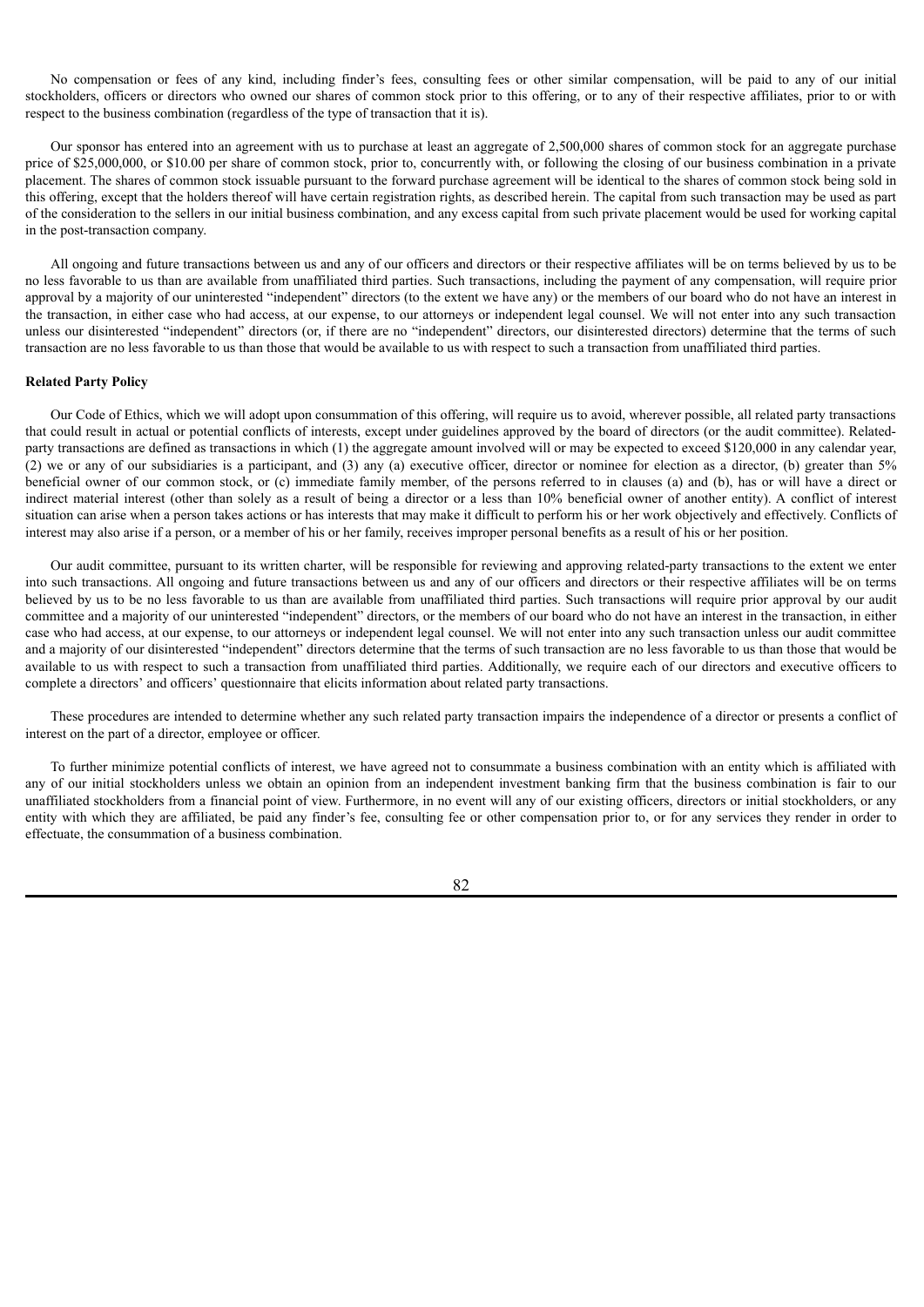# **DESCRIPTION OF SECURITIES**

# **General**

Pursuant to our amended certificate of incorporation, our authorized capital stock consists of 30,000,000 shares of common stock, par value \$0.0001, and 1,000,000 shares of preferred stock, par value \$0.0001. As of the date of this prospectus, 4,168,750 shares of common stock are issued and outstanding, held by our sponsor, our directors, advisors and affiliates of our management team. No preferred shares are issued or outstanding.

#### **Common Stock**

Our holders of record of our common stock are entitled to one vote for each share held on all matters to be voted on by stockholders. In connection with any vote held to approve our initial business combination, our insiders, officers and directors, have agreed to vote their respective shares of common stock owned by them immediately prior to this offering, including both the insider shares and any shares acquired in this offering or following this offering in the open market, in favor of the proposed business combination.

We will consummate our initial business combination only if public stockholders do not exercise conversion rights in an amount that would cause our net tangible assets to be less than \$5,000,001 and a majority of the outstanding shares of common stock voted are voted in favor of the business combination.

Pursuant to our certificate of incorporation, if we do not consummate our initial business combination within 24 months from the closing of this offering, we will (i) cease all operations except for the purpose of winding up, (ii) as promptly as reasonably possible but not more than ten business days thereafter, redeem 100% of the outstanding public shares, which redemption will completely extinguish public stockholders' rights as stockholders (including the right to receive further liquidation distributions, if any), subject to applicable law, and (iii) as promptly as reasonably possible following such redemption, subject to the approval of our remaining stockholders and our board of directors, dissolve and liquidate, subject (in the case of (ii) and (iii) above) to our obligations under Delaware law to provide for claims of creditors and the requirements of other applicable law. Our insiders have agreed to waive their rights to share in any distribution with respect to their insider shares.

Our stockholders have no conversion, preemptive or other subscription rights and there are no sinking fund or redemption provisions applicable to the shares of common stock, except that public stockholders have the right to sell their shares to us in any tender offer or have their shares of common stock converted to cash equal to their pro rata share of the trust account if they vote on the proposed business combination and the business combination is completed.

If we hold a stockholder vote to amend any provisions of our certificate of incorporation relating to stockholder's rights or pre-business combination activity (including the substance or timing within which we have to complete a business combination), we will provide our public stockholders with the opportunity to redeem their shares of common stock upon approval of any such amendment at a per-share price, payable in cash, equal to the aggregate amount then on deposit in the trust account, including interest earned on the funds held in the trust account and not previously released to us to pay our franchise and income taxes, divided by the number of then outstanding public shares, in connection with any such vote. In either of such events, converting stockholders would be paid their pro rata portion of the trust account promptly following consummation of the business combination or the approval of the amendment to the certificate of incorporation. If the business combination is not consummated or the amendment is not approved, stockholders will not be paid such amounts.

#### **Preferred Stock**

There are no shares of preferred stock outstanding. No shares of preferred stock are being issued or registered in this offering. Accordingly, our board of directors is empowered, without stockholder approval, to issue preferred stock with dividend, liquidation, conversion, voting or other rights which could adversely affect the voting power or other rights of the holders of common stock. However, the underwriting agreement prohibits us, prior to a business combination, from issuing preferred stock which participates in any manner in the proceeds of the trust account, or which votes as a class with the common stock on our initial business combination. We may issue some or all of the preferred stock to effect our initial business combination. In addition, the preferred stock could be utilized as a method of discouraging, delaying or preventing a change in control of us. Although we do not currently intend to issue any shares of preferred stock, we reserve the right to do so in the future.

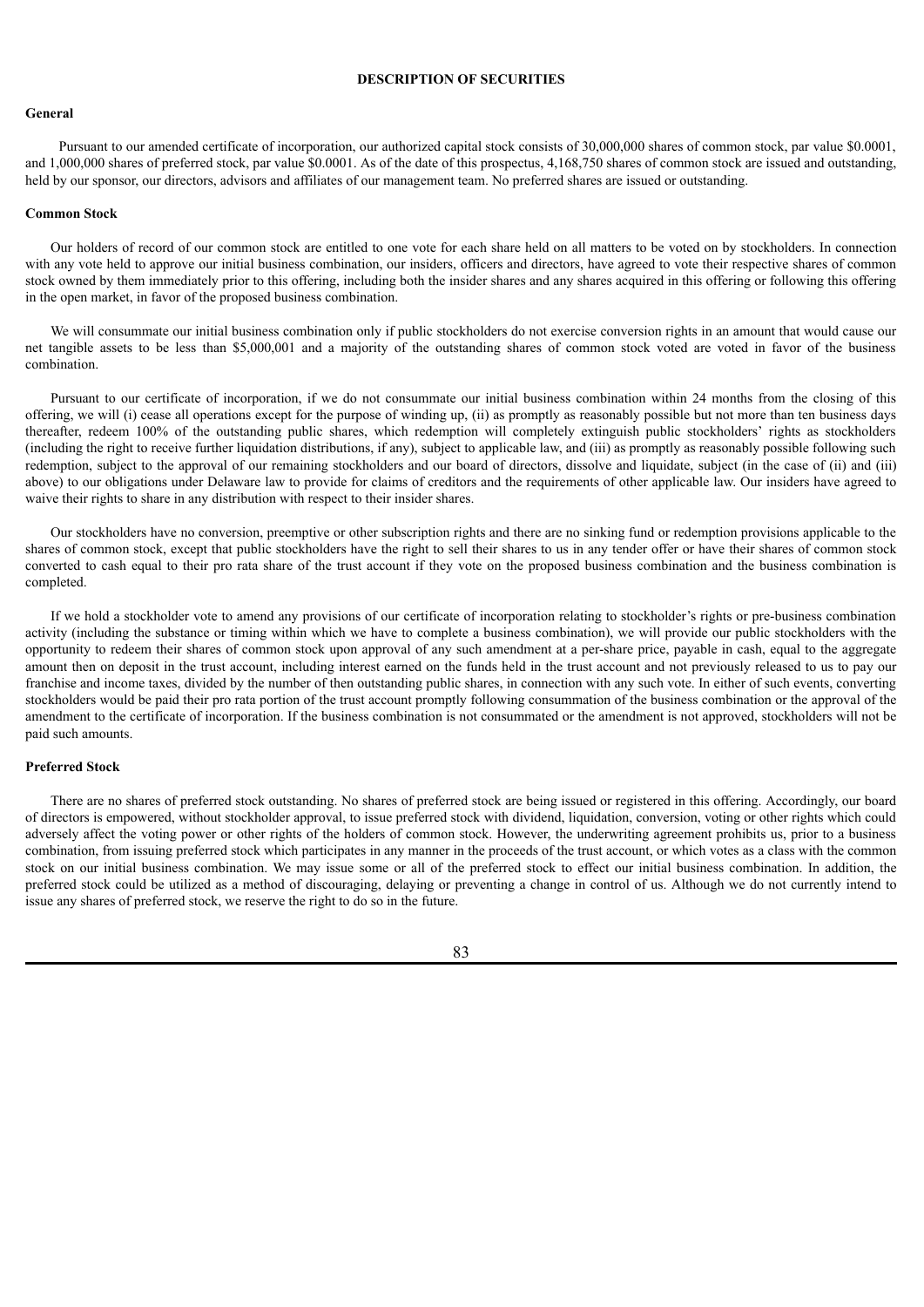# **Dividends**

We have not paid any cash dividends on our shares of common stock to date and do not intend to pay cash dividends prior to the completion of a business combination. The payment of cash dividends in the future will be dependent upon our revenues and earnings, if any, capital requirements and general financial condition subsequent to completion of a business combination. The payment of any dividends subsequent to a business combination will be within the discretion of our then board of directors. It is the present intention of our board of directors to retain all earnings, if any, for use in our business operations and, accordingly, our board does not anticipate declaring any dividends in the foreseeable future.

#### **Our Transfer Agent**

The transfer agent for our shares of common stock is Continental Stock Transfer & Trust Company, 1 State Street, 30th Floor, New York, New York 10004.

# **Certain Anti-Takeover Provisions of Delaware Law and our Certificate of Incorporation and By-Laws**

We have opted out of Section 203 of the Delaware General Corporate Law, or the DGCL. However, our amended and restated certificate of incorporation contains similar provisions providing that we may not engage in certain "business combinations" with any "interested stockholder" for a three-year period following the time that the stockholder became an interested stockholder, unless:

- prior to such time, our board of directors approved either the business combination or the transaction which resulted in the stockholder becoming an interested stockholder;
- upon consummation of the transaction that resulted in the stockholder becoming an interested stockholder, the interested stockholder owned at least 85% of our voting stock outstanding at the time the transaction commenced, excluding certain shares; or
- at or subsequent to that time, the business combination is approved by our board of directors and by the affirmative vote of holders of at least 66 2/3% of the outstanding voting stock that is not owned by the interested stockholder.

Generally, a "business combination" includes a merger, asset or stock sale or certain other transactions resulting in a financial benefit to the interested stockholder. Subject to certain exceptions, an "interested stockholder" is a person who, together with that person's affiliates and associates, owns, or within the previous three years owned, 20% or more of our voting stock.

Under certain circumstances, this provision will make it more difficult for a person who would be an "interested stockholder" to effect various business combinations with a corporation for a three-year period. This provision may encourage companies interested in acquiring our company to negotiate in advance with our board of directors because the stockholder approval requirement would be avoided if our board of directors approves either the business combination or the transaction which results in the stockholder becoming an interested stockholder. These provisions also may have the effect of preventing changes in our board of directors and may make it more difficult to accomplish transactions which stockholders may otherwise deem to be in their best interests.

Our amended and restated certificate of incorporation provides that our sponsor and its respective affiliates, any of their respective direct or indirect transferees of at least 20% of our outstanding common stock and any group as to which such persons are party to, do not constitute "interested stockholders" for purposes of this provision.

#### **Special meeting of stockholders**

Our bylaws provide that special meetings of our stockholders may be called only by a majority vote of our board of directors, by our chief executive officer or by our chairman.

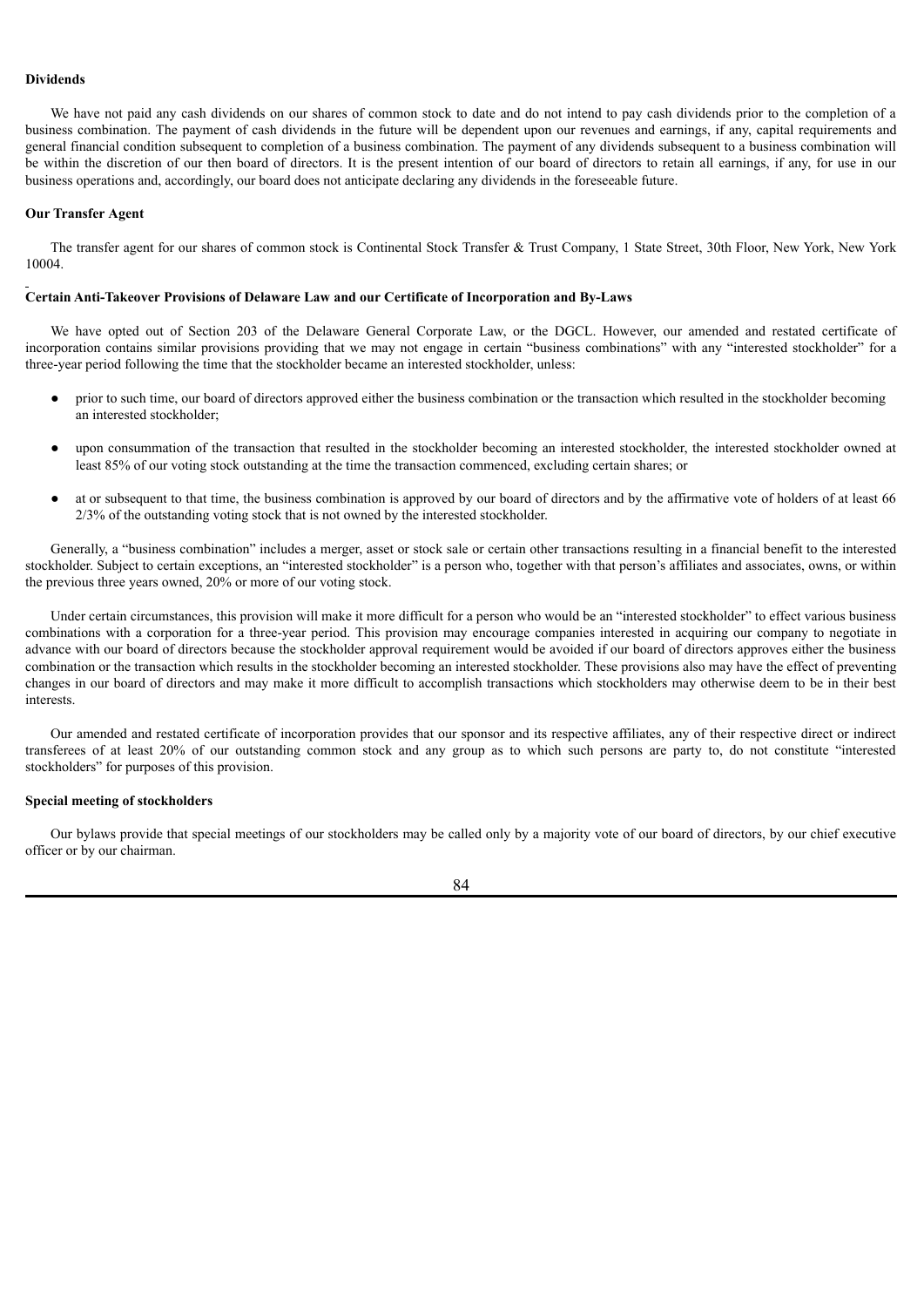#### **Advance notice requirements for stockholder proposals and director nominations**

Our bylaws provide that stockholders seeking to bring business before our annual meeting of stockholders, or to nominate candidates for election as directors at our annual meeting of stockholders must provide timely notice of their intent in writing. To be timely, a stockholder's notice will need to be delivered to our principal executive offices not later than the close of business on the  $90<sup>th</sup>$  day nor earlier than the opening of business on the  $120<sup>th</sup>$  day prior to the scheduled date of the annual meeting of stockholders. Our bylaws also specify certain requirements as to the form and content of a stockholders' meeting. These provisions may preclude our stockholders from bringing matters before our annual meeting of stockholders or from making nominations for directors at our annual meeting of stockholders.

#### **Authorized but unissued shares**

Our authorized but unissued common stock and preferred stock are available for future issuances without stockholder approval and could be utilized for a variety of corporate purposes, including future offerings to raise additional capital, acquisitions and employee benefit plans. The existence of authorized but unissued and unreserved common stock and preferred stock could render more difficult or discourage an attempt to obtain control of us by means of a proxy contest, tender offer, merger or otherwise.

#### *Exclusive forum for certain lawsuits*

Our amended and restated certificate of incorporation will provide that, unless we consent in writing to the selection of an alternative forum, the Court of Chancery of the State of Delaware shall, to the fullest extent permitted by law, be the sole and exclusive forum for any (1) derivative action or proceeding brought on behalf of our company, (2) action asserting a claim of breach of a fiduciary duty owed by any director, officer, employee or agent of our company to our company or our stockholders, or any claim for aiding and abetting any such alleged breach, (3) action asserting a claim against our company or any director or officer of our company arising pursuant to any provision of the DGCL or our amended and restated certificate of incorporation or our bylaws, or (4) action asserting a claim against us or any director or officer of our company governed by the internal affairs doctrine except for, as to each of  $(1)$  through  $(4)$  above, any claim  $(A)$  as to which the Court of Chancery determines that there is an indispensable party not subject to the jurisdiction of the Court of Chancery (and the indispensable party does not consent to the personal jurisdiction of the Court of Chancery within ten days following such determination), (B) which is vested in the exclusive jurisdiction of a court or forum other than the Court of Chancery, or (C) arising under the federal securities laws, including the Securities Act as to which the Court of Chancery and the federal district court for the District of Delaware shall concurrently be the sole and exclusive forums. Notwithstanding the foregoing, the inclusion of such provision in our amended and restated certificate of incorporation will not be deemed to be a waiver by our stockholders of our obligation to comply with federal securities laws, rules and regulations, and the provisions of this paragraph will not apply to suits brought to enforce any liability or duty created by the Exchange Act or any other claim for which the federal district courts of the United States of America shall be the sole and exclusive forum. Although we believe this provision benefits us by providing increased consistency in the application of Delaware law in the types of lawsuits to which it applies, the provision may have the effect of discouraging lawsuits against our directors and officers. Furthermore, the enforceability of choice of forum provisions in other companies' certificates of incorporation has been challenged in legal proceedings, and it is possible that a court could find these types of provisions to be inapplicable or unenforceable.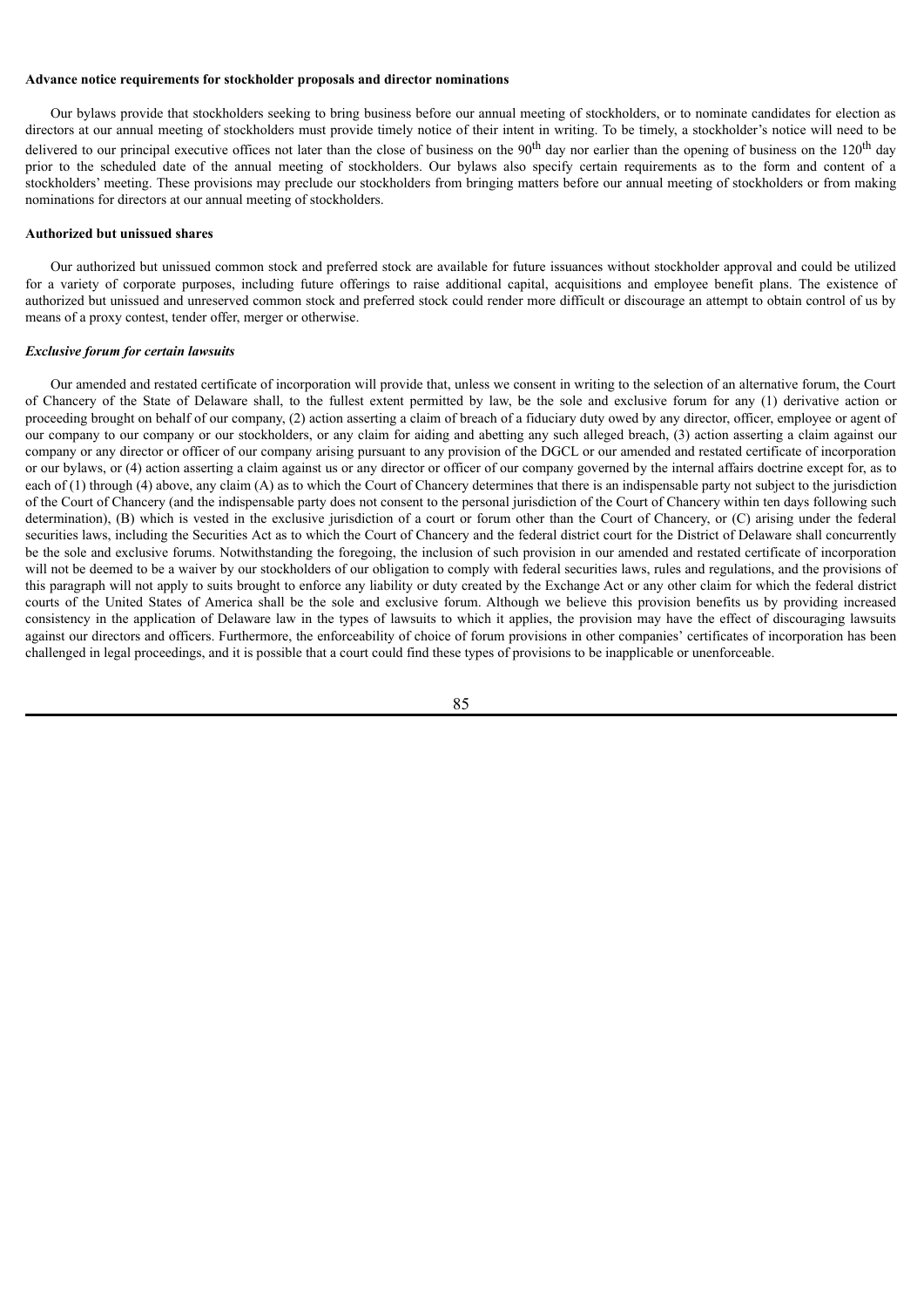# **SECURITIES ELIGIBLE FOR FUTURE SALE**

Immediately after this offering, we will have 18,615,000 shares of common stock issued and outstanding, or 21,377,250 shares of common stock if the over-allotment option is exercised in full. Of these shares, the 14,500,000 shares sold in this offering, or 16,675,000 shares if the over-allotment option is exercised in full, will be freely tradable without restriction or further registration under the Securities Act, except for any shares purchased by one of our affiliates within the meaning of Rule 144 under the Securities Act. All of the remaining shares are restricted securities under Rule 144, in that they were issued in private transactions not involving a public offering. All of those shares will not be transferable except in limited circumstances described elsewhere in this prospectus.

#### *Rule 144*

A person who has beneficially owned restricted shares of common stock for at least six months would be entitled to sell their securities provided that (i) such person is not deemed to have been one of our affiliates at the time of, or at any time during the three months preceding, a sale and (ii) we are subject to the Exchange Act periodic reporting requirements for at least three months before the sale. Persons who have beneficially owned restricted shares of common stock for at least six months but who are our affiliates at the time of, or any time during the three months preceding, a sale, would be subject to additional restrictions, by which such person would be entitled to sell within any three-month period a number of shares that does not exceed the greater of either of the following:

- 1% of the number of shares of common stock then issued and outstanding, which will equal 186,150 shares immediately after this offering (or 213,772 if the over-allotment option is exercised in full); and
- The average weekly trading volume of the shares of common stock during the four calendar weeks preceding the filing of a notice on Form 144 with respect to the sale.

Sales under Rule 144 are also limited by manner of sale provisions and notice requirements and to the availability of current public information about us.

#### **Restrictions on the Use of Rule 144 by Shell Companies or Former Shell Companies**

Historically, the SEC staff had taken the position that Rule 144 is not available for the resale of securities initially issued by companies that are, or previously were, blank check companies, like us. The SEC has codified and expanded this position in the amendments discussed above by prohibiting the use of Rule 144 for resale of securities issued by any shell companies (other than business combination related shell companies) or any issuer that has been at any time previously a shell company. The SEC has provided an important exception to this prohibition, however, if the following conditions are met:

- the issuer of the securities that was formerly a shell company has ceased to be a shell company;
- the issuer of the securities is subject to the reporting requirements of Section 13 or 15(d) of the Exchange Act;
- the issuer of the securities has filed all Exchange Act reports and material required to be filed, as applicable, during the preceding 12 months (or such shorter period that the issuer was required to file such reports and materials), other than Form 8-K reports; and
- at least one year has elapsed from the time that the issuer filed current Form 10 type information with the SEC reflecting its status as an entity that is not a shell company.

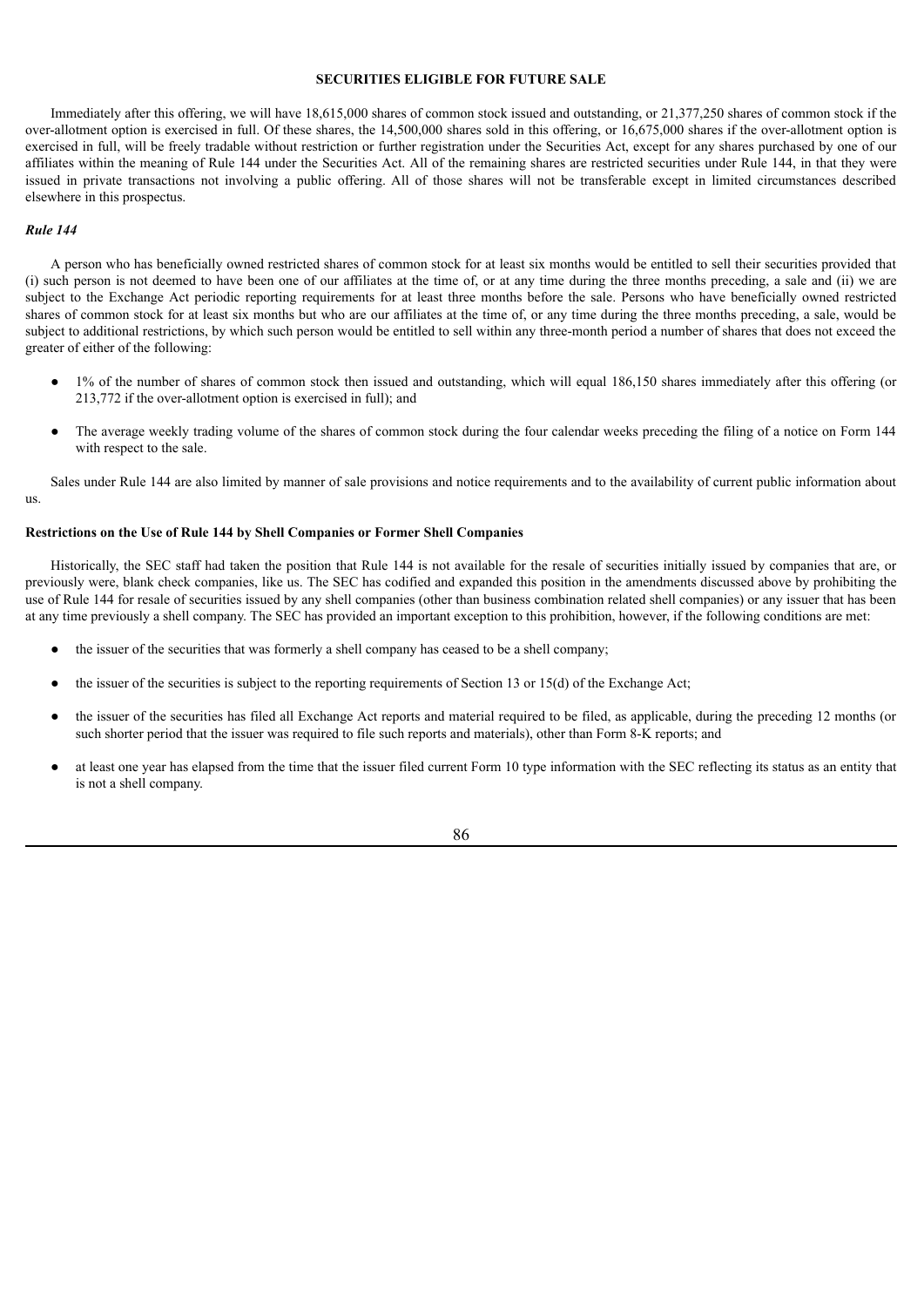As a result, it is likely that pursuant to Rule 144, our initial stockholders will be able to sell their insider shares freely without registration one year after we have completed our initial business combination assuming they are not an affiliate of ours at that time.

#### *Registration and Stockholder Rights*

The holders of our insider shares issued and outstanding on the date of this prospectus, as well as the holders of the private shares, will be entitled to registration and stockholder rights pursuant to an agreement to be signed prior to or on the effective date of this offering. The holders of a majority of these securities are entitled to make up to two demands that we register such securities. The holders of the majority of the insider shares can elect to exercise these registration rights at any time commencing three months prior to the date on which these shares of common stock are to be released from escrow. The holders of a majority of the private shares can elect to exercise these registration rights at any time after we consummate a business combination. In addition, the holders have certain "piggy-back" registration rights with respect to registration statements filed subsequent to our consummation of a business combination. We will bear the expenses incurred in connection with the filing of any such registration statements.

In addition, pursuant to the registration and stockholder rights agreement, our sponsor, upon consummation of an initial business combination, will be entitled to nominate one individual for election to our board of directors.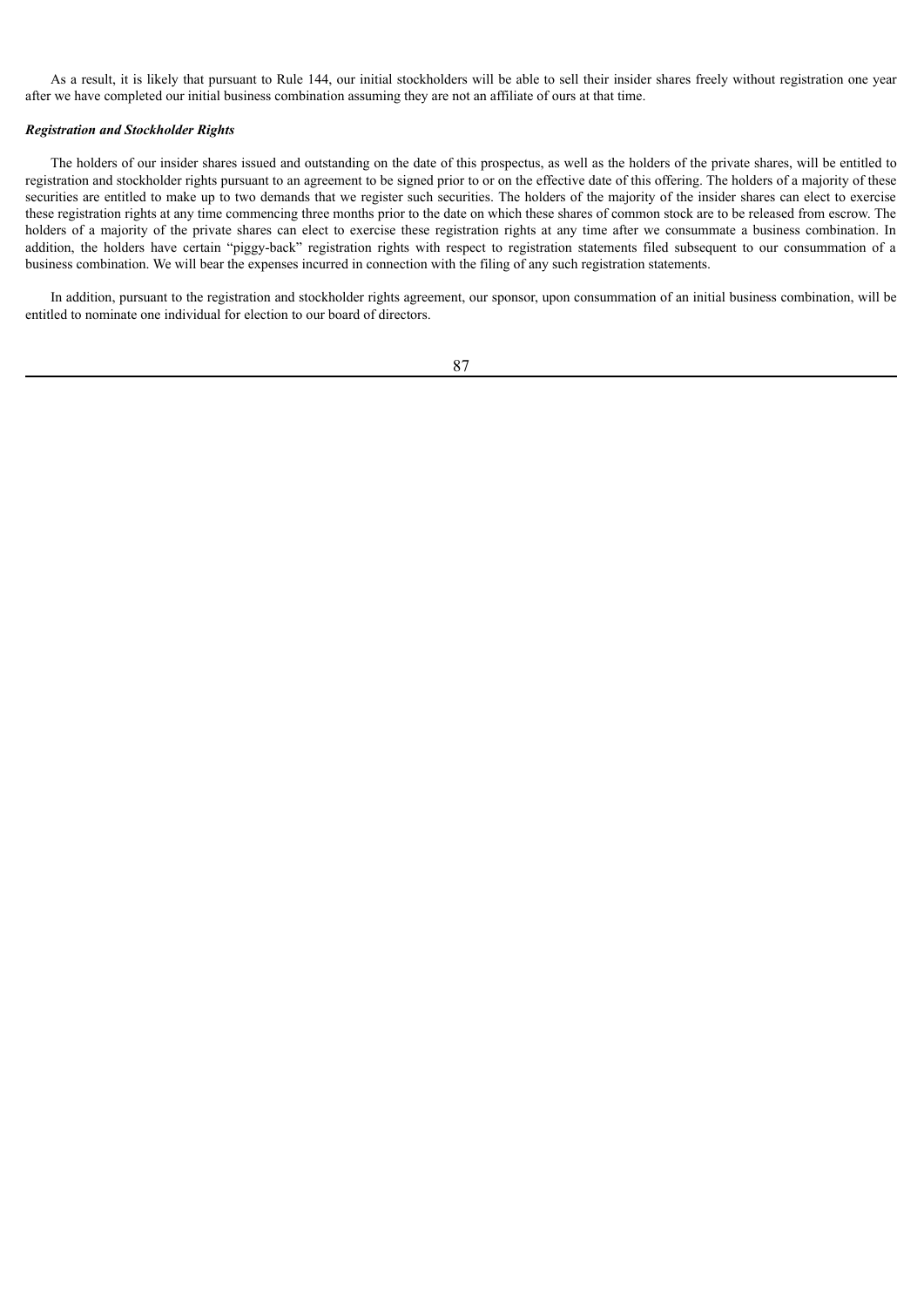# **UNDERWRITING**

We intend to offer our securities described in this prospectus through the underwriters named below. SVB Leerink LLC is the representative for the underwriters. We have entered into an underwriting agreement with the representative. Subject to the terms and conditions of the underwriting agreement, each of the underwriters has severally agreed to purchase from us the number of shares listed next to its name in the following table:

| Underwriter            | Number of<br><b>Shares</b> |
|------------------------|----------------------------|
| <b>SVB Leerink LLC</b> | 14.500,000                 |
| Total                  | 14.500.000                 |

Subject to the terms and conditions set forth in the underwriting agreement, the underwriters have agreed, severally and not jointly, to purchase all of the shares sold under the underwriting agreement if any of the shares are purchased. If an underwriter defaults, the underwriting agreement provides that the purchase commitments of the non-defaulting underwriters may be increased or the underwriting agreement may be terminated.

We have agreed to indemnify the underwriters against certain liabilities, including liabilities under the Securities Act, or to contribute to payments the underwriters may be required to make in respect of those liabilities.

The underwriters are offering the shares, subject to prior sale, when, as and if issued to and accepted by them, subject to approval of legal matters by their counsel, including the validity of the shares, and subject to other conditions contained in the underwriting agreement, such as the receipt by the underwriters of officers' certificates and legal opinions. The underwriters reserve the right to withdraw, cancel or modify offers to the public and to reject orders in whole or in part.

#### **Underwriting Discounts and Commissions**

The representative has advised us that the underwriters propose initially to offer the shares to the public at the public offering price set forth on the cover page of this prospectus supplement and to dealers at that price less a concession not in excess of \$0.12 per share. After the initial offering of the shares, the public offering price, concession or any other term of this offering may be changed by the representative.

The following table shows the public offering price, underwriting discounts and commissions and proceeds, before expenses, to us. The information assumes either no exercise or full exercise by the underwriters of their over-allotment option to purchase additional shares of our common stock.

|                                                                   |                  | Without                                    |                        |
|-------------------------------------------------------------------|------------------|--------------------------------------------|------------------------|
|                                                                   |                  | Over-                                      | Over-                  |
|                                                                   | <b>Per Share</b> | allotment                                  | allotment              |
| Public offering price                                             | 10.00            | \$145,000,000                              | \$166,750,000          |
| Underwriting Discounts and Commisions <sup><math>(1)</math></sup> | 0.55 S           |                                            | 7,975,000 \$ 9,171,250 |
| Proceeds before expenses <sup>(2)</sup>                           | 9.45             | \$\;\;\;137,025,000\;\;\;\;\;\;157,578,750 |                        |

(1) Such amount includes \$5,075,000, or \$0.35 per share (or \$5,836,250 if the underwriter's over-allotment option is exercised in full) payable to the underwriters for deferred underwriting commissions upon completion of a business combination.

#### (2) The offering expenses are estimated at \$750,000.

We have agreed to reimburse the underwriters for all expenses and fees related to the review by FINRA, which will not exceed \$15,000.

#### **Over-allotment Option**

We have granted the underwriters an option to buy up to 2,175,000 additional shares solely to cover over-allotments. The underwriters may exercise this option solely for the purpose of covering over-allotments, if any, made in connection with this offering. The underwriters have 45 days from the date of this prospectus to exercise this option. If the underwriters exercise this option, they will each purchase additional shares approximately in proportion to the amounts specified in the table above.

#### **No Sales of Similar Securities**

We, our sponsor and our officers and directors have agreed that, for a period of 185 days from the date of this prospectus, we and they will not, without the prior written consent of SVB Leerink LLC, offer, sell, contract to sell, pledge or otherwise dispose of, directly or indirectly, Class A ordinary shares or any other securities convertible into, or exercisable, or exchangeable for, Class A ordinary shares; provided, however, that we may (1) issue and sell the private placement shares, (2) issue and sell the additional Class A ordinary shares to cover our underwriters' over-allotment option (if any), (3) register with the SEC pursuant to an agreement to be entered into concurrently with the issuance and sale of the securities in this offering, the resale of the founder shares and the private placement shares, and (4) issue securities in connection with an initial business combination. SVB Leerink LLC in its sole discretion, may release any of the securities subject to this lock-up agreement at any time without notice.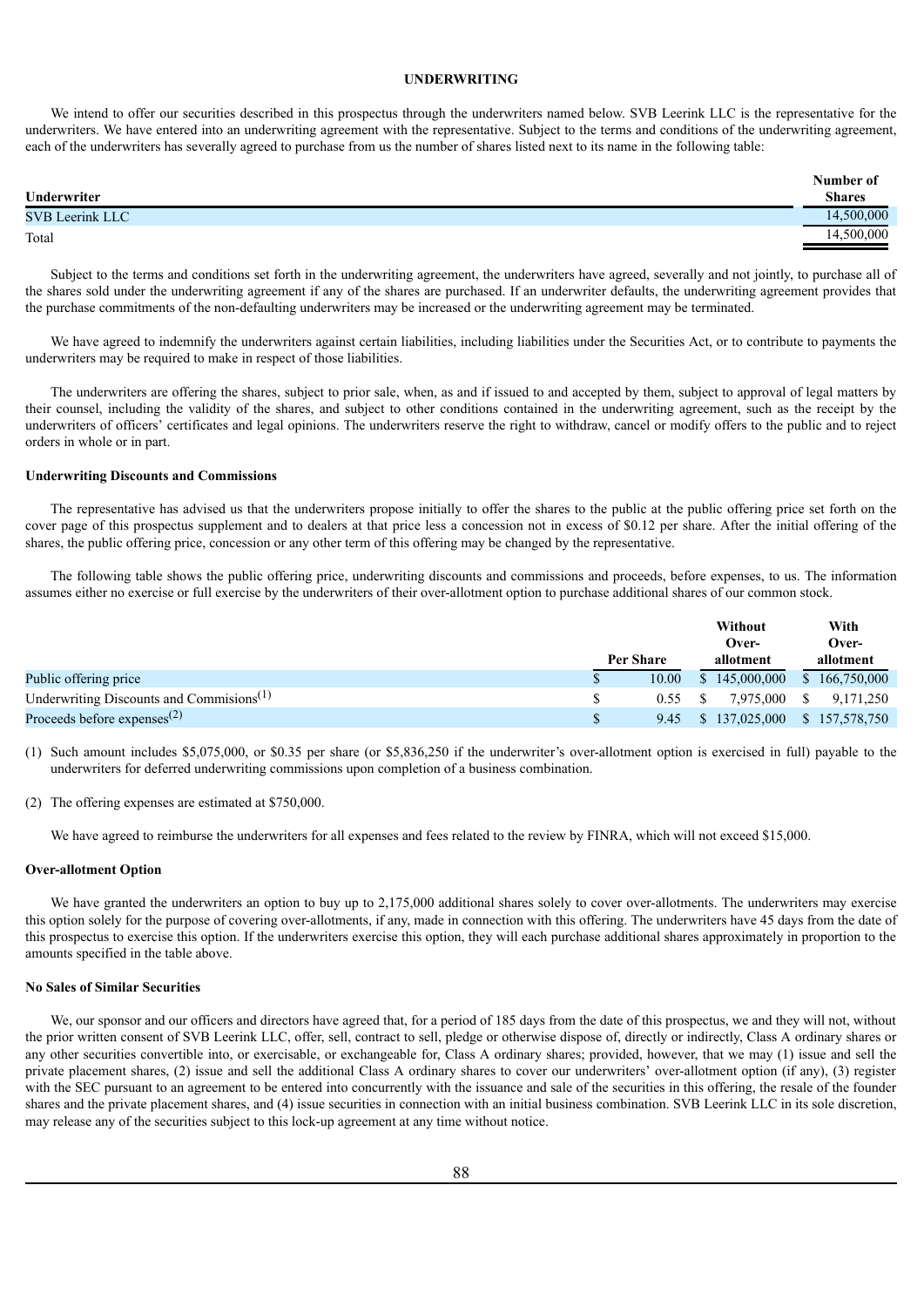In addition, our initial stockholders have agreed not to transfer, assign or sell any of their founder shares until the earlier to occur of: (A) one year after the completion of our initial business combination and  $(B)$  subsequent to our initial business combination,  $(x)$  if the closing price of our Class A ordinary shares equals or exceeds \$12.00 per share (as adjusted for share splits, share capitalizations, reorganizations, recapitalizations and the like) for any 20 trading days within any 30-trading day period commencing at least 150 days after our initial business combination, or (y) the date on which we complete a liquidation, merger, share exchange, reorganization or other similar transaction that results in all of our public shareholders having the right to exchange their ordinary shares for cash, securities or other property (except as described herein under "Principal Shareholders — Transfers of Founder Shares and Private Placement Shares"). Any permitted transferees will be subject to the same restrictions and other agreements of our initial stockholders with respect to any founder shares and private placement shares. We refer to such transfer restrictions throughout this prospectus as the lock-up.

The private placement shares will not be transferable, assignable or salable until 30 days after the completion of our initial business combination (except with respect to permitted transferees as described herein).

#### **Pricing of Securities**

We have been advised by the representative that the underwriters propose to offer the shares to the public at the offering price set forth on the cover page of this prospectus.

Prior to this offering there has been no public market for any of our securities. The public offering price of the shares was negotiated between us and the representative. Factors considered in determining the prices and terms of the shares of common stock include:

- the history and prospects of companies whose principal business is the acquisition of other companies;
- prior offerings of those companies;
- our prospects for acquiring an operating business at attractive values;
- our capital structure;
- the per share amount of net proceeds being placed into the trust account;
- an assessment of our management and their experience in identifying operating companies;
- general conditions of the securities markets at the time of the offering; and
- other factors as were deemed relevant.

However, although these factors were considered, the determination of our offering price is more arbitrary than the pricing of securities for an operating company in a particular industry since the underwriters are unable to compare our financial results and prospects with those of public companies operating in the same industry.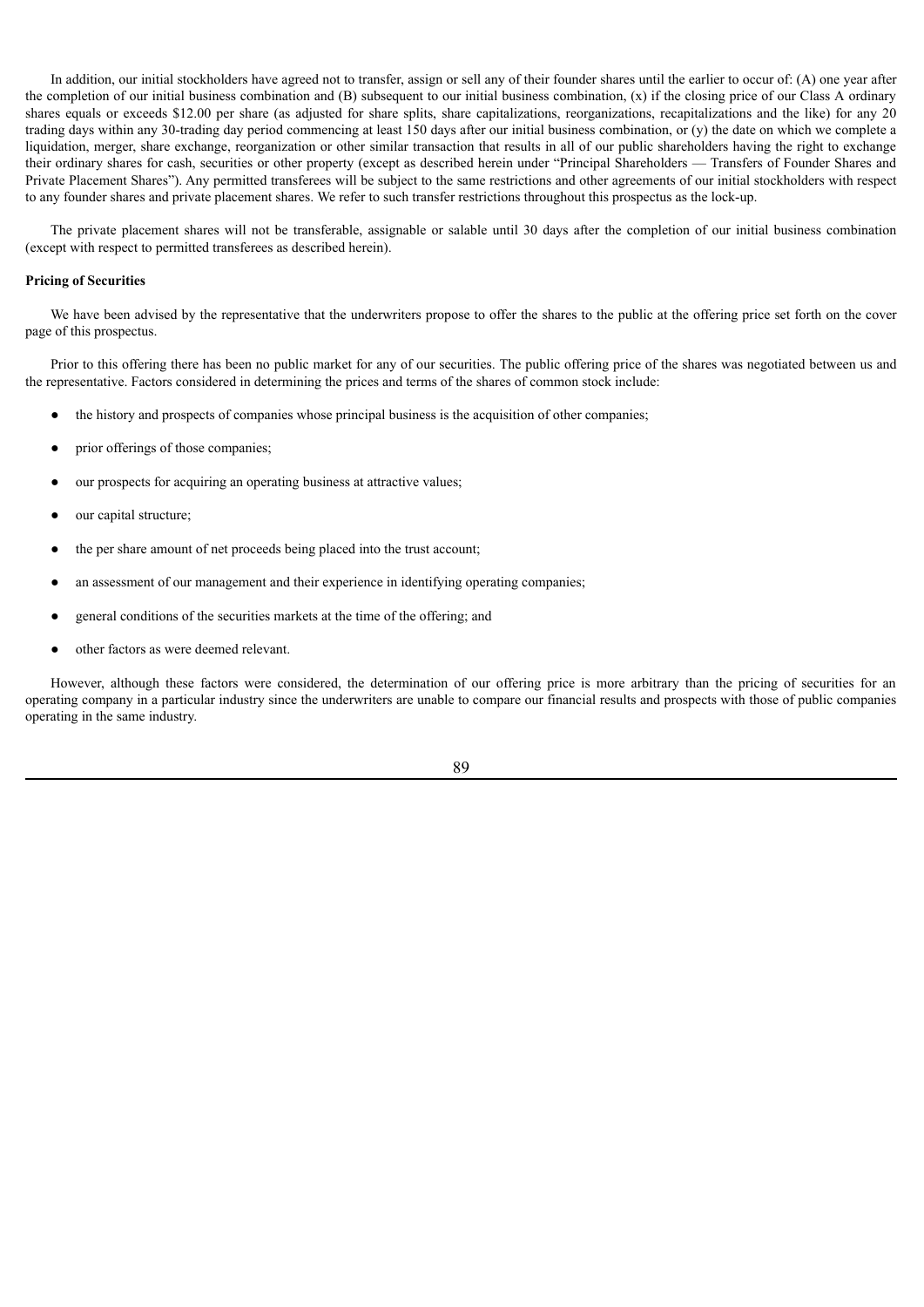#### **Nasdaq Capital Market Listing**

There is presently no public market for our common stock. Our common stock has been approved for listing on the Nasdaq Capital Market, or Nasdaq, under the symbol "BCTG" on or promptly after the date of this prospectus.

#### **Regulatory Restrictions on Purchase of Securities**

Rules of the SEC may limit the ability of the underwriters to bid for or purchase our shares before the distribution of the shares is completed. However, the underwriters may engage in the following activities in accordance with the rules:

- Stabilizing Transactions. The underwriters may make bids or purchases for the purpose of preventing or retarding a decline in the price of our shares, as long as stabilizing bids do not exceed the offering price of \$10.00 and the underwriters comply with all other applicable rules.
- Over-Allotments and Syndicate Coverage Transactions. The underwriters may create a short position in our shares by selling more of our shares than are set forth on the cover page of this prospectus up to the amount of the over-allotment option. This is known as a covered short position. The underwriters may also create a short position in our shares by selling more of our shares than are set forth on the cover page of this prospectus and the shares allowed by the over-allotment option. This is known as a naked short position. If the underwriters create a short position during the offering, the representative may engage in syndicate covering transactions by purchasing our shares in the open market. The representative may also elect to reduce any short position by exercising all or part of the over-allotment option. Determining what method to use in reducing the short position depends on how the shares trade in the aftermarket following the offering. If the share price drops following the offering, the short position is usually covered with shares purchased by the underwriters in the aftermarket. However, the underwriters may cover a short position by exercising the over-allotment option even if the share price drops following the offering. If the share price rises after the offering, then the overallotment option is used to cover the short position. If the short position is more than the over-allotment option, the naked short must be covered by purchases in the aftermarket, which could be at prices above the offering price.
- Penalty Bids. The representative may reclaim a selling concession from a syndicate member when the shares originally sold by the syndicate member are purchased in a stabilizing or syndicate covering transaction to cover syndicate short positions.

Stabilization and syndicate covering transactions may cause the price of our securities to be higher than they would be in the absence of these transactions. The imposition of a penalty bid might also have an effect on the prices of our securities if it discourages resales of our securities.

Neither we nor the underwriters make any representation or prediction as to the effect that the transactions described above may have on the price of our securities. These transactions may occur on Nasdaq, in the over-the-counter market or on any trading market. If any of these transactions are commenced, they may be discontinued without notice at any time.

#### **Other Terms**

Except as set forth above, we are not under any contractual obligation to engage any of the underwriters to provide any services for us after this offering, and have no present intent to do so. However, any of the underwriters may, among other things, introduce us to potential target businesses or assist us in raising additional capital, as needs may arise in the future. If any underwriter provides services to us after this offering, we may pay the underwriter fair and reasonable fees that would be determined at that time in an arm's length negotiation; provided that no agreement will be entered into with the underwriter and no fees for such services will be paid to the underwriter prior to the date which is 90 days after the date of this prospectus, unless FINRA determines that such payment would not be deemed underwriter's compensation in connection with this offering.

#### **Indemnification**

We have agreed to indemnify the underwriters against some liabilities, including civil liabilities under the Securities Act, or to contribute to payments the underwriters may be required to make in this respect.

#### **Selling Restrictions**

#### *European Economic Area and the United Kingdom*

In relation to each Member State of the European Economic Area and the United Kingdom (each, a "Relevant State"), no shares have been offered or will be offered pursuant to the offering to the public in that Relevant State prior to the publication of a prospectus in relation to the shares which has been approved by the competent authority in that Relevant State or, where appropriate, approved in another Relevant State and notified to the competent authority in that Relevant State, all in accordance with the Prospectus Regulation, except that offers of shares may be made to the public in that Relevant State at any time under the following exemptions under the Prospectus Regulation:

A. to any legal entity which is a qualified investor as defined under the Prospectus Regulation;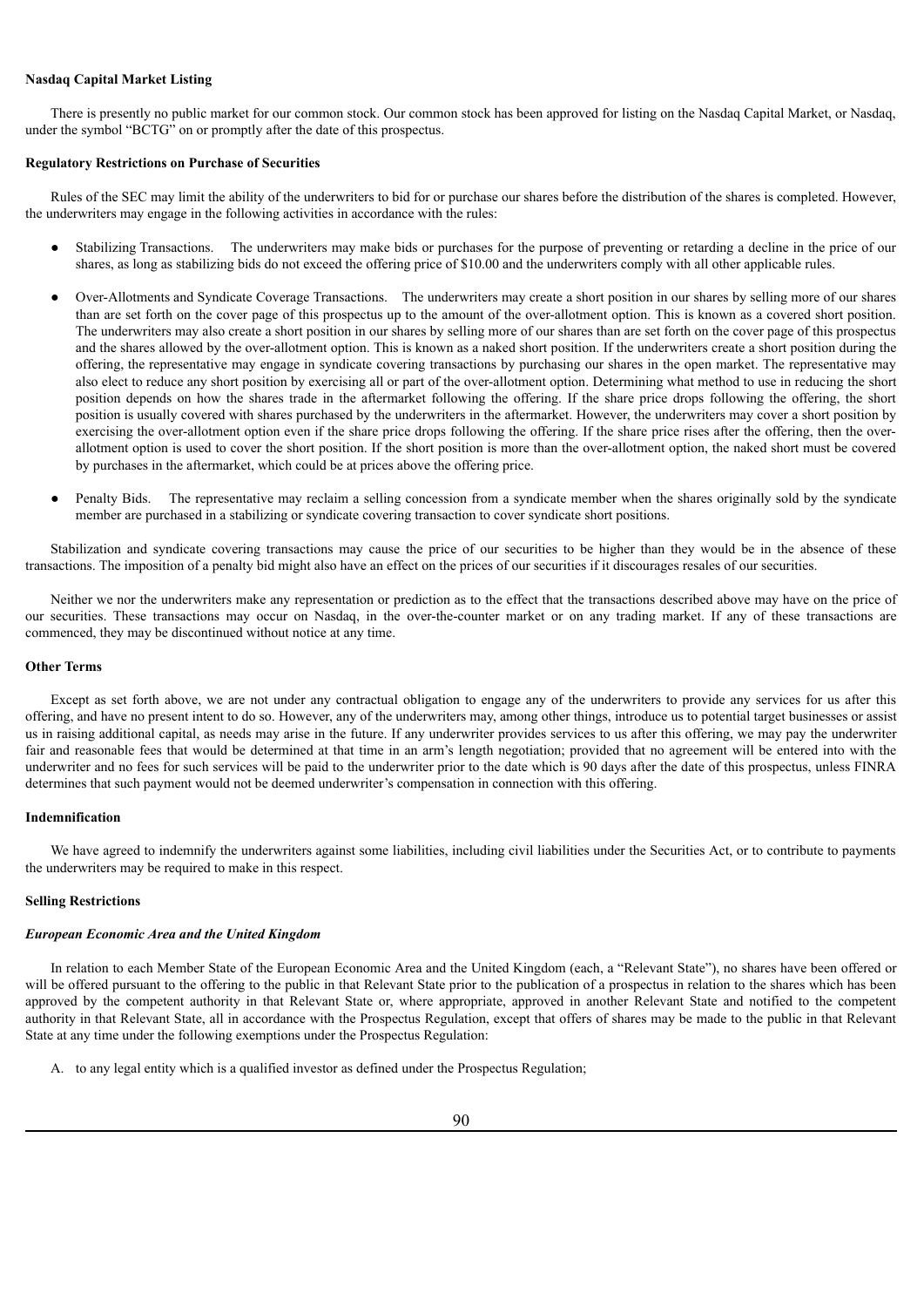- B. to fewer than 150 natural or legal persons (other than qualified investors as defined under the Prospectus Regulation), subject to obtaining the prior consent of the underwriters for any such offer; or
- C. in any other circumstances falling within Article 1(4) of the Prospectus Regulation,

*provided* that no such offer of shares shall require us or any of the underwriters to publish a prospectus pursuant to Article 3 of the Prospectus Regulation or supplement a prospectus pursuant to Article 23 of the Prospectus Regulation.

Each person in a Relevant State who initially acquires any shares or to whom any offer is made will be deemed to have represented, acknowledged and agreed to and with us and the underwriters that it is a qualified investor within the meaning of the Prospectus Regulation and each person who initially acquires any shares or to whom any offer is made will be deemed to have represented, acknowledged and agreed to and with each of the underwriters and us that it is a "qualified investor" within the meaning of Article 2(e) of the Prospectus Regulation.

In the case of any shares being offered to a financial intermediary as that term is used in Article 5(1) of the Prospectus Regulation, each such financial intermediary will be deemed to have represented, acknowledged and agreed that the shares acquired by it in the offer have not been acquired on a nondiscretionary basis on behalf of, nor have they been acquired with a view to their offer or resale to, persons in circumstances which may give rise to an offer to the public other than their offer or resale in a Relevant State to qualified investors, in circumstances in which the prior consent of the representative has been obtained to each such proposed offer or resale.

We, the underwriters and each of our and the underwriters' respective affiliates will rely upon the truth and accuracy of the foregoing representations, acknowledgements and agreements.

For the purposes of this provision, the expression an "offer to the public" in relation to any shares in any Relevant State means the communication in any form and by any means of sufficient information on the terms of the offer and any shares to be offered so as to enable an investor to decide to purchase or subscribe for any shares, and the expression "Prospectus Regulation" means Regulation (EU) 2017/1129, as amended.

References to the Prospectus Regulation include, in relation to the United Kingdom, the Prospectus Regulation as it forms part of United Kingdom domestic law by virtue of the European Union (Withdrawal) Act 2018, as amended.

The above selling restriction is in addition to any other selling restrictions set out below.

#### *Notice to Prospective Investors in the United Kingdom*

In addition, in the United Kingdom, this document is being distributed only to, and is directed only at, and any offer subsequently made may only be directed at persons who are "qualified investors" (as defined in the Prospectus Regulation) (i) who have professional experience in matters relating to investments falling within Article 19(5) of the Financial Services and Markets Act 2000 (Financial Promotion) Order 2005, as amended (the "Order") and/or (ii) who are high net worth companies (or persons to whom it may otherwise be lawfully communicated) falling within Article 49(2)(a) to (d) of the Order (all such persons together being referred to as "relevant persons") or otherwise in circumstances which have not resulted and will not result in an offer to the public of the shares in the United Kingdom within the meaning of the Financial Services and Markets Act 2000, as amended.

Any person in the United Kingdom that is not a relevant person should not act or rely on the information included in this document or use it as basis for taking any action. In the United Kingdom, any investment or investment activity that this document relates to may be made or taken exclusively by relevant persons.

#### *Notice to Prospective Investors in Canada*

The shares may be sold only to purchasers purchasing, or deemed to be purchasing, as principal that are accredited investors, as defined in National Instrument 45-106 Prospectus Exemptions or subsection 73.3(1) of the Securities Act (Ontario), and are permitted clients, as defined in National Instrument 31-103 Registration Requirements, Exemptions and Ongoing Registrant Obligations. Any resale of the shares must be made in accordance with an exemption from, or in a transaction not subject to, the prospectus requirements of applicable securities laws.

Securities legislation in certain provinces or territories of Canada may provide a purchaser with remedies for rescission or damages if this prospectus supplement (including any amendment thereto) contains a misrepresentation, provided that the remedies for rescission or damages are exercised by the purchaser within the time limit prescribed by the securities legislation of the purchaser's province or territory. The purchaser should refer to any applicable provisions of the securities legislation of the purchaser's province or territory for particulars of these rights or consult with a legal advisor.

Pursuant to section 3A.3 of National Instrument 33-105 Underwriting Conflicts (NI 33-105), the underwriters are not required to comply with the disclosure requirements of NI 33-105 regarding underwriter conflicts of interest in connection with this offering.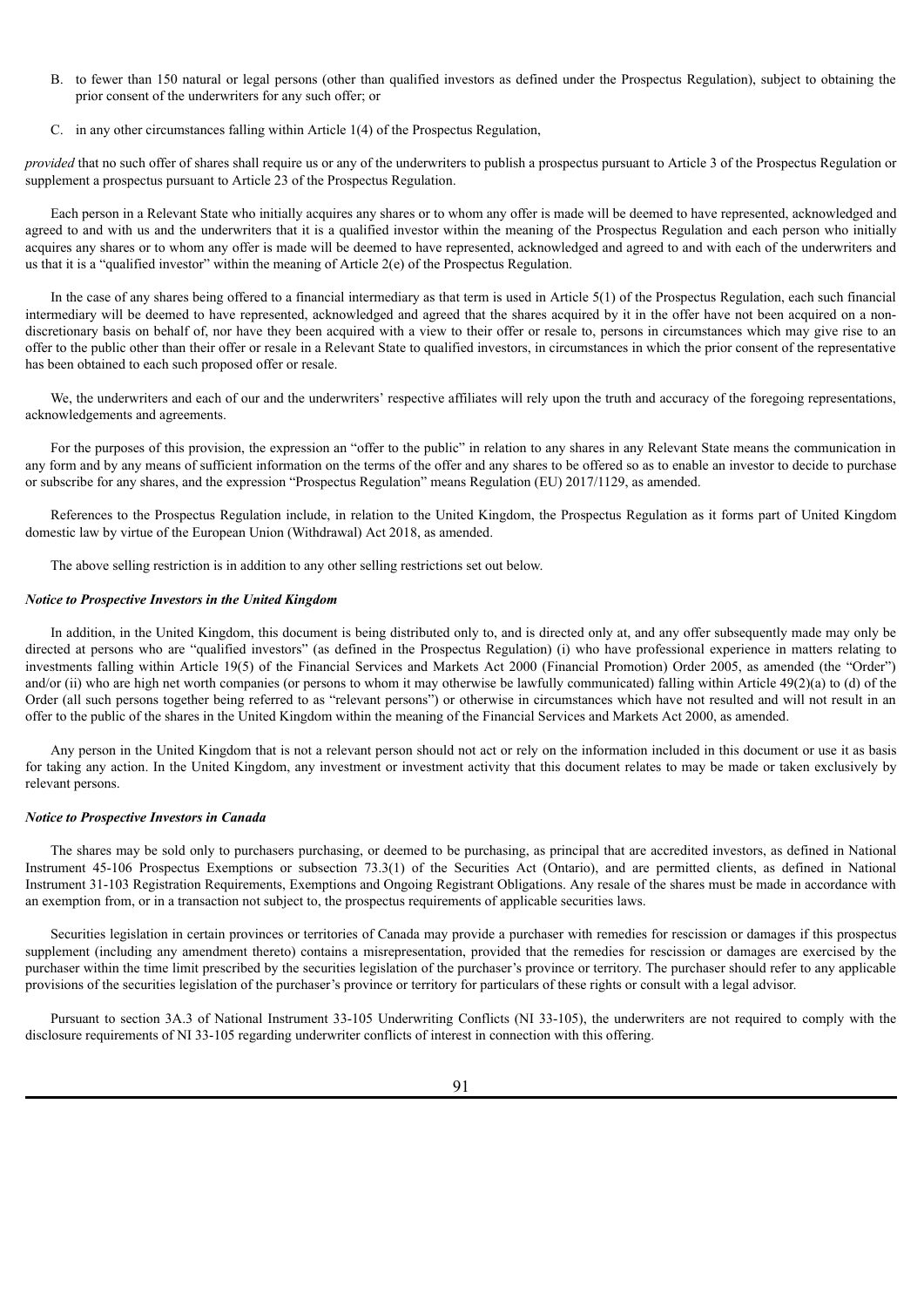#### **LEGAL MATTERS**

Loeb & Loeb LLP is acting as United States counsel in connection with the registration of our securities under the Securities Act and will pass on the validity of the securities offered in the prospectus. Kirkland  $\&$  Ellis LLP is acting as counsel for the underwriters in this offering.

# **EXPERTS**

The financial statements of BCTG Acquisition Corp. as of June 30, 2020 and for the period from May 21, 2020 (inception) through June 30, 2020 appearing in this prospectus have been audited by WithumSmith+Brown, PC, independent registered public accounting firm, as set forth in their report thereon, appearing elsewhere in this prospectus, and are included in reliance on such report given on the authority of such firm as an experts in auditing and accounting.

# **WHERE YOU CAN FIND ADDITIONAL INFORMATION**

We have filed with the SEC a registration statement on Form S-1, which includes exhibits, schedules and amendments, under the Securities Act, with respect to this offering of our securities. Although this prospectus, which forms a part of the registration statement, contains all material information included in the registration statement, parts of the registration statement have been omitted as permitted by rules and regulations of the SEC. We refer you to the registration statement and its exhibits for further information about us, our securities and this offering. The registration statement and its exhibits, as well as our other reports filed with the SEC, can be inspected and copied at the SEC's public reference room at 100 F Street, N.E., Washington, D.C. 20549. The public may obtain information about the operation of the public reference room by calling the SEC at 1-800-SEC-0330. In addition, the SEC maintains a web site at *http://www.sec.gov* which contains the Form S-1 and other reports, proxy and information statements and information regarding issuers that file electronically with the SEC.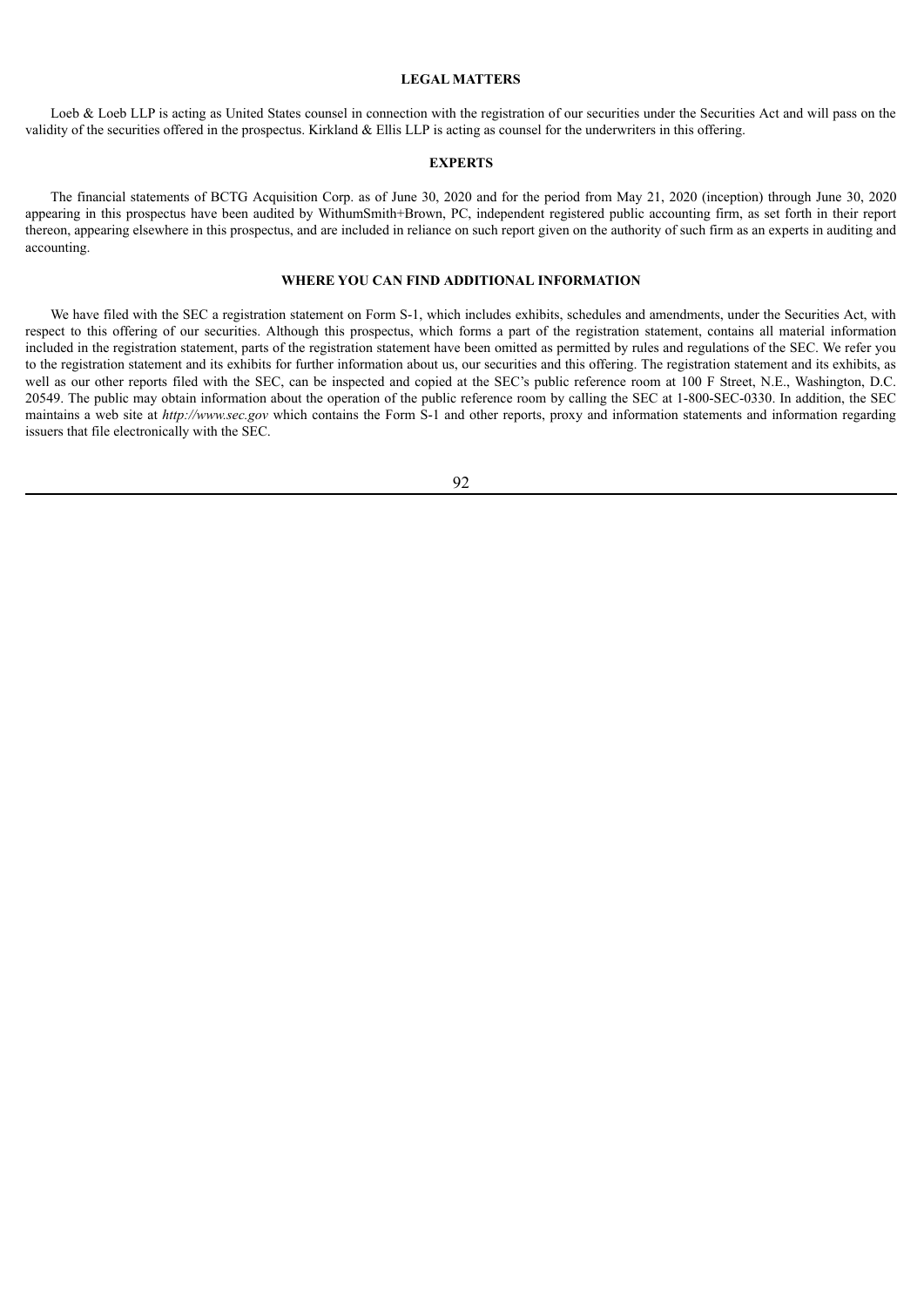# **BCTG Acquisition Corp.**

# **INDEX TO FINANCIAL STATEMENTS**

|                                                                                                          | Page  |
|----------------------------------------------------------------------------------------------------------|-------|
| REPORT OF INDEPENDENT REGISTERED PUBLIC ACCOUNTING FIRM                                                  | $F-2$ |
| <b>BALANCE SHEET AS OF JUNE 30, 2020</b>                                                                 | $F-3$ |
| STATEMENT OF OPERATIONS FOR THE PERIOD FROM MAY 21, 2020 (INCEPTION) THROUGH JUNE 30, 2020               | $F-4$ |
| <u>STATEMENT OF CHANGES IN STOCKHOLDER'S EQUITY FOR THE PERIOD FROM MAY 21, 2020 (INCEPTION) THROUGH</u> |       |
| <b>JUNE 30, 2020</b>                                                                                     | $F-5$ |
| STATEMENT OF CASH FLOWS FOR THE PERIOD FROM MAY 21, 2020 (INCEPTION) THROUGH JUNE 30, 2020               | $F-6$ |
| NOTES TO FINANCIAL STATEMENTS                                                                            | $F-7$ |
|                                                                                                          |       |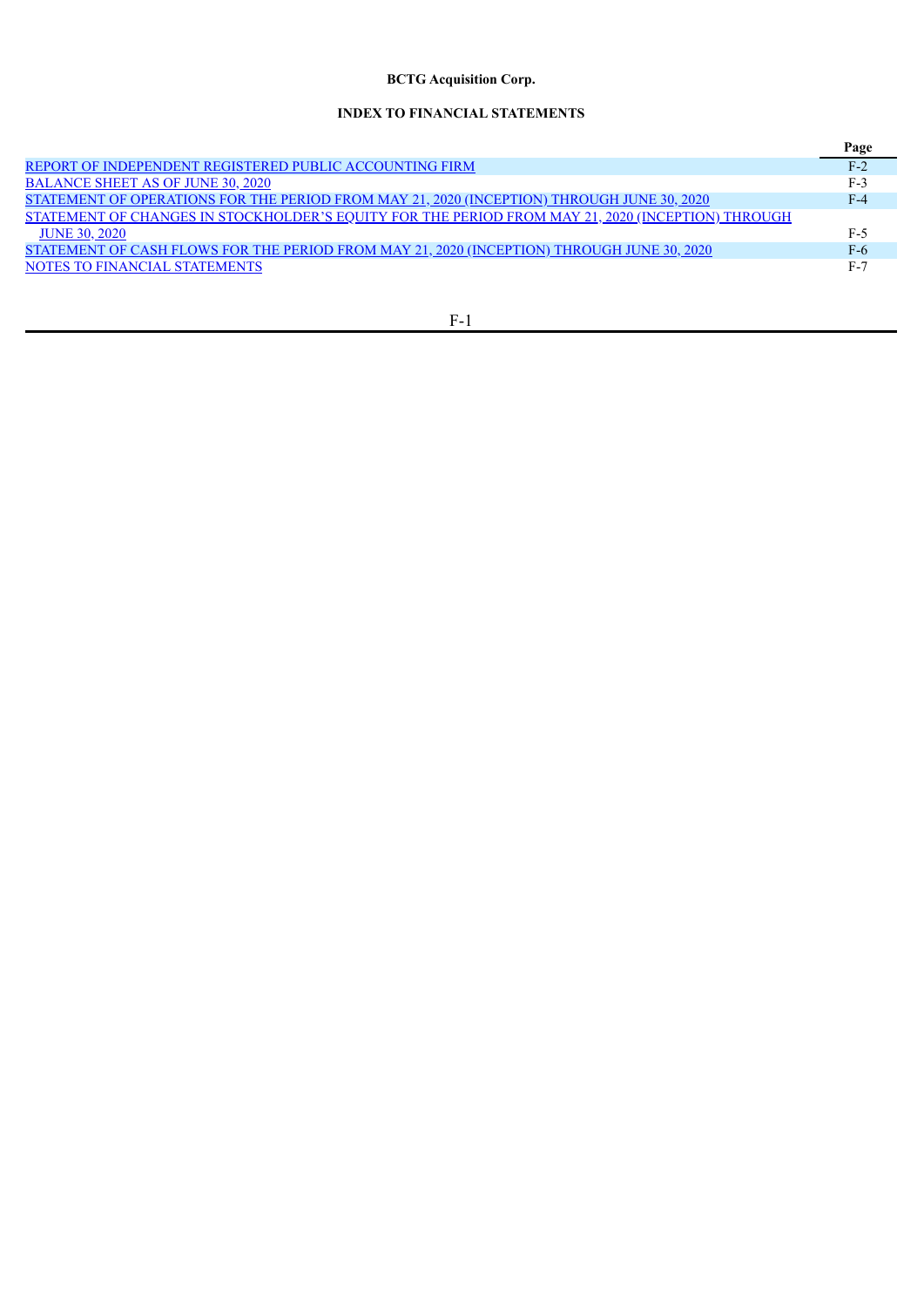#### **Report of Independent Registered Public Accounting Firm**

<span id="page-96-0"></span>To the Stockholder and the Board of Directors of BCTG Acquisition Corp.

#### **Opinion on the Financial Statements**

We have audited the accompanying balance sheet of BCTG Acquisition Corp. (the "Company") as of June 30, 2020, the related statements of operations, changes in stockholder's equity and cash flows for the period from May 21, 2020 (inception) through June 30, 2020, and the related notes (collectively referred to as the "financial statements"). In our opinion, the financial statements present fairly, in all material respects, the financial position of the Company as of June 30, 2020, and the results of its operations and its cash flows for the period from May 21, 2020 (inception) through June 30, 2020, in conformity with accounting principles generally accepted in the United States of America.

#### **Basis for Opinion**

These financial statements are the responsibility of the Company's management. Our responsibility is to express an opinion on the Company's financial statements based on our audit. We are a public accounting firm registered with the Public Company Accounting Oversight Board (United States) ("PCAOB") and are required to be independent with respect to the Company in accordance with the U.S. federal securities laws and the applicable rules and regulations of the Securities and Exchange Commission and the PCAOB.

We conducted our audit in accordance with the standards of the PCAOB. Those standards require that we plan and perform the audit to obtain reasonable assurance about whether the financial statements are free of material misstatement, whether due to error or fraud. The Company is not required to have, nor were we engaged to perform, an audit of its internal control over financial reporting. As part of our audit we are required to obtain an understanding of internal control over financial reporting but not for the purpose of expressing an opinion on the effectiveness of the Company's internal control over financial reporting. Accordingly, we express no such opinion.

Our audit included performing procedures to assess the risks of material misstatement of the financial statements, whether due to error or fraud, and performing procedures that respond to those risks. Such procedures included examining, on a test basis, evidence regarding the amounts and disclosures in the financial statements. Our audit also included evaluating the accounting principles used and significant estimates made by management, as well as evaluating the overall presentation of the financial statements. We believe that our audit provides a reasonable basis for our opinion.

/s/ WithumSmith+Brown, PC

We have served as the Company's auditor since 2020.

New York, New York September 4, 2020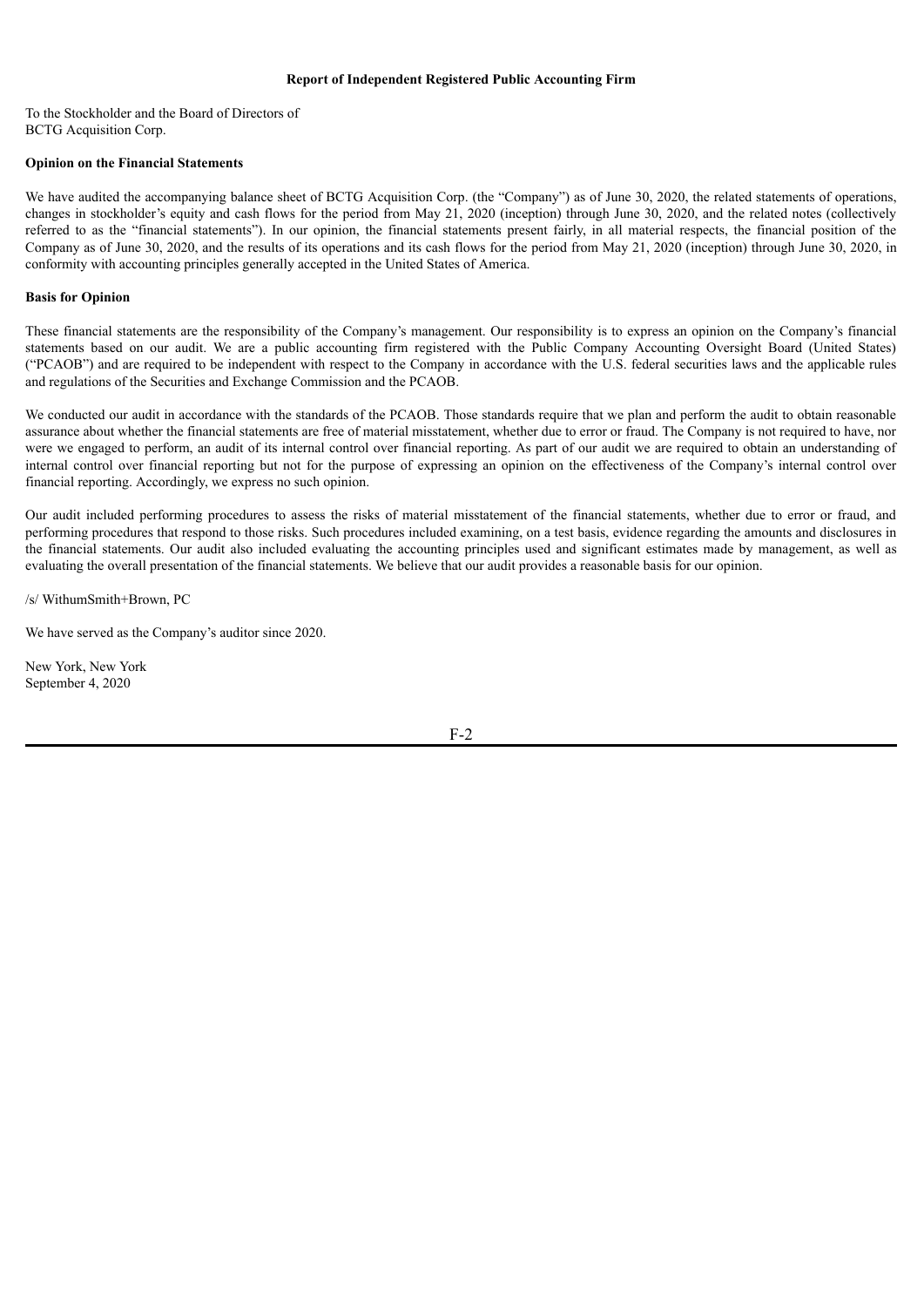# **BALANCE SHEET**

# **June 30, 2020**

<span id="page-97-0"></span>

| Assets:                                                                                                             |              |
|---------------------------------------------------------------------------------------------------------------------|--------------|
| Current assets:                                                                                                     |              |
| Cash                                                                                                                | \$<br>24,993 |
| <b>Total current assets</b>                                                                                         | 24,993       |
| Deferred offering costs associated with the proposed public offering                                                | 38,500       |
| <b>Total assets</b>                                                                                                 | 63,493       |
|                                                                                                                     |              |
| <b>Liabilities and Stockholder's Equity:</b>                                                                        |              |
| Current liabilities:                                                                                                |              |
| Accounts payable                                                                                                    | \$<br>440    |
| Accrued expenses                                                                                                    | 13,500       |
| Note payable - related party                                                                                        | 25,025       |
| <b>Total current liabilities</b>                                                                                    | 38,965       |
| <b>Commitments and Contingencies</b>                                                                                |              |
| <b>Stockholder's Equity:</b>                                                                                        |              |
| Common stock, \$0.0001 par value; $5,000,000$ shares authorized; $4,168,750$ shares issued and outstanding $(1)(2)$ | 417          |
| Additional paid-in capital                                                                                          | 24,583       |
| Accumulated deficit                                                                                                 | (472)        |
| Total stockholder's equity                                                                                          | 24,528       |
| <b>Total Liabilities and Stockholder's Equity</b>                                                                   | 63,493       |

(1) This number includes up to 543,750 shares of common stock subject to forfeiture if the over-allotment option is not exercised in full or in part by the *underwriters. Please see Note 5.*

(2) On September 2, 2020, the Company declared a dividend of 0.16 shares for each outstanding share of common stock, resulting in an aggregate of 4,168,750 shares outstanding. All shares and associated amounts have been retroactively restated to reflect the share dividend (see Note 5).

The accompanying notes are an integral part of these financial statements.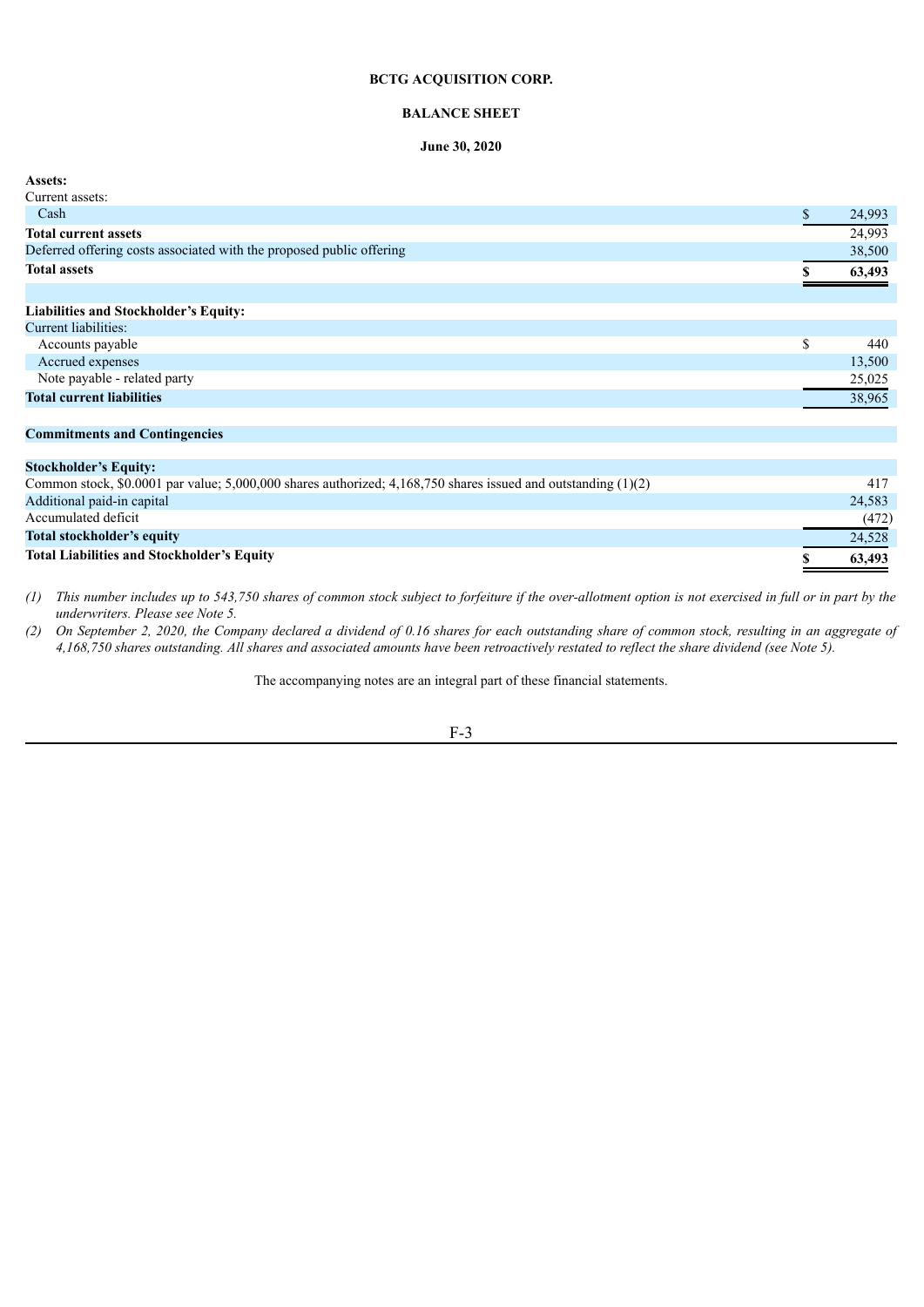# **STATEMENT OF OPERATIONS**

# **For the period from May 21, 2020 (inception) through June 30, 2020**

<span id="page-98-0"></span>

| General and administrative expenses                             | 472       |
|-----------------------------------------------------------------|-----------|
| <b>Net loss</b>                                                 | (472)     |
|                                                                 |           |
| Weighted average shares outstanding, basic and diluted $(1)(2)$ | 3,625,000 |
|                                                                 |           |
| Basic and diluted net loss per share                            | (0.00)    |

(1) This number excludes an aggregate of up to 543,750 shares of common stock subject to forfeiture if the over-allotment option is not exercised in full *or in part by the underwriters (see Note 5).*

(2) On September 2, 2020, the Company declared a dividend of 0.16 shares for each outstanding share of common stock, resulting in an aggregate of 4,168,750 shares outstanding. All shares and associated amounts have been retroactively restated to reflect the share dividend (see Note 5).

The accompanying notes are an integral part of these financial statements.

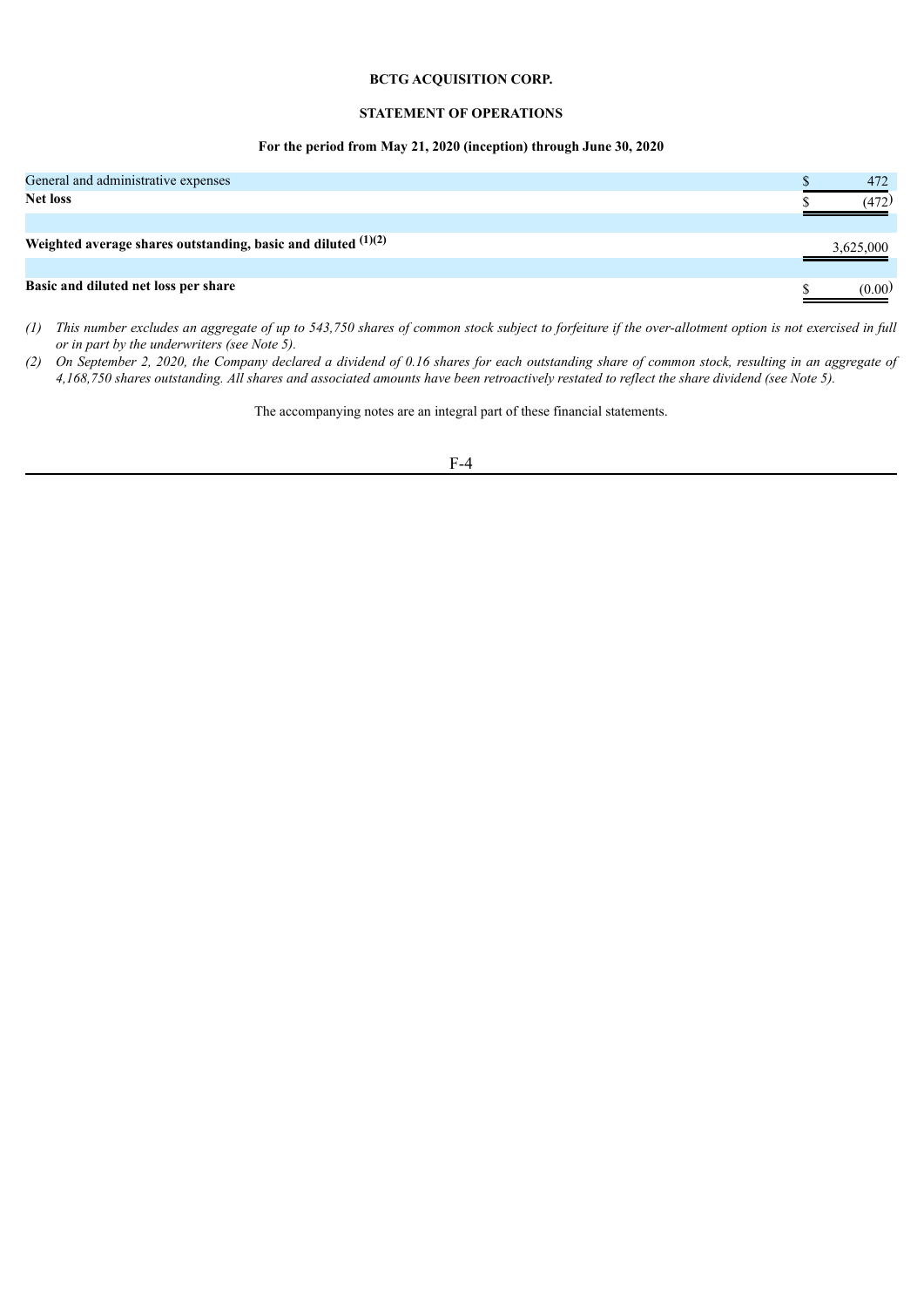# **STATEMENT OF CHANGES IN STOCKHOLDER'S EQUITY**

# **For the period from May 21, 2020 (inception) through June 30, 2020**

<span id="page-99-0"></span>

|                                              | Common Stock  |  |        | <b>Additional</b><br>Paid-In |                          |  | Accumulated    |  | Total<br>Stockholder's |  |
|----------------------------------------------|---------------|--|--------|------------------------------|--------------------------|--|----------------|--|------------------------|--|
|                                              | <b>Shares</b> |  | Amount |                              | Capital                  |  | <b>Deficit</b> |  | Equity                 |  |
| Balance - May 21, 2020 (inception)           | ۰.            |  | ۰.     |                              | $\sim$                   |  | ۰.             |  |                        |  |
| Issuance of common stock to Sponsor $(1)(2)$ | 4.168.750     |  | 417    |                              | 24.583                   |  |                |  | 25,000                 |  |
| Net loss                                     |               |  |        |                              | $\overline{\phantom{0}}$ |  | (472)          |  | (472)                  |  |
| <b>Balance - June 30, 2020</b>               | 4,168,750     |  | 417    |                              | 24,583                   |  | (472)          |  | 24,528                 |  |

(1) This number includes up to 543,750 shares of common stock subject to forfeiture if the over-allotment option is not exercised in full or in part by the *underwriters (see Note 5).*

(2) On September 2, 2020, the Company declared a dividend of 0.16 shares for each outstanding share of common stock, resulting in an aggregate of 4,168,750 shares outstanding. All shares and associated amounts have been retroactively restated to reflect the share dividend (see Note 5).

The accompanying notes are an integral part of these financial statements.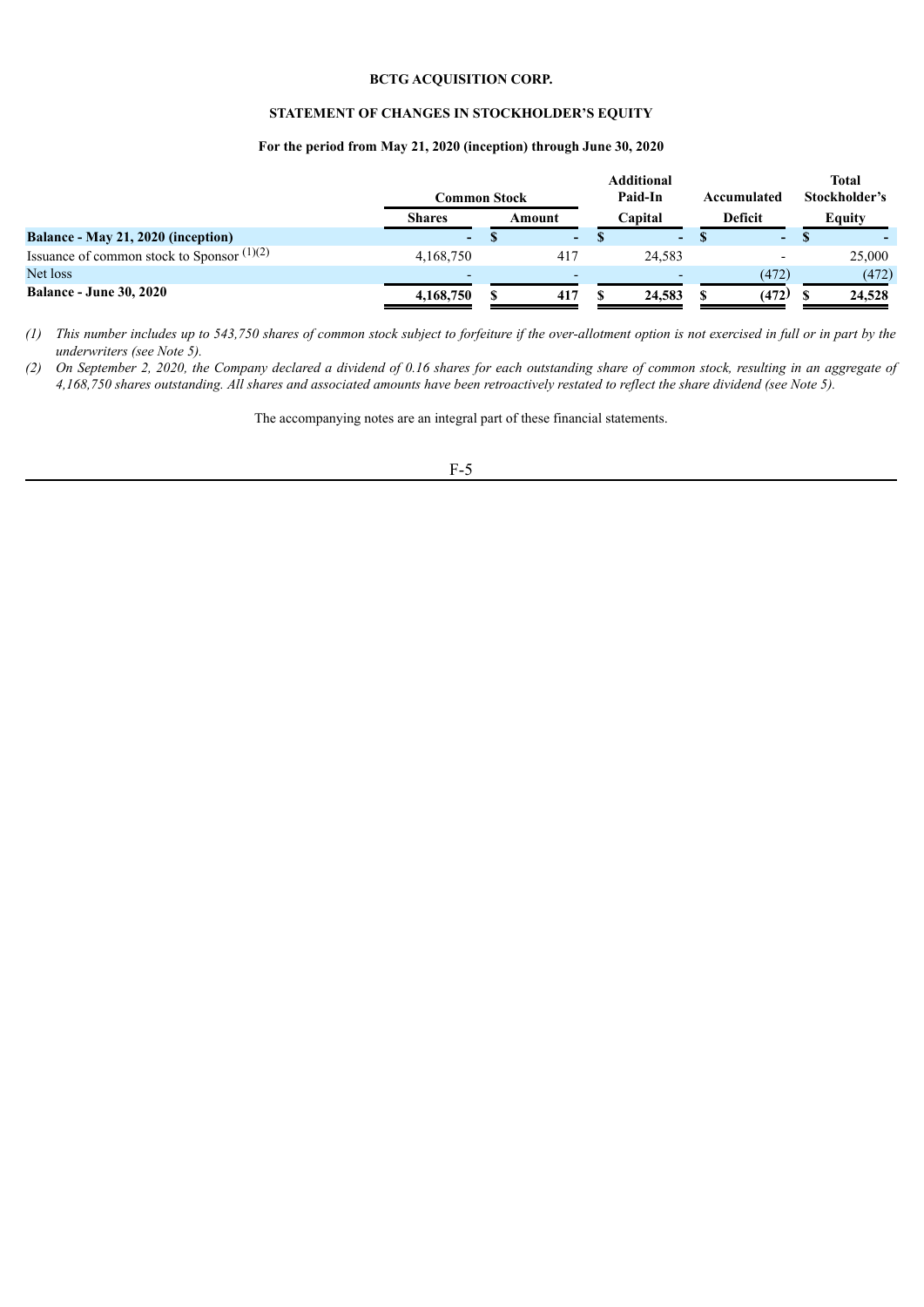# **STATEMENT OF CASH FLOWS**

# **For the period from May 21, 2020 (inception) through June 30, 2020**

<span id="page-100-0"></span>

| <b>Cash Flows from Operating Activities:</b>                     |              |
|------------------------------------------------------------------|--------------|
| Net loss                                                         | \$<br>(472)  |
| Changes in operating assets and liabilities:                     |              |
| Accounts payable                                                 | 440          |
| Net cash used in operating activities                            | (32)         |
|                                                                  |              |
| <b>Cash Flows from Financing Activities:</b>                     |              |
| Proceeds from issuance of common stock to Sponsor                | 25,000       |
| Proceeds from note payable to related party                      | 25           |
| Net cash provided by financing activities                        | 25,025       |
|                                                                  |              |
| Net change in cash                                               | 24,993       |
|                                                                  |              |
| Cash - beginning of the period                                   |              |
| Cash - end of the period                                         |              |
|                                                                  |              |
| Supplemental disclosure of noncash activities:                   |              |
| Deferred offering costs included in note payable - related party | \$<br>25,000 |
| Deferred offering costs included in accrued expenses             | \$<br>13,500 |

The accompanying notes are an integral part of these financial statements.

# F-6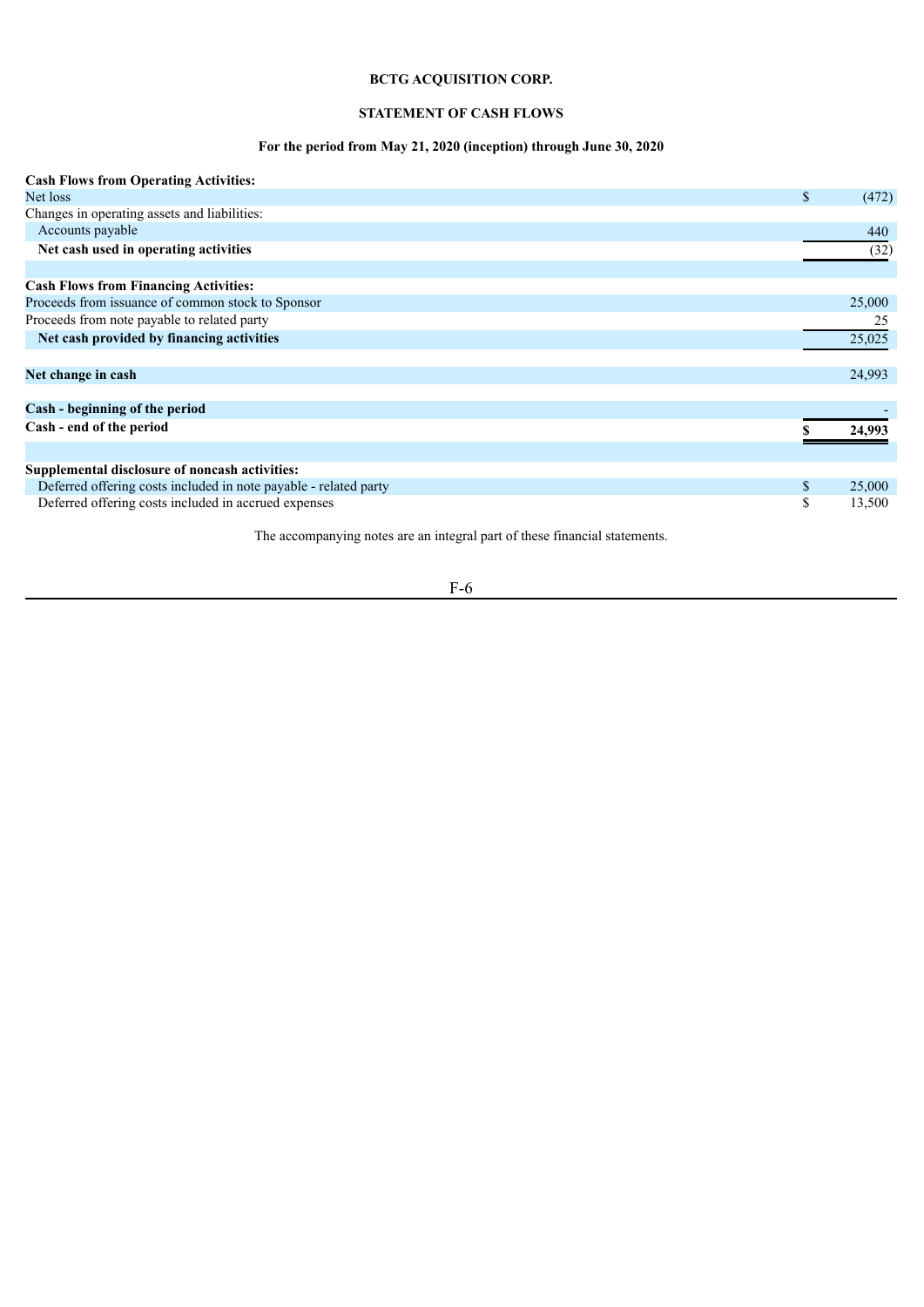# <span id="page-101-0"></span>**NOTE 1. DESCRIPTION OF ORGANIZATION, BUSINESS OPERATIONS AND BASIS OF PRESENTATION**

BCTG Acquisition Corp. (the "Company") is a newly organized blank check company incorporated in Delaware and formed for the purpose of effecting into a merger, share exchange, asset acquisition, stock purchase, recapitalization, reorganization or other similar business combination with one or more businesses or entities ("Business Combination"). Although the Company is not limited to a particular industry or geographic region for purposes of consummating a Business Combination, the Company intends to focus on businesses that have their primary operations located in North America and Europe in the biotechnology industry.

As of June 30, 2020, the Company had not yet commenced operations. All activity for the period from May 21, 2020 (inception) through June 30, 2020 relates to the Company's formation and the Proposed Public Offering, which is described below. The Company has selected December 31 as its fiscal year end.

The Company's ability to commence operations is contingent upon obtaining adequate financial resources through a proposed initial public offering of 14,500,000 shares of common stock at \$10.00 per share (or 16,675,000 shares if the underwriter's option to purchase additional shares is exercised in full) ("Public Shares") which is discussed in Note 3 (the "Proposed Public Offering") and the sale of 490,000 shares of common stock at a price of \$10.00 per share (or 533,500 shares if the underwriter's option to purchase additional shares is exercised in full) ("Private Placement Shares") in a private placement to the Company's sponsor, BCTG Holdings, LLC, a Delaware limited liability company (the "Sponsor"), that will close simultaneously with the Proposed Public Offering.

The Company's management has broad discretion with respect to the specific application of the net proceeds of its Proposed Public Offering and the sale of Private Placement Shares, although substantially all of the net proceeds are intended to be applied generally toward consummating a Business Combination. The Company's initial Business Combination must be with one or more operating businesses or assets with a fair market value equal to at least 80% of the net assets held in the Trust Account (as defined below) (excluding the amount of any deferred underwriting discount held in trust and taxes payable on the income earned on the Trust Account) at the time the Company signs a definitive agreement in connection with the initial Business Combination. However, the Company will only complete a Business Combination if the post-transaction company owns or acquires 50% or more of the outstanding voting securities of the target or otherwise acquires a controlling interest in the target sufficient for it not to be required to register as an investment company under the Investment Company Act 1940, as amended, or the Investment Company Act. Upon the closing of the Proposed Public Offering, management has agreed that an amount equal to at least \$10.00 per share sold in the Proposed Public Offering, including the proceeds of the Private Placement Shares, will be held in a trust account ("Trust Account") in the United States maintained by Continental Stock Transfer & Trust Company, as trustee, and will be invested only in U.S. government treasury bills, notes and bonds with a maturity of 185 days or less or in money market funds meeting certain conditions under Rule 2a-7 under the Investment Company Act and which invest solely in U.S. Treasuries, until the earlier of: (i) the completion of a Business Combination and (ii) the distribution of the Trust Account as described below.

The Company will provide the holders of Public Shares (the "Public Stockholders") with the opportunity to redeem all or a portion of their Public Shares upon the completion of a Business Combination either (i) in connection with a stockholder meeting called to approve the Business Combination or (ii) by means of a tender offer. The decision as to whether the Company will seek stockholder approval of a Business Combination or conduct a tender offer will be made by the Company, solely in its discretion. The Public Stockholders will be entitled to redeem their Public Shares for a pro rata portion of the amount then in the Trust Account (initially anticipated to be \$10.00 per share, plus any pro rata interest earned on the funds held in the Trust Account and not previously released to the Company to pay its tax obligations). The per-share amount to be distributed to public stockholders who redeem their Public Shares will not be reduced by the deferred underwriting commissions the Company will pay to the underwriters (as discussed in Note 6). These Public Shares will be recorded at a redemption value and classified as temporary equity upon the completion of the Proposed Public Offering, in accordance with the Financial Accounting Standards Board's ("FASB") Accounting Standards Codification ("ASC") Topic 480 "Distinguishing Liabilities from Equity." In such case, the Company will proceed with a Business Combination if the Company has net tangible assets of at least \$5,000,001 upon such consummation of a Business Combination and a majority of the shares voted are voted in favor of the Business Combination. If a stockholder vote is not required by law and the Company does not decide to hold a stockholder vote for business or other legal reasons, the Company will, pursuant to the amended and restated Certificate of Incorporation which will be adopted by the Company upon the consummation of the Proposed Public Offering (the "Amended and Restated Certificate"), conduct the redemptions pursuant to the tender offer rules of the U.S. Securities and Exchange Commission (the "SEC"), and file tender offer documents with the SEC prior to completing a Business Combination. If, however, a stockholder approval of the transactions is required by law, or the Company decides to obtain stockholder approval for business or legal reasons, the Company will offer to redeem shares in conjunction with a proxy solicitation pursuant to the proxy rules and not pursuant to the tender offer rules. Additionally, each public stockholder may elect to redeem their Public Shares irrespective of whether they vote for or against the proposed transaction. If the Company seeks stockholder approval in connection with a Business Combination, the holders of the Founder Shares prior to this Proposed Public Offering (the "Initial Stockholders") have agreed to vote their Founder Shares (as defined in Note 5) and any Public Shares purchased during or after the Proposed Public Offering in favor of a Business Combination. In addition, the Initial Stockholders have agreed to waive their redemption rights with respect to their Founder Shares and Public Shares in connection with the completion of a Business Combination. In addition, the Company has agreed not to enter into a definitive agreement regarding an initial Business Combination without the prior consent of the Sponsor.

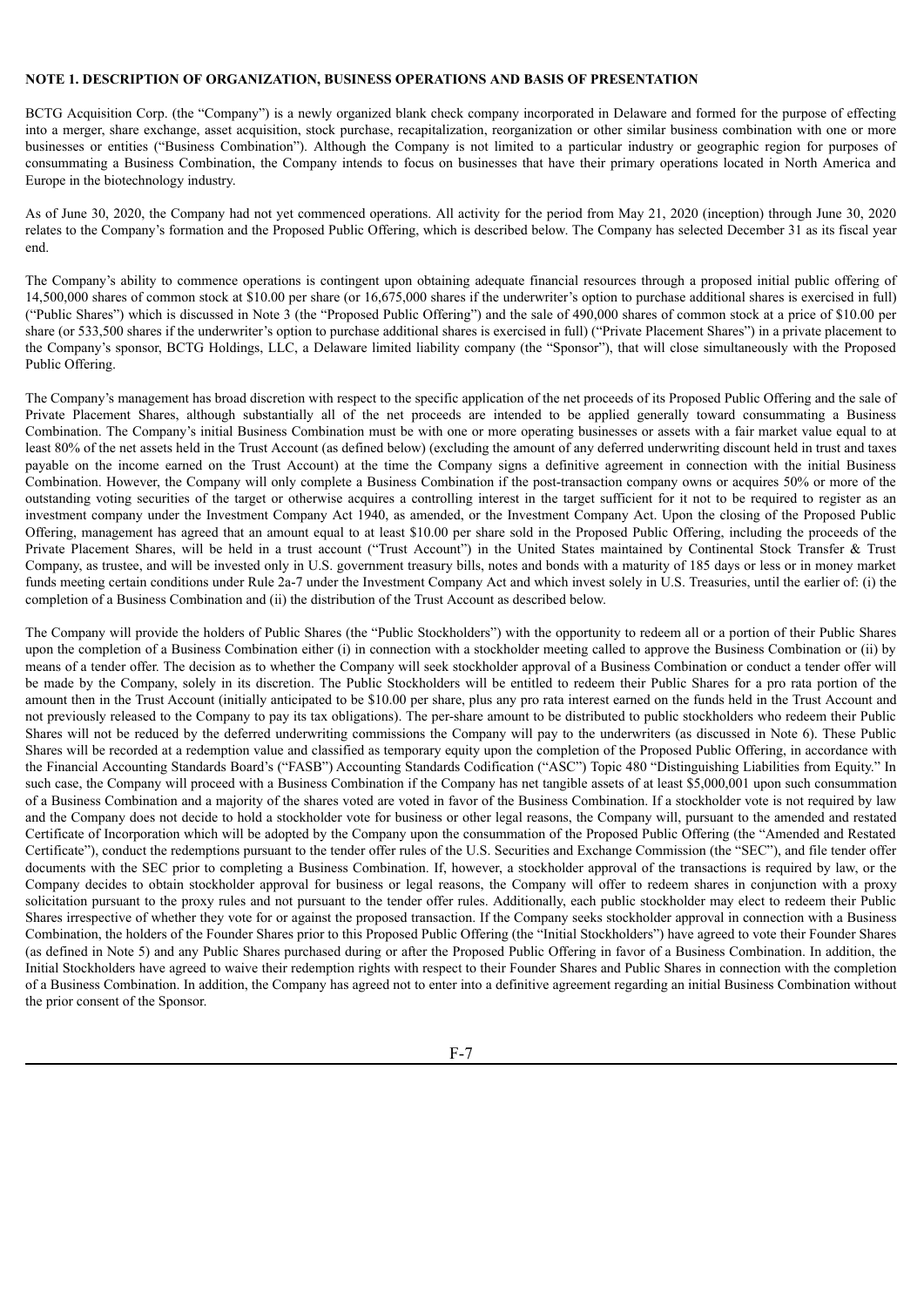Notwithstanding the foregoing, the Company's Amended and Restated Certificate will provide that a public stockholder, together with any affiliate of such stockholder or any other person with whom such stockholder is acting in concert or as a "group" (as defined under Section 13 of the Securities Exchange Act of 1934, as amended (the "Exchange Act")), will be restricted from redeeming its shares with respect to more than an aggregate of 20% or more of the shares of common stock sold in the Proposed Public Offering, without the prior consent of the Company.

The Company's Sponsor, executive officers, directors and director nominees will have agreed not to propose an amendment to the Company's Amended and Restated Certificate that would affect the substance or timing of the Company's obligation to provide for the redemption of its Public Shares in connection with a Business Combination or to redeem 100% of its Public Shares if the Company does not complete a Business Combination, unless the Company provides the public stockholders with the opportunity to redeem their shares of common stock in conjunction with any such amendment.

If a Business Combination has not been consummated within 24 months from the closing of the Proposed Public Offering (the "Combination Period"), the Company will (i) cease all operations except for the purpose of winding up, (ii) as promptly as reasonably possible but not more than ten business days thereafter, redeem 100% of the outstanding Public Shares and (iii) as promptly as reasonably possible following such redemption, subject to the approval of the remaining stockholders and the board of directors, dissolve and liquidate, subject (in the case of (ii) and (iii) above) to the Company's obligations under Delaware law to provide for claims of creditors and the requirements of other applicable law.

The Initial Stockholders have agreed to waive their liquidation rights with respect to the Founder Shares if the Company fails to complete a Business Combination within the Combination Period. However, if the Initial Stockholders should acquire Public Shares in or after the Proposed Public Offering, they will be entitled to liquidating distributions from the Trust Account with respect to such Public Shares if the Company fails to complete a Business Combination within the Combination Period. The underwriters have agreed to waive their rights to their deferred underwriting commission (see Note 6) held in the Trust Account in the event the Company does not complete a Business Combination within the Combination Period and, in such event, such amounts will be included with the funds held in the Trust Account that will be available to fund the redemption of the Company's Public Shares. In the event of such distribution, it is possible that the per share value of the residual assets remaining available for distribution (including Trust Account assets) will be only \$10.00 per share initially held in the Trust Account.

The Company will seek to have all third parties (other than the Company's independent registered public accounting firm) and any prospective target businesses enter into valid and enforceable agreements with the Company waiving any right, title, interest or claim of any kind they may have in or to any monies held in the Trust Account. Nevertheless, there is no guarantee that vendors, service providers and prospective target businesses will execute such agreements. The Company's insiders have agreed that they will be jointly and severally liable to the Company if and to the extent any claims by a vendor for services rendered or products sold to the Company, or a prospective target business with which the Company has discussed entering into a transaction agreement, reduce the amount of funds in the Trust Account to below \$10.00 per Public Share, except as to any claims by a third party who executed a valid and enforceable agreement with the Company waiving any right, title, interest or claim of any kind they may have in or to any monies held in the Trust Account and except as to any claims under our indemnity of the underwriters of this offering against certain liabilities, including liabilities under the Securities Act. However, the Company's insiders may not be able to satisfy their indemnification obligations. Moreover, the Company's insiders will not be liable to the Public Stockholders and instead will only have liability to the Company.

# *Basis of presentation*

The accompanying financial statements are presented in U.S. dollars in conformity with accounting principles generally accepted in the United States of America ("U.S. GAAP") and pursuant to the rules and regulations of the SEC. In connection with the Company's assessment of going concern considerations in accordance with ASU 2014-15, "Disclosures of Uncertainties about an Entity's Ability to Continue as a Going Concern," as of June 30, 2020, the Company does not have sufficient liquidity to meet its current obligations. However, management has determined that the Company has access to funds from the Sponsor that are sufficient to fund the working capital needs of the Company until the earlier of the consummation of the Proposed Public Offering or a minimum one year from the date of issuance of these financial statements.

#### *Emerging growth company*

The Company is an "emerging growth company," as defined in Section 2(a) of the Securities Act, as modified by the Jumpstart Our Business Startups Act of 2012 (the "JOBS Act"), and it may take advantage of certain exemptions from various reporting requirements that are applicable to other public companies that are not emerging growth companies including, but not limited to, not being required to comply with the auditor attestation requirements of Section 404 of the Sarbanes-Oxley Act of 2002, reduced disclosure obligations regarding executive compensation in its periodic reports and proxy statements, and exemptions from the requirements of holding a nonbinding advisory vote on executive compensation and stockholder approval of any golden parachute payments not previously approved.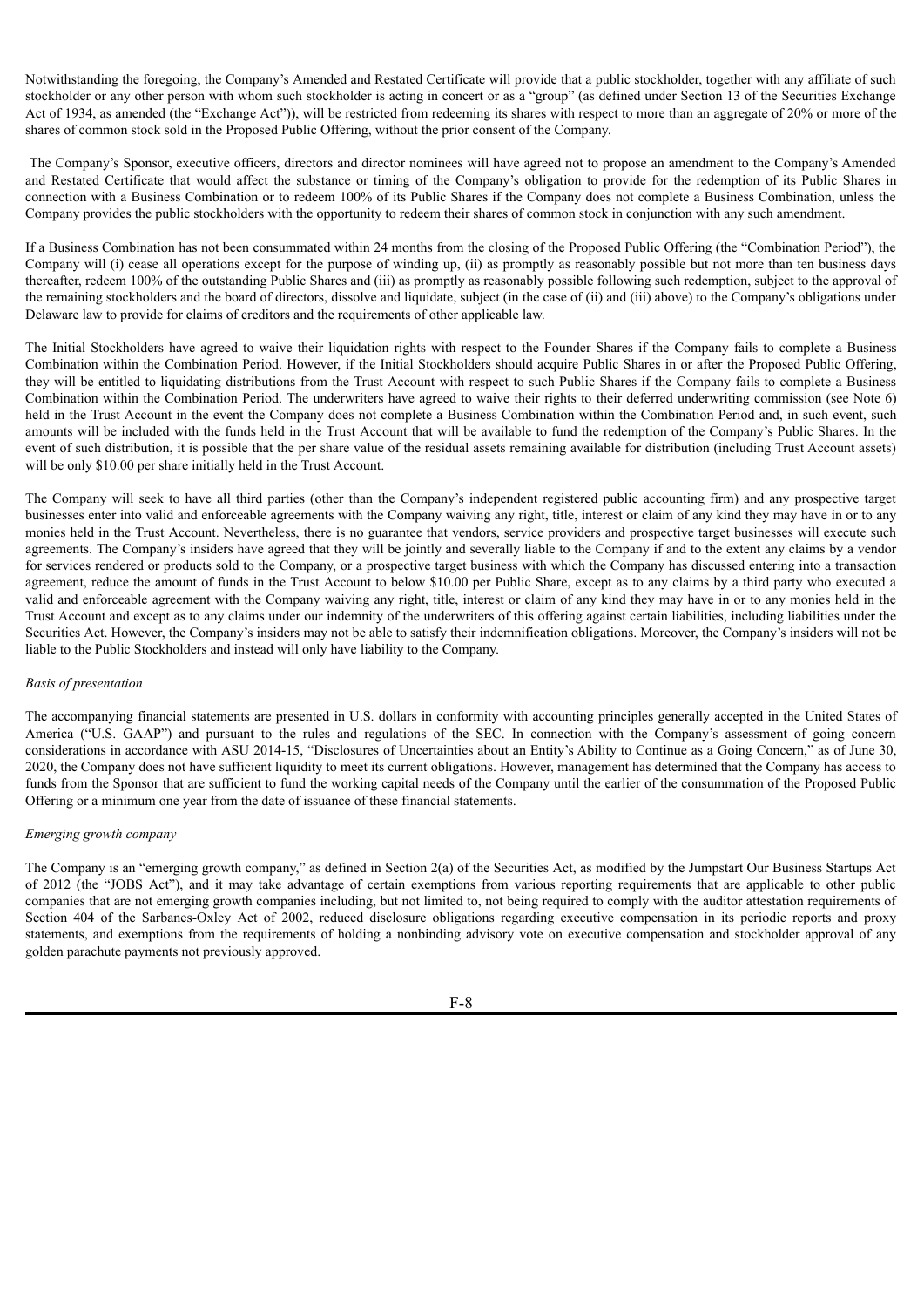Further, Section 102(b)(1) of the JOBS Act exempts emerging growth companies from being required to comply with new or revised financial accounting standards until private companies (that is, those that have not had a Securities Act registration statement declared effective or do not have a class of securities registered under the Exchange Act) are required to comply with the new or revised financial accounting standards. The JOBS Act provides that an emerging growth company can elect to opt out of the extended transition period and comply with the requirements that apply to non-emerging growth companies but any such election to opt out is irrevocable. The Company has elected not to opt out of such extended transition period which means that when a standard is issued or revised and it has different application dates for public or private companies, the Company, as an emerging growth company, can adopt the new or revised standard at the time private companies adopt the new or revised standard. This may make comparison of the Company's financial statements with another public company which is neither an emerging growth company nor an emerging growth company which has opted out of using the extended transition period difficult or impossible because of the potential differences in accounting standards used.

# **NOTE 2. SUMMARY OF SIGNIFICANT ACCOUNTING POLICIES**

#### *Use of estimates*

The preparation of financial statements in conformity with U.S. GAAP requires management to make estimates and assumptions that affect the reported amounts of assets and liabilities and disclosure of contingent assets and liabilities at the date of the financial statements and the reported amounts of revenues and expenses during the reporting period.

Making estimates requires management to exercise significant judgment. It is at least reasonably possible that the estimate of the effect of a condition, situation or set of circumstances that existed at the date of the financial statements, which management considered in formulating its estimate, could change in the near term due to one or more future confirming events. Accordingly, the actual results could differ from those estimates.

#### *Concentration of credit risk*

Financial instruments that potentially subject the Company to concentration of credit risk consist of a cash account in a financial institution which, at times may exceed the Federal depository insurance coverage of \$250,000. At June 30, 2020, the Company had not experienced losses on this account and management believes the Company is not exposed to significant risks on such account.

# *Financial instruments*

The fair value of the Company's assets and liabilities, which qualify as financial instruments under the FASB ASC 820, "Fair Value Measurements and Disclosures," approximates the carrying amounts represented in the balance sheet.

# *Deferred of ering costs associated with the Proposed Public Of ering*

Deferred offering costs consist of legal, accounting and other costs incurred through the balance sheet date that are directly related to the Proposed Public Offering and that will be charged to stockholder's equity upon the completion of the Proposed Public Offering. Should the Proposed Public Offering prove to be unsuccessful, these deferred costs, as well as additional expenses to be incurred, will be charged to operations.

#### *Net loss per common share*

The Company complies with accounting and disclosure requirements of ASC Topic 260, "Earnings Per Share." Net loss per share is computed by dividing net loss by the weighted average number of shares of common stock outstanding during the period. Weighted average share were reduced for the effect of an aggregate of 543,750 shares of common stock that are subject to forfeiture if the over-allotment option is not exercised by the underwriters (see Note 7). At June 30, 2020, the Company did not have any dilutive securities and other contracts that could, potentially, be exercised or converted into shares of common stock and then share in the earnings of the Company. As a result, diluted loss per share is the same as basic loss per share for the period presented.

#### *Income taxes*

The Company complies with the accounting and reporting requirements of Financial Accounting Standards Board Accounting Standard Codification, or FASB ASC, 740, "Income Taxes," which requires an asset and liability approach to financial accounting and reporting for income taxes. Deferred income tax assets and liabilities are computed for differences between the financial statement and tax bases of assets and liabilities that will result in future taxable or deductible amounts, based on enacted tax laws and rates applicable to the periods in which the differences are expected to affect taxable income. Valuation allowances are established, when necessary, to reduce deferred tax assets to the amount expected to be realized.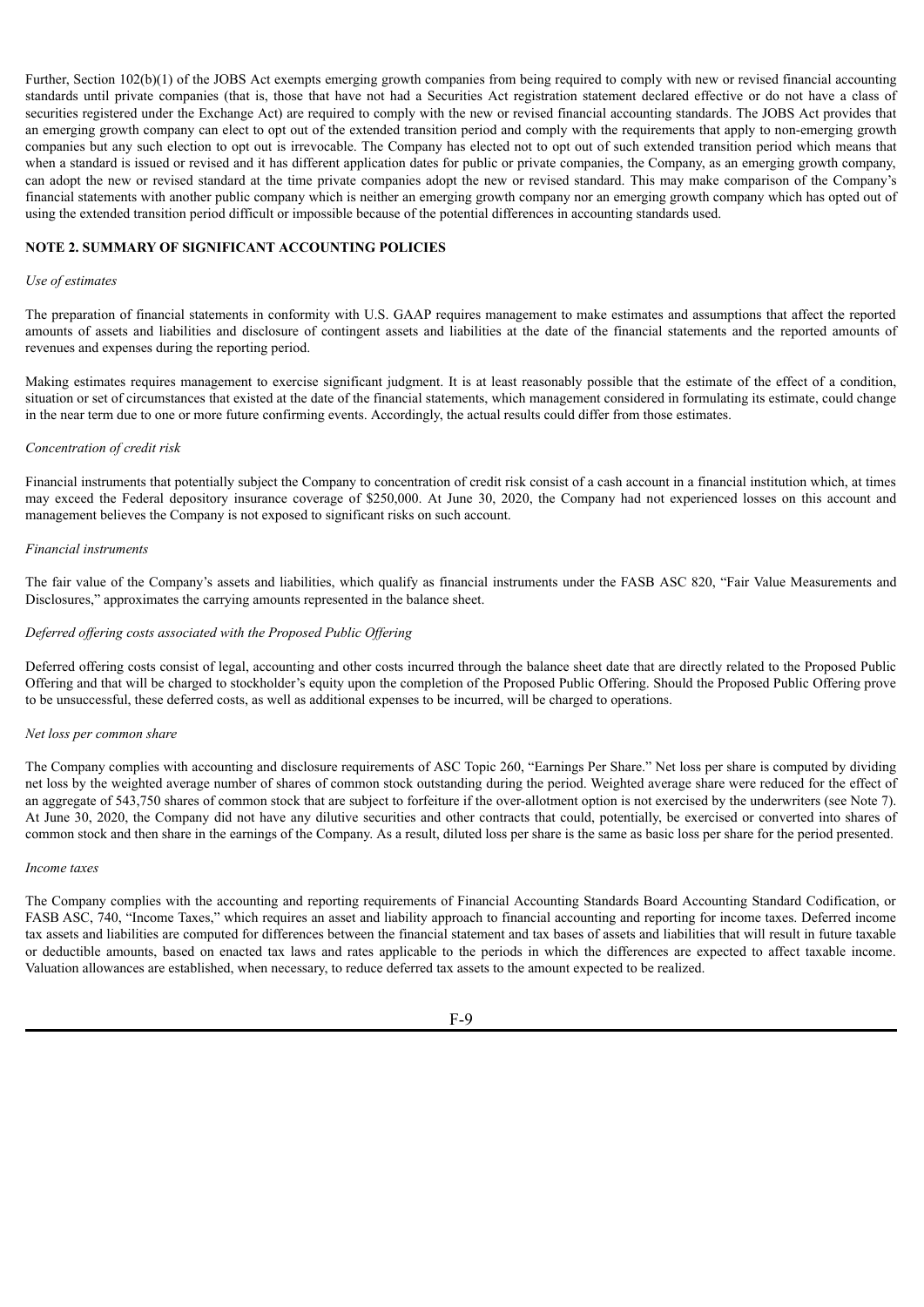There were no unrecognized tax benefits as of June 30, 2020. FASB ASC 740 prescribes a recognition threshold and a measurement attribute for the financial statement recognition and measurement of tax positions taken or expected to be taken in a tax return. For those benefits to be recognized, a tax position must be more-likely-than-not to be sustained upon examination by taxing authorities. The Company recognizes accrued interest and penalties related to unrecognized tax benefits as income tax expense. No amounts were accrued for the payment of interest and penalties at June 30, 2020. The Company is currently not aware of any issues under review that could result in significant payments, accruals or material deviation from its position. The Company is subject to income tax examinations by major taxing authorities since inception.

The provision for income taxes was deemed to be de minimis for the period from May 21, 2020 (inception) through June 30, 2020.

#### *Recent Accounting Pronouncements*

Management does not believe that any recently issued, but not yet effective, accounting pronouncements, if currently adopted, would have a material effect on the Company's financial statements.

# **NOTE 3. PROPOSED PUBLIC OFFERING**

Pursuant to the Proposed Public Offering, the Company will offer for sale up to 14,500,000 shares of common stock (or 16,675,000 shares if the underwriter's option to purchase additional shares is exercised in full) at a purchase price of \$10.00 per share.

# **NOTE 4. PRIVATE PLACEMENT**

The Sponsor agreed to purchase an aggregate of 490,000 Private Placement Shares (or 533,500 Private Placement Shares if the over-allotment option is exercised in full) at a price of \$10.00 per Private Placement Share (\$4.9 million in the aggregate, or approximately \$5.3 million in the aggregate if the overallotment option is exercised in full) in a private placement that will occur simultaneously with the closing of the Proposed Public Offering.

A portion of the proceeds from the Private Placement Shares will be added to the proceeds from the Proposed Public Offering to be held in the Trust Account.

#### **NOTE 5. RELATED PARTY TRANSACTIONS**

#### *Founder Shares*

On June 4, 2020, the Company issued 3,593,750 shares of common stock to the Sponsor (the "Founder Shares") for an aggregate purchase price of \$25,000. On September 2, 2020, the Company declared a dividend of 0.16 shares for each outstanding share of common stock (an aggregate of 575,000 shares), resulting in an aggregate of 4,168,750 shares outstanding. All shares and associated amounts have been retroactively restated to reflect the share dividend. The Sponsor has agreed to forfeit up to an aggregate of 543,750 Founder Shares, to the extent that the option to purchase additional shares is not exercised in full by the underwriters. The forfeiture will be adjusted to the extent that the option to purchase additional shares is not exercised in full by the underwriters so that the Founder Shares will represent 20% of the Company's issued and outstanding shares after the Proposed Public Offering. If the Company increases or decreases the size of the Proposed Public Offering, the Company will effect a share capitalization or a share repurchase or redemption or other appropriate mechanism, as applicable, with respect to the shares of common stock prior to the consummation of the Proposed Public Offering in such amount as to maintain the number of Founder Shares at 20% of the Company's issued and outstanding common stock upon the consummation of the Proposed Public Offering.

The Initial Stockholders have agreed not to transfer, assign or sell any of their Founder Shares (except to certain permitted transferees) until the earlier of one year after the date of the consummation of the initial Business Combination or (ii) the date on which the closing price of the Company's common stock equals or exceeds \$12.00 per share (as adjusted for stock splits, stock dividends, reorganizations and recapitalizations) for any 20 trading days within any 30-trading day period commencing after the initial Business Combination, or earlier if, subsequent to the initial Business Combination, the Company consummates a subsequent liquidation, merger, stock exchange or other similar transaction which results in all of the stockholders having the right to exchange their shares of common stock for cash, securities or other property.

#### *Related Party Loans*

On May 21, 2020 and June 10, 2020, the Sponsor agreed to loan the Company up to \$25,025 and \$274,975, respectively, for an aggregate amount of \$300,000 to be used for the payment of costs related to the Proposed Public Offering pursuant to a promissory note (each, a "Note" and, collectively, the "Notes"). The Notes are non-interest bearing, unsecured and due on the date the Company consummates the Proposed Public Offering or the date on which the Company determines not to conduct the Proposed Public Offering. The Company intends to repay the Notes from the proceeds of the Proposed Public Offering not being placed in the Trust Account. As of June 30, 2020, the Company has borrowed \$25,025 under the Notes. Subsequent to June 30, 2020, the Company borrowed an additional amount of \$102,206, for a total outstanding balance of \$127,231 under the Notes.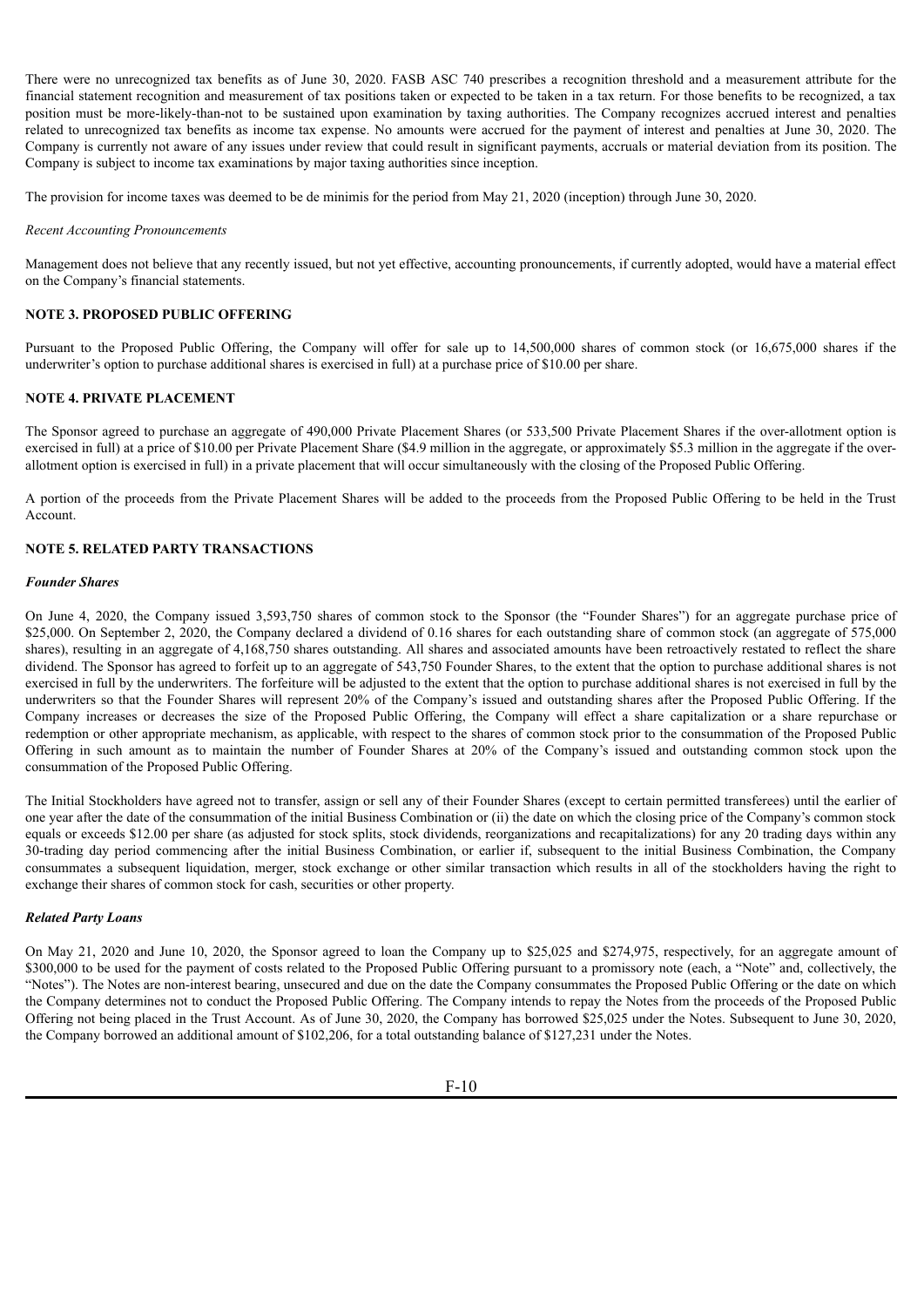In addition, in order to finance transaction costs in connection with a Business Combination, the Initial Stockholders may, but are not obligated to, loan the Company funds, from time to time or at any time, in whatever amount they deem reasonable in their sole discretion (the "Working Capital Loans"). Each loan would be evidenced by a promissory note. The notes would either be paid upon consummation of the initial Business Combination, without interest, or, at the lender's discretion, up to \$1,500,000 of the notes may be converted upon consummation of the Business Combination into additional private placement shares at a conversion price of \$10.00 per share. If the Company does not complete a Business Combination, the loans will not be repaid. Such private placement shares would be identical to the Private Placement Shares. To date, the Company had no borrowings under the Working Capital Loans.

#### *Private Placement of Common Stock in connection with the Business Combination*

The Sponsor has entered into an agreement to purchase at least \$25,000,000 of the Company's private shares, representing an aggregate of 2,500,000 shares of common stock, in a private placement that would occur concurrently with the consummation of the initial Business Combination. The funds from such private placement would be used as part of the consideration to the sellers in the initial Business Combination, and any excess funds from such private placement would be used for working capital in the post-transaction company.

# *Administrative Support Agreement*

Commencing on the date of the Company's prospectus, the Company will agree to pay an affiliate of the Sponsor a total of \$10,000 per month for office space and certain office and secretarial services. Upon completion of the Initial Business Combination or the Company's liquidation, the Company will cease paying these monthly fees.

# **NOTE 6. COMMITMENTS AND CONTINGENCIES**

#### *Registration and Stockholder Rights*

The holders of the Founder Shares, Private Placement Shares and shares that may be issued upon conversion of Working Capital Loans will be entitled to registration rights pursuant to a registration rights agreement to be signed prior to or on the effective date of the Proposed Public Offering. The holders of a majority of these securities are entitled to make up to two demands that the Company register such securities. The holders of the majority of the Founder Shares can elect to exercise these registration rights at any time commencing three months prior to the date on which these shares of common stock are to be released from escrow. In addition, the holders have certain "piggy-back" registration rights with respect to registration statements filed subsequent to the consummation of a Business Combination. The Company will bear the expenses incurred in connection with the filing of any such registration statements.

#### *Underwriting Agreement*

The Company will grant the underwriters a 45-day option from the date of this prospectus to purchase up to 2,175,000 additional shares at the Proposed Public Offering price less the underwriting discounts and commissions.

The underwriters will be entitled to an underwriting discount of \$0.20 per share, or \$2.9 million in the aggregate (or approximately \$3.3 million in the aggregate if the underwriter's over-allotment option is exercised in full), payable upon the closing of the Proposed Public Offering. In addition, the underwriters will be entitled to a deferred underwriting commission of \$0.35 per share, or approximately \$5.1 million in the aggregate (or approximately \$5.8 million in the aggregate if the underwriter's over-allotment option is exercised in full). The deferred fee will become payable to the underwriters from the amounts held in the Trust Account solely in the event that the Company completes a Business Combination, subject to the terms of the underwriting agreement.

#### *Risks and Uncertainties*

Management continues to evaluate the impact of the COVID-19 pandemic on the industry and has concluded that while it is reasonably possible that the virus could have a negative effect on the Company's financial position, results of its operations and/or search for a target company, the specific impact is not readily determinable as of the date of these financial statements. The financial statements do not include any adjustments that might result from the outcome of this uncertainty.

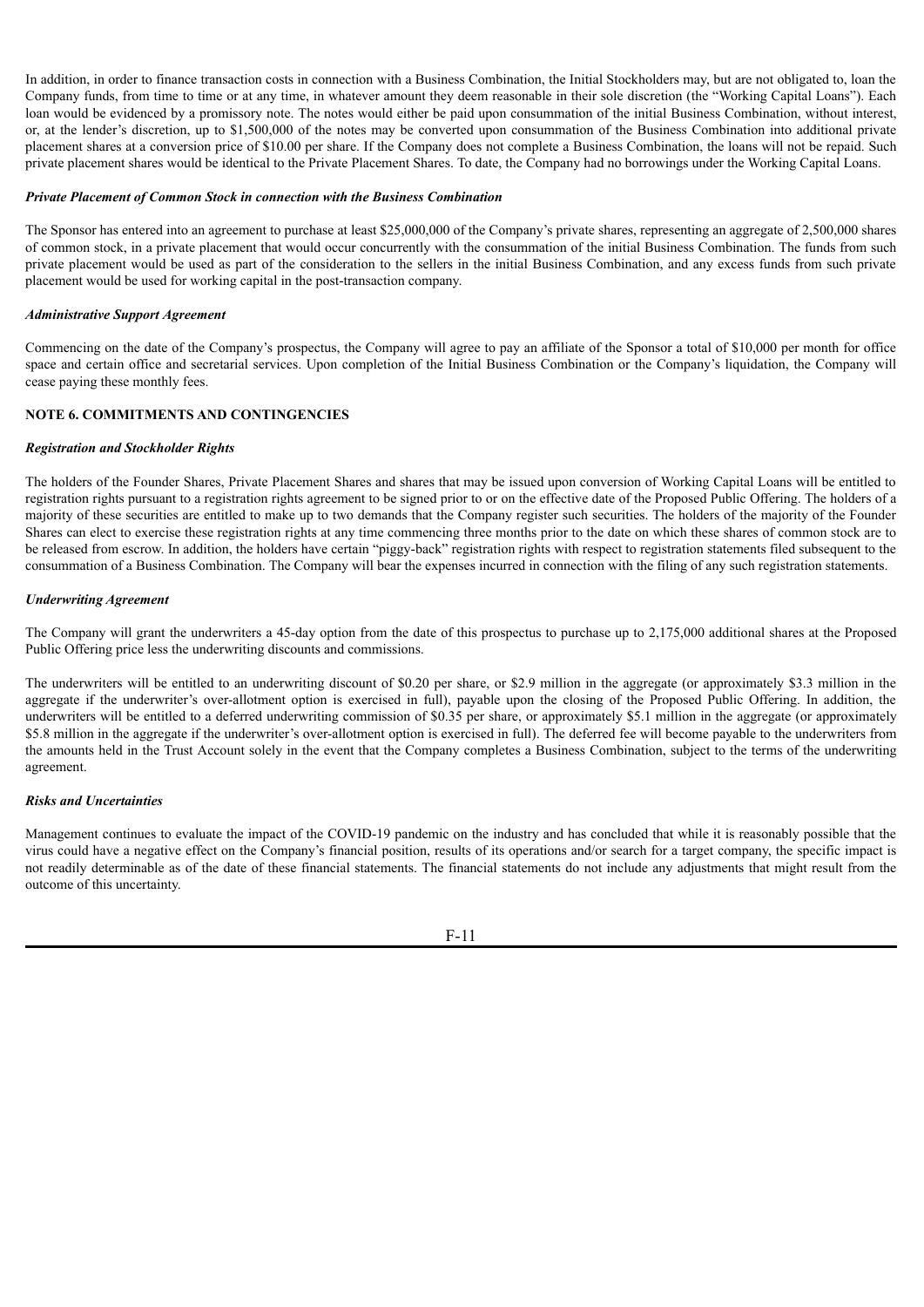# **NOTE 7. STOCKHOLDER'S EQUITY**

*Common stock* —The Company is authorized to issue 5,000,000 shares of common stock, par value \$0.0001. The Company's Amended and Restated Certificate will provide additional shares in connection with the Proposed Public Offering. Holders of the Company's common stock are entitled to one vote for each share. On June 4, 2020, the Company issued 3,593,750 shares of common stock. On September 2, 2020, the Company declared a dividend of 0.16 shares for each outstanding share of common stock (an aggregate of 575,000 shares), resulting in an aggregate of 4,168,750 shares outstanding. All shares and associated amounts have been retroactively restated to reflect the share dividend. Of the 4,168,750 shares outstanding, up to 543,750 shares will be subject to forfeiture by the Sponsor (or its permitted transferees) on a pro rata basis depending on the extent to which the underwriter's over-allotment option is exercised. As of June 30, 2020, there were 4,168,750 shares of common stock issued or outstanding.

#### **NOTE 8. SUBSEQUENT EVENTS**

Subsequent to June 30, 2020, the Company borrowed an additional amount of \$102,206, for a total outstanding balance of \$127,231 under the Notes.

On September 2, 2020, the Company declared a dividend of 0.16 shares for each outstanding share (an aggregate of 575,000 shares), resulting in an aggregate of 4,168,750 shares outstanding. All shares and associated amounts have been retroactively restated to reflect the share dividend.

Management has evaluated subsequent events to determine if events or transactions occurring through September 4, 2020, the date the financial statements were available for issuance, require potential adjustment to or disclosure in the financial statements and has concluded that, except as noted above, all such events that would require recognition or disclosure have been recognized or disclosed.

F-12